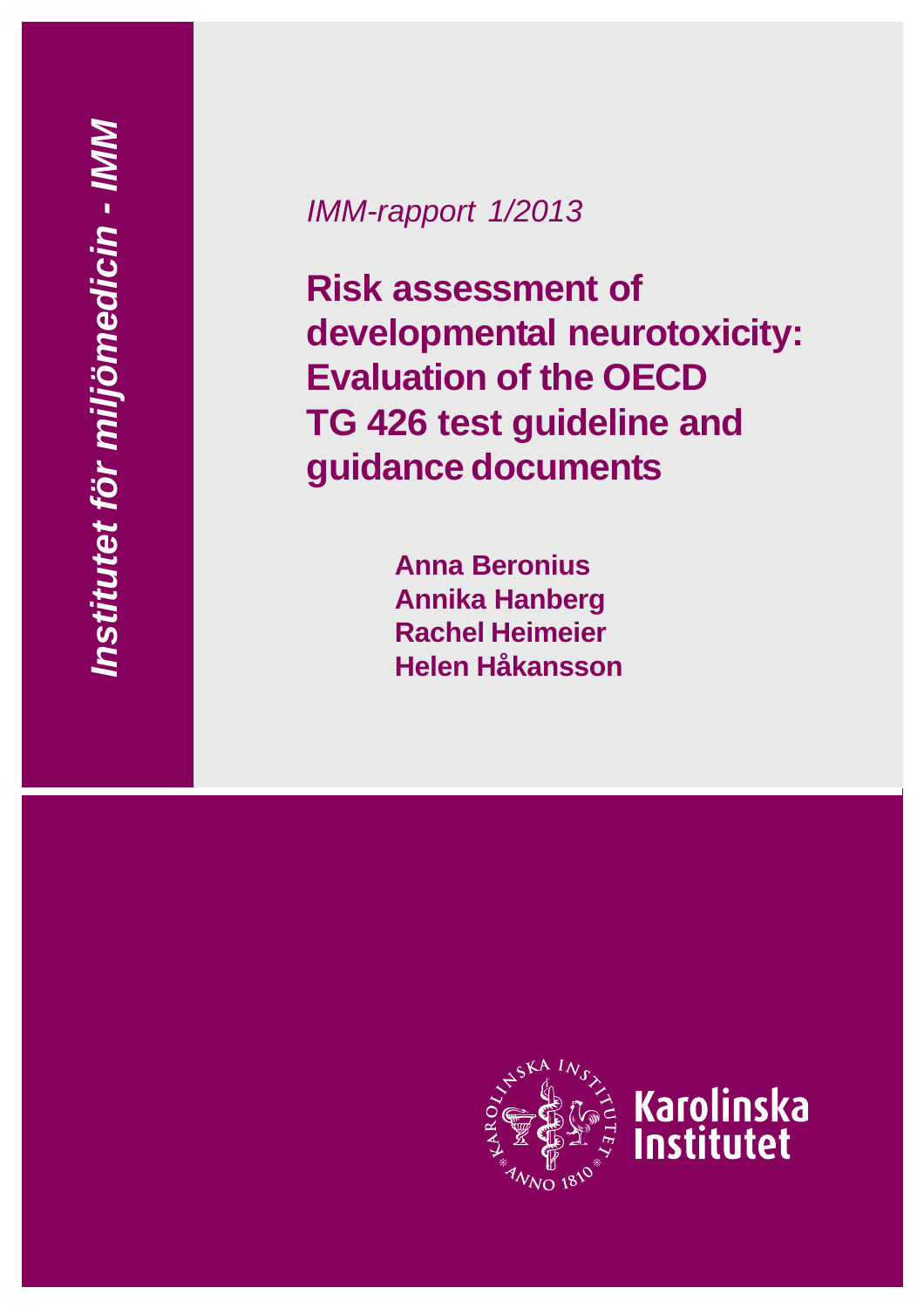# Risk assessment of developmental neurotoxicity: Evaluation of the OECD TG 426 test guideline and guidance documents

Anna Beronius Annika Hanberg Rachel Heimeier Helen Håkansson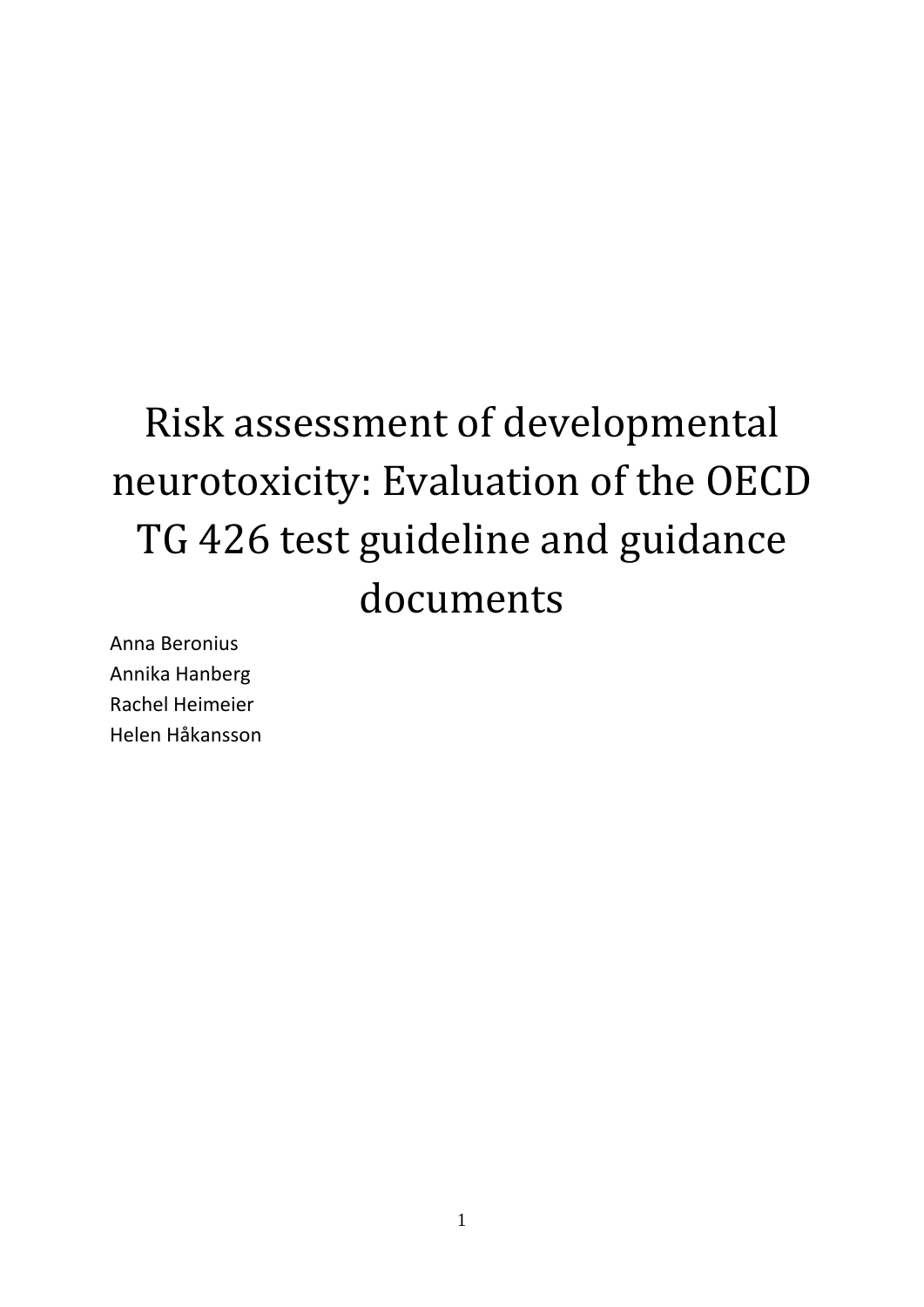# **Preface**

On behalf of the Swedish Chemicals and Environmental Protection Agencies, the Institute of Environmental Medicine (IMM) at Karolinska Institutet (KI) was asked, in June 2009, to evaluate the OECD TG 426 for developmental neurotoxicity (DNT) testing, as well as the corresponding guidance documents. The evaluation aim was to identify areas of possible improvements of TG 426 and the corresponding guidance documents in terms of their reliability and usability for scientific and regulatory judgements and decisions, which are key processes in chemicals safety and health risk assessment. Specific issues in the evaluation concerned the considerable flexibility of TG 426 in terms of the DNT study design, such as the choice of behavioural tests methods included in the study, the design of those individual tests, the potential variability of test results that may accompany the flexibility of the guideline, as well as the lack of detailed interpretation support and advice in the corresponding guidance documents.

Stockholm 2012-12-05

Anna Beronius\* Annika Hanberg\* Rachel Heimeier Helen Håkansson

\*These authors have contributed equally to this report.

# **Acknowledgements**

The authors would like to thank colleagues at the Swedish Chemicals Agency and the Swedish Environmental Protection Agency (EPA) for fruitful discussions throughout the project. Grants from the European Commission (contract: FOOD-CT-2005-022923), Formas (216-2007-2056), and Ragnar Söderbergs stiftelse (Dnr ERN90/09) have contributed to the financial contract by the Swedish EPA (contract: 802-0172-09).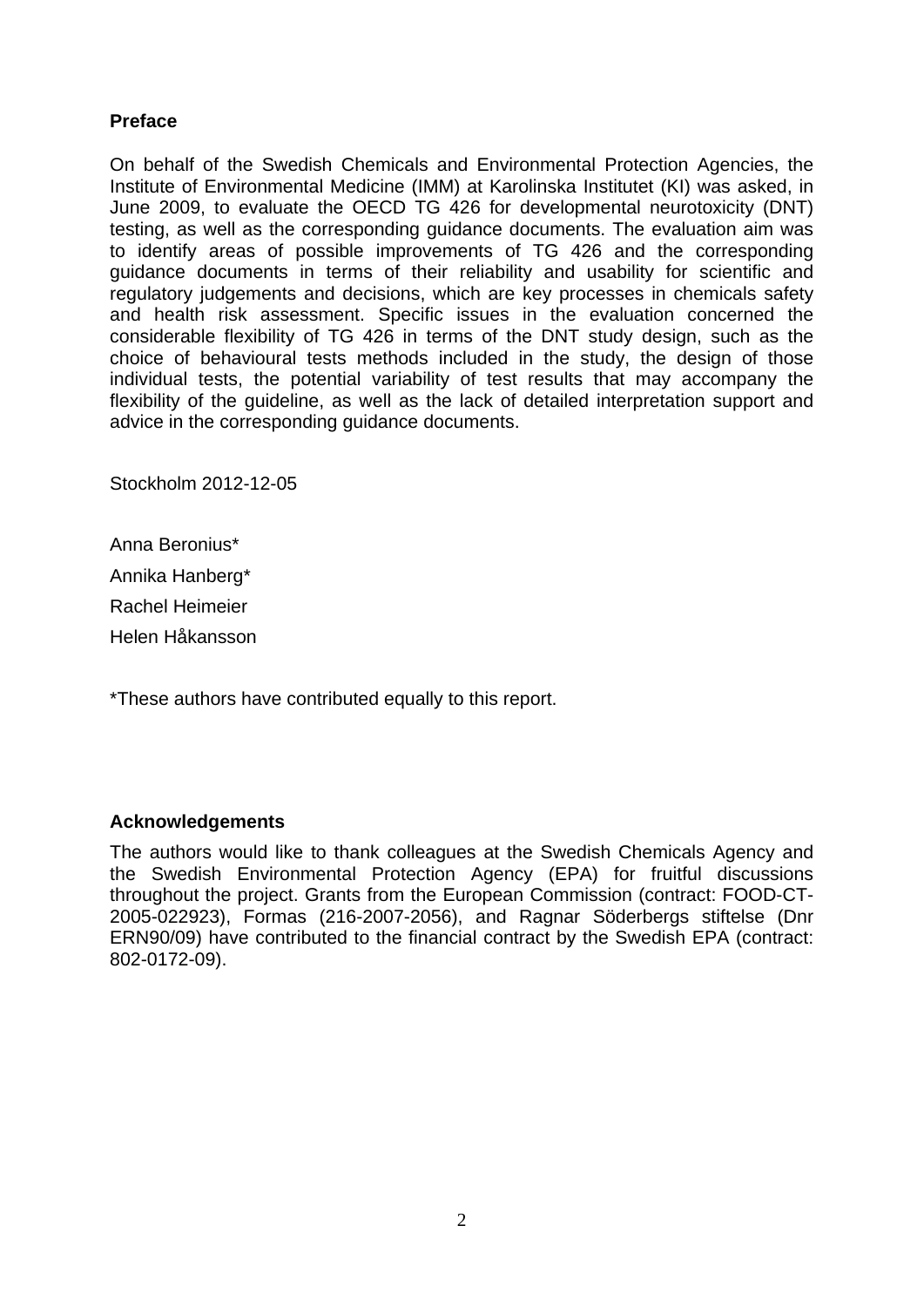# **Table of Contents**

| 2.1. OECD Test Guideline 426: Developmental Neurotoxicity Study (2007) 8            |     |
|-------------------------------------------------------------------------------------|-----|
|                                                                                     |     |
| 2.2.1 Guidance document for Neurotoxicity Testing: OECD Series on Testing and       |     |
|                                                                                     |     |
| 2.2.2 Guidance document on Mammalian Reproductive Toxicity Testing and              |     |
|                                                                                     |     |
| 2.2.3 US EPA Guidelines for Neurotoxicity Risk Assessment (1998b)  10               |     |
|                                                                                     |     |
| 3. Comparisons of studies according to TG 426 (guideline studies) and other studies |     |
|                                                                                     |     |
|                                                                                     |     |
|                                                                                     |     |
| 3.1.2 Comparison of experimental design and methods and agreement with OECD TG      |     |
|                                                                                     |     |
|                                                                                     |     |
|                                                                                     |     |
|                                                                                     |     |
| 3.2.2 Comparison of experimental design and methods and agreement with OECD TG      |     |
|                                                                                     |     |
|                                                                                     |     |
|                                                                                     |     |
|                                                                                     |     |
| 3.3.2 Comparison of experimental design and methods and agreement with OECD TG      |     |
|                                                                                     |     |
|                                                                                     |     |
|                                                                                     |     |
| 3.4.1 Selection of studies                                                          | .23 |
| 3.4.2 Comparison of experimental design and methods and agreement with OECD TG      |     |
|                                                                                     |     |
|                                                                                     |     |
|                                                                                     |     |
|                                                                                     |     |
| 3.5.2 Comparison of experimental design and methods and agreement with OECD TG      |     |
|                                                                                     |     |
|                                                                                     |     |
|                                                                                     |     |
|                                                                                     |     |
|                                                                                     |     |
|                                                                                     |     |
|                                                                                     |     |
|                                                                                     |     |
|                                                                                     |     |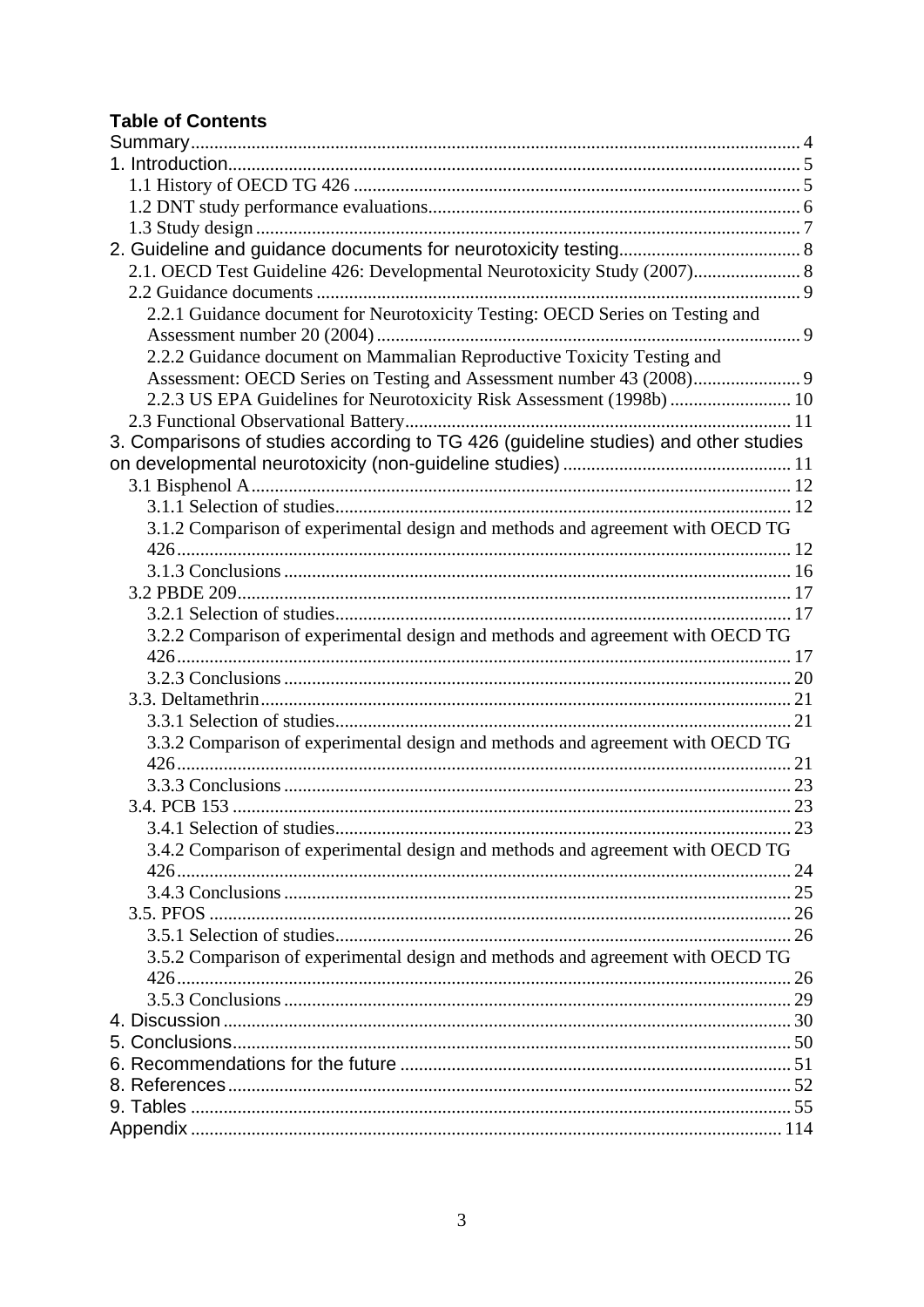# **Summary**

The Institute of Environmental Medicine (IMM) at Karolinska Institutet (KI), has evaluated the OECD TG 426 for developmental neurotoxicity (DNT) testing, as well as the corresponding guidance documents. The evaluation was based on DNTstudies of bisphenol A (BPA), decabromodiphenyl ether (PBDE 209), deltamethrin, 2,2',4,4',5,5'-hexachlorobiphenyl (PCB 153), and perfluorooctane sulfonate (PFOS).

The investigation included detailed comparisons of the experimental design and results, as well as accordance of the individual compound studies to the criteria specified by OECD TG 426. In addition, external reviewers with expertise within the fields of neurotoxicity research/testing and/or safety and health risk assessments were asked to answer specific questions raised during the compound evaluation and to provide comments on a draft of the compound evaluation report. The compound evaluation work and the external reviewer survey both paid special attention to issues such as flexibility of the OECD TG 426 and the potential variability of test results that may accompany this flexibility, the need of research and procedural development, as well as the importance of expert judgement in DNT testing and assessment.

The results of the compound evaluation work and the external reviewer survey were presented and discussed. Briefly, it is clear from the compound evaluation work and the reviewer survey that the areas of neurodevelopment and neurotoxicity are inherently very complex, and, in particular, there are massive gaps in knowledge about normal brain development on the functional, structural and molecular levels, which complicates both DNT testing as well as compound safety and health risk assessment. Also, it makes defining strict criteria for testing, data interpretation, and risk assessment difficult. The external reviewers were in general agreement that TG 426 need to remain flexible in order to enable investigators to design the most sensitive and appropriate study relevant for the exposure and toxicity of the compound under investigation. Decreasing the flexibility of TG 426 in order to make testing more standardized or to facilitate the evaluation of study results is not considered the right way forward. Nevertheless, there were several areas where the reviewer opinions differed markedly e.g. whether the requirements of additional endpoints, such as "anxiety" or "sexual behaviour" should be added to the TG 426 or not, as well as the importance of including historical controls in the study design.

Conclusions and suggestions for how to move forward to ensure that reliable and relevant DNT testing and assessments were made. Briefly, further efforts to improve guidance documents provided for testing laboratories and authorities to ensure reliable and relevant testing and assessment of DNT seems to be an important way forward to ensure that health protection aims of chemicals legislation are fulfilled. Research to decrease knowledge gaps, training to increase interpretation and judgement abilities, as well as procedural efforts to allow for continuous revision of regulatory guidelines and guidance documents as new knowledge becomes available and adopted, are all important contributors to such efforts.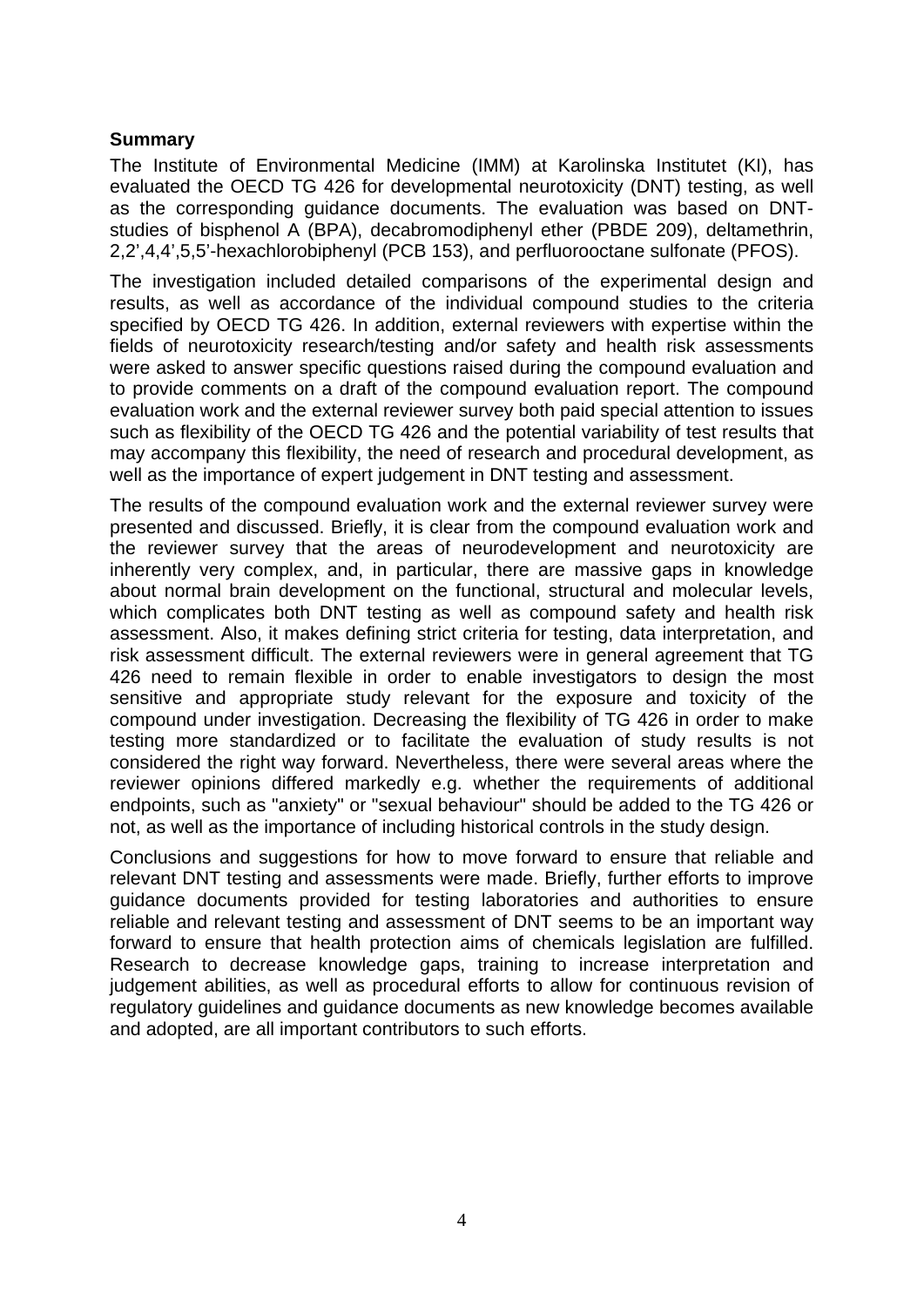# **1. Introduction**

The Institute of Environmental Medicine (IMM) at Karolinska Institutet (KI) was asked, in June 2009, to evaluate the OECD TG 426 for developmental neurotoxicity (DNT) testing, as well as the corresponding guidance documents. The evaluation aim was to identify areas of possible improvements of TG 426 and the corresponding guidance documents in terms of their reliability and usability for scientific and regulatory judgements and decisions, which are key processes in chemicals safety and health risk assessment.

The scientific background to the evaluation of the OECD TG 426 and the corresponding guidance documents, stems from the growing public and societal concern, during recent years, that exposure to chemicals during gestation and periods of fast development of the brain's morphology and physiology can be particularly harmful and may result in neurotoxic effects that are lasting into childhood, puberty, adulthood, and even into old age. Support for causal relationships is particularly strong for DNT in humans and the exposure to lead, methyl mercury and polychlorinated biphenyls (PCBs) (Grandjean and Landrigan 2006). For these chemicals, there are observational data, which link background exposure levels to DNT in human studies. Furthermore, observational and/or experimental studies of these compounds also demonstrate that DNT occur at doses that are lower than those which affect adult brain function.

Grandjean and Landrigan (2006) also discuss the neurotoxicity of arsenic and toluene, where there is some evidence of DNT-potential in humans, while for a large number of listed neurotoxic chemicals, including 90 pesticides, little is known about their potential to cause DNT in humans. An evaluation of available regulatory DNT studies for close to 70 pesticides was recently conducted by the Office of Pesticide Programs (OPP) at the US EPA (Raffaele *et al.,* 2010). The evaluation concluded that almost half of these regulatory DNT studies (40%) were either used directly as a critical study in an OPP risk assessment, or had the potential of being used as such a critical study for future risk assessments. Furthermore, the evaluation stressed the importance of evaluating a spectrum of endpoints in order to improve the potential for DNT-detection

The test paradigm for regulatory testing for DNT has been the subject of much scientific debate and has been reviewed by many expert groups (Makris *et al.,* 2009, Raffaele *et al.,* 2010). On-going discussions concern matters such as whether or not the DNT test paradigm is sensitive enough to serve as a reliable basis for the risk assessment of DNT in humans.

# *1.1 History of OECD TG 426*

The OECD Test Guideline (TG) 426 (OECD, 2007) for developmental neurotoxicity (DNT) testing was developed mainly based on the already existing US EPA guideline for DNT testing (US EPA, 1998a). The US EPA DNT guideline was first issued in 1991 and was founded on scientific literature within the field of DNT, which first started to appear in the 1960's (Makris *et al*., 2009). It has since been extensively revised on a number of occasions (Fitzpatrick *et al*., 2008; Makris *et al*., 2009) and was for a long time the only DNT guideline available to testing laboratories. Work to develop a DNT guideline to further accommodate the regulatory needs of OECD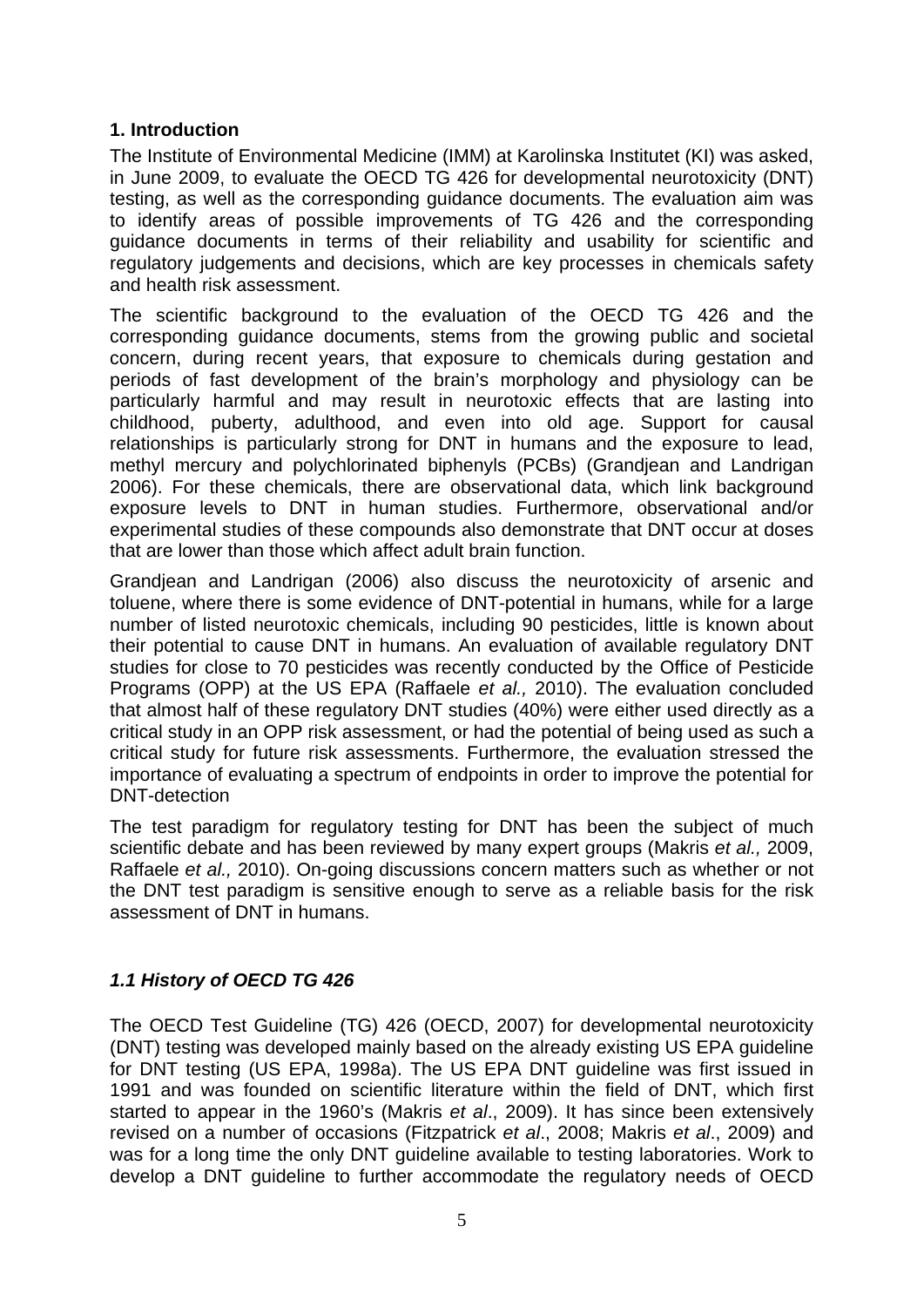countries was initiated in 1995 by an OECD Working Group on Reproduction and Developmental Toxicity (OECD, 2007). The work entailed using the US EPA DNT guideline as a prototype, further improving it by identifying and addressing a number of important issues regarding *e.g.* testing period, dosing regimen and endpoints to be included, as well as criteria for evaluating results. A number of expert consultant meetings and workshops were held over the years to finalize the OECD guideline. OECD TG 426 was then finally adopted in 2007 (OECD, 2007).

# *1.2 DNT study performance evaluations*

Both the US EPA and the OECD guidelines for DNT testing are structured to include investigations of developmental landmarks and behavioural ontogeny, motor activity, motor and sensory function, learning and memory, and neuropathology. For some of these categories several different validated test methods are available and the guidelines are largely flexible regarding which test method to include in the study design.

A number of workshops and expert meetings involving experts from academia, industry, regulatory bodies and public interest groups have taken place over the years to review and evaluate the test methods recommended in the DNT guideline. These efforts include test method development as well as characterizing the sensitivity, reliability and performance of test methods. Makris *et al*. (2009) conducted a review of the outcomes of several such meetings and collaborations between 1960 and 2003 in support of the finalization and implementation of OECD TG 426. The conclusions from this review were that the different validated methods recommended in the guideline are based on sound and solid science conducted in the area of DNT and that these methods have been shown to be sensitive, reliable and relevant in regard to identifying potential adverse effects. In the review it is recognized that the DNT guideline have been criticized both for not including enough endpoints, such as social behaviour or pharmacokinetics, and for being too complex, *i.e.* including too many endpoints, and that continued research is needed within this field. Overall, the review concludes that the OECD TG 426 "represents the best available science for assessing the potential for DNT in human health risk assessment, and data generated by DNT studies are relevant and reliable for this assessment" (Makris *et al*., 2009).

The performance of the US EPA DNT guideline has also been reviewed and evaluated by an International Life Sciences Institute (ILSI) expert working group on neurodevelopmental endpoints consisting of scientists from governmental, academic, industrial and public interest sectors and established in 2004. Several reports are available from this initiative mainly aimed at providing guidance for proper execution, analysis and interpretation of DNT studies. These reports include a practical guide for the selection and use of positive control agents (Crofton *et al*., 2008), a review and recommendations for statistical approaches in the analysis of DNT studies (Holson *et al*., 2008), an operational framework for evaluating variability in DNT study data (Raffaele *et al*., 2008), and guidance on the interpretation of DNT study data (Tyl *et al*., 2008).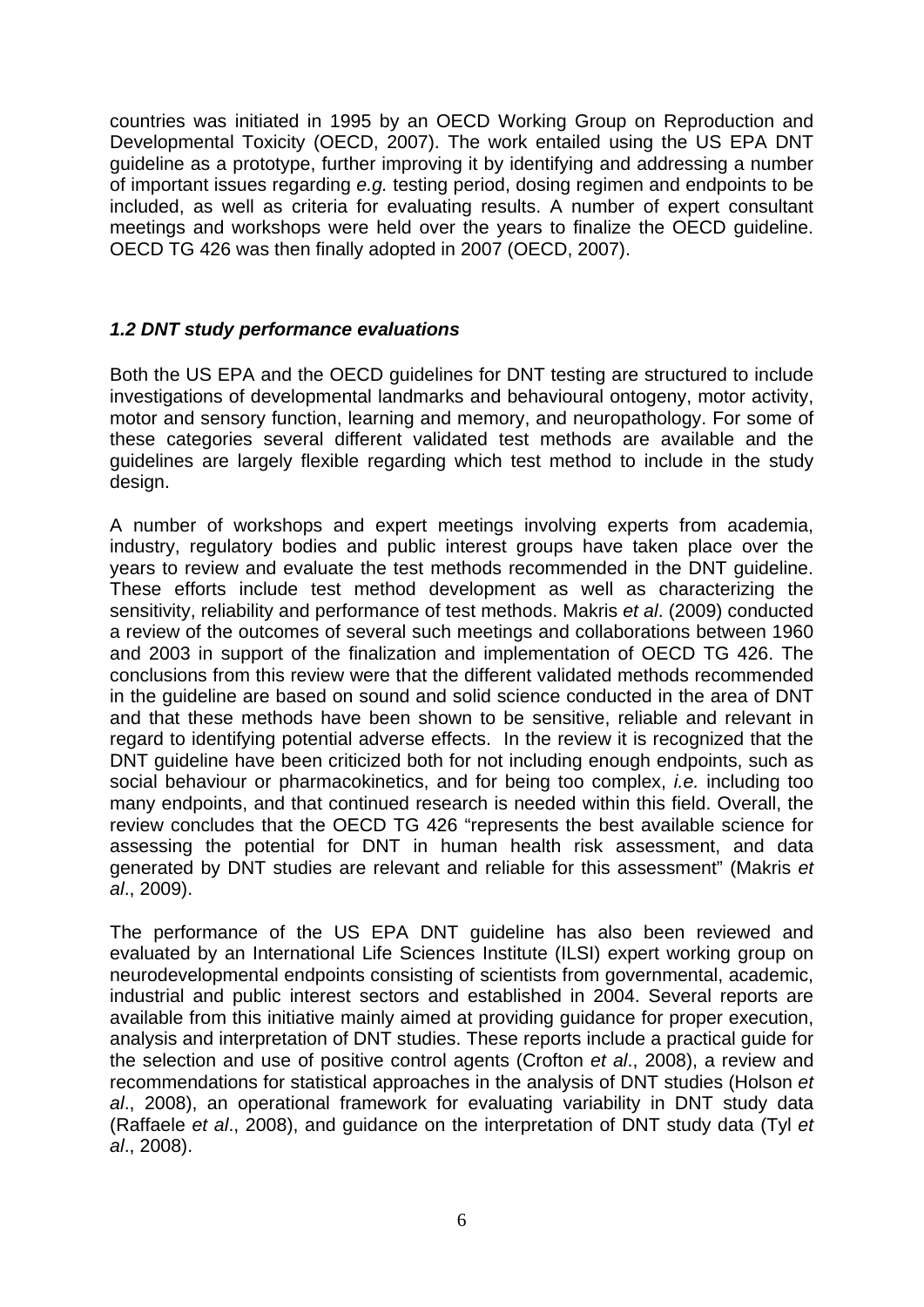# *1.3 Study design*

To address the overall aim, i.e. to identify areas of possible improvements of TG 426 and the corresponding guidance documents in terms of their reliability and usability for scientific and regulatory judgements and decisions, a study was designed by IMM, which analysed in detail, how well available DNT studies for the five selected compounds followed criteria specified in TG 426 in their performance and reporting. Detailed comparisons of the experimental design and results, as well as accordance to the criteria specified in TG 426 were included and tabulated.

The five compounds under study were bisphenol A (BPA), decabromodiphenyl ether (PBDE 209), deltamethrin, 2,2',4,4',5,5'-hexachlorobiphenyl (PCB 153), and perfluorooctane sulfonate (PFOS). These compounds were selected based on societal concern, data availability, and scientific grounds.

In addition to the compound evaluations, this study included an external reviewers survey. Experts within the fields of neurotoxicity research/testing and/or compound safety and health risk assessments were asked to provide written answers to specific questions related to the compound evaluation work, and to provide comments on a draft of the compound evaluation report. The experts and their affiliations are listed in the Appendix, while the survey is presented as "questions for reviewers" and "reviewer comments", respectively, in the discussion section of this report. The compound evaluations and the external reviewer survey both paid special attention to issues such as the considerable flexibility of TG 426 in terms of the study design, such as the choice of behavioural tests methods included in the study, the design of those individual tests, the potential variability of test results that may accompany the flexibility of the guideline, as well as the lack of detailed interpretation support and advice in the corresponding guidance documents. The need of research and procedural development, as well as the importance of expert judgement in DNT testing and assessment were further topics addressed in the external reviewer survey.

It should be noted that it was not the purpose of this report to evaluate the individual studies as to their reliability and relevance for risk assessment. All conclusions regarding the results of the individual studies are those of the study authors. Furthermore, although it has been recognized that developmental neurotoxicity constitutes an area in critical need of testing methods alternative to current in vivo test paradigms e.g. for the screening of large numbers of chemicals (Crofton et al., 2011), this need is not a specific topic of the present investigation. The development of alternative DNT testing methods, as well as their use in chemical regulation, is subject of other on-going discussions within the regulatory and research communities, for example at the recent Third International Conference on Alternatives for Developmental Neurotoxicity (DNT) Testing held in Varese, Italy in May 2011.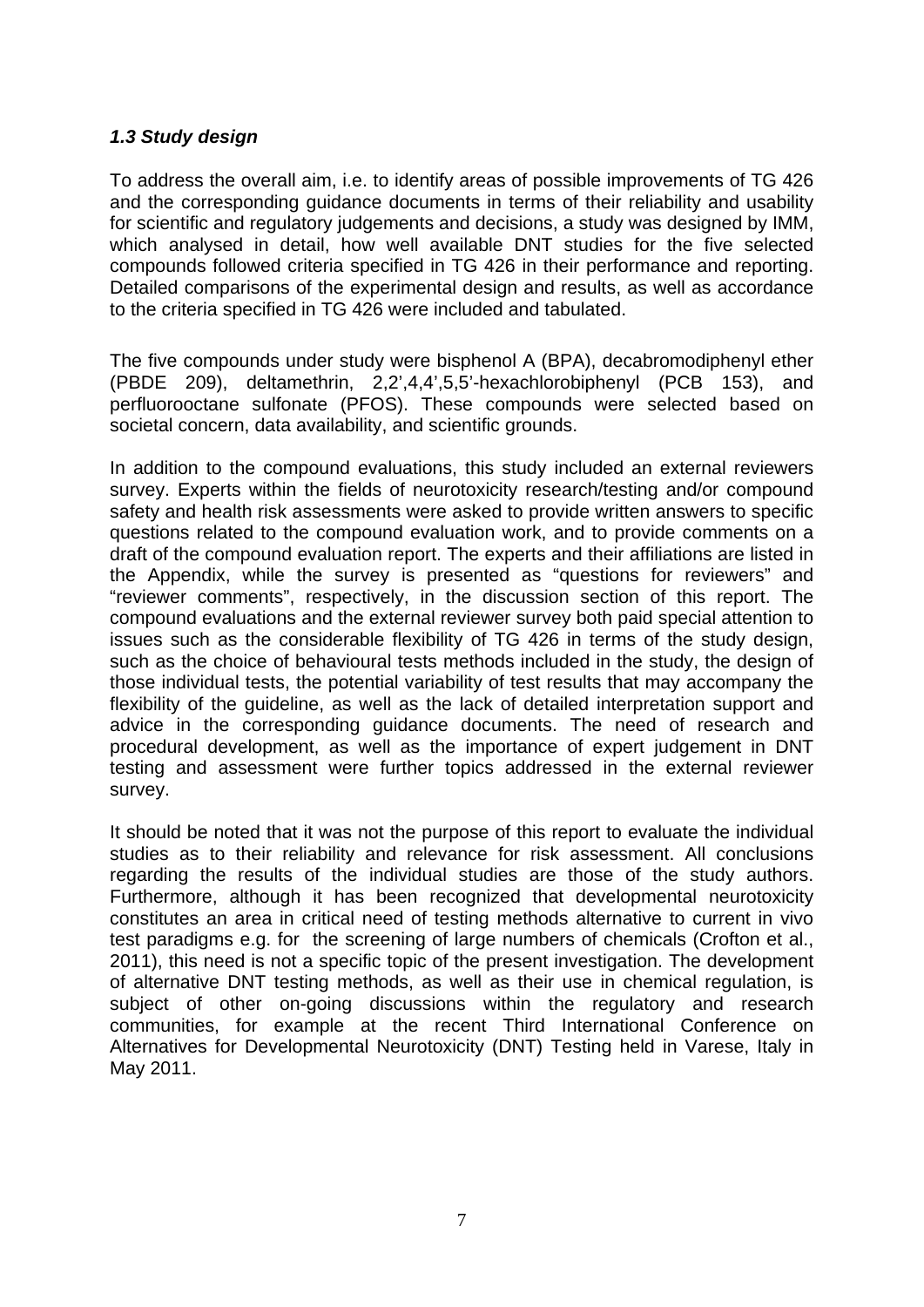# **2. Guideline and guidance documents for neurotoxicity testing**

# *2.1. OECD Test Guideline 426: Developmental Neurotoxicity Study (2007)*

The developmental neurotoxicity study provides information on the potential functional and morphological effects of chemicals on the developing nervous system in offspring exposed in utero and during early postnatal development. The criteria and recommendations stated in TG 426 have been summarized in Table 1.

A developmental neurotoxicity study can be conducted as a separate study, incorporated into a reproductive toxicity and/or adult neurotoxicity study (*e.g.* TG 415, 416, 424) or it may be added to a prenatal developmental study (*e.g.* TG 414). When it is incorporated within or added as part of another study, it is critical to preserve integrity of both study types.

The preferred rodent species is the rat (of common strain), although other rodent species may be used if justified. The test substance should be administered daily to mated females. The route of exposure that is most relevant for human exposure, generally orally, should be used. Administration of the test substance should be conducted from the time of implantation at gestational day (GD) 6 throughout lactation to post natal day (PND) 21. If another species than rat is used the timing of exposure has to be adjusted to cover comparable days of development. At least three dose groups and a concurrent control should be used. Enough pregnant dams should be treated so as to ensure that enough offspring are produced for neurotoxicity evaluation; 20 litters are recommended for each dose level.

Dams should be tested to evaluate any effects during pregnancy and lactation; this information can provide comparative information. On or after PND 4 one pup per sex and litter, should be randomly selected and assigned for each test in the neurotoxicity evaluations. Clinical and functional observations are required for both dams and all offspring, where clinical observations should be performed at least once daily in regards to animal health, with morbidity and mortality to be recorded. In offspring additional required measurements consist of brain weight and neuropathology, which should be conducted on or before PND 22 and at study termination (adulthood). Also, functional and behavioural endpoints should be evaluated in offspring; behavioural ontogeny at least twice during the pre-weaning period; measurements of motor activity at least once pre-weaning and once in young adulthood (recommended PND 60-70); motor and sensory function as well as learning and memory at adolescence (recommended PND 25±2) and in young adulthood (recommended PND 60-70).

Reporting from developmental neurotoxicity studies should include the body weight, food/water consumption; detailed clinical observations, necropsy findings, a detailed description of all behavioural observations, the number of animals at the start and end of the study, absorption and metabolism data (if available) and the toxic response is to be recorded by sex and dose level. The statistical unit of measure should be the litter (or dam) and not the pup.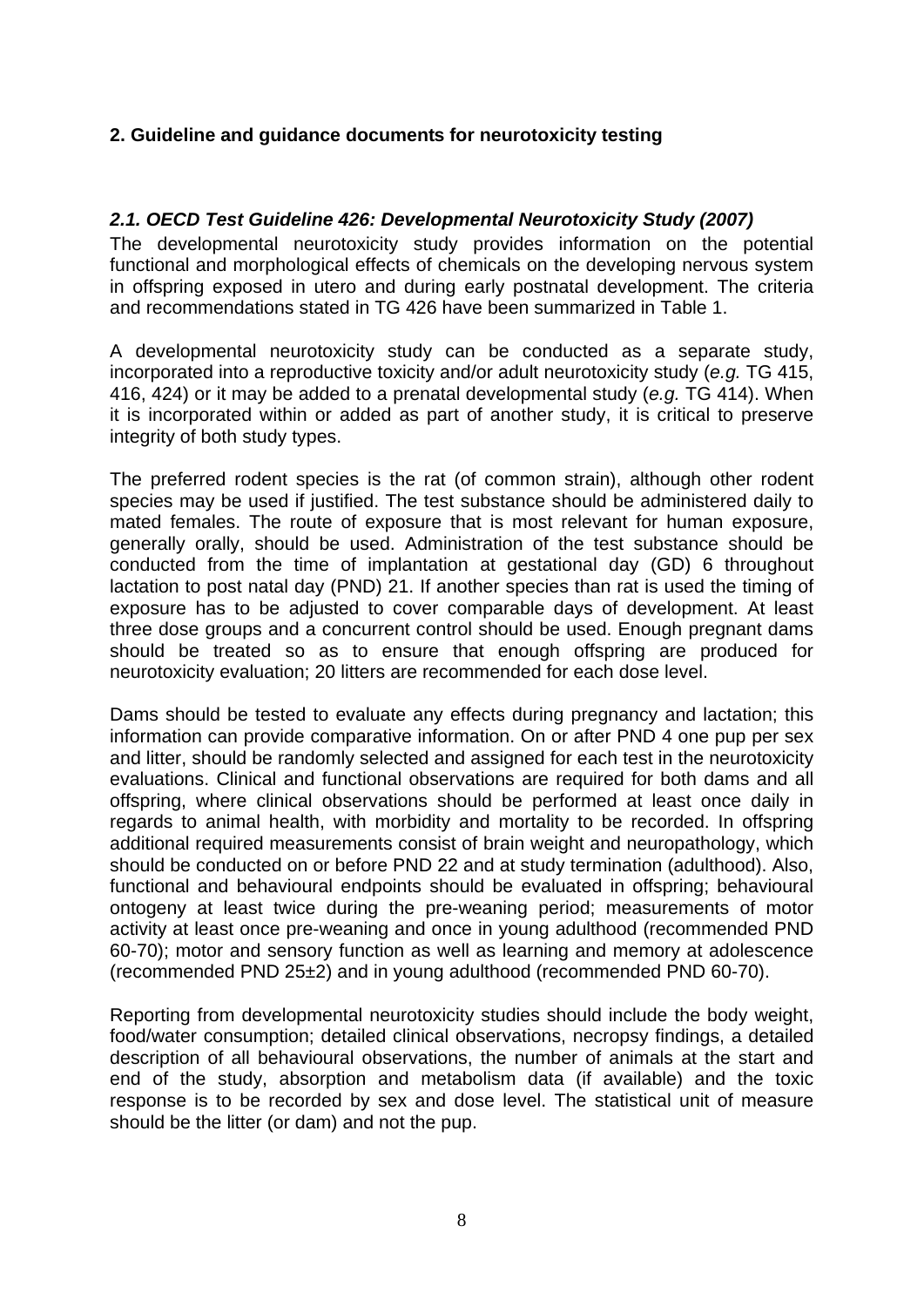# *2.2 Guidance documents*

# 2.2.1 Guidance document for Neurotoxicity Testing: OECD Series on Testing and Assessment number 20 (2004)

This OECD guidance document is stated to be an essential supplement to OECD TG 426 and other test guidelines used to evaluate neurotoxicity. It is intended to "provide guidance on strategies and methods for testing of chemicals for potential neurotoxicity" with the purpose to "ensure that necessary and sufficient data are obtained to enable adequate evaluation of the risk of neurotoxicity arising from exposure to a chemical". The document gives an overview of neurotoxicity assessment and guidance primarily to aid in the selection of methods and design of tests. It includes information on available test methods for the different endpoints, brief information (with references) on how these tests are conducted and what they measure, and in some cases factors that may influence the outcome of the test. Interestingly, testing of motor activity is not mentioned at all. General strengths and weaknesses of behavioural tests are mentioned but very little actual guidance is given on how to interpret test results. It is recommended that at least one scientist who has practical experience of behavioural testing is consulted in both designing tests and interpreting the results.

# 2.2.2 Guidance document on Mammalian Reproductive Toxicity Testing and Assessment: OECD Series on Testing and Assessment number 43 (2008)

Although not specifically intended as guidance on the testing and assessment of developmental *neurotoxicity*, this document is stated to be an essential supplement to OECD TG 426 as well as other test guidelines that are used to provide data on reproductive toxicity. It is "intended to provide guidance on methodological aspects, interpretation of data and an overall approach for testing of chemicals for potential human and other mammalian reproductive toxicity".

The guidance explains general methodological issues in testing for reproductive toxicity, which are relevant to TG 426, *e.g.* standardization of litter size, route of exposure and time points for behavioural testing. It also specifically describes methodological considerations for conducting the neurobehavioural measures required in OECD TG 426. In addition it provides general guidance on data interpretation, *i.e.* issues to consider when interpreting data, such as the relationship between behavioural measures, the timing of testing in relation to treatment and the plasticity of the nervous system, as well as the validity and sensitivity of neurobehavioural tests. However, there is no guidance for the interpretation of data from specific tests.

This document provides more extensive and detailed guidance for developmental neurotoxicity testing according to OECD TG 426 than guidance document no. 20.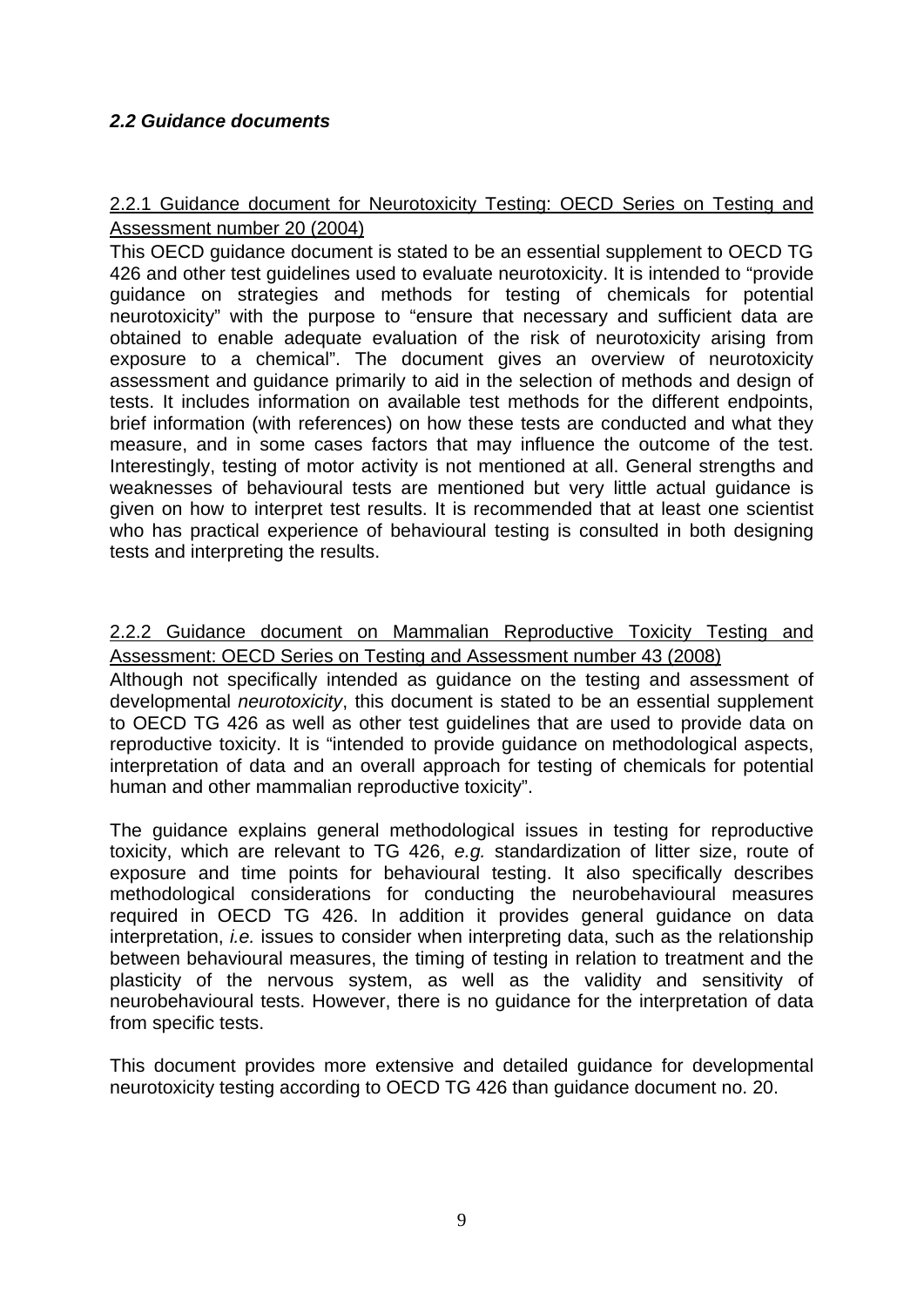# 2.2.3 US EPA Guidelines for Neurotoxicity Risk Assessment (1998b)

This is a guidance document used by US EPA in the evaluation of potential neurotoxicity of environmental toxicants. The purpose is to "help develop a sound scientific basis for neurotoxicity risk assessment, promote consistency in the Agency's assessment of toxic effects on the nervous system, and inform others of the approaches used by the Agency in those assessments". This document is intended to provide "comprehensive guidance on the use and interpretation of neurotoxicity data". It also offers guidance on the general procedure and methodology of risk assessment, with a focus on the assessment of potential neurotoxicity, *e.g.* doseresponse considerations, adversity of effects and weight of evidence. It is recognised that neurotoxicity hazard characterization must be based on expert judgement to a large extent, both when it comes to evaluating the validity of available data and in judging the adversity of observed effects.

In regard to neurobehavioural testing in animals the guidance aim to provide "an overview of the major types of endpoints that may be evaluated in animal neurotoxicity studies, [describe] the kinds of effects that may be observed and some of the tests used to detect and quantify these effects, and [provide] guidance for interpreting data". Five categories of endpoints are described, namely structural or neuropathological, neurophysiological, neurochemical, behavioural, and developmental. Based on these aims table 2 was constructed in the present report to provide a summary of the guidance actually provided, focusing on guidance for neurotoxicity *testing* and interpretation of results from such tests. The categories of neurophysiological and neurochemical endpoints have been excluded as they are not required in OECD TG 426.

As can be inferred from both the amount and type of information in table 2, examples of methods or testing strategies and guidance for interpreting tests are not provided in any consistent manner for the different endpoint categories. There is no guidance provided for the interpretation of data from specific neurobehavioural tests.

The guidance document notes that there are particular issues of importance in the evaluation of developmental neurotoxicity studies, for example that adverse effects may occur at lower doses after developmental exposure than after exposure in adults and that there are critical windows of functional development. It also mentions that "a pharmacological/physiological challenge may also be valuable in evaluating neurological function and 'unmasking' effects not otherwise detectable". This idea of "silent toxicity", effects which may elude the DNT study paradigm, is not addressed in any of the other literature reviewed here. The US EPA document also states that "in the case of developmental neurotoxicity both monotonic and biphasic dose-response curves are likely". The possibility of non-monotonic (*e.g.* U-shaped or biphasic) doseresponse curves in DNT study data are discussed elsewhere (*e.g.* Tyl *et al*., 2008), however, rather from the perspective that extra careful consideration has to be given when interpreting and evaluating such data, and not giving the impression that such dose-response curves are "likely".

The guidance document includes a very brief section on special considerations concerning kinetics of neurotoxic compounds. Mainly it highlights the importance of considering the blood-brain barrier as well as structures in the brain that are served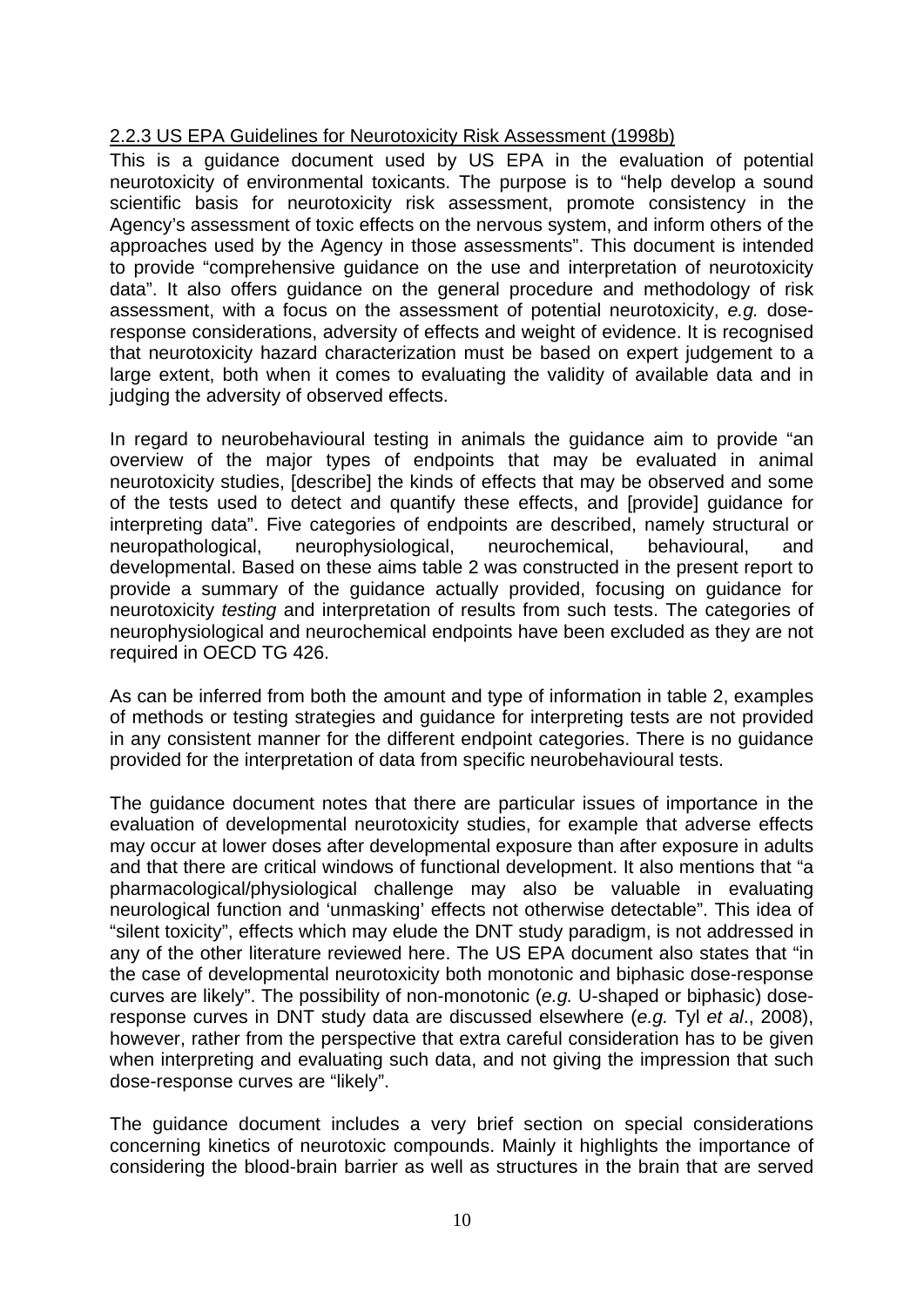by blood vessels that lack blood-brain barrier properties. Special considerations regarding the pharmacokinetics of developmental exposure are not discussed.

# *2.3 Functional Observational Battery*

Functional observational batteries (FOB) may be included in general toxicity tests to detect any signs of neurotoxicity. The term "FOB" seems to be generally used by the US EPA while OECD guidelines (*e.g.* in OECD TG 407 and 408) refer to rather less defined "functional observations".

Descriptions of what to include in functional observations in OECD guidelines are not very specific. In general, these guidelines state that sensory reactivity to stimuli of different types, *e.g.* auditory, visual and proprioceptive stimuli, as well as assessment of grip strength and motor activity should be conducted (see Table 1). References are provided for further details of the procedures that could be followed but alternative procedures than those referenced could also be used. Further, functional observations may be omitted if such information is already available from other studies and the daily clinical observations do not reveal any functional deficits or if the animals show toxicity to an extent that would significantly interfere with the functional test performance.

The FOB, as used by the US EPA, typically covers several functional domains, including neuromuscular (*e.g.* weakness, incoordination, gait, and tremor), sensory (*e.g.* audition, vision, and somatosensory), and autonomic (*e.g.* pupil response and salivation) function (US EPA, 1998b).

# **3. Comparisons of studies according to TG 426 (guideline studies) and other studies on developmental neurotoxicity (non-guideline studies)**

For the comparisons of TG 426 and other studies of developmental neurotoxicity five compounds of concern have been selected. These are bisphenol A (BPA) decabromodiphenyl ether (PBDE 209), deltamethrin, 2,2',4,4',5,5'-hexabiphenyl (PCB 153) and perfluorooctane sulfonate (PFOS). For all model compounds but PCB 153 there are one study available performed according to TG 426 and one or more other studies of developmental neurotoxicity. For PCB 153 the comparison is based on two "non-guideline" studies.

In this section studies investigating the developmental neurotoxicity of the five model compounds have been compared to the criteria and recommendations stated in TG 426. Systematic comparisons have been conducted by entering detailed information from the studies into tables. These tables are provided at the end of this report. In addition to criteria stated in TG 426 some further information judged to be of interest in this context has been included for comparison, i.e:

- Any additional behavioural tests not required in the guideline, *e.g.* sexual behaviour, anxiety, etc
- If estrous cyclicity was controlled for in female offspring subjected to behavioural testing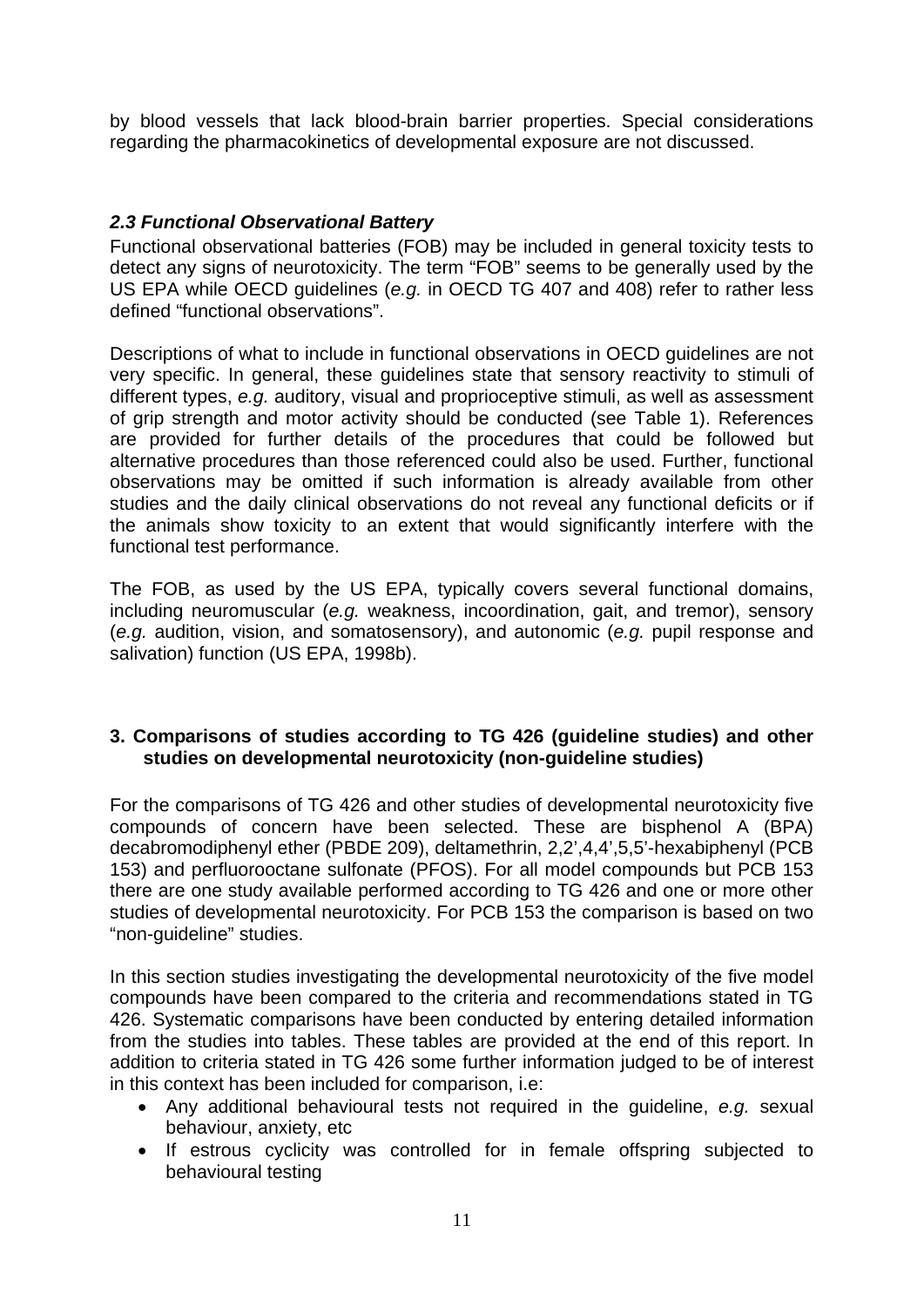- What effects have been reported by the author and conclusions regarding evidence for developmental neurotoxicity
- Conclusions regarding at what dose effects occur (or NOAEL/LOAEL if stated)

Below follow summaries of comparisons from the tables for each model compound.

# *3.1 Bisphenol A*

# 3.1.1 Selection of studies

Thirty-seven studies that have investigated some aspect of developmental neurotoxicity of BPA were identified from the published literature. In 31 of these studies (all non-guideline studies) the authors report some effect in DNT endpoints, while in 6 of the studies the authors concluded that the study is negative for DNT. Out of the negative studies one was conducted according to OECD TG 426. The vast data material on BPA necessitated a selection of studies to be included in the evaluation. Consequently, four studies were selected; the study conducted according to TG 426 (Stump *et al*., 2010) as well as the studies by Ema *et al*. (2001), Jones *et al*. (2011) and Negishi *et al*. (2003). The three studies not conducted according to TG 426 were selected based on the following criteria:

- The study should be conducted in rats
- Oral exposure
- There should be more than one dose tested
- Exposure should include the prenatal and lactational period
- The study should not *only* assess behavioural response after a pharmaceutical or physiological challenge, such as additional treatments with amphetamines or nicotine

An overview of the aims, experimental designs and conclusions regarding developmental neurotoxicity from the four studies is provided in Table 3.

# 3.1.2 Comparison of experimental design and methods and agreement with OECD TG 426

The criteria for a developmental neurotoxicity study stated in OECD TG 426, as well as the experimental design and methods used to evaluate developmental neurotoxicity in the four selected BPA studies, have been summarized in Table 4.It should be noted that the study by Ema *et al*. (2001) was conducted according to OECD and US EPA guidelines for reproductive toxicity, *e.g.* OECD TG 416.

# *3.1.2.1 Experimental animals and administration of test substance*

As a result of the selection process all BPA studies included in this evaluation were conducted in rats and using oral exposure, which is in accordance with OECD TG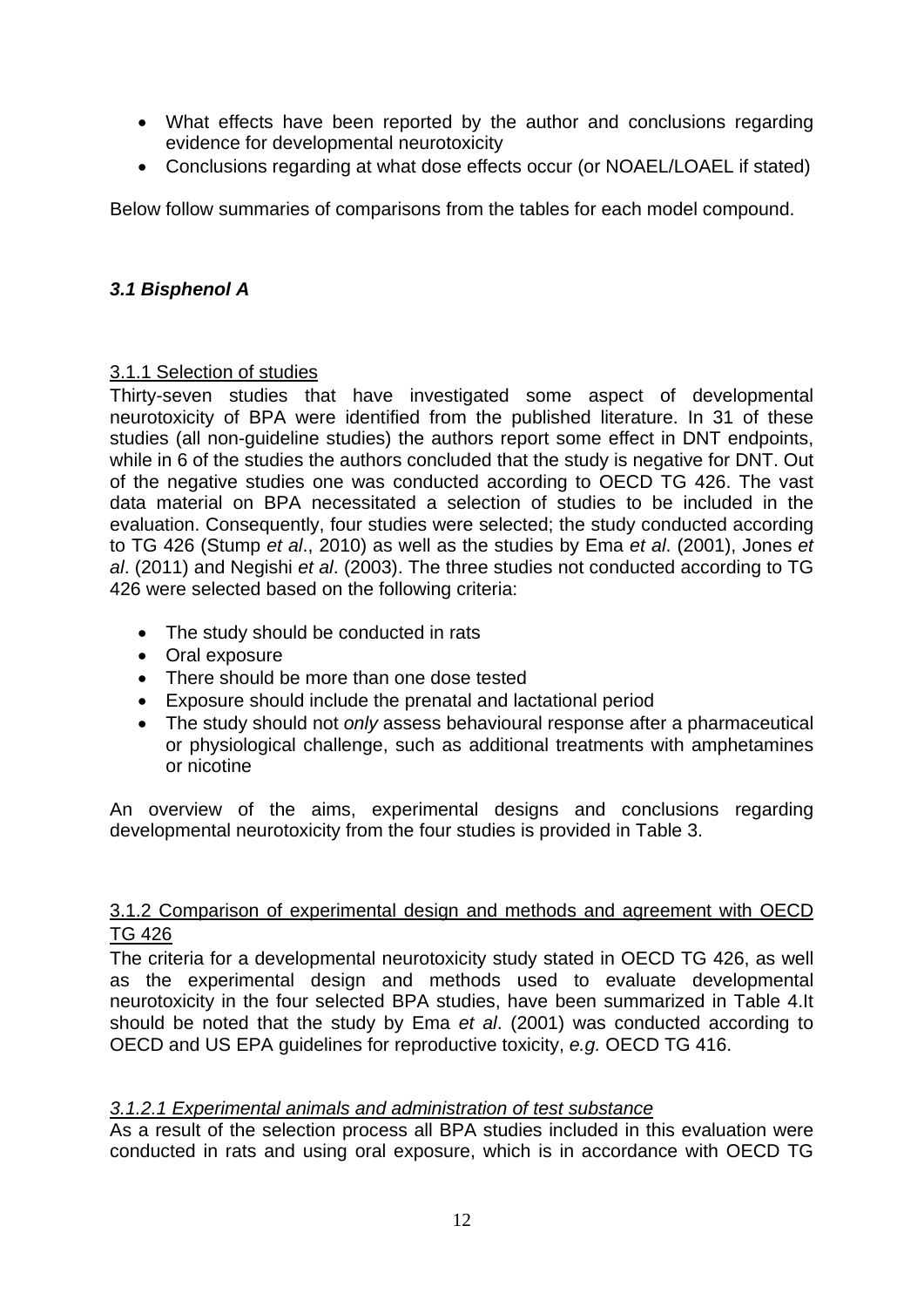426. However, the strain and number of animals and vehicle of administration differ between studies.

In the study by Stump *et al*. 24 mated females/dose were included, which is in accordance with the requirements in TG 426. Ema *et al*. included 25 animals/sex/dose in the tests in open field but only 6 rats/sex/dose were used in the tests for learning and memory. Much fewer animals were used per dose group in the non-guideline studies. Jones *et al*. only had 2 or 3 dams at each dose.

The method for assigning offspring to different tests was clearly described by Stump *et al.* and Ema *et al*. also making it clear that the litter was used as the statistical unit in these two studies. However, this information was missing in the studies by Jones *et al.* and Negishi *et al*. but it can be assumed that all pups were subjected to all tests and that the individual pup was used as the statistical unit in these two cases. Also, only Stump *et al.* and Ema *et al.* have reported that pups were individually identified and marked.

BPA was administered slightly differently in the four studies; in feed in the study by Stump *et al*., in oil which the animals were allowed to drink from a syringe in the study by Jones *et al*. and in oil and water, respectively, by gavage in the studies by Negishi *et al.* and Ema *et al*. It should be noted that the use of different vehicles may result in differences in toxicokinetics of the test substance, and potentially on the study outcome, but kinetics was not investigated in these studies. The doses administered differ somewhat. Stump *et al.* and Negishi *et al.* administered doses within the same range, although Stump *et al.* included more dose groups. Jones *et al.* and Ema *et al*. included only low doses, comparable to the lower end of the dose range tested by Stump *et al*. Three or more dose groups were used in all four studies, with appropriate spacing to evaluate a dose-response relationship, which is in agreement with the criteria stated in TG 426. However, the doses chosen by Ema *et al.* were very low and included much lower doses than the other studies. The period of dosing covers (at least partly) the gestation and lactation periods in all studies but differs somewhat. None are in exact agreement with the recommendations of TG 426. No motivation for using a certain exposure period is given, apart from the study by Ema *et al*., which is in accordance with guidelines for reproductive toxicity. There are some differences in exposure duration but primarily postnatal exposure is different in the study by Stump *et al*. compared to the other studies. Because BPA was administered in feed in the study by Stump *et al*. pups were exposed directly via the diet during the last week before weaning. No direct dosing of pups occurred in the other studies where BPA was administered directly to the dam.

# *3.1.2.2 Endpoints and methods*

Apart from the study by Jones *et al*. there is quite a large agreement between the studies in terms of what endpoints have been evaluated. However, the methods differ between studies (see Table 4)

#### *Detailed clinical observations*

Clinical observations, mainly body weight measurements, of dams and offspring were conducted in all studies except the study by Jones *et al*. However, the level of detail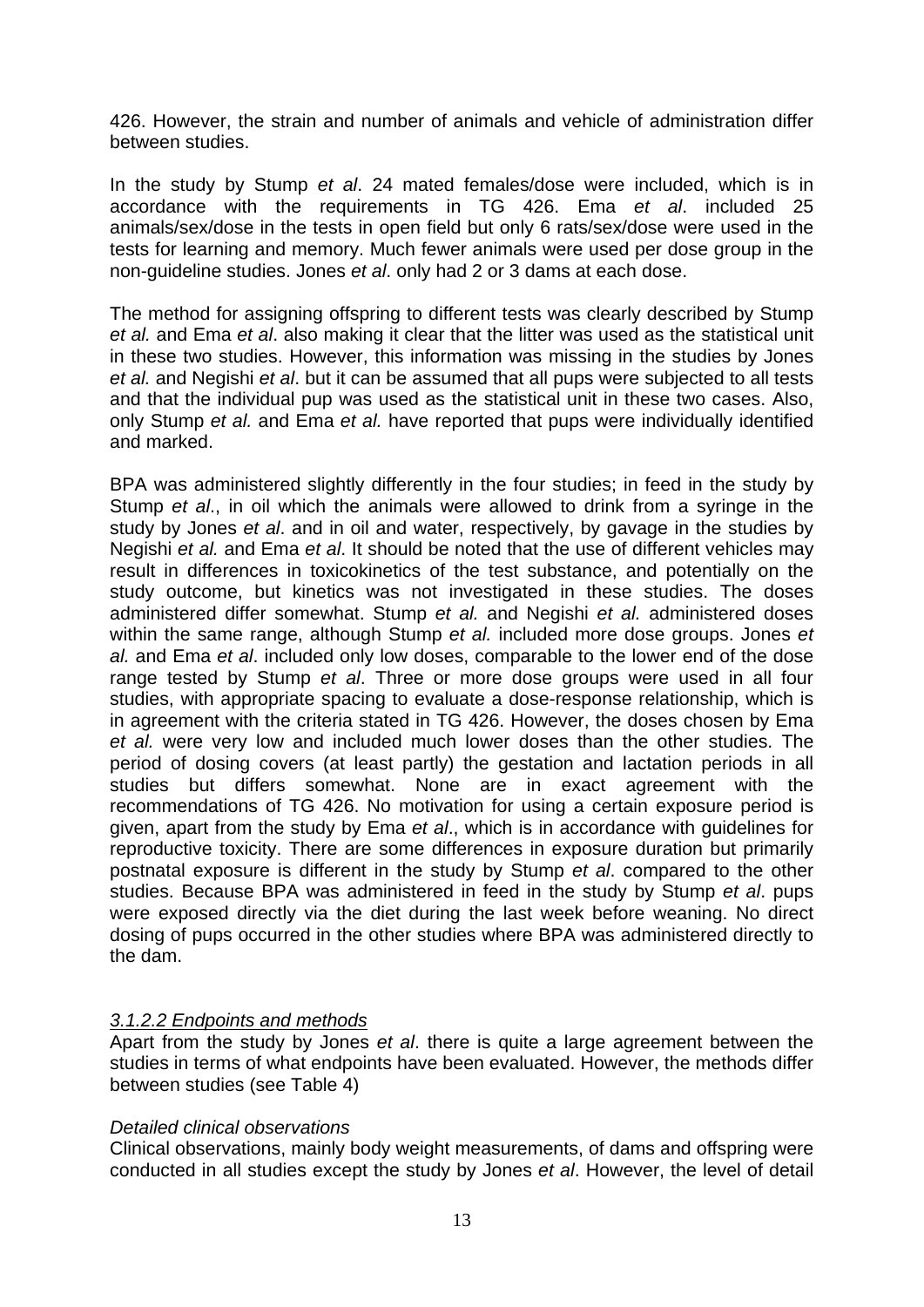in the reporting differs considerably. No treatment related effects were noted during the clinical observations in any of these studies.

# *Brain weight and neuropathology*

Neuropathology was investigated in the studies by Stump *et al*. and Negishi *et al*., 2003. TG 426 states that tissue samples should be collected twice during the study; on PND 22 and at termination. However, Negishi and co-workers only collected brain tissue at the end of the study. No treatment related neuropathological changes were observed in the study by Stump *et al*. Some microscopic alterations in the brain, *i.e.* nests of embryonal cells, were found in a few BPA-treated animals but since these nests were unilateral in nature, there was a lack of a dose response and similar findings had been observed in the historical control study, they were considered incidental. No results from the brain tissue sample analysis were presented by Negishi *et al*.

# *Behavioural ontogeny*

Behavioural ontogeny in pre-weaning offspring was only investigated in the two guideline studies by Stump *et al*. and Ema *et al*. No treatment related effects in these endpoints were observed in either study.

# *Motor Activity*

Motor activity was evaluated in the studies by Stump *et al*., Negishi *et al*. and Ema *et al*. although slightly different apparatuses were used in these studies. Importantly, the evaluations of motor activity were conducted at different ages. Stump *et al.*  conducted their measurements using the Kinder Scientific Motor Monitor System on PNDs 13, 17, 21, 61, which is in accordance with the recommendations of TG 426. Each test session was 60 min in duration; total activity, measured as interruption of any photo beam, was recorded. Data were compiled into six 10-min subintervals for tabulation and evaluation of intrasession habituation. No effects on motor activity were observed. In the study by Negishi *et al*. spontaneous motor activity was tested using a Supermex in which the body heat of an animal is detected by infrared detectors. All spontaneous movement was detected and counted. Measurements were collected during 12 h sessions (dark phase) on PND 28-34, which is between the time periods recommended in TG 426. Counts were automatically totalled and recorded at 5 minute intervals. Locomotion during the dark phase was also measured in the Open field test at 8 weeks (PND 56-62), where behaviour was observed and recorded with video camera for 5 minutes. No apparent effect on motor activity was observed in the Supermex or the Open field test. However, detailed analyses from the Supermex test showed that the immobile time was significantly prolonged in female offspring. Ema *et al*. measured ambulation, rearing and grooming (as well as urination and defecation) in the Open field test at 5-6 weeks of age (approximately PND 35-42), also falling between the time points for testing required in TG 426. The animals were allowed to explore freely for 3 minutes. No significant differences between BPA-treated and control animals were observed.

# *Motor and sensory function*

Only the study by Stump *et al*. investigated this endpoint. Auditory startle was measured using the Startle Monitor System on PNDs 20 and 60, in accordance with TG 426. No effects on auditory startle response amplitude or the pattern of habituation were observed.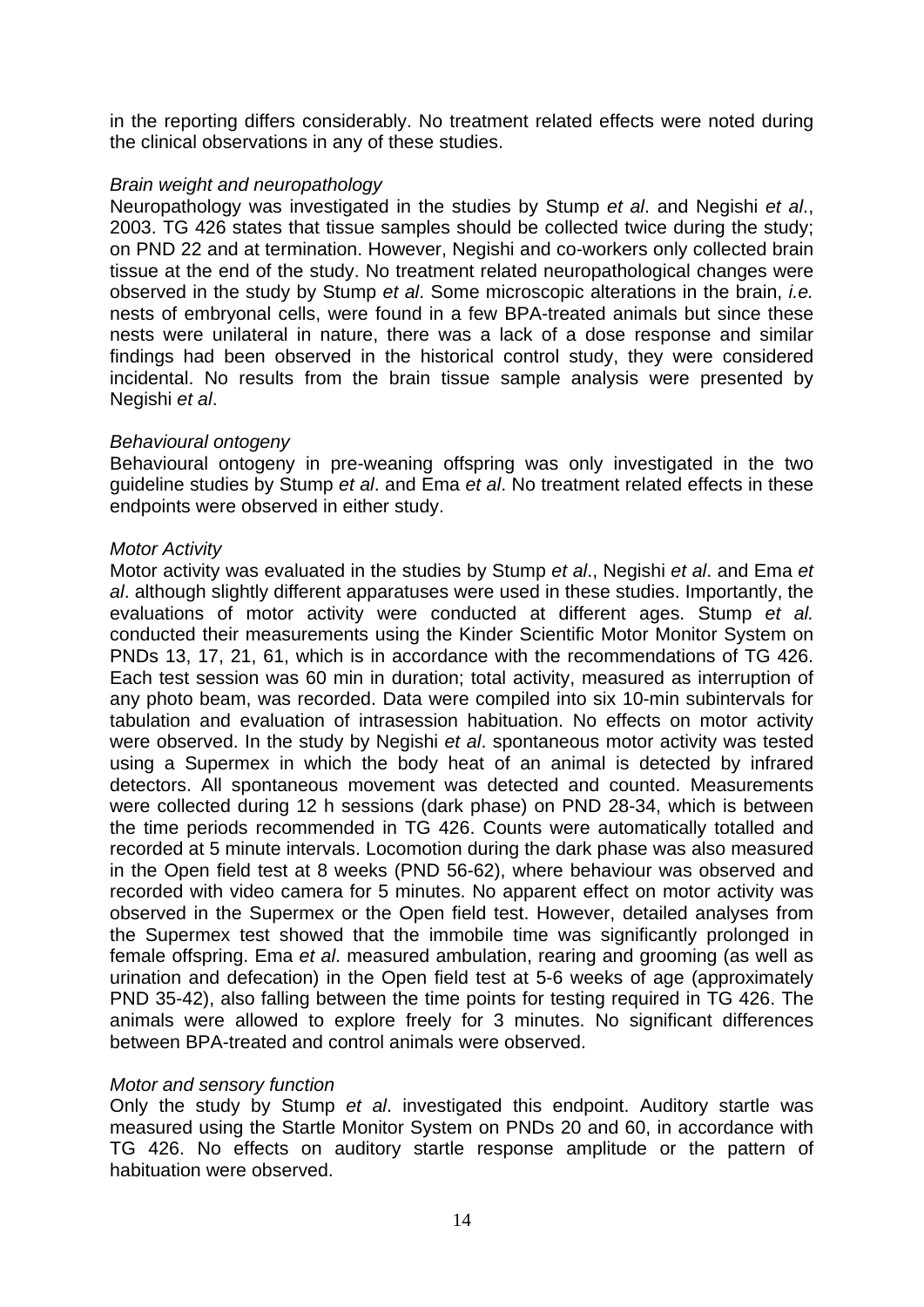# *Learning and memory*

Different aspects of learning and memory were evaluated in the studies by Stump *et al*. and Ema *et al*. as compared to the study by Negishi *et al*. However, all three studies used tests that meet the criteria of TG 426. In the study by Stump *et al.* the Biel water maze test was conducted in accordance with TG 426 on PNDs 22 and 62. Evaluations of swimming ability and motivation to escape were performed in a first phase where animals were allowed four consecutive trials in a 4-foot straight channel during day 1 of testing. Phase two evaluated sequential learning (solving the maze in path A and B) on test days 2-6. On day 7 of testing animals were tested for their memory in path A. On PND 62 a significantly higher error rate for path A during trials 1-4 (learning) was observed in males of the lowest dose group compared to controls. However, this difference was attributed to uncharacteristically low error rate in the study control compared to the historical control. Also, males and females combined in the next to lowest dose group showed a higher error rate than controls in one of the path B trials. As observed effects did not occur consistently between or within testing periods, did not show a dose response or were associated with atypical control responses they were considered spurious and not treatment related. Negishi and coworkers studied the effects on active avoidance using the two-way shuttle box at 4 or 8 weeks of age (PND 28-34 or 56-62, respectively), which falls outside the time periods required for testing in TG 426, *i.e.* at post-weaning (PND 25±2) and in young adults (PND 60-70). Also, it is unclear if the criteria for testing memory (*i.e.* retention trial) were fulfilled in this study. Animals were allowed to explore the shuttle box for 5 min before testing and were then submitted to 50 daily trials of avoidance conditioning on 3 consecutive days. Males in the two highest dose groups showed significantly higher response at 4 weeks compared to controls while males in the lowest dose group showed significantly lower response than controls at 8 weeks. No effects were observed in females. Ema *et al.* subjected pups to tests in the T-maze at 6-7 weeks of age (approximately PND (42-49), which falls outside the time periods required for testing in TG 426. No details regarding the nature or number of trials are given. No effects of BPA-treatment were observed (no data were shown).

#### *Other neurobehavioural testing*

Anxiety was investigated in the Open field test in the studies by Negishi *et al*. and Ema *et al*. Negishi *et al*. recorded open-field behaviour on PND 56-62 for 5 min during the dark phase, classified into grooming, locomotion, stretching, rearing or "others". A higher percent of grooming was observed in males in the lowest dose groups. No effects were observed in the higher doses. Ema *et al*. allowed animals at 5 to 6 weeks of age to explore the open field for 3 minutes. Ambulation, rearing, grooming and the occurrence of urination and defecation were recorded. No effects of BPA-treatment were observed (data were not shown).

Jones *et al*. (2011) evaluated the effects on sexual behaviour in adult offspring at between PND 90 and 120. Animals were tested during the first 4 h of the dark phase. Males and females were paired with sexually experienced stimulus animals of the opposite sex. Male sexual performance was evaluated at the beginning (sexual naivete) and end (sexual experience) of a 4-day trial period. The number of anogenital investigations, mounts and intromissions as well as latencies to mount, intromit, ejaculate and the post-ejaculatory interval were recorded and an index of copulatory efficiency was created. Female sexual behaviour was evaluated in two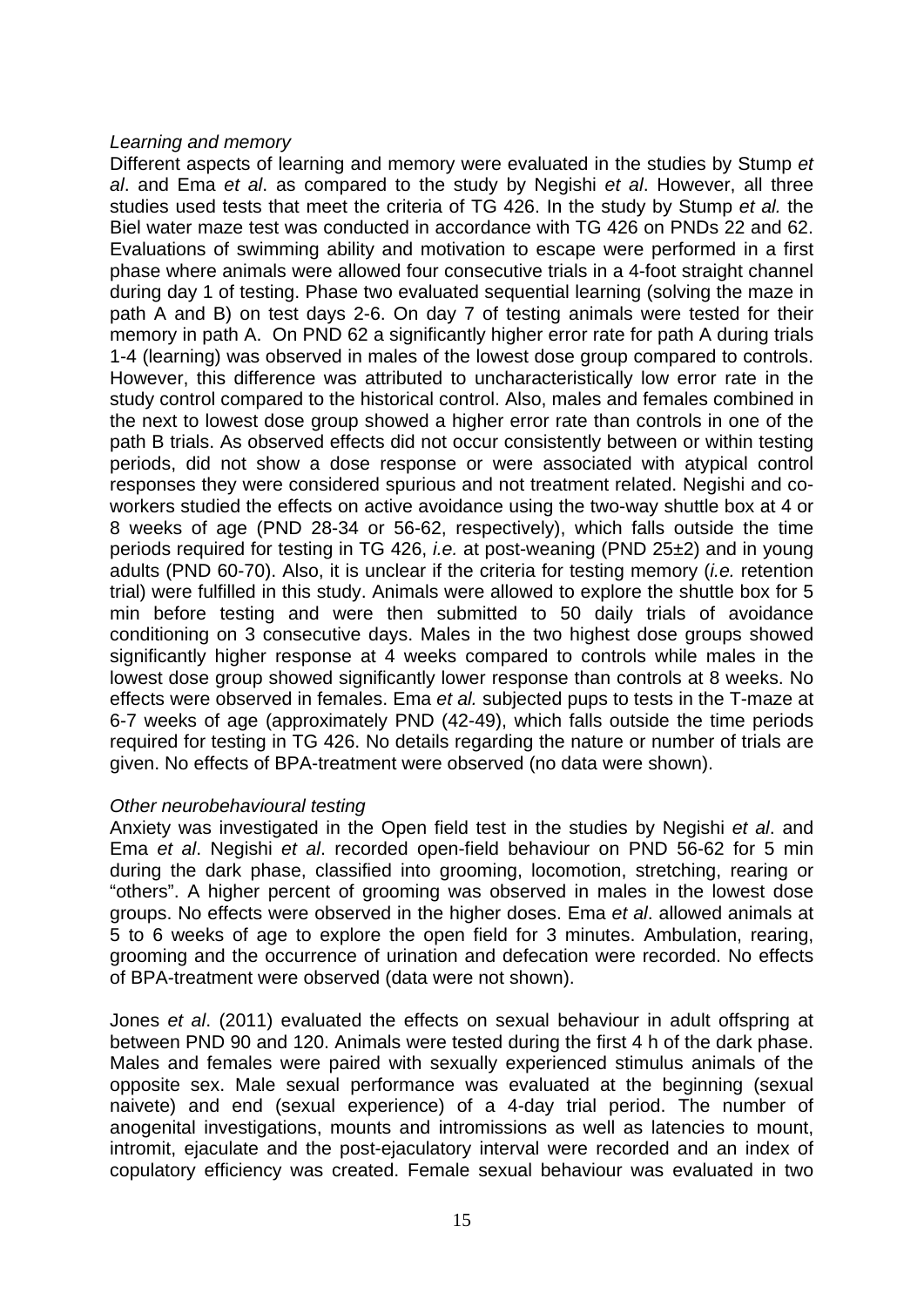sessions separated by 4 days (*i.e.* the duration of one estrous cycle). Proceptive behaviours (ear wiggling and hop-darting) were quantified and a lordosis quotient was calculated. Male sexual behaviour was impaired mainly in the two lowest dose groups (5 and 50 µg/kg bw/day, respectively) compared to controls, with the most marked differences observed in the next to lowest dose of 50 µg/kg bw/day. The dose-response relationship was shown to be significantly non-monotonic for many of the parameters of male sexual behaviour. Female sexual behaviour seemed to be unaffected by BPA treatment.

# 3.1.3 Conclusions

One main difference between the studies investigating developmental neurotoxicity of BPA is the degree of detail in the reporting. The study by Stump *et al*., which was conducted in accordance with TG 426, and also to some extent the study by Ema *et al*, which was conducted in accordance with guidelines for reproductive toxicity, have included more detail in their reporting of study design *e.g.* regarding if/how animals were individually identified or if body weights were measured, than the studies by Jones *et al.* and Negishi *et al*. Further, it is not clear whether the absence of certain information means measurements were not included in the study design or were simply left out of the report. Specifically, information from clinical observations was very poorly reported, if at all, in all studies except the study by Stump *et al*.

The studies differ in several aspects in term of study design, for example the rat strain used, number of animals per dose group, exposure scenario and assignment of pups to different tests. The two guideline studies by Stump *et al*. and Ema *et al*. clearly included a larger number of animals as well as more dose groups and used the litter rather than the individual pup as the statistical unit.

Only the study by Stump *et al*. covered tests for all endpoints required in TG 426. Behavioural ontogeny was only studied in the two guideline studies by Stump *et al*. and Ema *et al*. Motor activity and tests for learning and memory were covered by all studies except the study by Jones *et al*.

Methods for testing of learning and memory differed between the studies. Stump *et al.* and Ema *et al*. conducted tests in spatial mazes to investigate learning and memory while Negishi *et al*. evaluated active avoidance. TG 426 recommends that the choice of tests for evaluation of learning and memory be based on "its demonstrated sensitivity to the class of compound under investigation". However, this seems to not have been considered in the study by Stump *et al*. In that study the Biel water maze was chosen with reference to the study by Ema *et al*. who had used the T-maze. However, Ema *et al*. did not observe any effects from BPA on learning and memory using the T-maze, making this a poor reference for the choice of such a test.

Also the timing of testing, *e.g.* for motor activity and learning and memory, varied between the studies by Stump *et al.*, Negishi *et al*. and Ema *et al*. Only Stump *et al*. covered the time points required in TG 426.

The studies by Jones *et al*. and Negishi *et al*. reported adverse effects from perinatal BPA-exposure on neurobehavioural endpoints that are not included in TG 426. Jones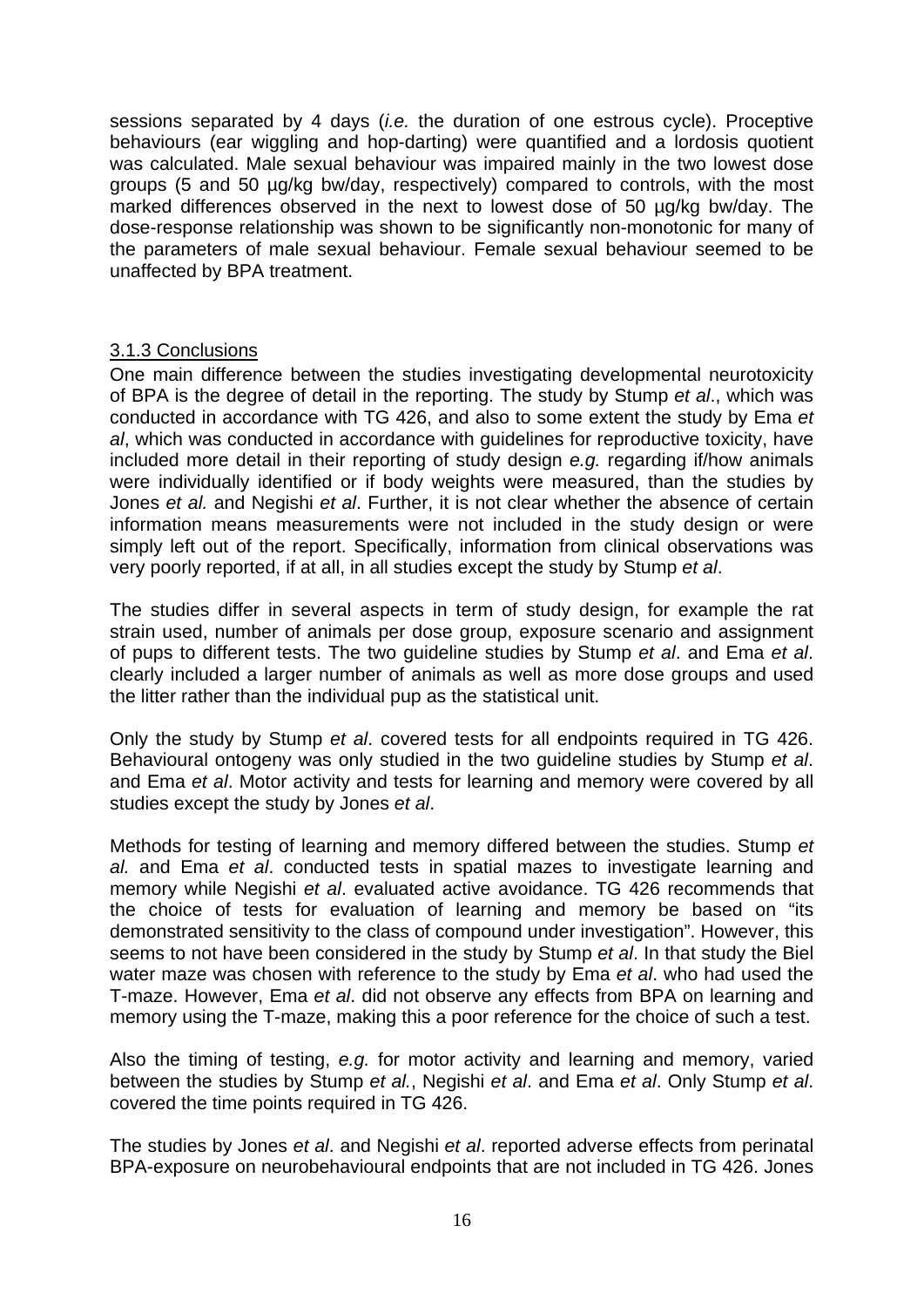*et al*. observed adverse effects on adult male sexual behaviour after perinatal exposure to BPA. Effects on performance in the Open field test, indicating increased anxiety in BPA-treated animals, were observed in the Study by Negishi *et al*. However, Ema *et al*. also investigated open-field behaviour but did not report any effects indicating increased anxiety in the animals.

In the two studies by Jones *et al*. and Negishi *et al*. that were not conducted according to guidelines the authors concluded that perinatal exposure to BPA adversely affects neurobehavioural development in rats while the authors of the two guideline studies by Stump *et al*. and Ema *et al*. concluded that BPA is not a developmental neurotoxicant. It should be noted that in the studies by Jones *et al*. and Negishi *et al*. observed differences between BPA-treated animals and controls were considered treatment related even though they did not show a clear dose response or consistency between or within testing periods. In the study by Stump *et al*. such observations were considered spurious and not treatment related. No effects on behavioural endpoints were reported by Ema *et al*. however, no data was shown from behavioural tests in this study.

# *3.2 PBDE 209*

# 3.2.1 Selection of studies

A developmental neurotoxicity study of PBDE 209, conducted according to OECD TG 426, was available from the Swedish Chemicals Agency (Beck 2009, later published as Biesemeier *et al*. 2011). Three studies on neurotoxicity after exposure to PBDE 209 during the prenatal and/or early postnatal period were found in the open literature (Viberg *et al.,* 2003 and 2007, Rice *et al.,* 2007 and 2009). These studies were not conducted according to OECD TG 426 (non-guideline studies). The four studies were evaluated and compared to the OECD TG 426.

# 3.2.2 Comparison of experimental design and methods and agreement with OECD TG 426

The criteria for a developmental neurotoxicity study stated in OECD TG 426, as well as the experimental design and methods used to evaluate developmental neurotoxicity in these four studies, have been summarized in Table 5 (see end of report).

# *3.2.2.1 Experimental animals and administration of test substance*

The four PBDE 209 studies used different species. The guideline study was conducted in rats (Sprague-Dawley), which is in accordance with TG 426, and the non-guideline studies were conducted in rats (Sprague-Dawley, Viberg *et al.,* 2007) and mice (NMRI, Viberg *et al.,* 2003, or C57BL6/J, Rice *et al.,* 2007 and 2009).

TG 426 stated that 20 litters are recommended at each dose level. The guideline study included 35 mated females per dose group, while the Viberg *et al*. studies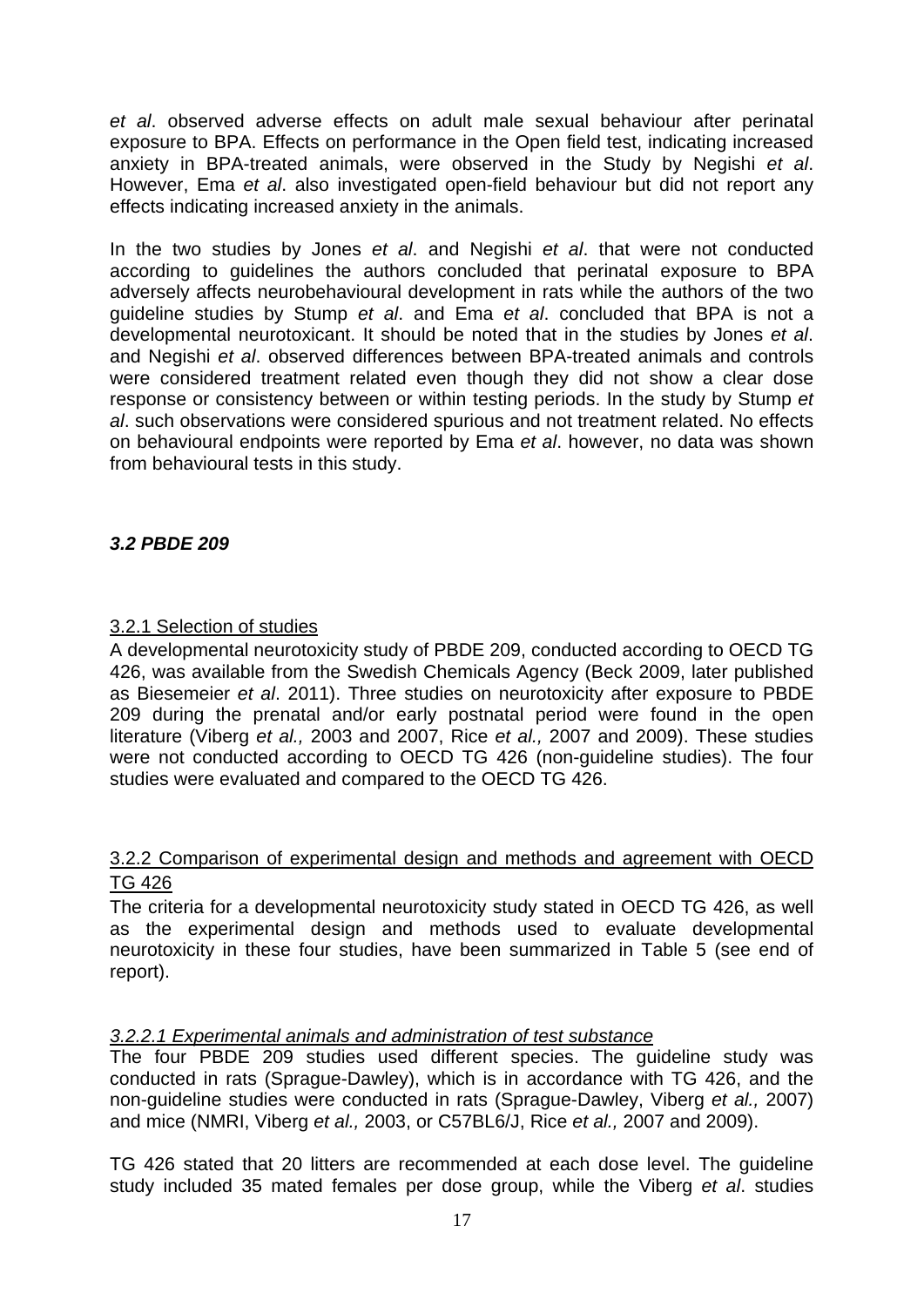included 20 (rats) and 10 (mice) pups from 3-5 litters/group. The Rice *et al*. studies included 11-13 mice per sex/dose (1+1 from each litter).

The doses administered differ between the studies. In the guideline study the dams were administered PBDE 209 at dose levels 0, 1, 10, 100 and 1000 mg/kg/d, which is one more dose group than required in the TG 426. In the Viberg *et al*. non-guideline studies two dose levels were used (0, 6.7 and 20.1 mg/kg for rats and 0, 2.22 and 20.1 mg/kg for mice). In the Rice *et al*. non-guideline study also two dose levels were tested (0, 6 and 20 mg/kg/d). The period and method of dosing differ between the studies. In the guideline study PBDE 209 was administered by gavage to the dams and covered the gestation and lactation periods. In the Viberg *et al*. non-guideline studies the test substance was administered as a single dose directly to the pup via gavage on PND 3 (also on PND 10 and 19 for mice). Viberg *et al*. 2003 refer to the sensitive period of "the brain growth spurt" that in rodents occur early postnatally. The test substance PBDE 209 is persistent, why a single dose is sufficient to cover a longer postnatal period. They show that the concentration of PBDE 209 in the brain in fact increases over a 7-day period after dosing. In the Rice *et al*. non-guideline study pups were exposed directly to PBDE 209 in the mouth with a micropipette daily during PND 2-15. The vehicle was corn oil in the guideline study and a 20% fat emulsion in all the non-guideline studies. In the guideline study an additional study measured the levels of PBDE 209 in maternal plasma and milk as well as in plasma of offspring as evidence of postnatal pup exposure.

# *3.2.2.2 Endpoints and methods*

The endpoints and methods used in the studies are summarized in Table 5.

# *Detailed clinical observations*

The guideline study is performed in accordance with the requirements in the TG 426. No effects on clinical observations or body weight were observed. Rice *et al*. (2007) studied clinical observations based on a FOB (referring to US-EPA Guidelines for neurotoxicity risk assessment) and it was conducted every other day between PND 2 and 20. The palpebral reflex, forelimb grip (delayed acquisition) and struggling behaviour during handling were affected by PBDE 209. No information is given in the non-guideline studies by Viberg *et al*. on how clinical observations were evaluated. The authors state that "there were no clinical signs of toxicity". Body weights have been measured and it was reported that there were no differences between groups (all studies).

# *Brain weight and neuropathology*

Brain weight and neuropathology was investigated in the guideline study, but not in the non-guideline studies. In the guideline study, there were no significant effects on these parameters except for increased brain-to-body weight ratio in male offspring of the 100 mg/kg/d group at PND 21 (not at PND 72).

#### *Behavioural ontogeny*

Behavioural ontogeny was investigated in the guideline study (motor activity). No treatment-related effect of these endpoints was reported. In the Rice *et al*. (2007) study several behaviours were followed during the lactational period, *e.g.* acquisition of the righting reflex, rearing, grip strength etc. Motor activity was also evaluated, but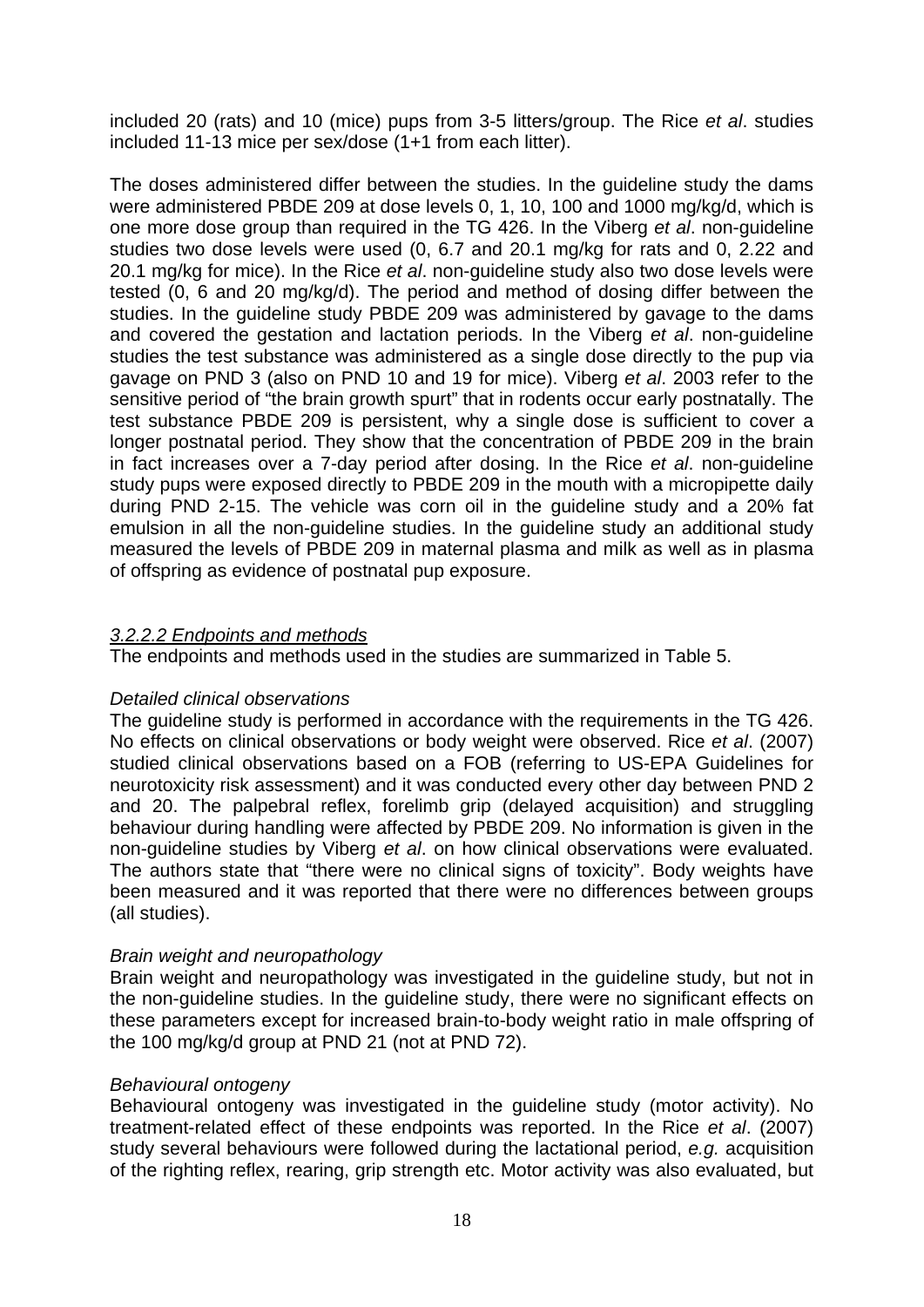not using an automated device. A delay in showing an effective grip with the forelimbs was observed in the high dose group (statistically significant in males, not when males and females were combined!). Behavioural ontogeny was not evaluated in the Viberg *et al*. studies.

# *Motor Activity*

Motor activity (including habituation) was evaluated in the guideline study and the Viberg *et al*. studies, with an additional nicotine-challenge session. In the guideline study locomotor activity was studied at PND 13, 17, 21, 61, 120 and 180 using a validated Kinder Scientific Motor Monitor System with background white noise. Each session was 60 minutes and data was reported as 10-minute subintervals. In the highest dose group (1000 mg/kg/d) there was a statistically significant effect at PND 180, both in the first (however within the laboratory's historical control range) and the nicotine-induced session (males and females were combined). In the non-guideline studies by Viberg *et al*. motor activity was studied at 2 months of age (for mice also at 4 and 6 months). These studies used a Rat-O-Matic automated device with infrared beams. Each session was 60 minutes and data was reported for 20-minute subintervals. A decrease in initial activity and a decreased habituation was reported for both rats and mice and a decreased response to nicotine was reported for mice (rats not tested for nicotine challenge). In the non-guideline study of Rice *et al*. (2007) motor activity was evaluated on PND 70 and at one-year of age using an automated device from Coulbourn with infrared beams. Naïve mice were tested for two hours during the dark cycle. The only treatment-related effect was an increase in motor activity in young high dose males during the first 1.5 hours.

# *Motor and sensory function*

In the guideline study grip strength was evaluated at PND 21, 35, 45 and 60 and auditory startle response was studied on PND 20 and 60. No treatment-related effects were reported for these endpoints. In the Rice *et al*. study (2007) motor and sensory function was evaluated during PND 2-20, but not after weaning. No tests on motor and sensory function were reported in the Viberg *et al*. non-guideline studies.

#### *Learning and memory*

Learning and memory were evaluated in the Biel Maze swimming trial at PND 22 and 62 in the guideline study for 7 consecutive days (day 7 for memory test). No treatment-related effects on swimming ability, learning or memory was reported (an improved performance in two trials in the 100 and 1000 mg/kg/d groups was not considered substance-related). In Rice *et al*. (2009) young adults and aging mice were tested for a series of operant procedures including a fixed-ratio (FR) schedule of reinforcement, a fixed-interval (FI) schedule and a light-dark visual discrimination. Mice were trained for these tests when after reaching adulthood (approx. 87 days old, young adults) and at about 16 months of age (ageing), respectively. Performance was evaluated after the mice had successfully learnt the different tasks. For the FRtest, no effects were observed in the young mice, but the high dose mice of the ageing cohort showed initially better performance as they earned more food pellets. In the FI test the high dose group of the ageing cohort showed a higher overall response rate and in the visual discrimination test they had a higher number of total errors. In this test the young mice of the high dose group also had more errors. Learning and memory were not evaluated in the non-guideline studies by Viberg *et al*.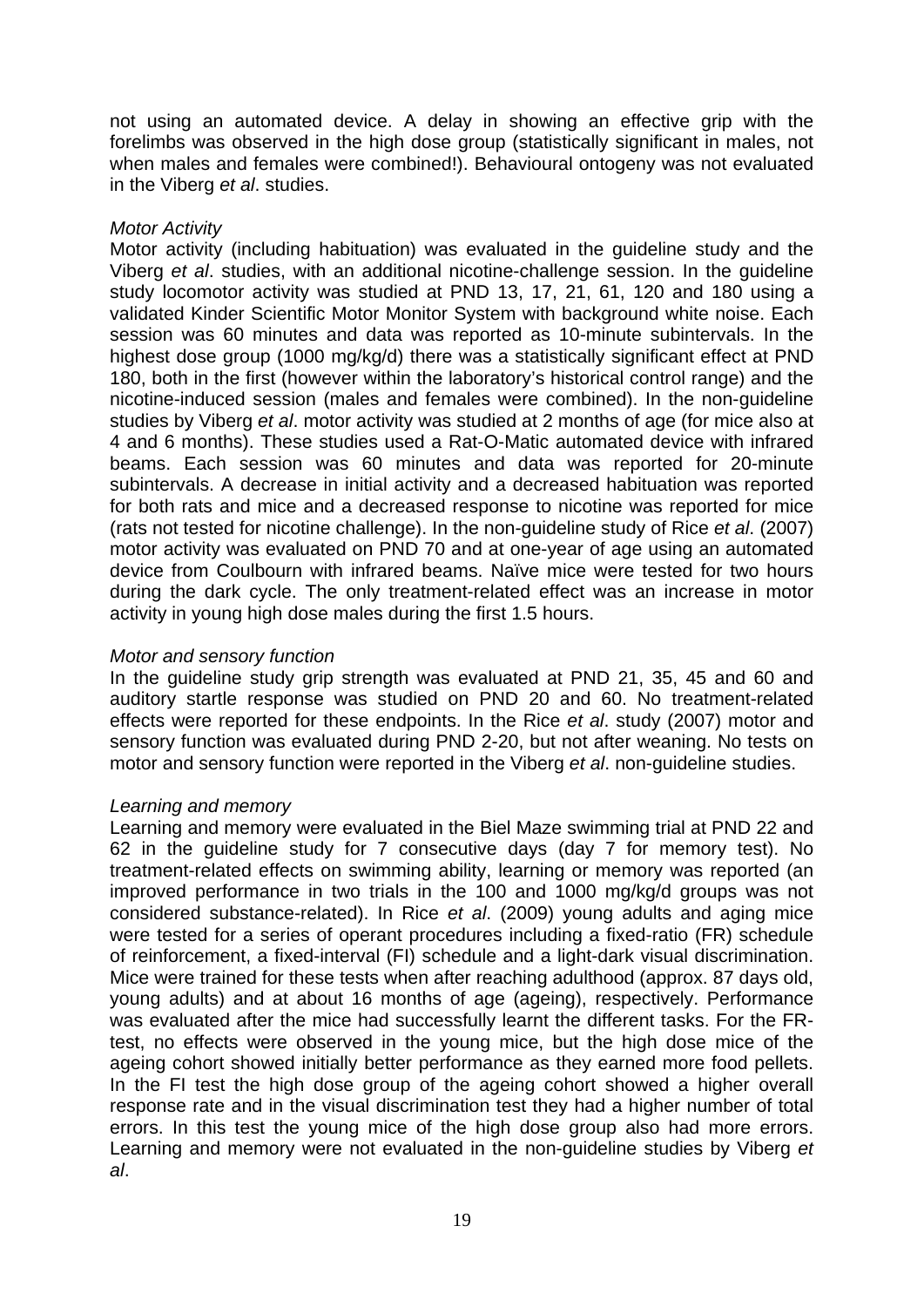#### *Other neurobehavioural tests*

Anxiety was studied in mice in a later publication from the same laboratory as the non-guideline studies (Johansson *et al.* 2008). The test was performed using an elevated plus maze. No significant dose-response relationship was observed for either entries or time spent in the open arms of the maze suggesting that anxiety is not the reason for reduced motor activity. Anxiety was not studied in the other studies.

#### 3.2.3 Conclusions

The guideline study agrees very well with the OECD TG 426. There are large differences between the guideline and the non-guideline studies. There is also a difference in the degree of detail in the reporting. In some parts it is unclear if the absence of some information is because it was not investigated or was left out of the report.

There are large differences between the studies regarding the number of animals/litters per dose group. In the guideline study and in the study by Rice *et al*. the litter constituted the statistical unit (only one pup/sex/litter was tested). More than one pup/litter were studied in the non-guideline studies by Viberg *et al*. and only male pups were tested.

The guideline study agrees with the exposure period stated in the TG 426, *i.e.* GD 6 to PND 21 (includes indirect exposure of pups via milk, levels of test substance in milk and pup plasma shown), while the non-guideline studies exposed the pups directly and postnatally using a single or repeated doses.

Much fewer tests were performed in the non-guideline study by Viberg *et al*. (*i.e.* only motor activity including habituation with nicotine-challenge) compared to the guideline study. The Rice study included more tests but did not agree fully to the recommendations of the TG 426.

The timing of testing in the guideline study agreed with TG 426. In the non-guideline studies by Viberg *et al*. the rats and mice were not tested until adulthood (from 2 months of age). In the Rice *et al*. study the testing of motor and sensory function and learning did not cover all time-points recommended in the guideline.

In the guideline study the authors concluded that no evidence of DNT was observed as no effects were considered treatment-related although many tests were performed and doses up to 1000 mg/kg/d were used. Occasional statistically significant effects were in most cases within the range of the laboratory's historical controls. In the nonguideline studies treatment-related effects were reported for developmental ontogeny, motor activity and different operant behaviour tests in both mice and rats and in the low mg/kg range.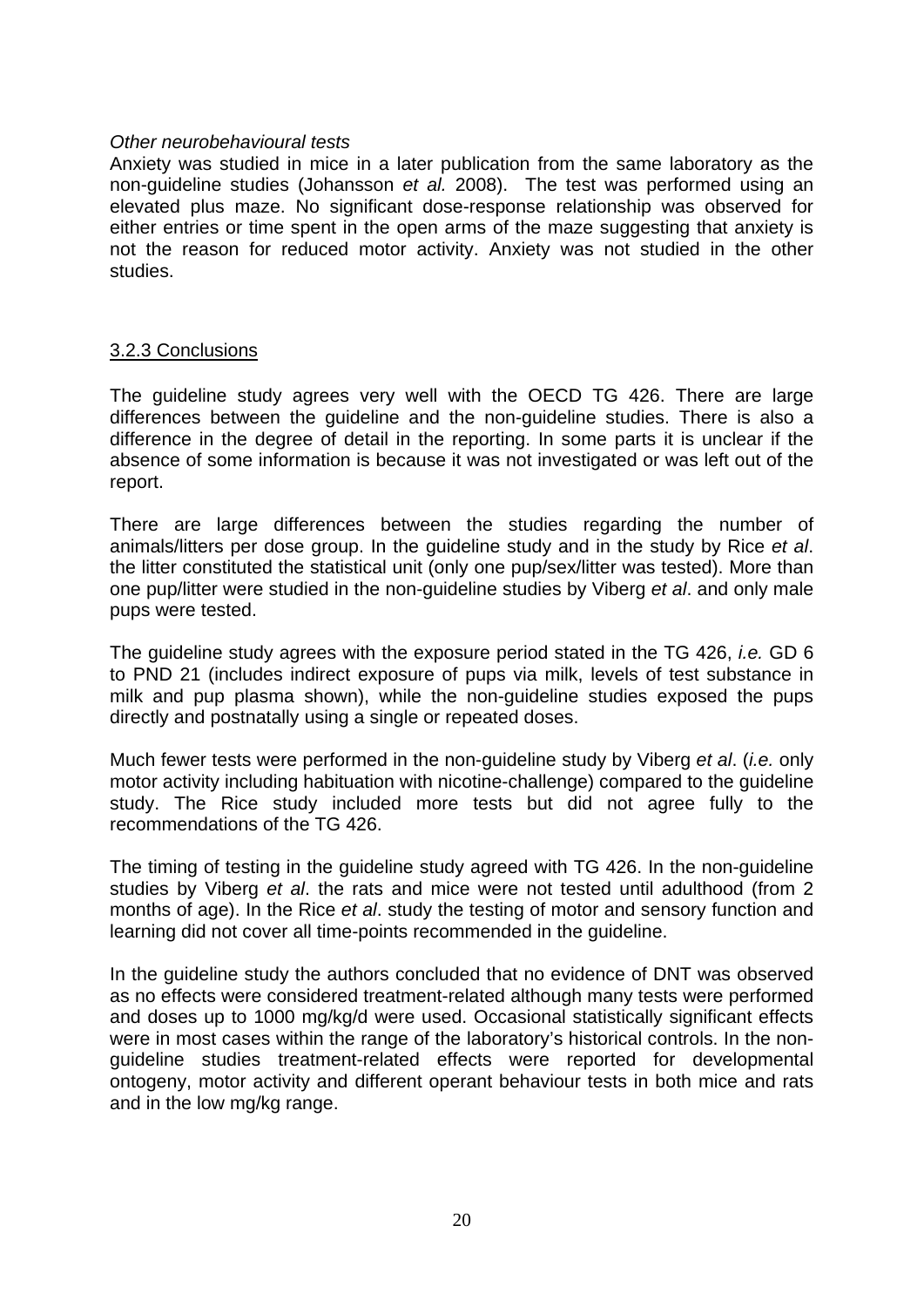# *3.3. Deltamethrin*

# 3.3.1 Selection of studies

A developmental neurotoxicity study of deltamethrin, conducted according to OECD TG 426 (draft TG 426 of 2003 and the US-EPA OPPTS 870.6300), was unpublished but available from the Swedish Chemicals Agency (Gilmore *et al.,* 2006). Only one study on neurotoxicity after exposure to deltamethrin during the prenatal and/or early postnatal period was found in the open literature (Eriksson and Fredriksson 1991). This study was not conducted according to OECD TG 426 (non-guideline study). These two studies were evaluated and compared to the OECD TG 426.

# 3.3.2 Comparison of experimental design and methods and agreement with OECD TG 426

The criteria for a developmental neurotoxicity study stated in OECD TG 426, as well as the experimental design and methods used to evaluate developmental neurotoxicity in these two studies, have been summarized in Table 6 (see end of report).

# *3.3.2.1 Experimental animals and administration of test substance*

The two deltamethrin studies used different species. The guideline study was conducted in rats (Wistar), which is in accordance with TG 426, and the nonguideline study was conducted in mice (NMRI).

TG 426 stated that 20 litters are recommended at each dose level. The guideline study included 30 mated females (resulting in 23 litters) per dose group. However, only 16 rats/sex/dose were used for behavioural testing compared to the 20/sex/dose required in the TG 426. The non-guideline study included 12 pups from 3 litters/group.

The administration of the test substance differs between the studies. In the guideline study the dams were administered deltamethrin orally at dose levels 0, 20, 80 and 200 ppm in the feed (corresponding to 0, 1.64, 6.78 and 16.1 mg/kg/d). The number of dose levels is the same as required in the TG 426. In the non-guideline study only one dose level was used (0 and 0.7 mg/kg/d). The period of dosing covers the gestation and lactation periods in the guideline study, but in the non-guideline study pups were exposed once daily during PND 10-16. In the guideline study the test substance was administered in the diet, while in the non-guideline study it was administered orally with a PVC tube and the vehicle was a 20% fat emulsion.

#### *3.3.2.2 Endpoints and methods*

The endpoints and methods used in the studies are summarized in Table 6.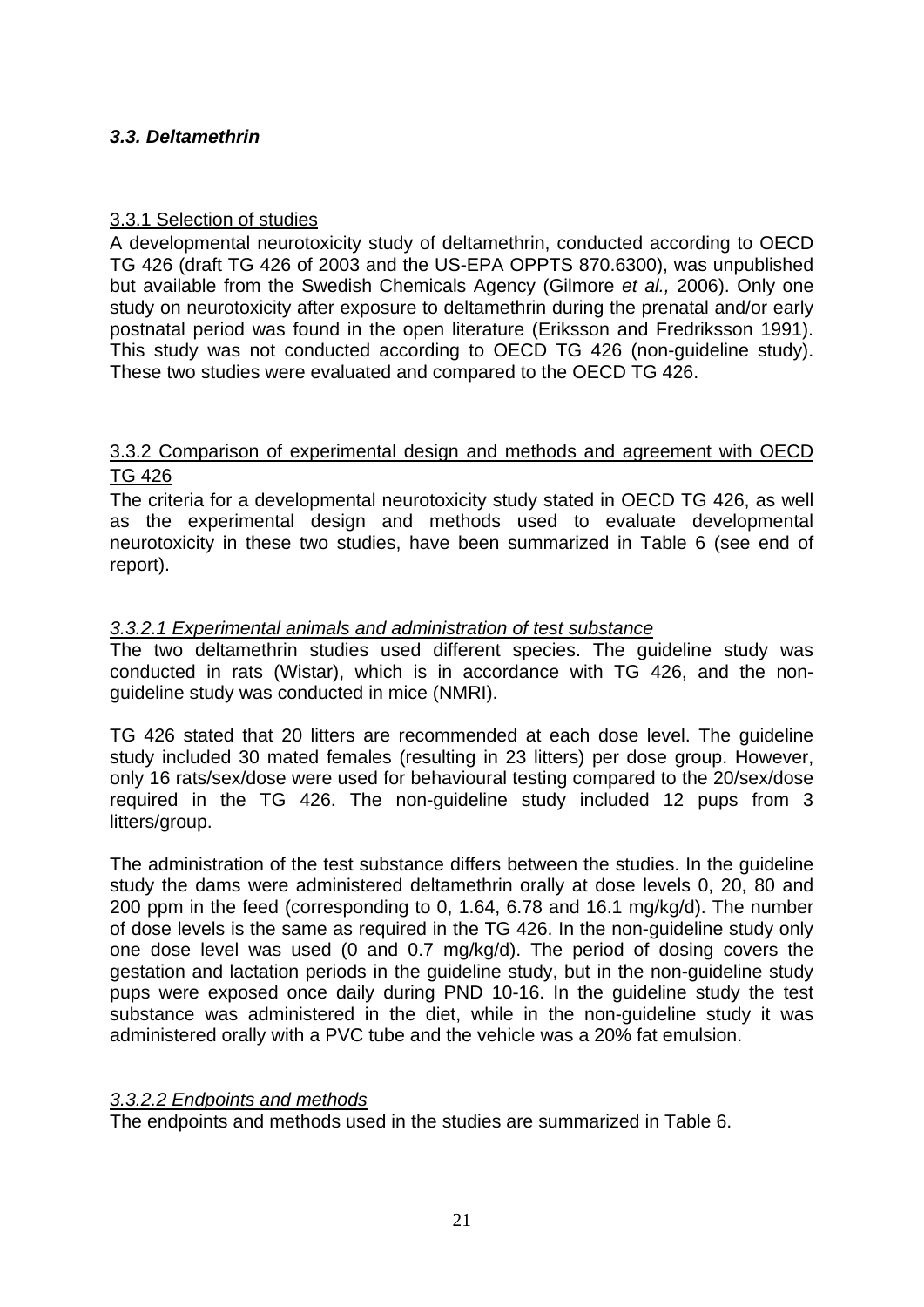#### *Detailed clinical observations*

The guideline study is performed in accordance with the requirements in the TG 426.Both dams and offspring showed reduced body weight gain in the highest dose group. The highest dose males also showed increased incidence of vocalization when handling on PND 4. No information is given in the non-guideline study regarding observations. The authors report "no clinical signs of pyrethroid poisoning". Body weights have been measured at 4 months of age and no treatment-related effects were reported.

#### *Brain weight and neuropathology*

Brain weight and neuropathology was investigated in the guideline study, but not in the non-guideline study. No treatment-related effects were reported.

#### *Behavioural ontogeny*

Behavioural ontogeny was investigated (motor activity) in the guideline study, but not reported in the non-guideline study. No effects were observed on motor activity or vaginal opening. A delay in balanopreputial separation was observed for the high dose males.

#### *Motor activity*

Motor activity was evaluated in both studies. In the guideline study locomotor activity was studied using a Figure 8 maze for 60 minutes at PND 13, 17, 21, 60 and 120 (including habituation). No treatment-related effects were reported for motor activity or habituation. In the non-guideline study motor activity (including habituation) was studied on PND 17 and at 4 months of age using a Rat-O-Matic automated device with infrared beams. Each session was 60 minutes and data was reported for 20 minute subintervals. There was no effect on motor activity at PND 17, but a decreased habituation at 4-months of age.

#### *Motor and sensory function*

In the guideline study auditory startle reflex habituation was evaluated on PND 22 and 60 and reported to show no treatment-related effects. No tests on motor and sensory function were reported in the non-guideline study.

#### *Learning and memory*

Learning and memory were evaluated in a water maze at PND 60 in the guideline study; animals demonstrating acquisition were tested for retention on PND 67. In addition acquisition was tested in a passive avoidance test on PND 22, testing retention on PND 29. Neither of these tests showed any treatment-related effects. Learning and memory functions were not evaluated in the non-guideline study.

#### *Other neurobehavioural tests*

No additional (non-required) tests were included in any of the studies.

#### *Neurochemistry*

High- and low-affinity muscarinic receptor density was studied in different parts of the brain in the non-guideline study. Studies on neurochemistry were not required by TG 426 and was not studied in the guideline study.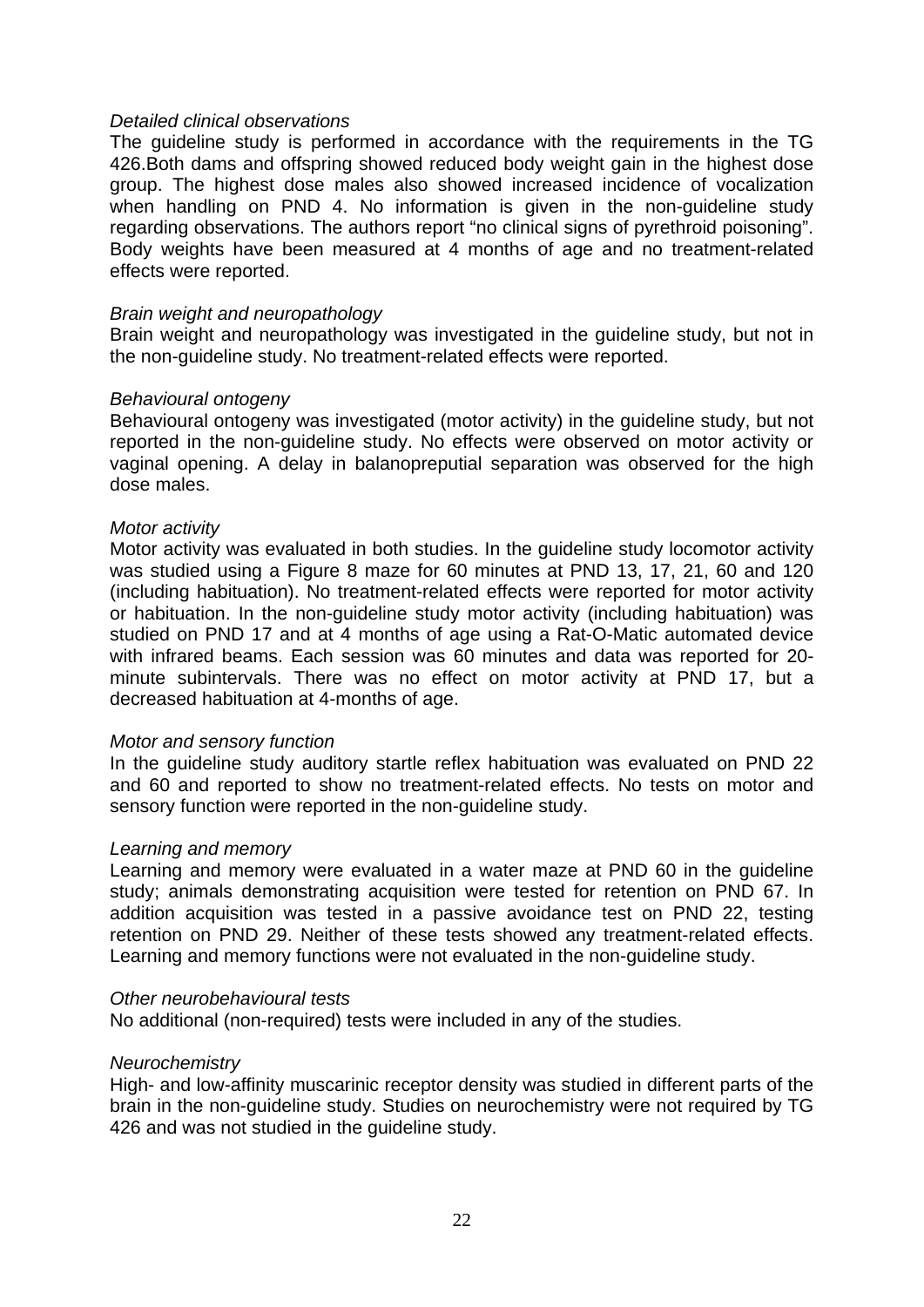# 3.3.3 Conclusions

The guideline study agrees very well with the OECD TG 426, despite a slightly lower number of offspring tested for behavioural endpoints. There are large differences between the guideline and the non-guideline study. There is a difference in the degree of detail in the reporting. In some parts it is unclear if the absence of some information is because it was not investigated or was left out of the report.

There are differences regarding the species studied and the number of animals/litters per dose group. In the guideline study the litter constituted the statistical unit (only one pup/sex/litter was tested). More than one pup/litter were studied in the nonguideline study and only male pups were tested.

The guideline study agrees with the exposure period stated in the TG 426, *i.e.* GD 6 to PND 21. The pups were thus indirectly exposed via milk as well as directly from feed during the third week of lactation. A limited study on brain levels of deltamethrin in pup brains shows some evidence of exposure. However, the level of indirect postnatal exposure via milk may not reflect a scenario with direct exposure of deltamethrin. In the non-guideline study, pups were exposed directly once daily on PND 10-16.

Much fewer tests were performed in the non-guideline study (*i.e.* only motor activity including habituation and density of brain muscarinic receptors) compared to the guideline study.

The timing of testing in the guideline study agreed with TG 426. In the non-guideline study the mice were tested on PND17, which agrees with TG 426, and at 4 months, which is slightly later than recommended.

In the guideline study effects on body weight, balanopreputial separation and vocalization were observed at the highest dose level (16.1 mg/kg/d). No effects were observed on motor activity or learning and memory function. However, in the nonguideline study effects on motor activity (habituation) were observed at 0.7 mg/kg/d.

# *3.4. PCB 153*

#### 3.4.1 Selection of studies

Three studies investigating developmental neurotoxicity of PCB 153 were identified in the open literature (Piedrafita *et al*., 2008, Fischer *et al*., 2008 and Schantz *et al*., 1995). No developmental neurotoxicity studies conducted according to regulatory guidelines were identified. The three selected studies were evaluated and compared to the OECD TG 426.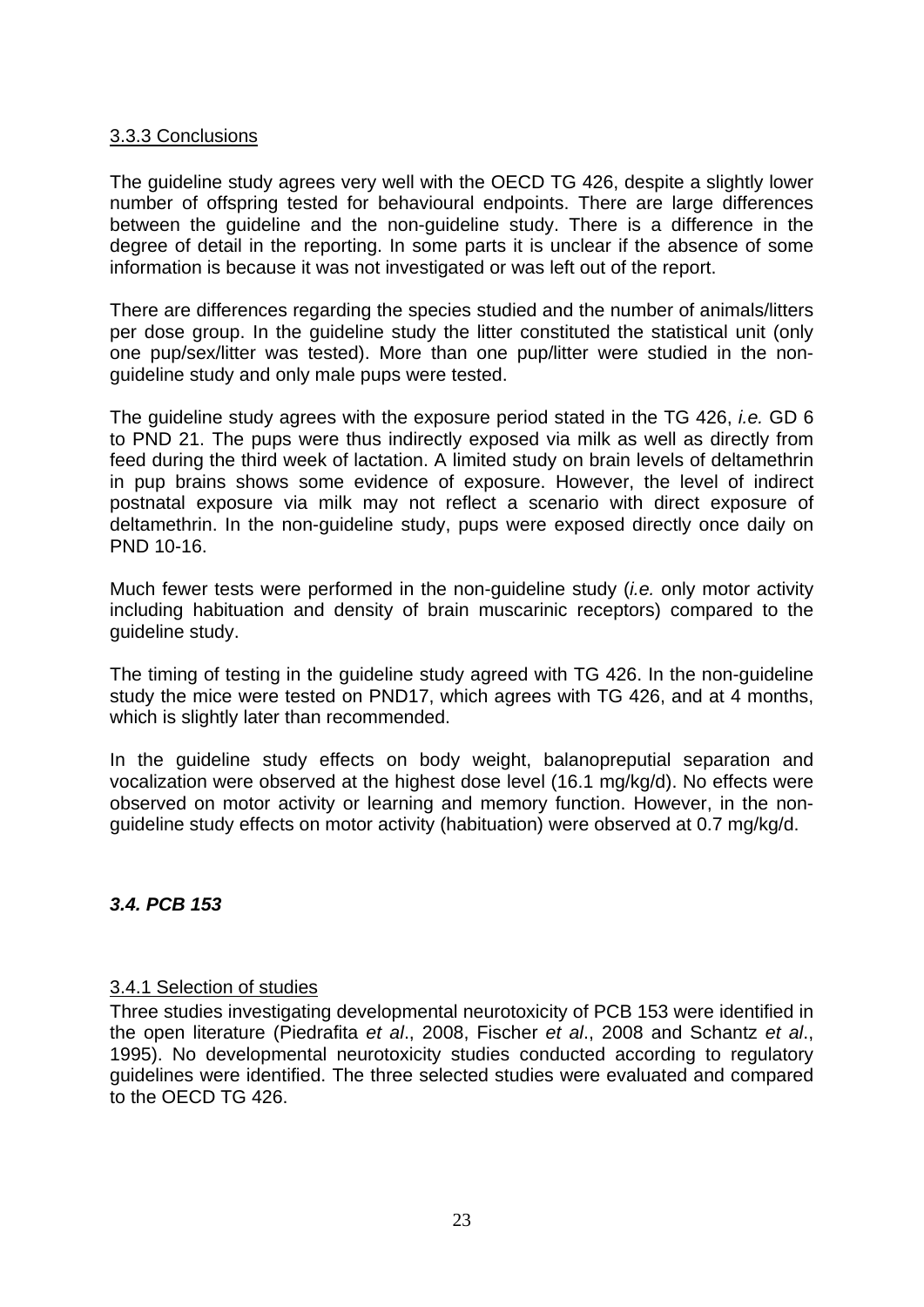# 3.4.2 Comparison of experimental design and methods and agreement with OECD TG 426

The criteria for a developmental neurotoxicity study stated in OECD TG 426, as well as the experimental design and methods used to evaluate developmental neurotoxicity in these three studies, have been summarized in Table 7 (see end of report).

# *3.4.2.1 Experimental animals and administration of test substance*

The studies used different species; the studies by Piedrafita *et al*. and Schantz *et al*. were conducted in Wistar and Sprague-Dawley rats, respectively, which is in accordance with TG 426. The study by Fischer *et al*. was conducted in mice (NMRI). The study by Fisher *et al*. included investigations of male mice offspring. The sensitivity of this mouse strain (NMRI) to effects on motor activity and habituation has been reported to be comparable to that of Sprague-Dawley rats in another study (study on PBDE 209 by Viberg *et al.,* 2007).

The study by Piedrafita *et al*. used 6 rats of each sex from 3 different litters per dose at each test of learning ability. In the study by Fischer *et al*. 8 male mice from 3-4 litters per dose group were used for behavioural testing. Thus, the individual pup was used as the statistical unit in both these studies. However, Fischer *et al*. stated that they have previously "established that studies using mice randomly selected from at least 3 different litters yield the same statistical effect and power as using litter-based studies". In the study by Schantz *et al.* one rat/sex from 6-9 different litters per treatment group were assigned to tests of learning and memory, *i.e.* the litter was the statistical unit in this study.

Only one dose level of PCB 153 was included in the studies by Piedrafita *et al*. and Fischer *et al*. and two dose levels were included in the study by Schantz *et al*. The dose levels selected were quite similar in the studies by Piedrafita *et al*. and Fischer *et al*; 1 mg/kg bw/day and 0.51 mg/kg bw/day, respectively, but were decidedly higher (16 and 64 mg/kg bw/day) in the study by Schantz *et al*.

The timing and duration of exposure differed significantly between the studies. Piedrafita *et al*. exposed dams to PCB 153 mixed in sweet jelly from GD 7 to PND 21, thus offspring were indirectly exposed *in utero* and via lactation (pups may have consumed jelly during the last week of lactation). In the study by Schantz *et al*. pregnant dams were exposed via gavage to PCB 153 in corn oil from GD 10 to 16. In the study by Fischer *et al*. pups were directly exposed to a single dose of the test substance via gavage on PND 10.

# *3.4.2.2 Endpoints and methods*

The endpoints and methods used in the studies are summarized in Table 7.

#### *Detailed clinical observations*

No detailed clinical observations seem to have been conducted in any of the studies. Fischer *et al*. briefly stated that no overt signs of clinical toxicity occurred during the experimental period, but it is not clear which parameters were evaluated.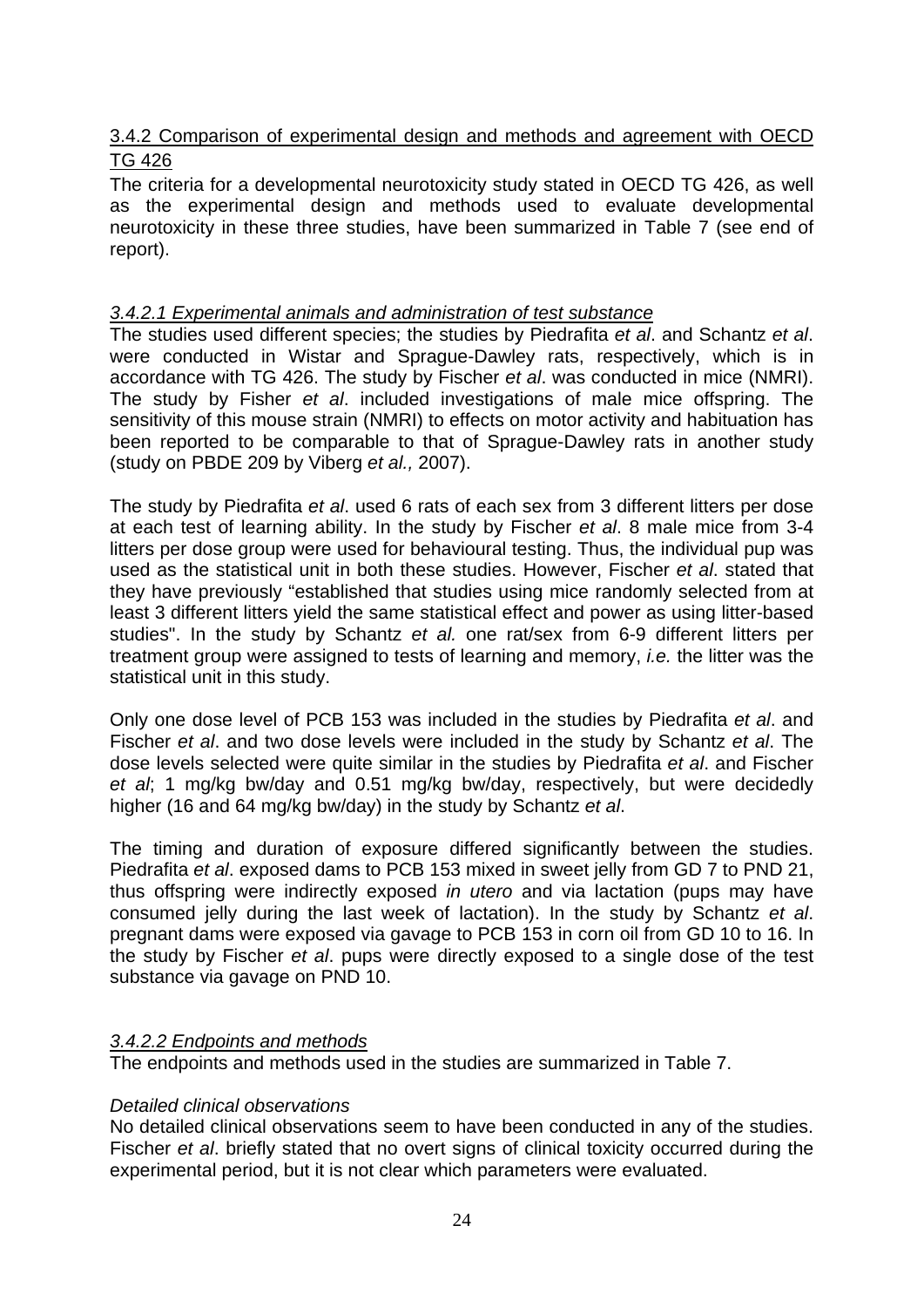#### *Brain weight and neuropathology*

Brain weight and neuropathology were not investigated in any of the studies.

#### *Behavioural ontogeny*

Behavioural ontogeny was not investigated in any of the studies.

#### *Motor activity*

Motor activity, including habituation, was studied by Fischer *et al*. in male offspring at 2 and 4 months of age using an automated device (Rat-O-Matic). Slight reductions in motor activity were reported for PCB exposed mice at both 2 and 4 months of age without any apparent effect on habituation. Motor activity was not investigated in the studies by Piedrafita *et al* and Schantz et al.

#### *Motor and sensory function*

No measurements of motor and sensory function were included in any of the studies.

#### *Learning and memory*

Learning ability at 3 and 7 months (different animals were used) was investigated in the study by Piedrafita *et al*. using a wooden Y-shaped maze with food pellets as rewards. Learning was impaired by PCB 153 in young, but not in adult rats, similarly in males and females. Piedrafita *et al*. concluded that the normally higher learning ability in young rats compared to adult rats was not observed in the PCB 153 treated rats. Memory function was not studied by Piedrafita el al. Schantz *et al*. investigated spatial learning and memory in adult rats using two different test methods. Working and reference memory was evaluated using the radial arm maze. Tests were conducted daily (Monday – Friday) for 7 consecutive weeks starting at 90 days of age. Delayed spatial alternation (DSA) was tested in the T-maze for 3 consecutive weeks starting at approximately PND 165. Learning and memory was not investigated in the study by Fisher *et al*.

#### *Other neurobehavioural tests*

No additional (non-required) tests were included in any of the studies.

# *Neurochemistry*

The function of the glutamate-nitric oxide-cGMP pathway was studied by Piedrafita *et al*. by in vivo brain microdialysis. This function was decreased in PCB 153 treated rats at 3 months and the effect correlated with the impaired learning ability.

#### 3.4.3 Conclusions

None of the three studies identified for PCB 153 was conducted according to standardized test guidelines.

There are large differences between the studies regarding the species studied and the timing and duration of exposure. In the study by Piedrafita *et al*. the animal species and strain (Wistar rat) and exposure duration (GD 7 to PND 21) is in accordance with TG 426. The study by Schantz *et al.* also used an appropriate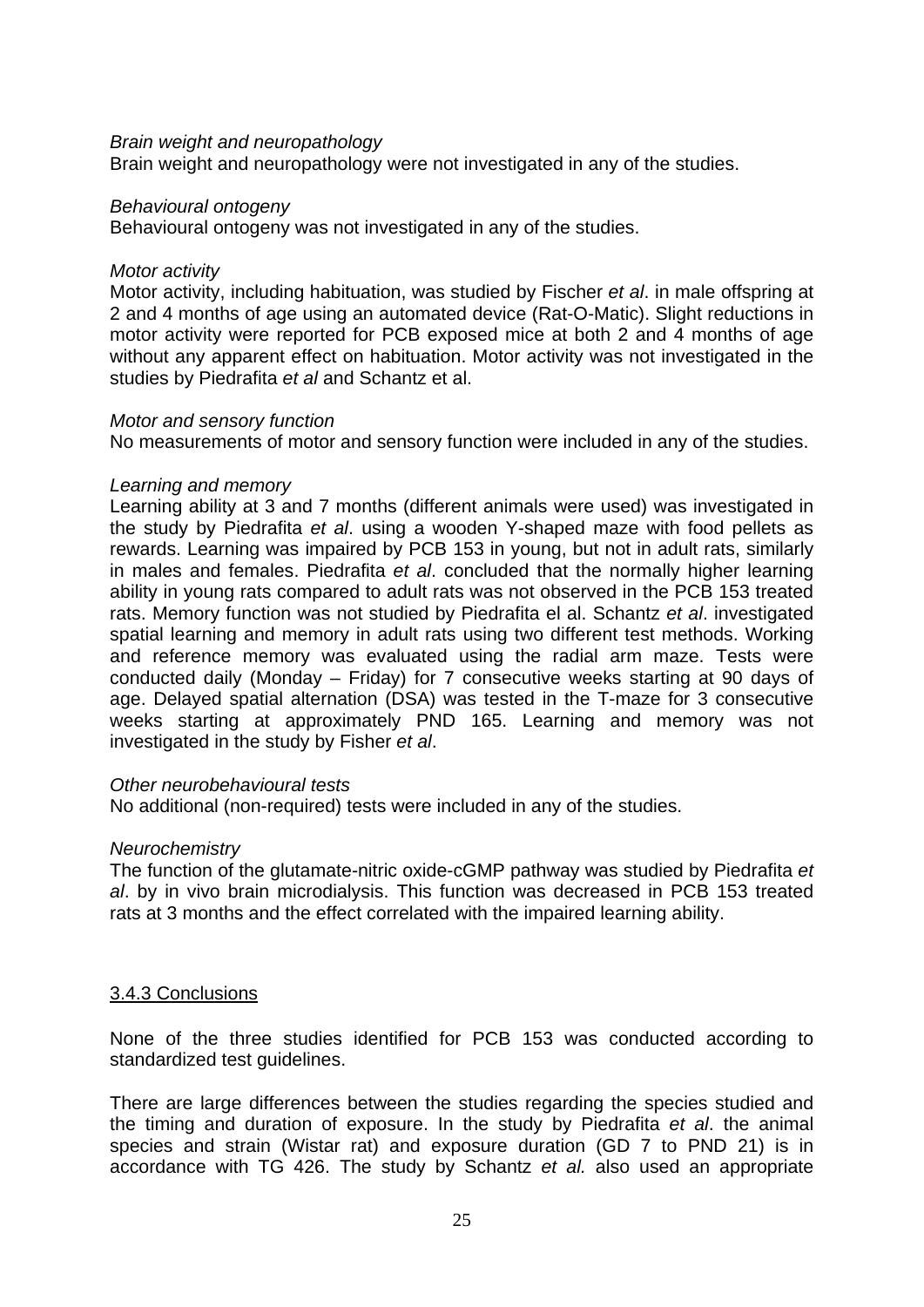species and strain (Sprague-Dawley rats) but exposure was restricted to GD 10 – 16. In the study by Fischer *et al*. male mice were used and offspring were exposed postnatally to the test substance on PND 10.

None of the studies covered all endpoints required for study in the OECD TG 426. Detailed clinical observations seem not to have been conducted, or the results from such observations were not reported. Further, only effects in adult animals (two months and older) were evaluated in these studies, thus there was no testing at adolescence, as required in TG 426. The study by Piedrafita *et al*. included one behavioural test for learning ability, but it is not clear whether memory was also evaluated. In the study by Schantz *et al*. two different tests, evaluating different aspects of learning and memory, were conducted. In the study by Fischer *et al*. only motor activity and habituation were measured. The pup was used as the statistical unit in the studies by Piedrafita *et al*. and Fischer *et al.* while the litter was the statistical unit in the study by Schantz *et al*.

Piedrafita *et al*. and Schantz *et al*. reported effects of developmental PCB 153 treatment on learning and memory in rats at adult age. However, in the study by Schantz *et al*. effects were only observed in one of the tests, *i.e.* the T-maze DSA task and not in the radial arm maze. Further, effects were only observed in females in this study. Fischer *et al*. reported that exposure to PCB 153 caused slight reductions in motor activity in adult male mice.

# *3.5. PFOS*

# 3.5.1 Selection of studies

One developmental neurotoxicity study of PFOS conducted according to OECD TG 426 and US EPA OPPTS 870.6300 was available in the open literature (Butenhoff *et al.* 2009). Two additional studies on neurotoxicity after exposure to PFOS and PFOA during the early postnatal period were found in the open literature (Johansson *et al*., 2008; Onishchenko *et al*., 2011). These studies were not conducted according to OECD TG 426. The studies were evaluated and compared to the OECD TG 426.

#### 3.5.2 Comparison of experimental design and methods and agreement with OECD TG 426

The criteria for a developmental neurotoxicity study stated in OECD TG 426, as well as the experimental design and methods used to evaluate developmental neurotoxicity in these three studies have been summarized in Table 8.

# *3.5.2.1 Experimental animals and administration of test substance*

The studies used different species; the study by Butenhoff *et al*. was conducted in rats (Sprague-Dawley), which is in accordance with TG 426, and the studies by Johansson *et al*. and Onishchenko *et al*. were conducted in mice (NMRI and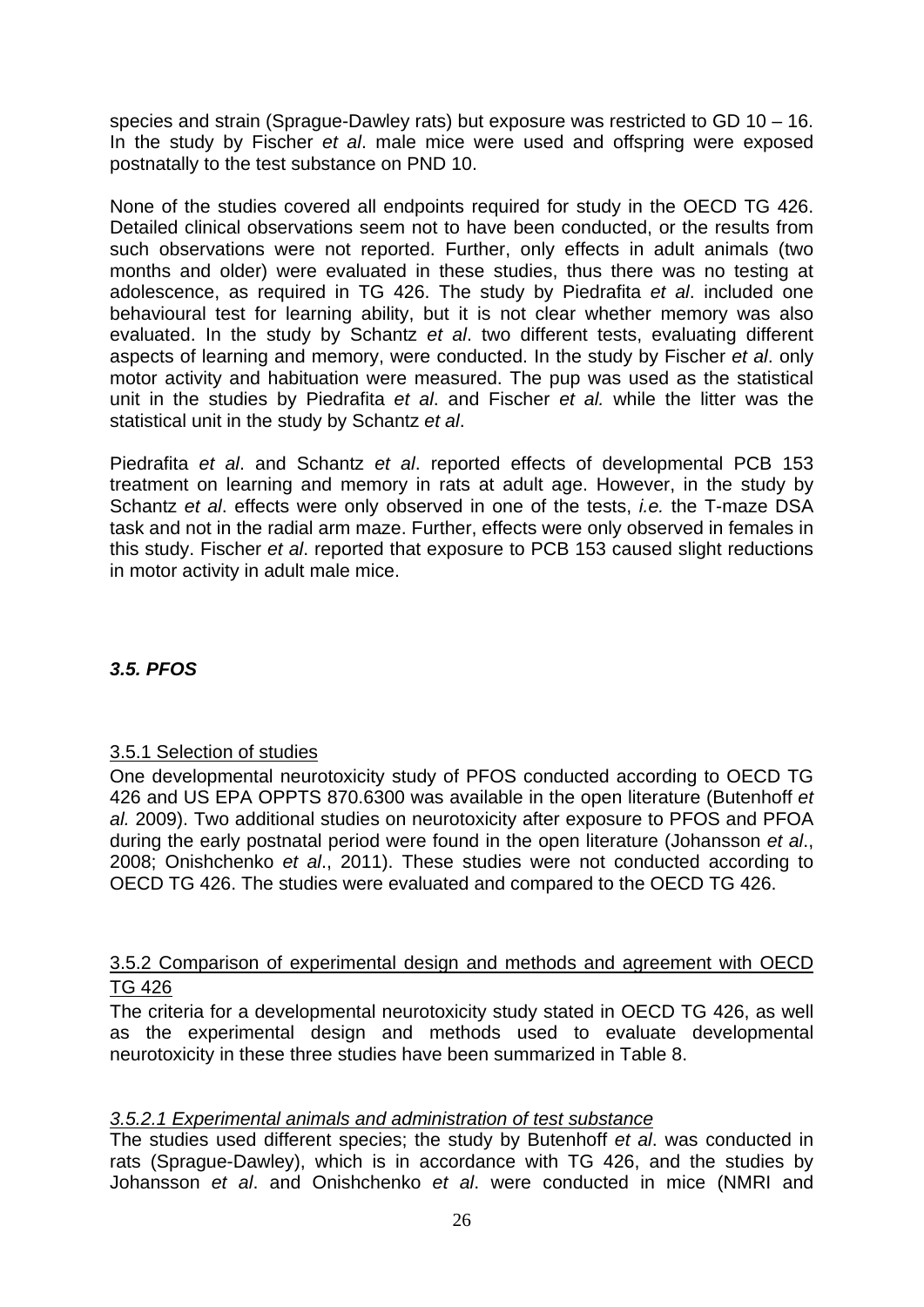C57BL/6/Bkl, respectively). The study by Johansson *et al*. included investigations of male offspring only. The sensitivity of the NMRI mouse strain to effects on motor activity and habituation has been reported to be comparable to that of Sprague-Dawley rats in another study (study on PBDE 209 by Viberg *et al.,* 2007).

TG 426 states that 20 litters are recommended at each dose level. The study by Butenhoff *et al*. included 25 mated females (no information given on final number of litters) per dose group. The Johansson study included 16 male offspring picked at random from 3-5 litters per dose group. Onishchenko *et al*. included 6 pregnant dams in the treatment group and 10 pregnant dams in the control group.

The dose levels administered differ between the studies. In the study by Butenhoff *et al*. dams were administered PFOS orally by gavage at dose levels of 0, 0.1, 0.3 and 1.0 mg/kg/day from GD 0 to PND 20. The period of dosing thus covers the gestation and lactation periods and the number of doses is the same as required in the TG 426. In the study by Johansson *et al*. two doses, 0.75 or 11.3 mg/kg bw, of PFOS were administered via gavage to male pups once on PND 10. Onishchenko *et al*. applied the test substance, dissolved in ethanol, on "palatable food" in a volume adjusted according to individual body weights to reach the exposure of 0.3 mg/kg. Pregnant dams were exposed from GD 1 throughout pregnancy, thus only covering prenatal exposure.

# *3.5.2.2 Endpoints and methods*

The endpoints and methods used in the studies are summarized in Table 8.

# *Detailed clinical observations*

The study by Butenhoff *et al*. includes information on daily clinical observations and measurements of bodyweight in both dams and pups. An extensive FOB was conducted in pups on PND 4, 11, 21, 35, 45 and 60. A statistically significant effect in hind limb grip strength was observed in the male pups of the highest dose group on PND 21. However, since the grip strength mean of this group was within the lab's historical control mean, the effect was only observed at an isolated time point and there were no effects in correlated measures, such as forelimb grip strength and gait, it was concluded that this observation was not treatment related. No information is given regarding clinical observations in the studies by Johansson *et al*. and Onishchenko *et al*. However, Johansson *et al*. included body weight measurements on PNDs 10 and 28 and state that no overt signs of clinical toxicity occurred during experimental period.

# *Brain weight and neuropathology*

Brain weight and neuropathology was investigated in the study by Butenhoff *et al*. and brain weight was investigated in the study by Onishchenko *et al*. No effects were observed in these endpoints. Brain weight or neuropathology was not investigated in the study by Johansson *et al*.

#### *Behavioural ontogeny*

In the study by Butenhoff *et al*. locomotor activity was investigated on PND 13, 17 and 21 and righting reflex on PND 21 as part of the FOB. No effects on righting reflex were observed and all animals showed the expected pattern of lower activity levels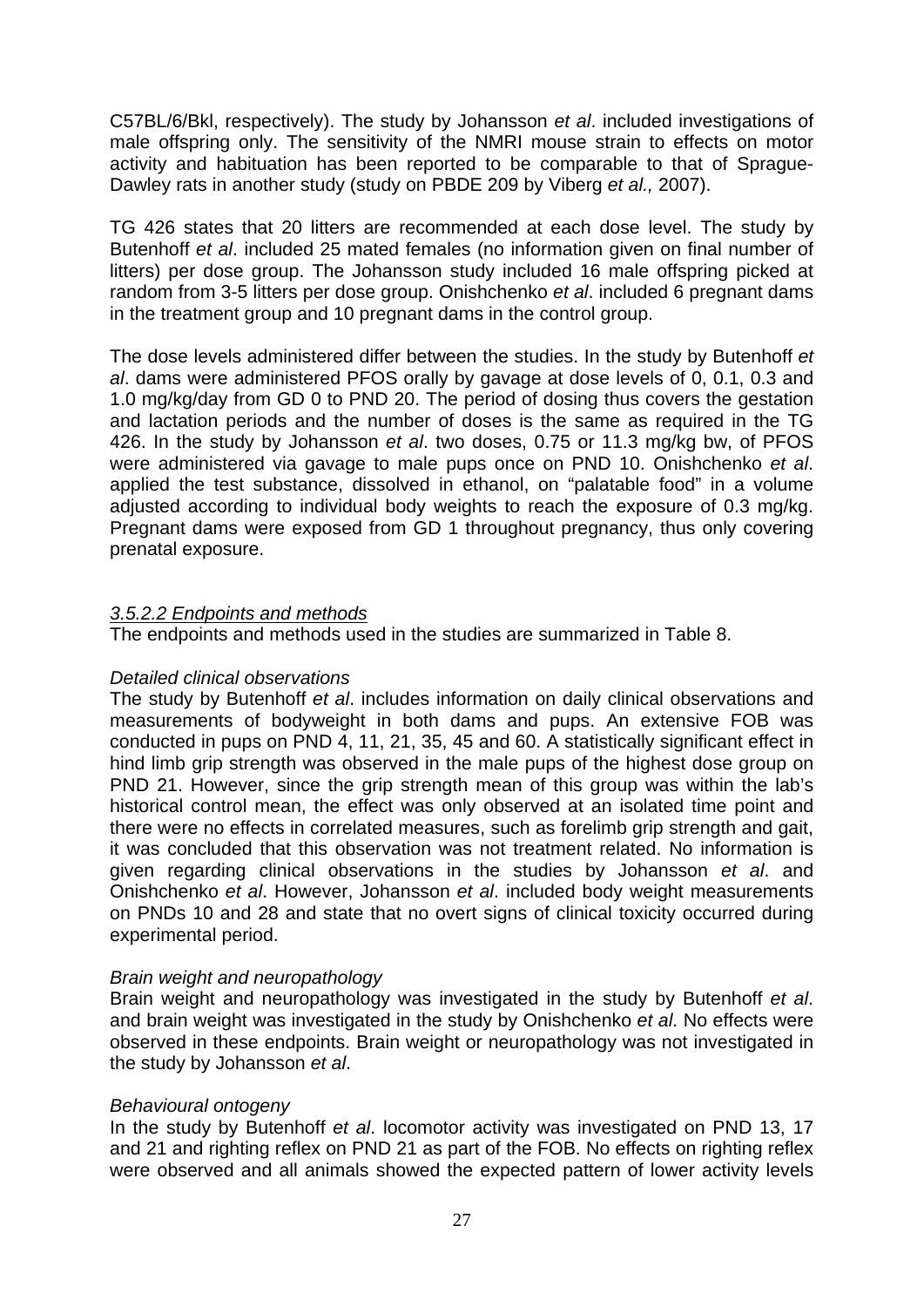on PND 13, highest levels on PND 17 and slightly lower levels again on PND 21. Increased total cumulative activities were observed in some groups at isolated time points (see below "Motor activity"). No investigations of behavioural ontogeny were reported in the studies by Johansson *et al*. or Onishchenko *et al*.

# *Motor activity*

Motor activity was investigated in all three studies. In the study by Butenhoff *et al*. locomotor activity, including habituation, was studied on PND 13, 17, 21 and 61 using an automated system (SDI Photobeam Activity System). Increased total cumulative activities were observed for male pups in the two highest dose groups on PND 17 and for females in the highest dose group on PND 21. However only the effect in the males of the highest dose group on PND 17 were considered treatment related, as they were accompanied by the absence of habituation. Habituation in the lower dose group and in high-dose females on PND 21 was not different from concurrent controls. In the study by Johansson *et al*. locomotion, including habituation, rearing and total activity was studied at 2 and 4 months of age using a Rat-O-Matic, an automated test device measuring interruptions of infra-red beams. In addition, all types of vibration within the cage are registered by a needle mounted on a horizontal arm with a counter weight and connected to the test cage. Motor activity (locomotion, rearing and total activity) was measured during a 60-minute session divided into three 20-minute intervals. At both 2 and 4 months of age, in the high dose group, locomotion, rearing and total activity were significantly decreased during the first two time intervals of the testing session and increased in the last 20-minute interval, compared to controls. Habituation capability was shown to decrease significantly with age (2 months vs. 4 months). Onishchenko *et al*. measured locomotor activity at the age of 5-8 weeks. Data on walk distance was collected for each animal in 30-minute sessions, divided into 5-minute intervals, using an automated video tracking system. The distance walked was significantly lower in PFOS-treated males compared to controls. No effects were seen in females.

# *Motor and sensory function*

In the study by Butenhoff *et al*. acoustic startle response was studied On PND 20 and 60 using the SR-Lab Startle Response System. No effects were observed. No tests on motor and sensory function were reported in the study by Johansson *et al*. In the study by Onishchenko *et al*. muscle strength and motor coordination were evaluated at 3-4 months of age using the hanging wire test and accelerating rotarod test, respectively. PFOS-exposed males had significantly shorter fall latencies on the hanging wire test and exhibited a reduced ability to stay on the rotarod. There were no statistically significant effects in these endpoints in females.

#### *Learning and memory*

In the study by Butenhoff *et al*. learning and memory was evaluated in the Biel water maze for 7 consecutive days starting on PND 22. On day one an evaluation of swimming ability and motivation to escape from the maze was conducted. Sequential learning was evaluated on days 2-6 where rats were allowed two trials per day for two days to solve path A and two trials per day for three days to solve path B. On the last day (PND 28) two trials probing for memory were conducted for each rat. No effects on learning ability or memory were observed. Learning and memory functions were not investigated in the studies by Johansson *et al*. and Onishchenko *et al*.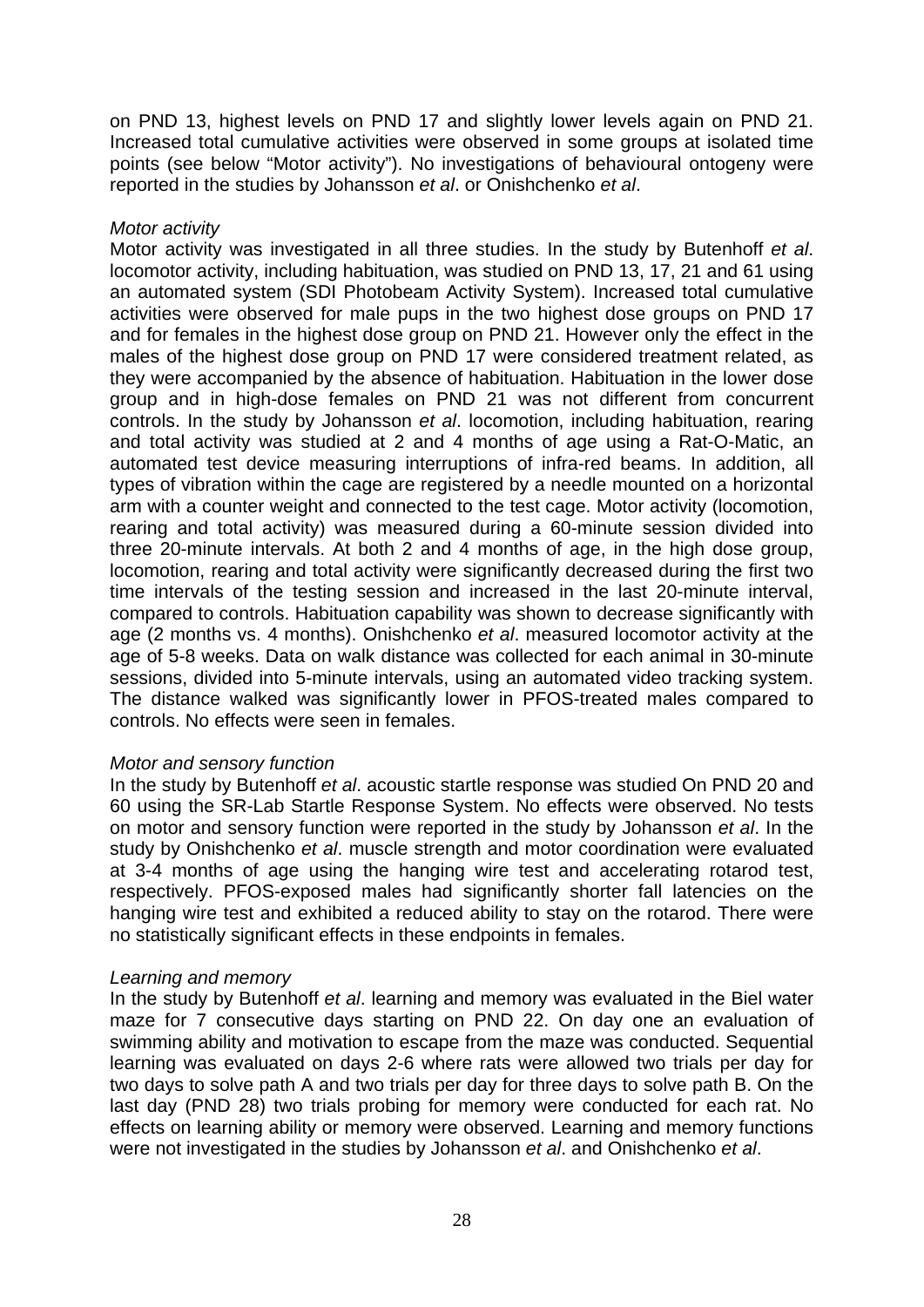# *Other neurobehavioural testing*

Johansson *et al*. studied anxiety-related behaviour at 4 months using the elevated plus maze and nicotine-induced behaviour using the Rat-O-Matic. The behavioural tests in the Rat-O-Matic followed the same principles as previously described, *i.e.* motor activity (locomotion, rearing and total activity) was measured during a 60 minute session divided into three 20-minute intervals. No effects on anxiety-related behaviour were observed in the elevated plus maze. In the high dose group the mice responded to nicotine with a decrease in activity in the first and second time intervals, rather than the increase observed in controls. They also showed failure to habituate. In the study by Onishchenko *et al*. circadian activity using the TraffiCage system as well as anxiety related behaviour in the elevated plus maze and depression-like behaviour in the forced swimming test was evaluated at the age of 5-8 weeks. It is not clear whether the same animals were subjected to all tests. In the TraffiCage system the home cages are placed on platforms with 5 embedded circular antennas, which detect the presence of transponders injected into the animals at weaning. Activity is measured as the crossing of the animal from one antenna to another and "resting time" as the total duration of inactive periods. Activity was monitored for 48 consecutive hours. Since home cages were moved to an experimental room for testing the first 3 hours were analysed separately as adaptation to the novel environment. PFOS-exposed animals showed decreased activity in the TraffiCage during the first 3 hours of adapting to the novel environment, with a more pronounced effect in males. In addition, prenatal exposure to PFOS was associated with an increase in the total number of inactive periods during the dark phase in both males and females. No significant effects were observed for anxiety-related behaviour or depression-like behaviour.

# 3.5.3 Conclusions

The guideline study by Butenhoff *et al*. agrees well with the OECD TG 426. There are large differences between this study and the non-guideline studies by Johansson *et al*. and Onishchenko *et al*. Also, there is a difference in the degree of detail in the reporting.

The studies differ in terms of the species studied and the number of animals/litters per dose group. In the study by Butenhoff *et al*. the litter constituted the statistical unit (only one pup/sex/litter was tested). More than one pup/litter were studied in the study by Johansson *et al.* and only male pups were tested. In the study by Onishchenko *et al*. it is stated that one or two offspring from each litter were randomly selected for testing. However, it is not entirely clear whether, in fact, 1-2 pups *per sex* from each litter were selected. Given that PFOS-treated and control groups are stated to consist of 8 offspring/sex/group, and there were only 6 dams (*i.e.* max 6 litters) in each group, this seems plausible.

Dosing schedules differ between the studies and none adheres exactly to the requirements in TG 426. In the guideline study by Butenhoff *et al*. dams were exposed from GD 0 to PND 21, without justification for starting exposure earlier than what is stated in TG 426 (*i.e.* GD 6). Johansson *et al*. exposed male pups directly,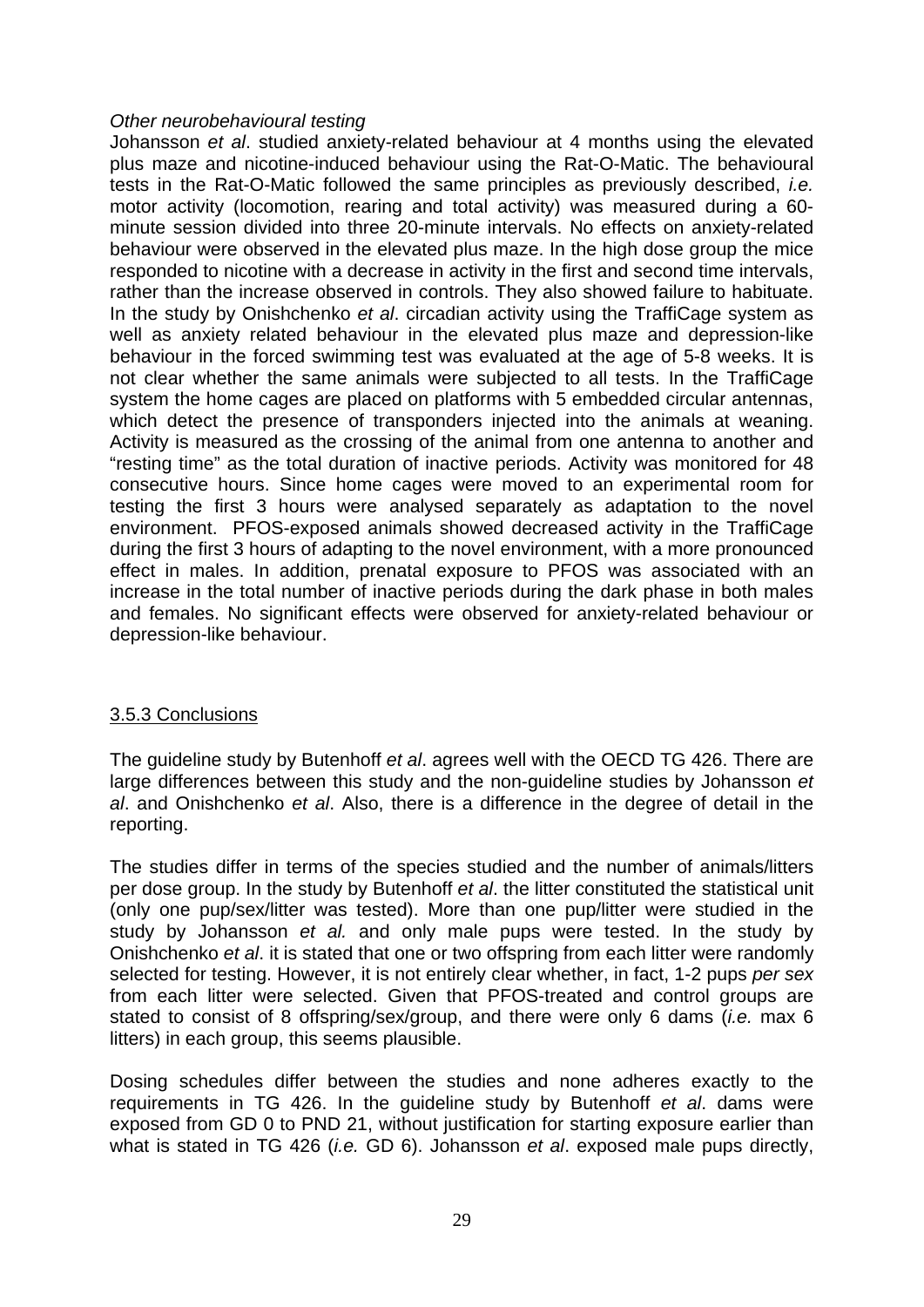and only once, on PND 10. In the study by Onishchenko *et al*. dams were exposed from GD1 and throughout pregnancy, *i.e.* offspring were only exposed prenatally.

Out of the tests required in TG 426 only motor activity, including habituation, were investigated in the studies by Johansson *et al*. and Onishchenko *et al*. However, these studies also included tests of nicotine-induced behaviour, circadian activity, anxiety-related behaviour and depression-like behaviour, which are not required tests as stated in TG 426.

The timing of testing in the study by Butenhoff *et al*. is in accordance with TG 426. In the study by Johansson *et al*. the mice were tested only at adulthood. Onishchenko *et al*. conducted tests for locomotor and circadian activity at the age of 5-8 weeks (*i.e.* between PND 35-56) and tests for muscle strength and motor coordination at 3-4 months of age.

All three studies concluded that PFOS can cause disturbances in neurobehavioural development.

# **4. Discussion**

The conclusions from the comparisons of the fifteen studies of the five model compounds are summarized in Table 9. In total five guideline studies and eleven non-guideline studies were compared.

# *Accordance of studies to TG 426*

In general, the guideline studies followed the TG 426. However, the Ema study followed TG 416 for reproductive toxicity, but included also behavioural testing of offspring. For the non-guideline studies published in the open literature there was naturally less detail in the reporting and it is not clear whether the absence of certain information means measurements were not included in the study design or were only left out of the report. The non-guideline studies were more limited in the design as to the number of animals, number of dose levels, number of tests performed as well as the number of time points (age) for testing. When the main conclusion of the study authors was compared, regarding evidence of developmental neurotoxicity, all nonguideline studies and one of the five guideline studies were positive.

#### *Differences in sensitivity between species, strains and sexes*

In TG 426 rat is the preferred species of testing and use of other test species shall be justified. Both sexes shall be tested. Rats have been used in all guideline studies as well as four out of eleven non-guideline studies. Different strains of rats have, however, been used in these studies; Sprague-Dawley and Wistar rats in the guideline studies and Wistar, Long-Evans, Sprague-Dawley and F344 rats in the nonguideline studies. In the mouse studies NMRI and C57BL/6 mice were used. In the studies of NMRI mice only males were studied. In separate publications the sensitivity of the male NMRI mice to effects (on spontaneous behaviour and habituation) has been shown to be comparable to the sensitivity of male and female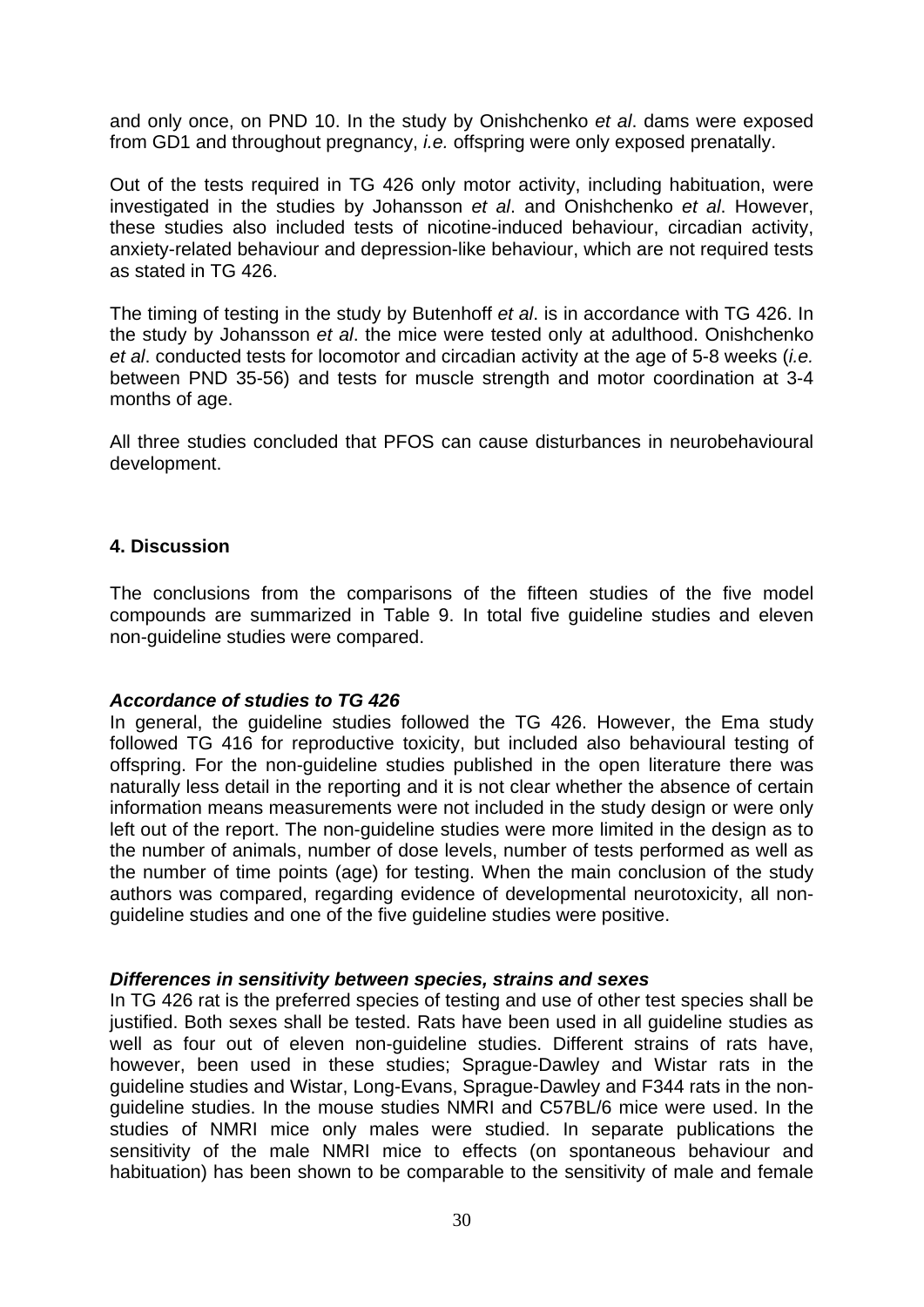C57BL/6 mice (compared for exposure to PBDE 99, Viberg *et al.,* 2004) and male Sprague-Dawley rats (compared for exposure to PBDE 209, Viberg *et al.,* 2007).

*Question for reviewers: Are there any known, general or specific, differences in sensitivity to DNT between sexes, strains or species?* 

#### Reviewer comments:

The reviewers were generally in agreement that differences in sensitivity to DNT between animal species, strains and sexes exist. For example, differences in toxicokinetics and toxicodynamics, as well as in attainment of developmental landmarks in different species and strains may contribute to differences in sensitivity. Reviewers also commented that it is important to keep in mind that endpoints may differ significantly across species and strains, so a comparison in terms of sensitivity to DNT may be misleading. It was pointed out by a few reviewers that the Fischer 344 rat strain would be inappropriate for DNT testing because of poor fecundity of the strain and offspring maturing slightly later than Sprague-Dawley and Wistar rats, which would require adjustment of the timing of behavioural tests.

Concerning sex-differences in sensitivity, these are considered biologically plausible (in sexually mature animals) because of the sexually dimorphic development of the brain, although it seems that the mechanisms behind these differences are not entirely elucidated. However, sex-differences in sensitivity are unexpected prior to sexual maturation.

While some examples were given by some reviewers of where differences in sensitivity have been reported one comment is also that, although there are anecdotal reports, there are so far no well conducted studies that provide empirical evidence of differences in sensitivity between sexes and species.

# *Using litter or pups as the statistical unit*

When discussing the assignment of offspring to the different tests TG 426 states that "Selection of pups should be performed so that to the extent possible both sexes from each litter in each dose group are equally represented in all tests." A minimum of 1 pup/sex/litter is recommended for most tests (except for clinical observations, body weight measurements and optional developmental landmarks where the recommendation is to include all animals). It thus seems acceptable to include more animals per litter for testing. However, the guideline clearly states that "The statistical unit of measure should be the litter (or dam) and not the pup", meaning that appropriate statistical models should be used to account for litter effects, *e.g.* by nesting litters in groups in a factorial ANOVA. Little guidance on the use of statistics in the analysis of DNT studies is given in the OECD and US EPA guidance documents. Holson *et al*. (2008) have provided a comprehensive review of key considerations in the analysis of DNT studies, with recommendations for statistical approaches and reporting of data, stressing that litter effects must be considered throughout the entire DNT study.

All guideline studies included in this report were performed in accordance with the requirement to use the litter as the statistical unit. In most, but not all, non-guideline studies the pup, however, seems to be the statistical unit as more pups per litter and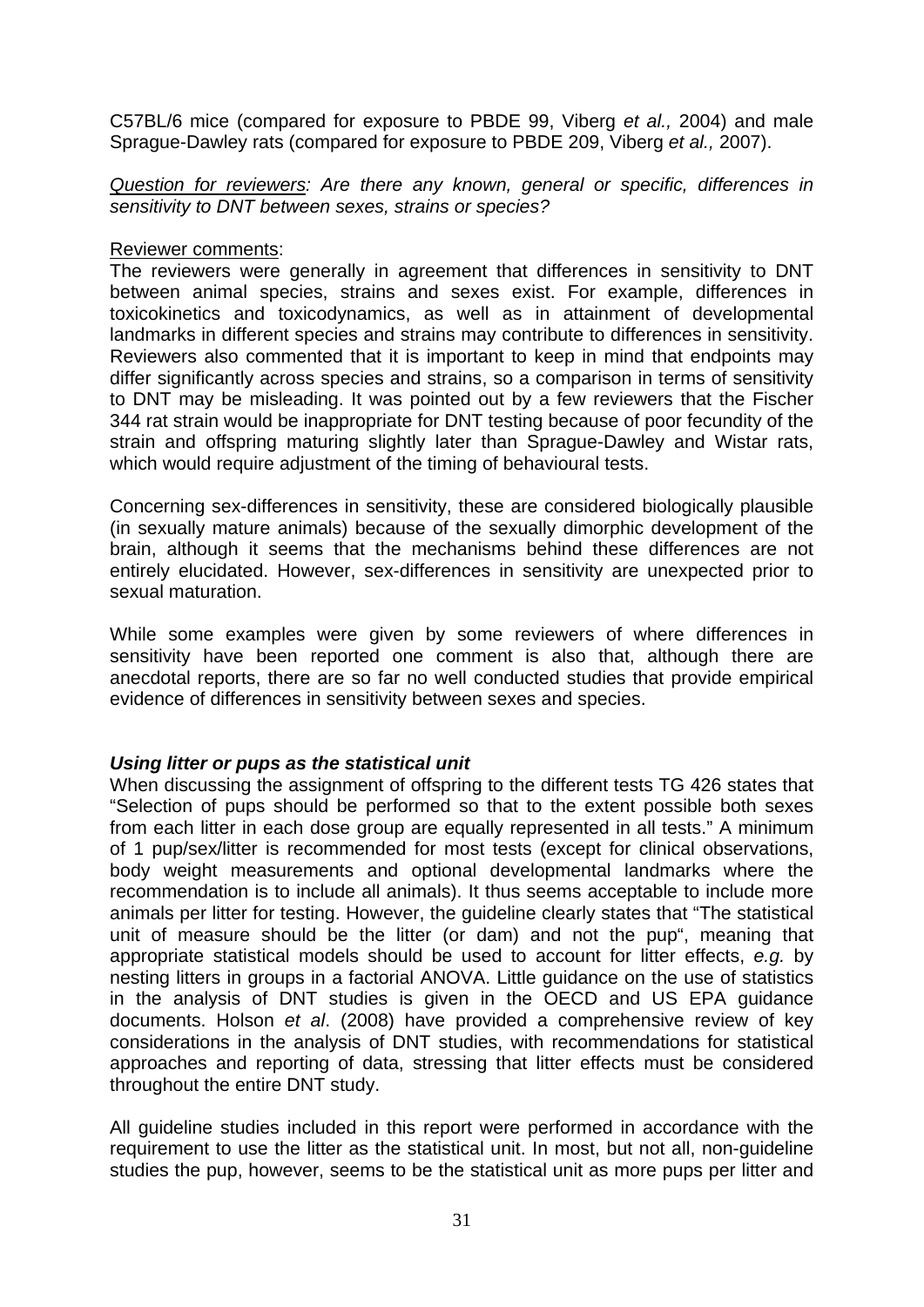fewer litters are used. Although the studies using direct exposure to pups do not involve litter effects due to maternal toxicity, other litter effects may be possible and the pups from the same litter may not be "independent" in all aspects. In addition, in total fewer animals were studied in the non-guideline studies as compared to the guideline studies, where at least 20 litters per dose group are required.

*Question for reviewers: Which are the consequences for the DNT study if the pup is used as the statistical unit?* 

#### Reviewer comments:

There was general agreement that when exposure is via the mother the statistical unit should be the litter and not the individual pup. Using the pup as the statistical unit in this case would lead to an inflated N, consequently increasing the alpha level and the potential for false positive results. Alternatively, using the pup and not litter as statistical unit could potentially also lead to decreased sensitivity of the study because the variation due to litter effects would be included in the random variation.

*Question for reviewers: When pups are only exposed directly (and not in utero via the mother), and later studied when being (young) adult, is it still relevant to consider litter effects or would it be OK to use the pup as the statistical unit in this specific case?* 

#### Reviewer comments:

Opinions diverge on this question. Some reviewers argued that it is OK to treat individual littermates as independent measures if pups are only exposed via direct administration. Others were of the strong opinion that litter effects (*i.e.* correlations across littermates due to *e.g.* genetics or stress during gestation and lactation) exist also when offspring become adult.

Several reviewers suggested that the litter effect can be minimized in this case if pups within the same litter are randomly chosen to different dose-groups and/or by analyzing the data for a litter x treatment interaction so that maternal-/litter-based influences may be ruled out.

#### *Dosing and exposure pre- and postnatally*

Exposure within the DNT study should adequately model the exposure of children (Tyl *et al*., 2008). This includes considering sensitive windows for exposure and differences between species in the timing of birth and brain development. TG 426 recommends exposure at least daily during the period from GD6 to PND21. However, the frequency and duration of exposure may be adjusted to better model human exposure and dosing durations *should* be adjusted for other species to ensure exposure during all early periods of brain development. TG 426 also states that administration of the test substance to the dams may start already on GD 0 but in such cases consideration has to be given to the potential for the substance to cause pre-implantation loss. Also, direct dosing of pups can be considered if there is lack of evidence of continued exposure to offspring during lactation. Further, the actual postnatal pup exposure shall be considered. Thus, in cases where there is a lack of evidence of continued exposure to offspring, *e.g.* from pharmacokinetic studies, direct dosing of preweaning pups should be considered. Tyl *et al*. (2008) point out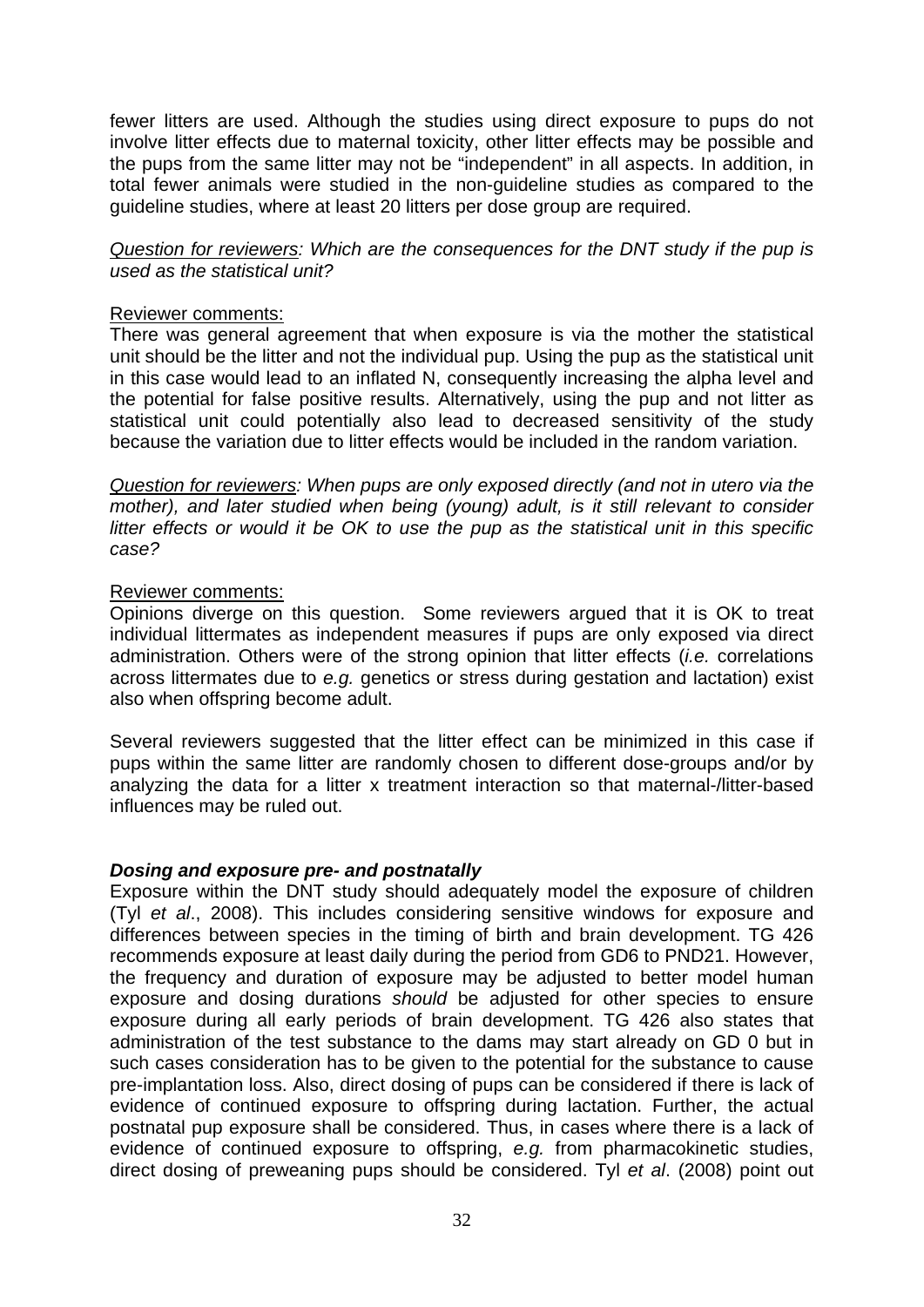that in cases where the test substance is administered in the feed pups will be directly exposed via feed consumption during the third week of lactation and possibly also via exposure to maternal feces and dermal contact. Information of developmental pharmacokinetics of the substance can therefore be invaluable in data interpretation.

All guideline studies reviewed here followed the requirements for exposure from GD6 (or GD 0) to PND21. In the studies by Butenhoff *et al.* (2009) and Stump *et al.* (2010) exposure was started on GD 0. Three of the guideline studies administered the dose via gavage and two via the feed. Only two guideline studies have measured pup exposure postnatally. In addition, the guideline studies using exposure via feed comment on the direct exposure of pups when they start to consume the feed in their third week of life. Four non-guideline studies administered the dose to dams via gavage and in these cases the offspring was not directly exposed to the test substance. The five non-guideline studies performed at Per Eriksson's laboratory expose the pups directly on PND 3, 10 or 10-16 (authors refer to the "brain growth spurt" that occurs during this period). These mouse pups were thus directly exposed during a sensitive time period, however, not exposed prenatally or through the entire lactation period. Also Rice *et al*. exposed the pups directly postnatally. Onishchenko *et al*. and Schantz *et al*. exposed the dams during pregnancy only.

The Viberg *et al.* studies on PBDE 209 considered the long half-life of the substance and thus administered a single dose (on PND 3) to cover a longer period. If and how the kinetic profile of the test substance was considered in the other studies included here is not clear. Similar to the Viberg studies administration of a single dose postnatally was also conducted in the studies by Fischer *et al*. (2008), Eriksson and Fredriksson (1991) and Johansson *et al*. (2008). In the other studies the test substance was administered repeatedly (daily) or continuously (in feed).

*Question for reviewers: Which are the consequences for the sensitivity of the study with deviation from the recommended exposure period (small deviations of days or lack of prenatal or postnatal exposure)?* 

# Reviewer comments:

Reviewers generally agreed that exposure should include both gestation and lactation and that deviation from this exposure paradigm may decrease the sensitivity of the study.

The argument often given was that different brain areas, modulating different cerebral functions, develop and differentiate at different periods of development. Different exposure periods may cover only parts of all events and the critical time point for exposure may be missed. For example, effect on morphological development may be missed if gestational exposure is excluded and functional changes may go unidentified if postnatal exposure is eliminated. If the mechanism of action of the substance and the sensitive period of development is known then exposure during a certain time period during development may be justified. However, since mechanism of action is often unknown, and determining if and when a critical time point for onset of adverse neruodevelopmental effects of a certain compound may manifest itself is extremely difficult and requires a lot of effort and expense, it is prudent to administer the substance from (at least) implantation to weaning.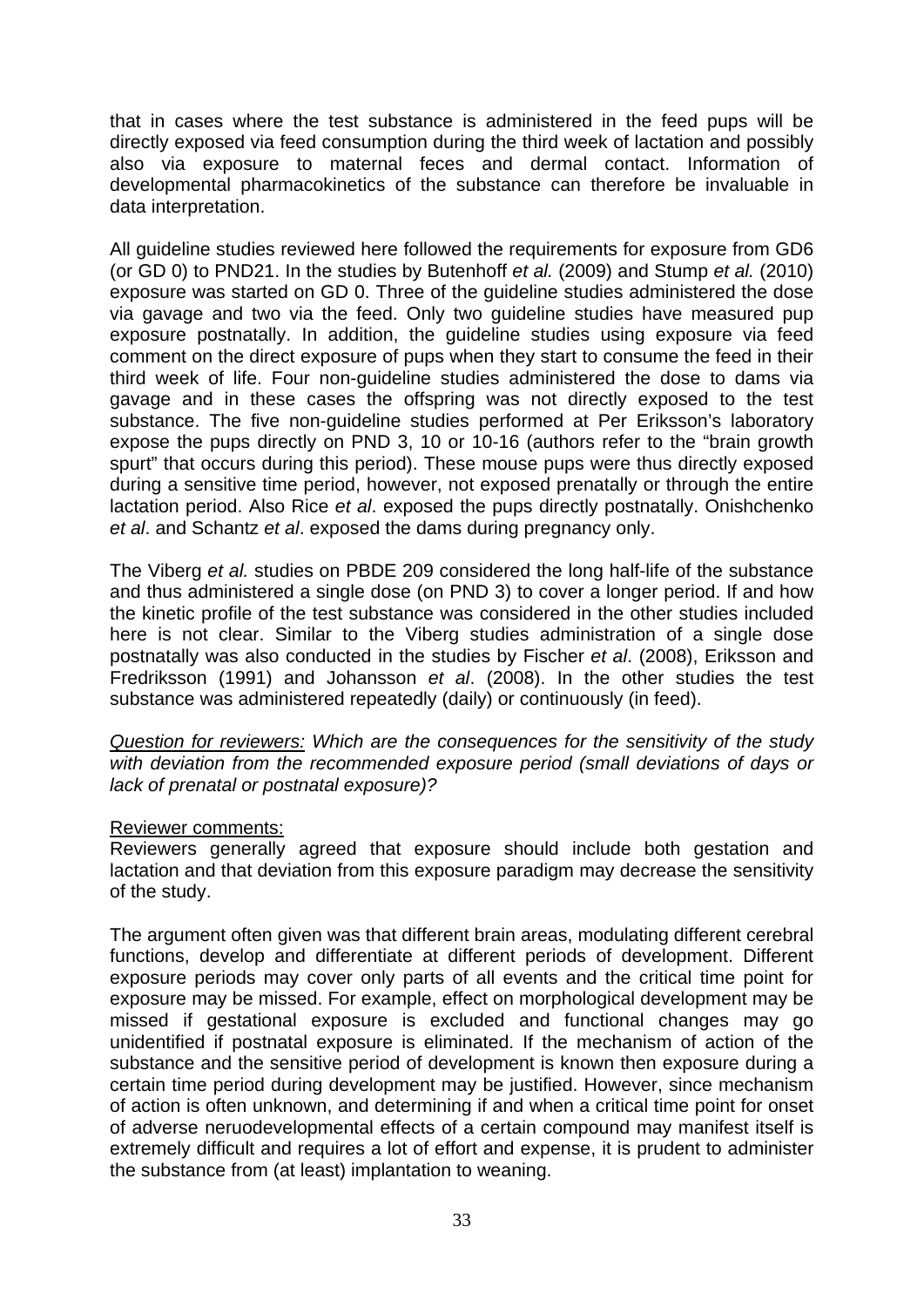However, one reviewer observed that "F1 pups often show much greater sensitivity to the test item when administered the compound directly than through indirect exposure via the milk, moreso than can adequately be explained by the difference in route alone."

*Question for reviewers: Is the "brain growth spurt" accepted as a very sensitive period, or even the most sensitive period in the brain development?* 

#### Reviewer comments:

There was general agreement that there are several brain growth spurts and that these are sensitive periods but not the only sensitive periods. It was also pointed out that brain growth spurts do not occur on a set schedule and that they often differ between individuals.

*Question for reviewers: Which are the consequences for the sensitivity of the study if there is no or lower exposure postnatally (due to low indirect exposure via milk)?* 

#### Reviewer comments:

The general message conveyed by the reviewers was that this must be considered on a case-by-case basis. Sensitivity of the study will be reduced if there is no or less exposure during a developmental period when children would be expected to be exposed. However, if the critical time point for onset of effects is passed then it not necessarily mean a loss of sensitivity. It was also noted that rat and human offspring are born at different developmental stages, *i.e.* that rats at birth are at a developmental stage comparable to the human fetus around month 6 and at around 10 days old development of the brain in rat offspring is comparable to a new-born human. Consequently, "no or clearly lower exposure of rats postnatally means that there is a lack of data regarding brain development during the last trimester of human development."

*Question for reviewers: Would it be feasible to include requirements for investigating kinetics in TG 426?* 

#### Reviewer comments:

Most reviewers commented that even though it would be useful (sometimes even critical) to have information about the kinetics of the compound before the DNT study is conducted, this would require that more animals are included in the study.

Some reviewers argued that kinetic studies would not sufficiently increase the value of the study, that it is outside the scope of the study, and that more effort should be put into studying the mechanism of action of the compound. It was often stated that kinetics is already studied in other toxicity tests. However, it must then be mentioned that not all compounds can be expected to go through rigorous regulatory testing.

One reviewer commented that kinetics is not sufficiently covered in TG 426 or any of the relevant guidance documents.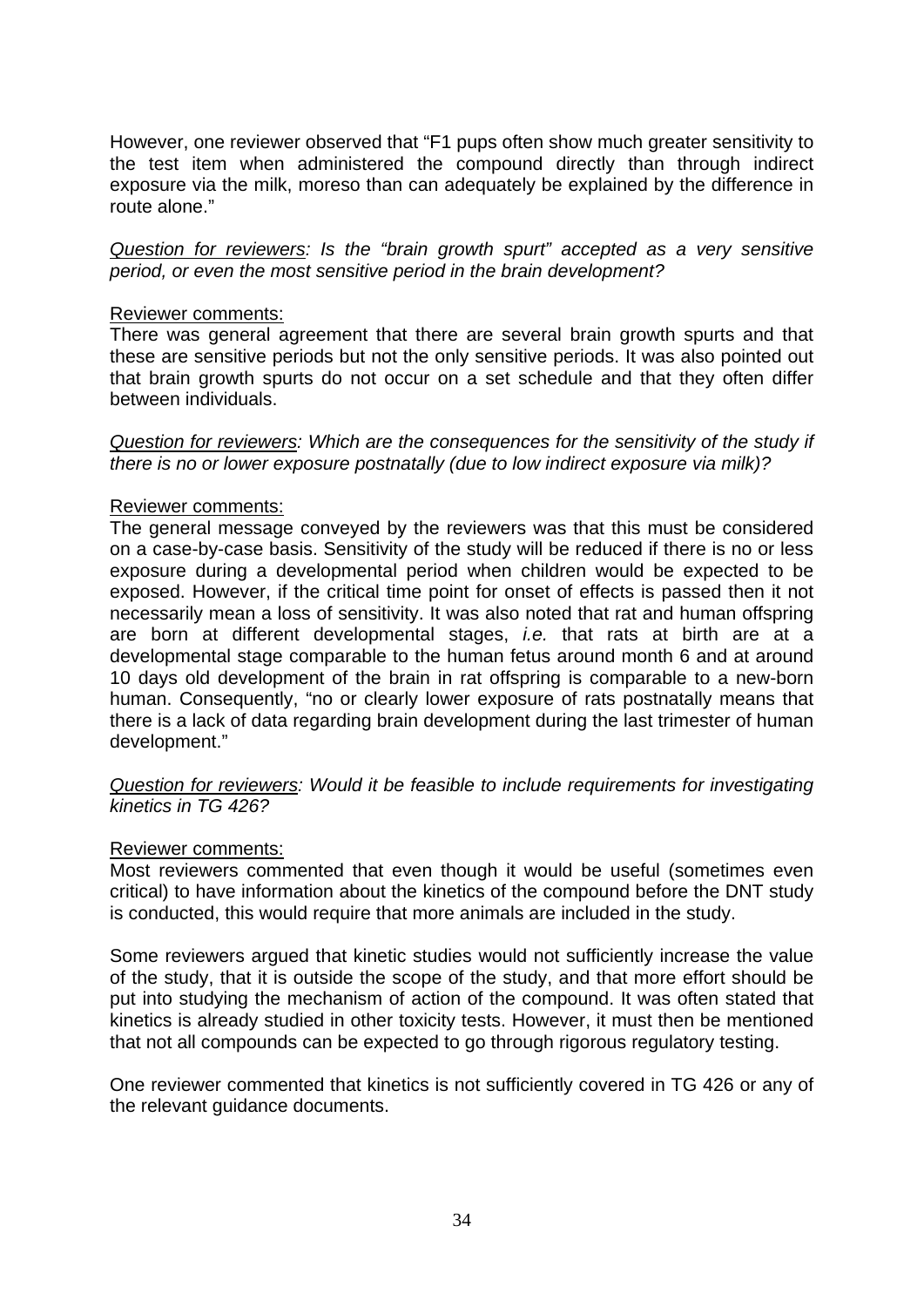# *Number and choice of tests*

In Table 9 the tests performed on the model compounds for motor activity, learning and memory function and other neurobehavioural test in the studies reviewed are summarized. The guidance documents (OECD, 2004 and 2008; US EPA, 1998b) provide descriptions of available methods for evaluating neurotoxicity and, to some extent, also provide guidance on interpretation of results. However, the design of tests and selection of methods to include must be based on the expert judgement of the investigator. For example, the OECD guidance document for neurotoxicity testing states that the selection of the most appropriate methods should be done "on a caseby-case basis and be guided by all of the available information of the chemical" (OECD, 2004). It is important to acknowledge that the flexibility in the guideline, in regard to the choice and design of the behavioural test, may be a source of extrinsic variability in study data (Raffaele *et al*., 2008).

In all guideline studies, except for the reproductive study by Ema *et al*., both motor activity and learning and memory function were tested according to TG 426. In the non-guideline studies only a few covered both these endpoints. Both motor activity and learning and memory function were evaluated using several different devices. TG 426 states that the test of learning and memory should be chosen on the basis of its demonstrated sensitivity to the class of compound under investigation, if such information is available in the literature. Importantly, different studies (of the same model compound, *e.g.* for BPA and PCB 153) have included different methods for testing cognitive function, such as learning and memory. Some of these show effects and some do not. It is known that different tests for cognitive function, *e.g.*, passive avoidance, active avoidance or spatial mazes, assess different forms of learning and/or memory (OECD 2004). It is therefore reasonable to expect that any one chemical may show different effects on cognitive function depending on which test method is being used.

In addition, anxiety was tested in five of the 16 studies and sexual behaviour was tested in one study. Testing for anxiety and sexual behaviour is not required in TG 426.

*Question for reviewers*: How can the choice of test method to study *e.g.* motor activity and learning and memory function influence study outcome?

#### Reviewer comments:

The reviewers agreed that the choice of test method can influence the study outcome, especially for learning and memory tests.

Different learning and memory tests evaluate different aspects of learning and memory which may be differently influenced by different compounds. Therefore there is no test that is the most sensitive or appropriate for all compounds.

Different methods for measuring motor activity were discussed and that many factors influence these measurements. Some reviewers commented that when motor activity is measured in an open field, the activity will be influenced by stress and anxiety-like behaviour which can be reduced if measurements are made in a home environment. However, a few reviewers stated that different methods for motor activity are equally robust and that "as long as appropriate controls are tested simultaneously, the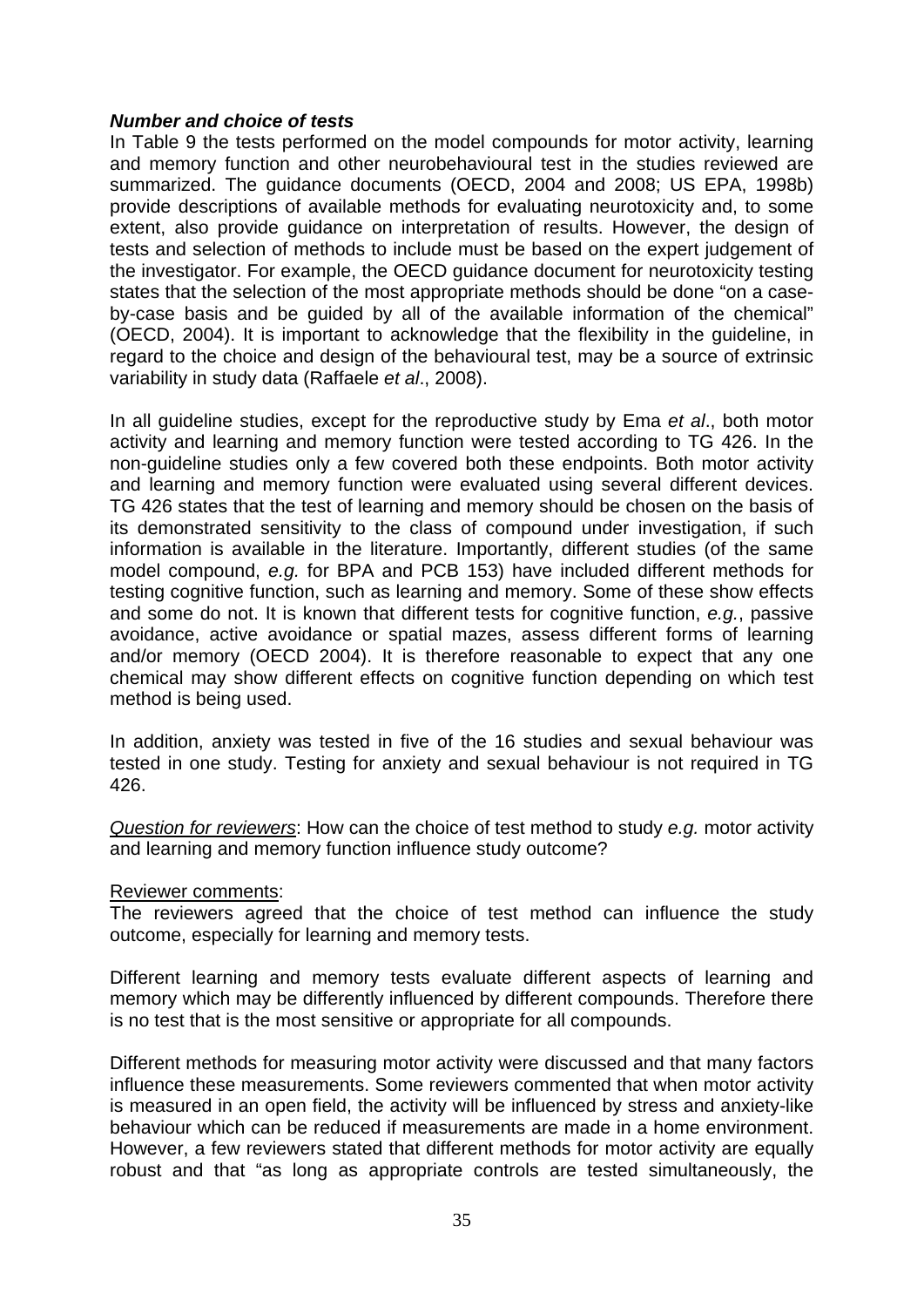paradigm and apparatus are validated, and the outcome has been replicated within/between labs, the results should be reliable", and therefore the choice of method for this endpoint is not likely to influence study outcome.

Several reviewers pointed out that different laboratories have developed expertise to conduct only certain tests so the choice of test is also dependent on what the lab offers as well as on other practical and logistical issues, such as the availability of positive and historical controls, the design of the study, how many animals are tested, etc.

*Question for reviewers: What device/method is most reliable for evaluating motor activity? What is the level of expertise needed to perform and interpret these tests?* 

# Reviewer comments:

The opinions of the reviewers differed in regard to this question. Some reviewers expressed a decided preference for either automated tests (automated actimeters), which can simultaneously record a lot of different information regarding a large number of motor activity related parameters, or video monitoring, because it could be more informative than automated devises. Other reviewers argued that different methods may work better in different situations, or that several different tests should be included in order to be able to draw sound conclusions. Some emphasized the importance of historical and positive controls to characterize normal response and demonstrate the ability of the equipment and methods rather than the test itself.

Training and expertise were stated to be important to perform and interpret tests, *e.g.* in handling animals, setting up the equipment, standardize test conditions, verify test system suitability (positive controls) and evaluating data as well as more specific issues, such as distinguishing between exploratory activity and spontaneous motor activity.

Some important issues to consider when measuring motor activity were brought up, e.g:

- Having appropriate environmental controls to control for the time of day and conditions within the testing room.
- Counterbalancing of animals during data collection.
- The variance in control animals' responses.
- The number of animals needed to generate a representative response.
- The influence of stress and anxiety on motor activity.

*Question for reviewers: Can motor function also be evaluated in tests for motor activity, or are separate motor function tests needed to fulfil the requirements of TG 426?* 

## Reviewer comments:

Reviewers expressed different opinions regarding this question. It seems it may depend on the type of motor function evaluated and the type of device used, as some devices can only detect large movements, some both large and small movements and some can even distinguish between the two. One reviewer commented that automated devises to measure motor activity are especially unsuitable for measuring motor function.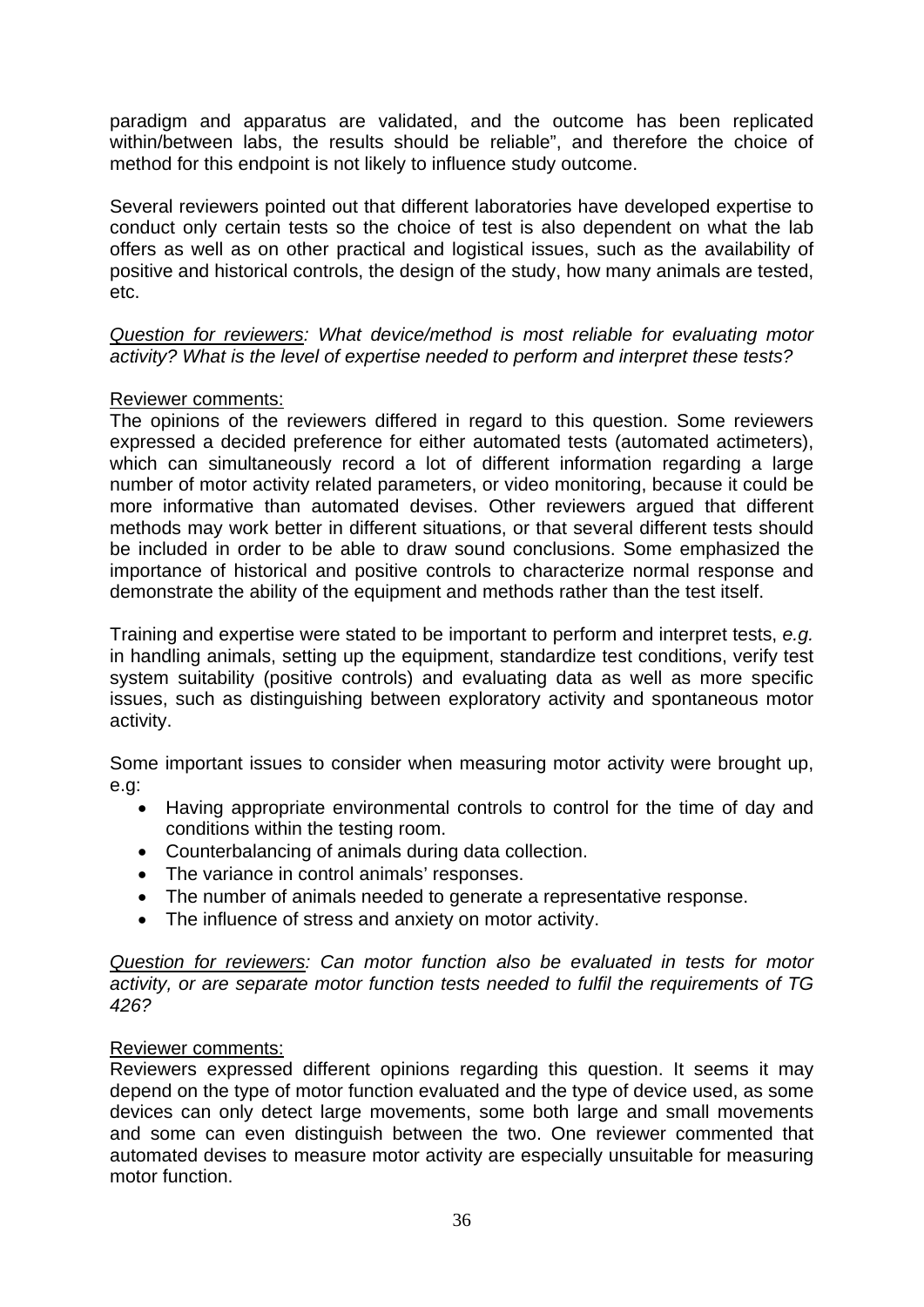Some reviewers stated that the motor activity test is *not* suitable for evaluating motor function because motor activity is an apical test and changes can be caused by a number of underlying causes, including a change in motor function. It was specifically noted by a couple of the reviewers that motor coordination might not be detected in traditional motor activity tests. One reviewer noted that motor function should be tested separately and that this should be included in the TG.

A few reviewers argued that motor function can indeed be measured in tests for motor activity, if the equipment is well calibrated and there is sufficient historical and positive control data available at the test facility.

Some comments were made that several tests, *e.g.* the motor activity assessment in combination with detailed clinical observations (DCO), a functional observational battery (FOB) or separate observational or functional tests (*e.g.* grip strength or rotarod), are needed to sufficiently evaluate motor function.

*Question for reviewers: What should be the basis for choosing the most appropriate test for learning and memory function? What is the level of expertise needed to perform and interpret these tests?* 

## Reviewer comments:

It was indicated by several reviewers that testing of learning and memory may be the most challenging aspect of the DNT test paradigm. Reviewers were in agreement that a high degree of expertise (even higher than for the other tests in TG 426) is needed for performing and evaluating such tests.

Some reviewers highlighted the issue that knowledge about the mechanism of DNT of the compound is needed to choose the right learning and memory test since different tests evaluate different types of learning and memory, modulated by different mechanisms and involving different neuronal circuits. It was also noted, however, that such information is rarely available. One suggestion was that results from motor function and motor activity tests should be considered in the choice of learning and memory test.

Some reviewers state that the choice of test is usually based on practical and logistical issues, such as the expertise and experience of the testing facility and their availability of historical and positive control data. Specific comments were also made by a couple reviewers that only validated tests should be included.

A few reviewers suggested that ideally a battery of different learning and memory tests should be conducted to cover the different mechanisms by which this parameter may be affected.

*Question for reviewers: Are the functional and behavioural tests recommended in TG 426 appropriate for testing young animals (for example differences in motivation between young and adult animals)?*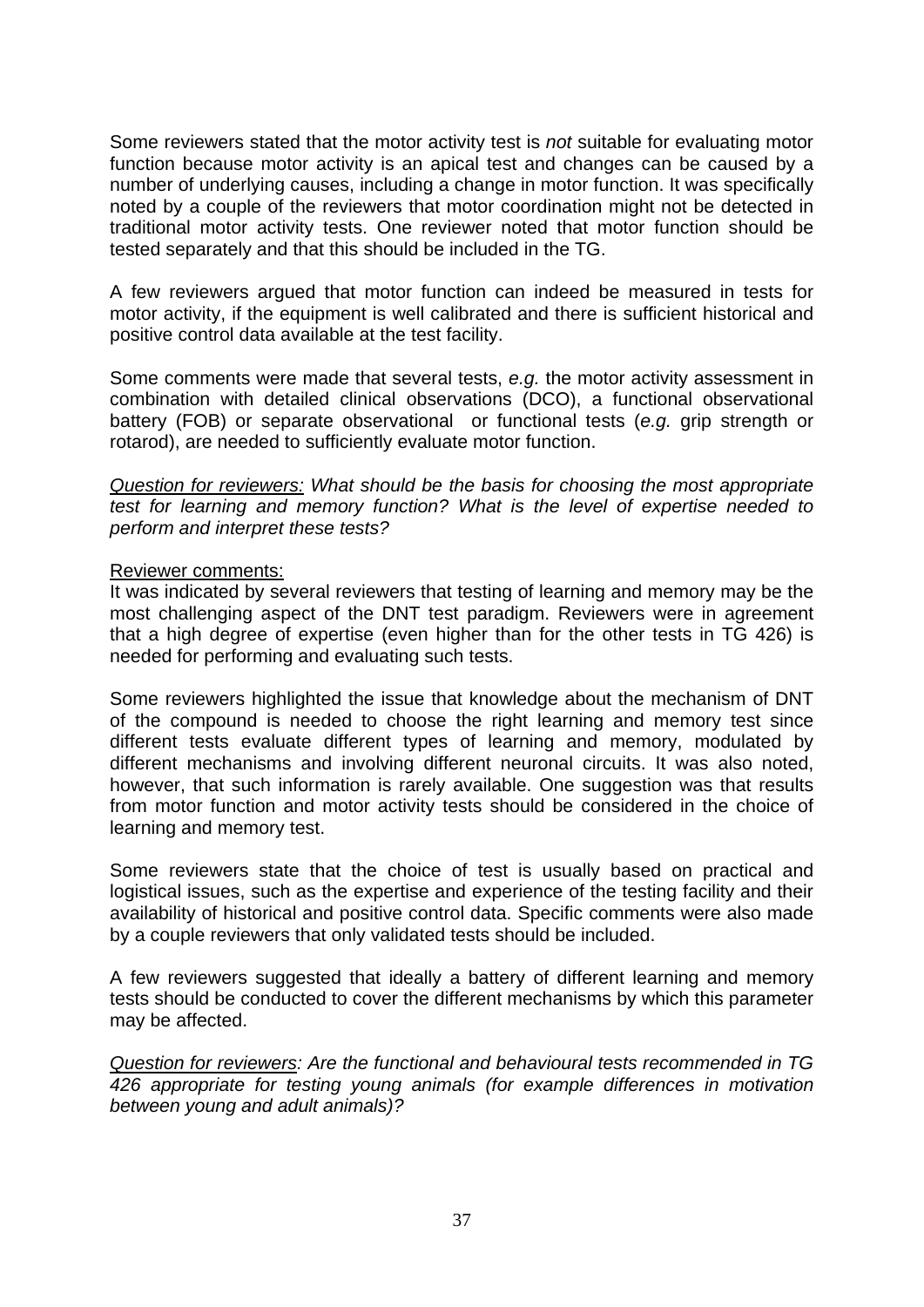## Reviewer comments:

The reviewers generally agreed that the tests in TG 426 are appropriate, given that appropriate positive and negative controls are performed, that the evaluation scale and equipment are adapted accordingly and that performance is compared to agematched controls.

A couple of the reviewers expressed a wish to include a wider battery of tests. Another comment was, however, that the TG leaves it up to the test facility/registrant to identify if any additional endpoints should be included.

*Question for reviewers: Are any endpoints missing in TG 426 that would possibly increase the sensitivity of the study? For example, shall tests of anxiety and sexual behaviour be recommended for certain groups of compounds (e.g. sexual behaviour when studying EDCs)?* 

## Reviewer comments:

Reviewers disagreed in regard to this question. Some stated that the TG is complex enough as it is and that it is up to the test facility/registrant to identify if any additional endpoints should be included. This needs to be done on a case-by-case basis. It was also stated that any test that is added should be validated and sufficient historical and positive control data should be available.

Other reviewers mentioned endpoints that they feel are missing from the TG or that could be useful in certain cases, e.g:

- Activity in wheel (rewarding)
- Circadian rhythms of activity
- Anxiety
- Preference for specific conditions or drugs
- Sex-related behaviour
- Social behaviour

*Question for reviewers: May additional pharmacological/physiological challenges (e.g. additional exposure to amphetamines or nicotine) be useful in "unmasking" effects of DNT that may not otherwise be detected using the TG 426 DNT study design?* 

## Reviewer comments:

Different opinions were expressed by the reviewers. Some stated that including this type of challenge in addition to other tests may be useful for some types of compounds. One reviewer expressed a strong opinion that it should be included and that the selection of such a test should be based on what is known/predicted about the compound's mechanism of action. Another issue that was raised was that this type of challenge may be especially important when evaluating low-dose effects.

The majority of the reviewers commented that there is no evidence that such methods would reveal anything else about the compound that is not likely to be discovered in the tests already included in the TG. Some remarked that it may help characterize the nature of the toxicity but will not necessarily add to the sensitivity of the study. It was also argued that such challenges introduce parameters that are not easy to control, that they can produce responses that are unrelated to the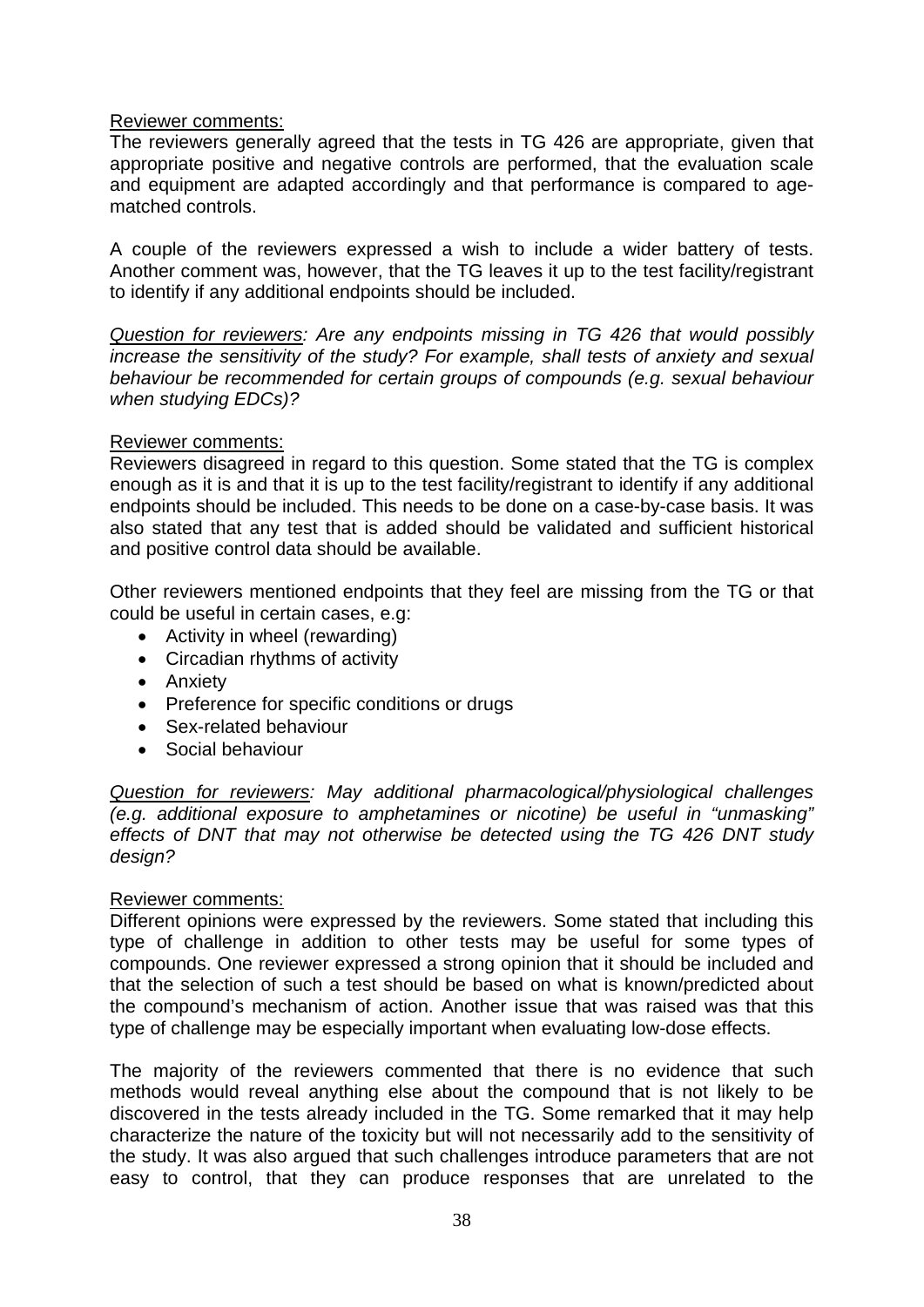neurotoxicity of the compound and that results may be difficult to interpret. Further comments were that if such a challenge is added there should be a very clear test hypothesis and ideally positive and negative controls.

# *Timing of testing*

In TG 426 recommendations are given to at what time points certain testing should be performed. This refers both to testing of developmental ontogeny as well as testing in young adults. The guideline studies were generally conducted in accordance with these recommendations. In most non-guideline studies included in this review, fewer time points than required in the TG 426 were used for testing. However, the non-guideline studies all reported an effect on developmental neurotoxicity suggesting that they have covered a sensitive (although maybe not the most sensitive) period for testing.

*Question for reviewers: Can differences in time points (age of animals) for testing influence the sensitivity of the study?* 

# Reviewer comments:

The reviewers generally agreed that the timing of testing has a large influence on the ability to identify effects of the compound and that it is a factor that needs to be considered when analysing and interpreting results. Comments were made that this is especially true for developing animals but when they reach adulthood age at testing becomes of less concern. It was also discussed that if tests are conducted at different time points in different studies there will be limited comparability between studies, this also means, however, that adjustments may have to be made for different rat strains because of differences in growth rate.

Some issues that were raised in regard to this question were, e.g:

- You cannot test a function that has not yet been fully developed.
- Some effects become apparent only at later ages when the ability of the organism to compensate impairments and maintain homeostasis is hampered.
- Exposure to low doses can take longer before they are detectable
- The behaviour defect may change with time, *e.g.* hyperactive condition in young but hypoactive when adult; therefore tests could be conducted during a time point when no effect would be noted.

## *Factors influencing behavioural test outcomes*

A large number of varied factors that can influence the outcome of behavioural testing are mentioned in TG 426 and relevant guidance documents. These factors include, *e.g.* animal species/strain, time of day when tests are conducted (considering circadian rhythm), handling, stress and environmental factors, such as sound level, size and shape of the test cage, temperature, relative humidity, light conditions and odours and environmental distractions as well as rearing conditions and previous stress experiences (OECD 2004; Raffaele *et al*., 2008; Tyl *et al*., 2008; US EPA, 1998b). Further, it is important to consider that concurrent systemic toxicity and/or impaired motor and sensory function may affect performance in tests for motor activity, learning and memory. The above-mentioned potentially confounding factors and variables must be controlled for in the test design and/or statistical analyses.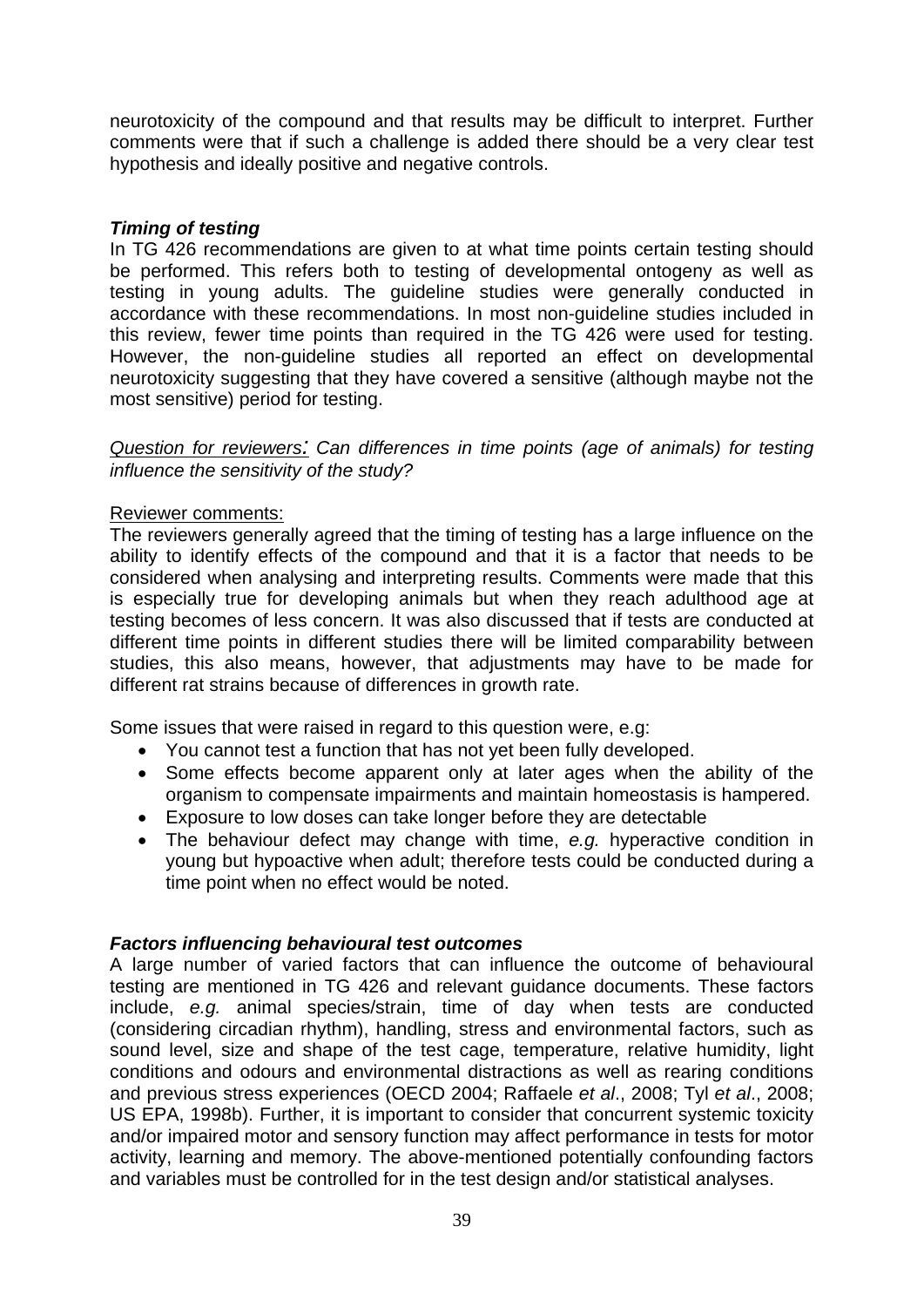Interestingly, some of the model compound studies in this investigation also included some type of control for estrous cyclicity in females when conducting behavioural testing as it can significantly affect female behaviour and performance in such tests. However, controlling for estrous cyclicity is not required in TG 426. Further, it is not mentioned in any of the guidance documents reviewed here. The ILSI report on the variability in DNT (Raffaele *et al.,* 2008), however, discuss that stage of estrous may greatly influence the performance of female rats. Particularly, they may have a significantly increased level of motor activity, which may also affect performance in tests for learning where animals are required to perform physical activity. Since it may be difficult or impractical to control or compensate for estrous cyclicity Raffaele *et al*. suggest that the estrous cycle could be monitored in order to allow characterization of any effects on test performance.

*Question for reviewers: Should estrous cyclicity be controlled for in testing of neurotoxicity in adult females? What would be a feasible way of doing this?* 

#### Reviewer comments:

The reviewers disagreed concerning the importance of controlling for estrous cyclicity as well as the feasibility of including such controls.

Some stated that it should be controlled as it affects behaviour. Although, it was also recognized that it may be difficult to do in practice without disturbing the animals. A few suggestions were made of tracking the estrous cycle to help in data interpretation. However, one reviewer commented that cytological monitoring of estrous cycle may not be very reliable as it does not always give similar results with histological evaluation.

Other reviewers argued that controlling for estrous cyclicity is neither warranted nor feasible, highlighting that more animals would be needed; that it would complicate the study design and potentially introduce new confounders. It was further discussed that controlling for estrous cyclicity would have little benefit as all groups are treated equally and the stage of estrous would be expected to be approximately equivalent across all groups, *i.e.* if a sufficient number of animals are used in the study there is no need for controlling for estrous cyclicity.

*Question for reviewers: Can male behaviour be affected by the estrous stage of nearby females? Could the sensitivity of behavioural testing be increased by keeping males and females in separate rooms?* 

#### Reviewer comments:

The reviewers generally acknowledged the fact that male behaviour may be affected by nearby females, however none of the reviewers suggested that it is warranted or feasible to separate the sexes.

The arguments given were:

- Separation of males and females may be difficult to manage, it would increase costs, there is no evidence that separating them would be better
- A separation of sexes would introduce new problems as females may become acyclic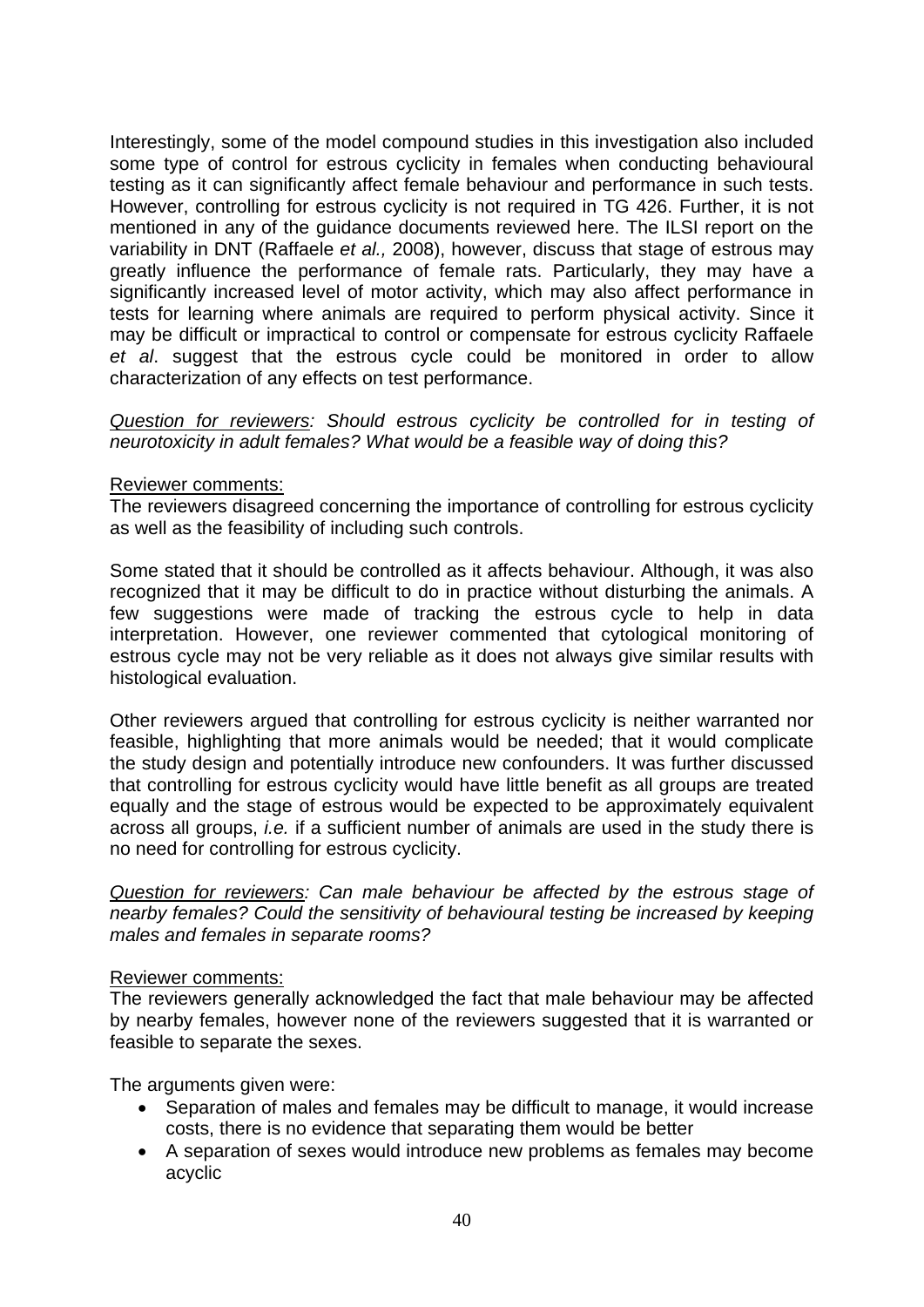- It would be possible to test males and females on different days. However, if males and females undergo separate data collection there is no possibility of later combining data from both sexes (to increase sensitivity if no sexdifferences are detected)
- Separation of the sexes is not needed since males are continuously housed in an environment where approximately 20-25% of the females would be in estrous
- Keeping males and females on separate racks and cleaning out test equipment between trials (standard lab practice) is enough to reduce the effects of female presence
- The endpoints of any test should be relevant and robust enough not to require such a level of control and effort to standardize the testing environment

*Question for reviewers: Is consistency in results between males and females important when evaluating results or may differences between sexes be expected in certain cases?* 

## Reviewer comments:

The majority of the reviewers agreed that for some behaviours/endpoints sex differences are very common, *e.g.* activity, flavour preference, certain types of operant behaviours, reproductive endpoints, haematology, and that therefore consistency between the sexes is not necessarily expected. Comments were made that consistency in results must be considered on a case-by-case basis and that "Consistency is only important if there is a biologically based rationale for expecting consistency."

## *Non-monotonic dose-response curves*

The relevance of observed non-monotonic, *i.e.* (inverted) U-shaped, dose-response curves has been discussed in the area of endocrine disrupting compounds. In this investigation non-monotonic dose-response curves were observed for several aspects of male sexual behaviour in one of the studies on BPA (Jones *et al*., 2011). The US EPA guidance document on neurotoxicity risk assessment briefly states that both non-monotonic (biphasic) and monotonic dose-response curves are likely in developmental neurotoxicity data, depending on the function being tested, but does not provide further guidance on how to handle such data (US EPA, 1998b). This issue is also discussed by Tyl *et al*. (2008) who state that "an orderly trend to increasing effect with increasing dose, a basic tenet in pharmacology and toxicology… lends greater credence to concluding that there is a significant biological effect caused by exposure… The biological relevance of treatment effects involving nonlinear or multimodal dose-related responses should be evaluated within the context of the other factors, including the occurrence of other significant treatment related effect(s)". The OECD guidance documents reviewed here do not discuss the shape of dose-response curves.

*Question for reviewers: How common is it to observe non-monotonic (U-shaped, biphasic) dose-response curves in DNT test results? If not common, is it because such data are systematically disregarded since they are not considered plausible?*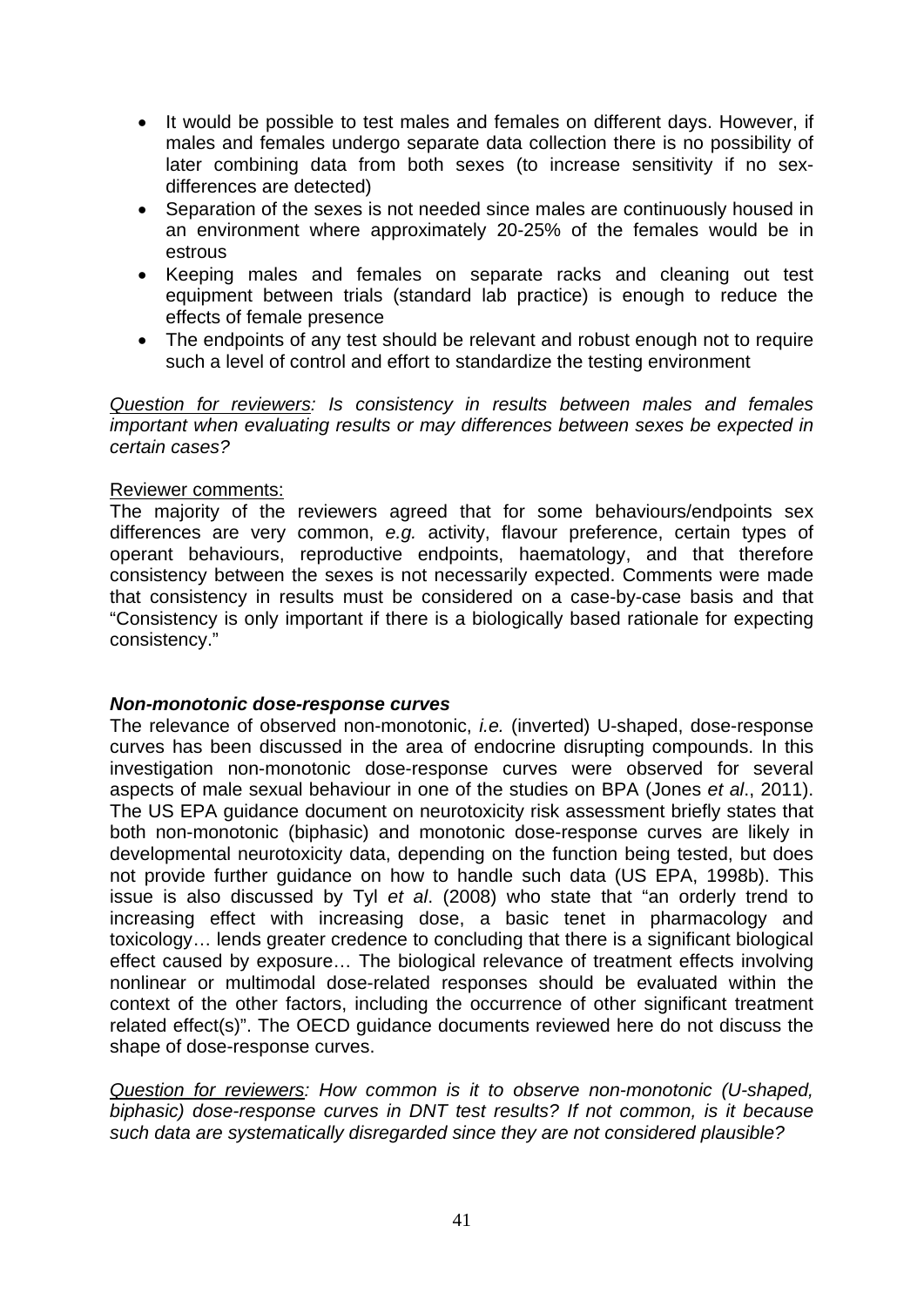## Reviewer comments:

The reviewers disagreed slightly in regard to this question, the majority claiming that non-monotonic dose-response curves are not very common and some stating that they are not uncommon. Most reviewers did not comment on whether such data is systematically disregarded. It was recognized by one reviewer that it may be difficult to understand how large differences in exposure can result in such responses. A few stated that such data (if considered "robust") should at least give rise to some uncertainty.

A couple of the reviewers commented that non-monotonic dose-response curves may be hard to detect as it requires many dose groups (more than 3, which is required in TG 426).

*Question for reviewers: What (if any) functions are the most likely to show nonmonotonic dose-response curves?* 

#### Reviewer comments:

Only a few reviewers answered this question. Some answers seemed based on personal experience while others may be more theoretical.

Motor activity was indicated by a few reviewers as one function which may show nonmonotonic dose-response. However, a couple of the reviewers commented that the response profile would likely be different at low compared to high doses, *e.g.* at low doses the effect may appear as an increase in activity while at high doses it may appear as an alteration in the habituation profile.

That auditory startle and learning in Y-maze may show non-monotonic doseresponse were also brought up by individual reviewers.

One comment was that the occurrence of non-monotonic dose-response curves is due to the range of doses included rather than the function tested.

*Question for reviewers: What are important factors to consider if non-monotonic dose-response curves are observed?* 

## Reviewer comments:

The reviewers mentioned some considerations that should be made:

- If effects are similar in both sexes
- Kinetics
- Bioavailability
- Possible saturation of receptor binding capacity
- Compensatory mechanisms
- If data is consistent with results in related endpoints and previous toxicity data
- The biological plausibility
- Reliability of results from the control group
- Reliability of dosing and analysis
- Sufficiency of the dose range tested

A couple of the reviewers implied that a monotonic/traditional dose-response curve is not crucial for drawing conclusions about the neurotoxicity of the compound; "if any of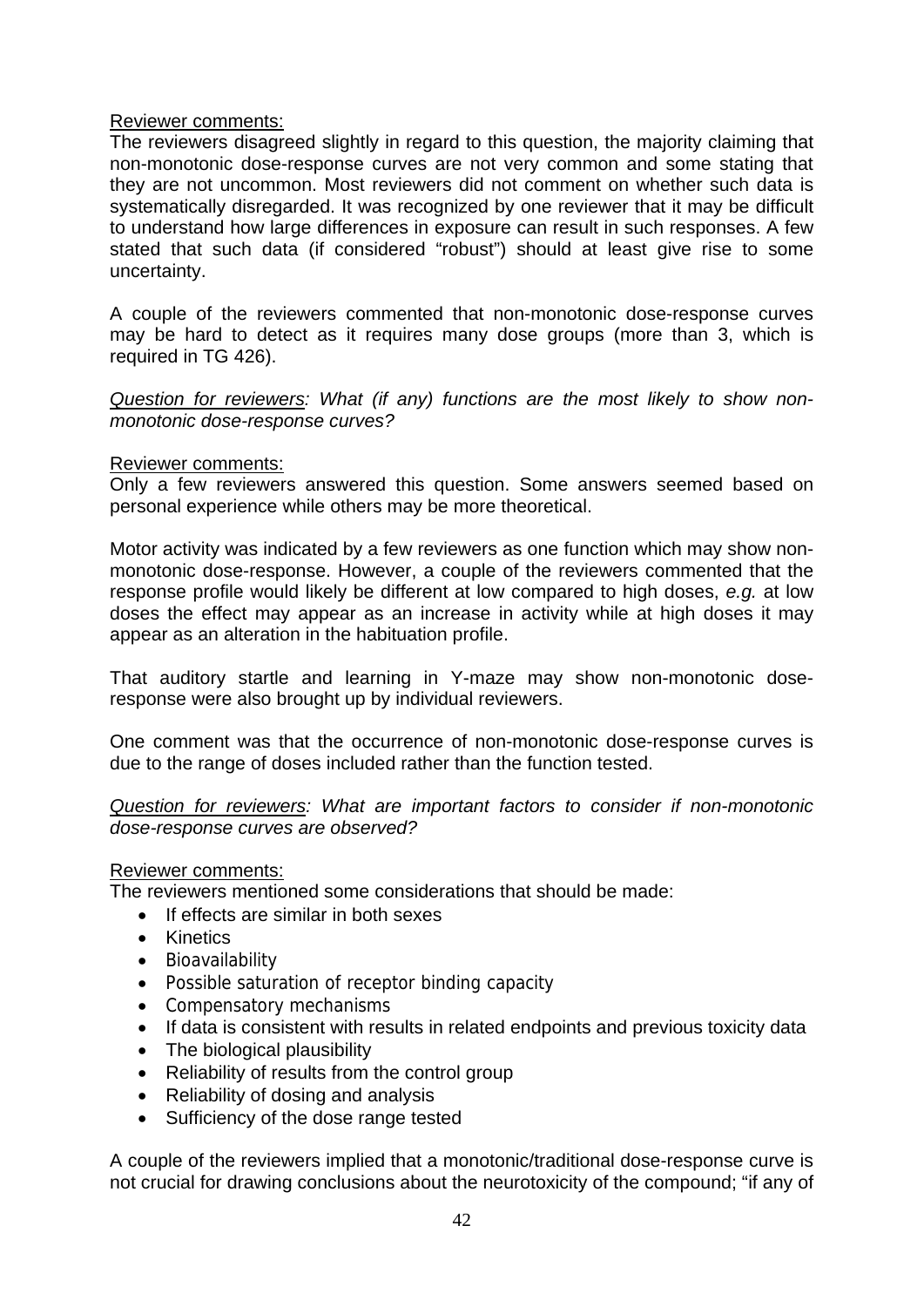the doses induces deleterious effects the compound should be considered neurotoxic".

# *Flexibility of the TG 426*

The TG 426 is quite flexible, both in terms of study design, including choice of animal strain, exposure route in pre-weaning pups (if direct exposure is deemed necessary) and choices of behavioural tests, and in the design of the individual tests themselves. In the guidance documents there are many different tests listed and described, but little guidance on how to choose the most appropriate/sensitive test (if there is no specific quidance in the published literature on the particular compound).

Raffaele *et al*. (2008) discuss some examples of critical test design features which are not specified in TG 426, for example:

- the delay between trials, e.g. inter-trial interval in auditory startle or learning paradigms
- stimulus strength, *e.g.* shock intensity or sound amplitude
- apparatus configuration, *e.g.* shape and size of apparatus used to measure motor activity
- $-$  number of trials per day
- $-$  the length of retention intervals in learning tasks
- definitions of learning or memory criteria, *e.g.* number of consecutive correct trials and maximum latency
- standardization procedures for handling of animals, *e.g.* acclimation time and placement in the device or maze

In these areas, discretion is given to the investigator with the purpose to enable the most appropriate study design for the substance being investigated. However, this flexibility also means possibly introducing different sources of variability in test results (Raffaele *et al*., 2008) and that there may be little conformity in DNT testing between and even within different laboratories.

*Question for reviewers: Does the TG 426 need to be as flexible as it is, or could it be made more specific?* 

## Reviewer comments:

All reviewers agreed that the TG must remain flexible as it has to cover a broad spectrum of compounds and that less flexibility could mean a reduced probability of identifying some specific neurotoxic effect. Flexibility also allows the labs to use the methods where they have the most expertise and experience to get reliable and robust data. The importance of experience in setting up and conducting tests as well as evaluating and interpreting results was highlighted.

Several reviewers suggested that the refinement and further development of guidance documents on DNT testing and assessment for testing laboratories as well as for authorities may be warranted. For example, guidance on different methodologies (including the sensitivity of different tests) and on the choice of parameters and tests when designing a DNT study, as well as important factors to consider when conducting studies and interpreting results.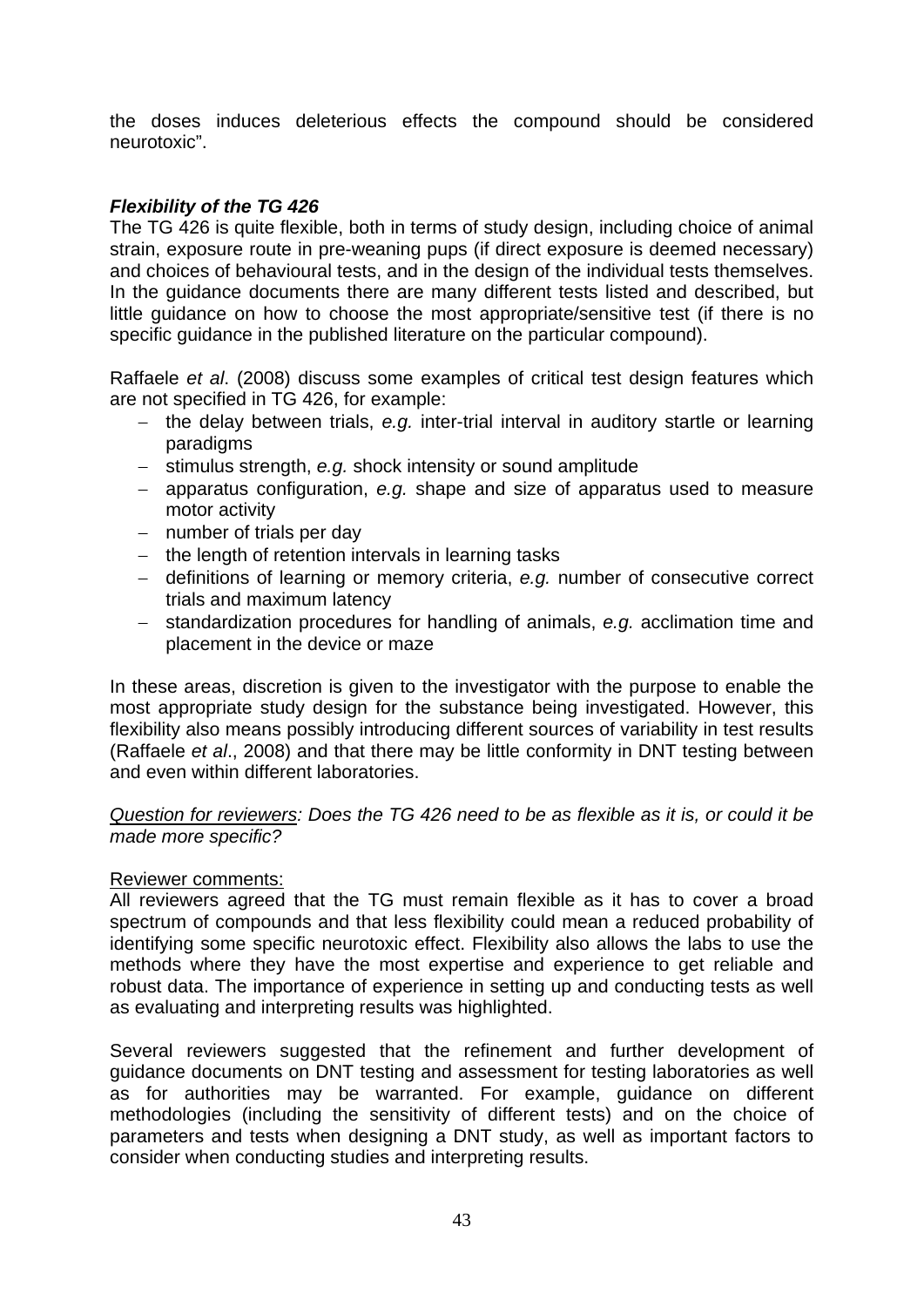*Question for reviewers: What aspects (handling animals, animal storage conditions, choice of tests, how to perform tests, etc) would need harmonisation to decrease variability between laboratories?* 

## Reviewer comments:

Reviewers' comments varied between "at least all of the above" to that TG 426 has shown generally very good interlaboratory agreement of results, implying that further harmonization is not needed.

It was recognized by one reviewer that it may be difficult to have standardized optimal procedures for different tests as each testing facility must know how to perform tests properly and should have reached the best conditions possible. One issue that was brought up was that it is more important to harmonize these aspects within laboratories, *i.e.* have standardized practices at the laboratory which are well recorded and reported. Another point was that "excessive standardization across laboratories may overestimate specific toxic effects. Reproducible findings across laboratories in spite of not completely harmonized conditions have more weight."

In addition to the above mentioned aspects other aspects that were discussed as important to the reliability/reproducibility of the DNT study were:

- Reporting of circadian period
- Balancing the testing of animals over the course of the day and across test devices
- Controlling test conditions
- Reporting the age of the animals
- Harmonization of dosing schedules
- Labs should be certified
- Well trained staff at all levels of testing as well as data evaluation and interpretation
- Availability of positive/historical controls
- Labs should operate according to standard operating procedures
- Use of sufficient sample sizes
- Application of generally accepted statistical methods
- Use blinded observers to record data

## *Screening for neurotoxicity*

By including certain tests in general toxicity studies, *e.g.* 28-day or 90-day studies, indications of neurotoxic properties of a substance can be obtained from nonneurotoxicity studies. The term "Functional Observational Battery" (FOB) seems to be generally used by the US EPA while OECD guidelines refer to "functional observations". However, the endpoints evaluated cover much the same functional domains. The functional observations included in OECD guidelines are generally less defined but should include measurements of sensory reactivity to stimuli of different types, *e.g.* auditory, visual and proprioceptive stimuli, as well as assessment of grip strength and motor activity.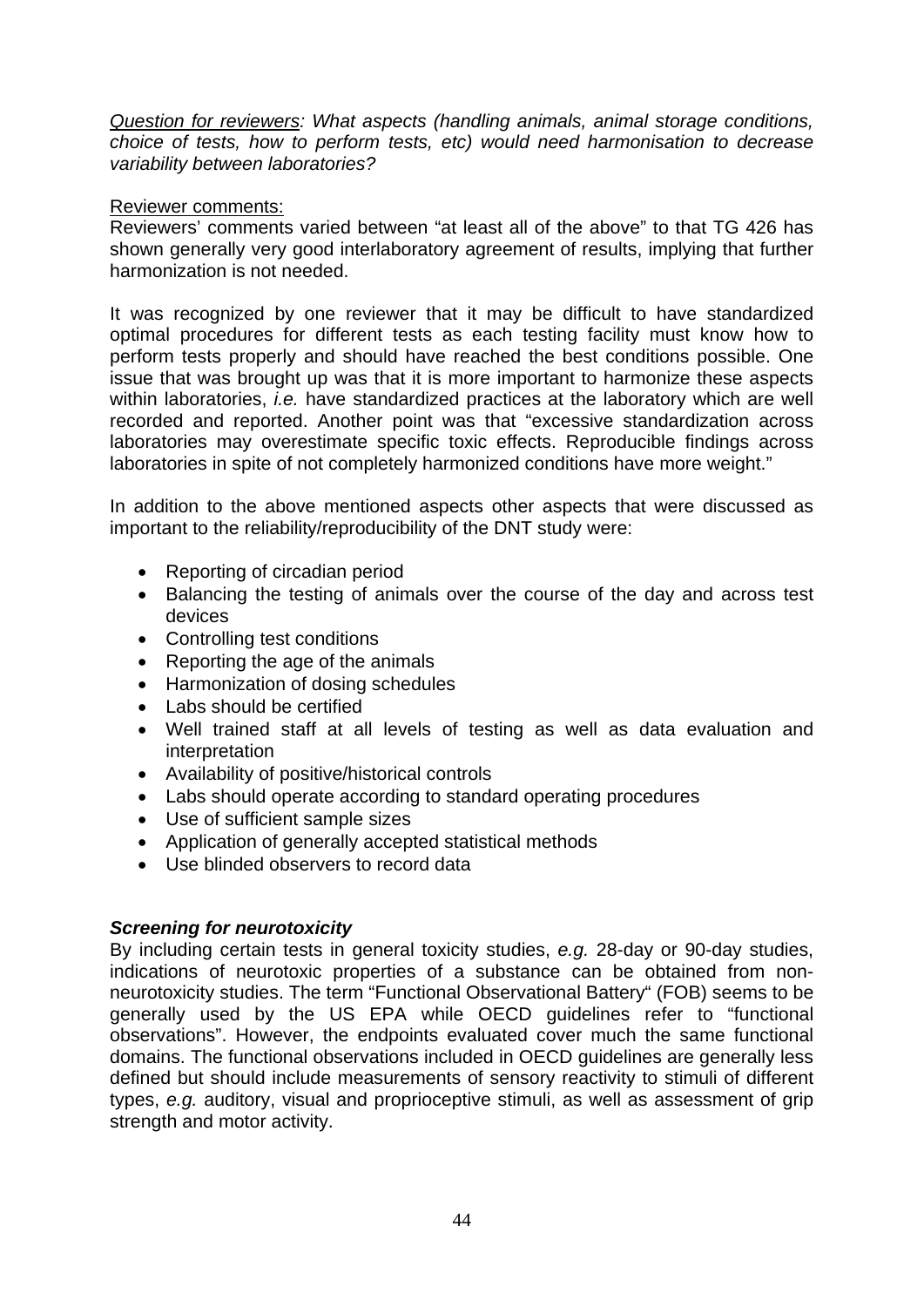*Question for reviewers: Are the endpoints/tests recommended in the FOB appropriate and sensitive enough to be used as a screening tool for (developmental) neurotoxicity?* 

## Reviewer comments:

About half of the reviewers that commented on this question stated that the FOB is appropriate as a screening tool while the rest argued that it is not enough on its own and should be complemented with other tests, *e.g.* startle testing and motor activity. One comment was that the FOB is sufficient if high enough doses are used.

A couple of the reviewers noted that a lack of effect in the FOB does not mean that there are no DNT effects, and that results may be different under different conditions and more subtle effects may become apparent in other tests.

*Question for reviewers: Is motor activity a sensitive and non-specific endpoint that could be useful for screening purposes?* 

## Reviewer comments:

Also here reviewers' opinions diverged. Some reviewers stated that it is not; as motor activity is an apical endpoint and is also very dependent on systemic toxicity it must be evaluated in relation to other endpoints. Conversely, some reviewers argued that it would be a good screening test *because* of its apical nature.

One reviewer commented that motor activity can be a screening tool if conducted correctly, *i.e.* you need to control for stress and anxiety by conducting the test in a novel home environment and not in the Open Field.

It was also noted that "according to the experience of the reviewer, frequently motor activity appears to be the only and most frequently observed altered end-point, despite the fact that it has a significant inter and intra-individual variability."

# *Positive and historical controls*

Both positive and historical controls are important features in the evaluation of DNT data. Historical control data are important in evaluating the performance and variance in the concurrent negative controls in the DNT study as well as in interpreting statistically significant effects in treated animals (Tyl *et al*., 2008). For example, in some of the studies of the model compounds in this report, statistically significant effects were dismissed as not being treatment related because the effects observed were within the normal range of historical controls (*e.g.* Butenhoff *et al*., 2009; Stump *et al*., 2010; Beck 2009/Biesemeier *et al*., 2011). Positive control data are argued as being crucial in determining the proficiency of a laboratory in detecting chemicallyinduced changes in measured endpoints and are also valuable when identifying and interpreting the significance of effects observed in DNT tests (Crofton *et al*, 2008).

The US EPA DNT guideline states that "positive control data from the laboratory performing the test that demonstrate the sensitivity of the procedures being used" should be provided, with no mention of historical control data (US EPA, 1998a), while the OECD TG 426 states that "available positive and historical control data should be discussed, especially when there are no treatment-related effects" (OECD, 2007).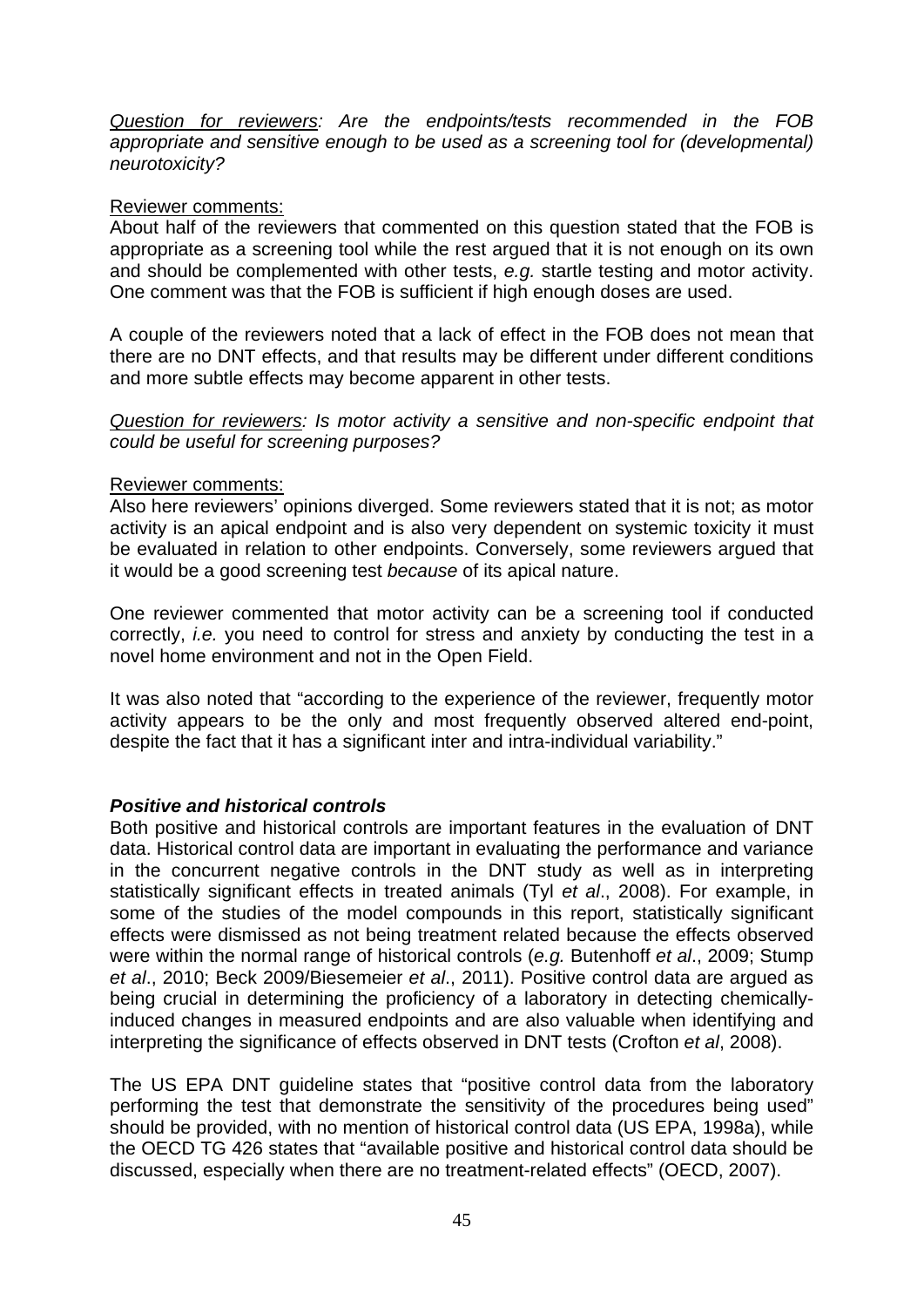It should be noted that it is not possible to identify a common positive control chemical that demonstrates effects in all endpoints included in the DNT study. In the guidance documents from US EPA (1998b) and OECD (2004) tables of positive controls for different functions tested are included. In addition, a thorough review of critical aspects in conducting positive control studies and which provides "a context for the use, interpretation and reporting of positive control studies for regulatory developmental neurotoxicity testing" is available (Crofton *et al*., 2008).

A few of the studies reviewed in this report have used or referred to studies on a "positive control" with the purpose of justifying the sensitivity of the experimental design and the laboratory. 17-beta-Ethinyl estradiol has been used as a positive control for BPA and chlorpyrifos has been used to justify the design and laboratory of the Beck study (on deltamethrin).

*Question for reviewers: Are there any neurotoxic substances that could be used as positive controls particularly suitable for the identification of developmental neurotoxicity (for certain groups of compounds or more generally)?* 

#### Reviewer comments:

Reviewers generally confirmed that there is no single compound that should be included as a concurrent positive control, but that there are specific chemicals that could be used as positive controls for specific endpoints.

It was suggested that a concurrent positive control could potentially be included in a study for the testing of certain endpoints but that this is hardly necessary. Two different reasons were given: 1) the comparison to the negative control should be enough or 2) concurrent positive control is not necessary as there should be historical positive control data available at the lab. Also the arguments of increased costs and animal use were given against the inclusion of positive controls.

*Question for reviewers: To what extent does the absence of adequate positive and historical control data limit the reliability of studies conducted at laboratories that do not have these resources?* 

## Reviewer comments:

Reviewers disagreed on this point. Some reviewers stated that the lack of historical and positive control data reduces the reliability of the study and increases the uncertainty of the results and that positive control data are important to show that the lab is carrying out the test correctly and can get correct results.

The importance of positive and historical control data was specifically highlighted for non-standardized (*i.e.* non-guideline) studies, stating that "Though some laboratories may not have the resources to generate positive and historical control data, all laboratories have the capability of maintaining accurate data logs and archiving raw data. Therefore, a simple solution is to require all laboratories to make their underlying raw data available to regulatory agencies for independent review and evaluation."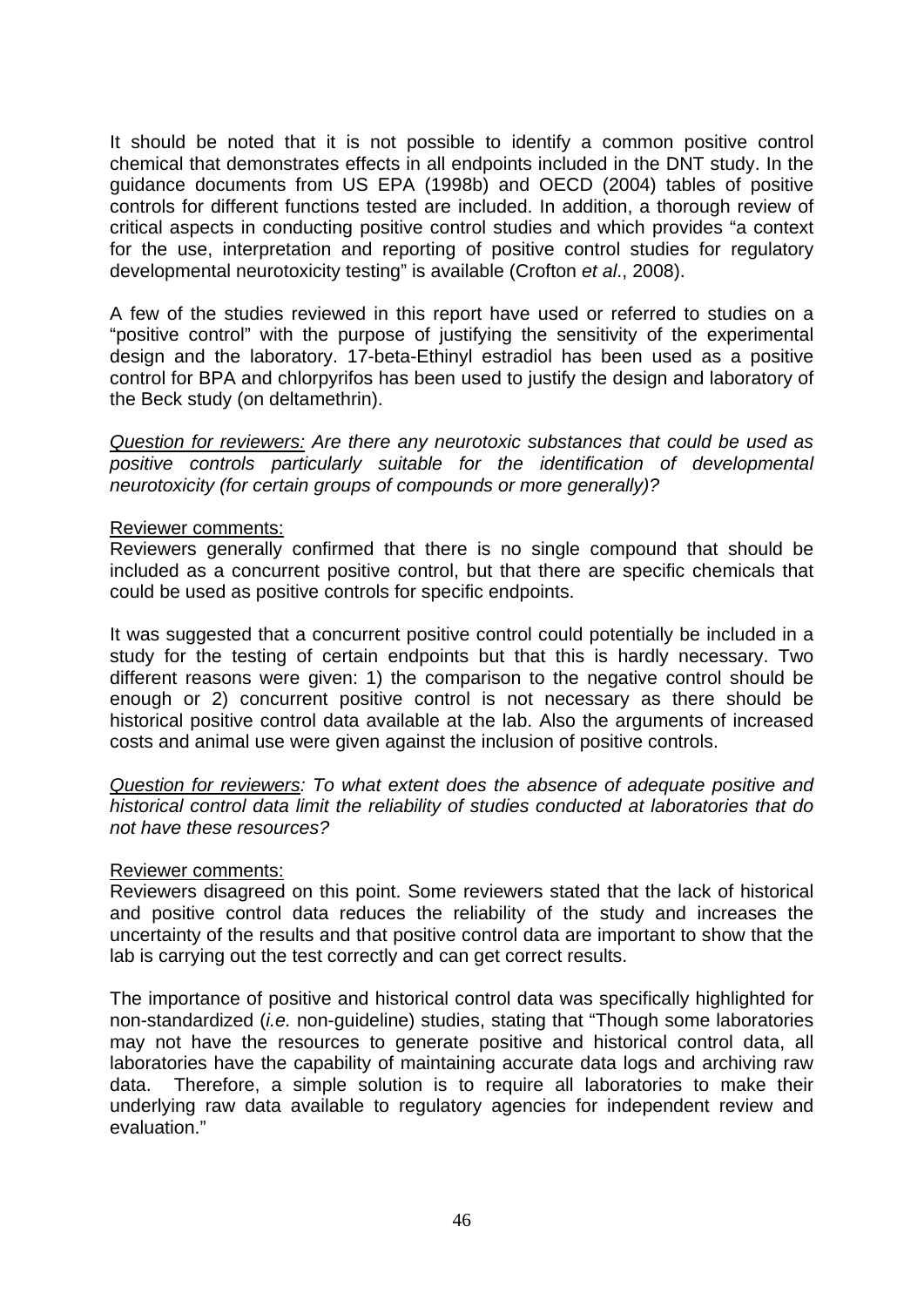Other reviewers commented that positive and historical control data are not necessary for the reliability of the study, if it is properly performed. One comment was specifically that historical controls are not useful since results must be compared to controls tested under the exact same conditions and these vary over time. However, it was acknowledged that historical controls are useful to detect if the study "has had some unexpected mistake or some problem with the animals" and when concurrent controls are significantly different from historical controls.

A few comment that even though the lack of such control data may limit the reliability of the study it does not invalidate it if it is otherwise well performed.

*Question for reviewers: Is it always relevant to disregard observed effects based on the argument that they are within the normal range of historical controls?* 

## Reviewer comments:

The reviewers were in general agreement that this argument is not enough to disregard observed effects but rather that all data has to be evaluated carefully and effects within the range of historical controls should be used as "a piece of the puzzle", *i.e.* the investigator must also consider data of other endpoints, the "constellation of differences" as well as dose-response relationships and standard deviations. One comment was also that interpretation should depend on the "quality" of the historical controls, *e.g.* "consistent results over time strengthens an argument that results for treated animals within the range of historical controls are not due to treatment".

Another comment was that the concurrent control should be the most important as those animals have been tested under the same environmental conditions.

#### *Human relevance*

At a workshop held by the US EPA in 1989 the qualitative and quantitative comparability of animal and human DNT data was evaluated by experts from government, industry, academia and public interest groups (Francis *et al*., 1990). A number of known developmental neurotoxicants were used as model compounds. The conclusion from this workshop was that the then available protocol for evaluating DNT would have identified each of the model compounds as potential developmental neurotoxicants but would probably have underestimated human risk (Stanton and Spear, 1990).

Based on the conclusions from the Williamsburg workshop the US EPA Guidelines for Neurotoxicity Risk Assessment (US EPA, 1998) state that even though direct extrapolation of developmental neurotoxicity in animals to humans is limited many similarities in effects have been shown when comparing animal and human developmental neurotoxicity data. Thus, human relevance of developmental neurotoxicity observed in animal studies can be assumed.

## *Research, development and training needs*

*Question for reviewers: Which are the major research and development needs for improving the regulatory tools for developmental neurotoxicity testing?*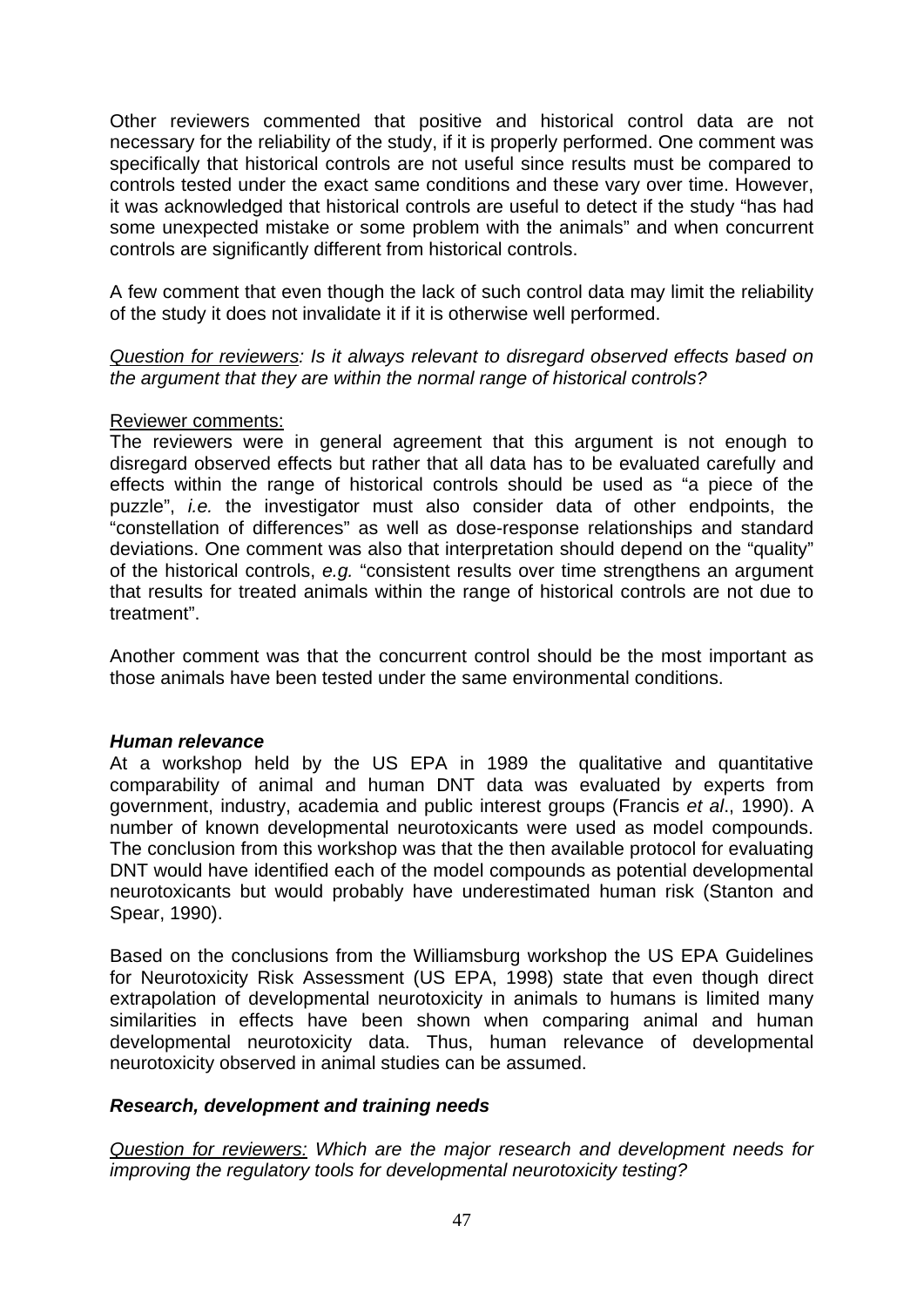# Reviewer comments:

Most reviewers brought up several issues that, in their views, could improve DNT testing and evaluation, while some felt that there is no need to further improve the DNT testing beyond the TG 426 at this time.

Most reviewers mentioned the complexity of the topic and the need of expertise. Specific comments included eg.:

- Improving the knowledge in the area of developmental neurotoxicity in general, especially the understanding of mechanisms modulating different behavioural functions
- Introducing a more precautious approach in the interpretation of negative results
- Encouraging the practice of considering the individual data (distribution), not just mean values when evaluating data for risk assessment

Most reviewers mentioned the need to generate new data to fill knowledge gaps and better understand the significance of testing observations. Specific comments included e.g.:

- Increasing, in general, the scientific quality of the research and including more scientific knowledge in the DNT studies
- Conducting more studies of the reversibility of behavioural alterations and underlying mechanisms
- Development of automated tools for tests of *e.g.* learning and memory, motor coordination and circadian rhythms
- Further exploration of several of the questions in this review
- Development of defined protocols to be applied for specific needs, appropriate for the intended use of the data generated (modelling, risk assessment, etc)
- Conducting toxicokinetic investigations so that kinetics are understood
- Conducting studies on more test compounds

Some reviewers mentioned the need of continuous procedures for revision of DNT test guidelines, such as OECD TG 426; as well as of corresponding guidance revision documents. Specific comments included e.g:

- Making sure that if new methodologies are incorporated in TG 426 these must first be validated across laboratories
- Workshop format is useful to share knowledge and harmonize opinions between different categories of stakeholders

Taken together, the reviewer answers to all the questions of this report demonstrated a general agreement on the following issues in regard to DNT testing:

- When exposure is via the mother the statistical unit should be the litter and not the individual pup when analysing test results.
- The exposure should include both the pre- and postnatal periods if the mechanism of action of the substance under investigation and sensitive windows for the onset of effects are not known
- Investigation of kinetics is useful, but usually not feasible to include in the DNT study design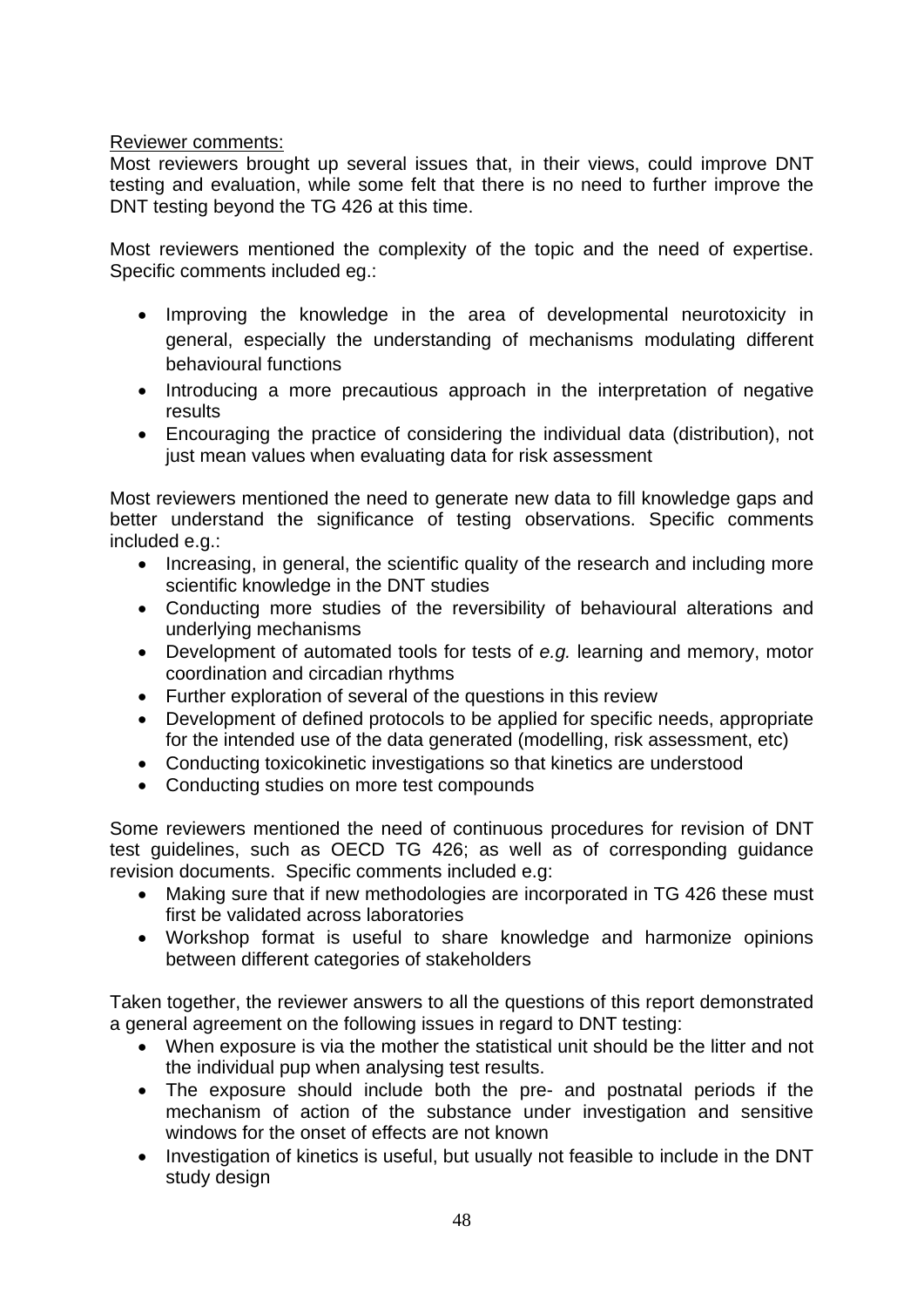- The choice of test method for investigating a certain function can influence the study outcome, especially in learning and memory tests
- No test method for a certain endpoint is the most sensitive and appropriate for all compounds
- The functional and behavioural tests that can be included in the study according to TG 426 are appropriate for testing of young animals
- Timing of testing has a large influence on the ability to identify effects, especially in developing animals
- The TG 426 must remain flexible
- There are reports on difference in sensitivity among rodent species, strains and sexes.
- No single compound can be included as a concurrent positive control, but there are specific chemicals that can be used for specific endpoints
- A high level of expertise is necessary to design and conduct the study as well as to evaluate the analytical data and interpret the results
- Training needs are substantial within the field of developmental neurotoxicity and extends from detailed knowledge about study design and performance, to data evaluation and interpretation among several categories of professionals.
- Research needs to fill knowledge gaps both in neurodevelopment and neurotoxicology are large, and so is the need to transfer and communicate the new knowledge to the different categories of professional end-users.

On the other hand, the reviewers did not agree on some other issues, which were brought up in the questions, such as:

- If automated devices/methods or human observers are most appropriate for measuring motor activity and if motor function also can be measured in tests for motor activity.
- The value of adding requirements for additional tests in TG 426 for *e.g.* anxiety and social/sexual behaviour to increase the sensitivity of the study.
- The benefit of using a pharmacological or physiological challenge to "unmask" DNT effects that may elude the general test paradigm of TG 426.
- The importance of controlling for estrous cycle when conducting behavioural tests in adult females.
- If it is common to observe non-monotonic dose-response relationships in DNT test results.
- Whether or not increased harmonization between laboratories is needed to increase reliability of the DNT study and, if so, what aspects would require further harmonization.
- If the FOB or tests for motor activity are appropriate and sensitive enough to be used as screening tools for developmental neurotoxicity.
- The importance of historical and positive control data for the interpretation and evaluation of DNT study results.
- Whether the pup or the litter is the appropriate unit to analyse when pups are only exposed directly (and not in utero via the mother)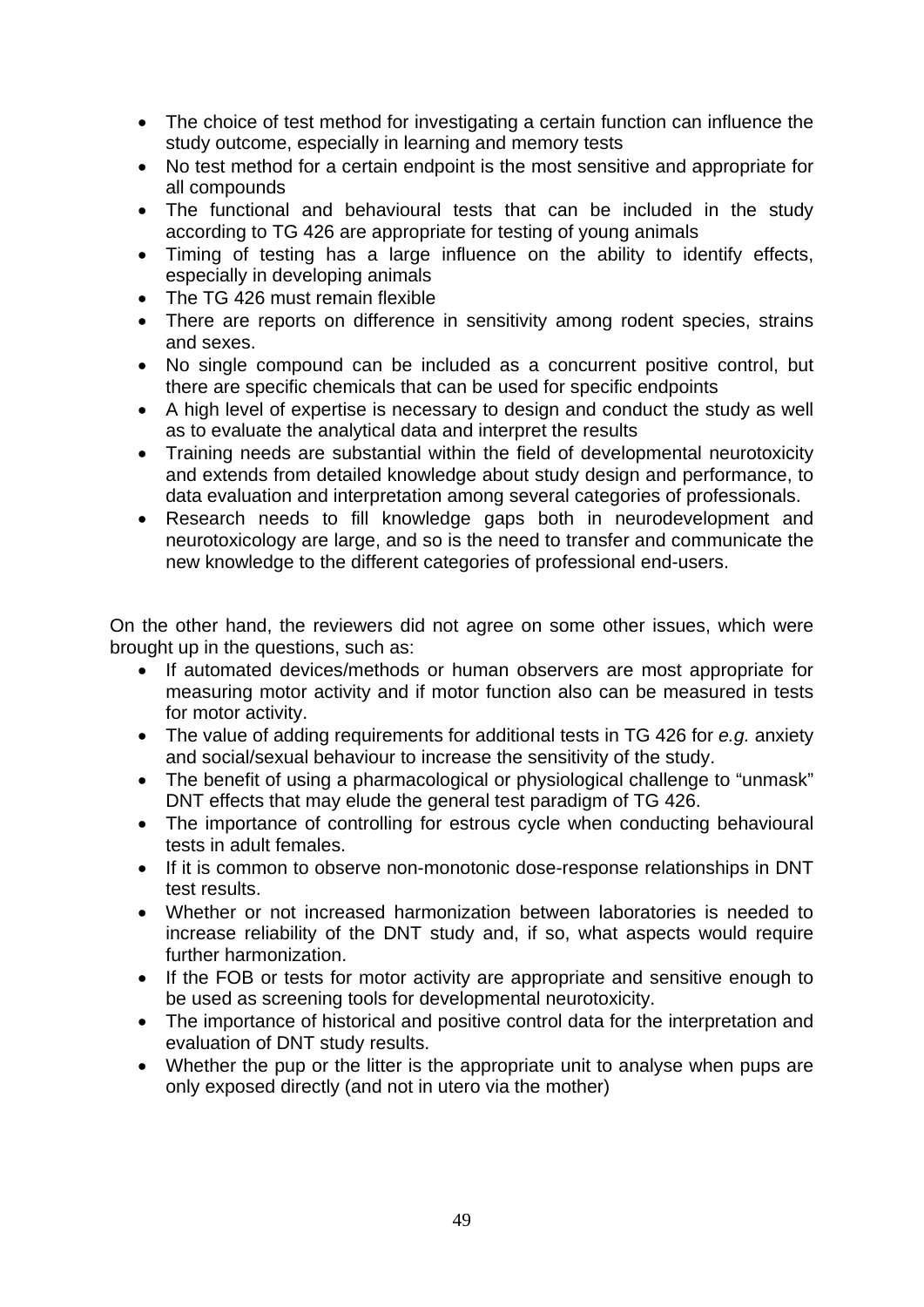# **5. Conclusions**

The areas of neurodevelopment and neurotoxicity are inherently very complex. This complicates both DNT testing and risk assessment of compounds. Also, it makes defining strict criteria for testing and risk assessment difficult.

There is considerable flexibility in TG 426 concerning the study design, such as the choice of behavioural tests included in the study, and also the design of those individual tests, *e.g.* size and shape of testing apparatus, strength of stimulus, intervals between testing trials and sessions and number of trials per day. Given the inherent complexity of DNT it can be argued that this flexibility is necessary, that strict criteria for *e.g.* study design aspects are in fact not desired, and that it must be up to expert judgment of the investigator to design the most sensitive and appropriate study relevant for the exposure and toxicity of the compound under investigation. The demands on the proper expertise of the investigator/investigating laboratory are thus very large. On the other hand, it can also be argued that the flexibility of the DNT guideline makes it possible to deliberately design a negative study. In any case, it should be noted that leaving the decision concerning important study design aspects to the discretion of the investigator introduces potential sources of variability in DNT study results (Raffaele *et al.,* 2008). Consequently, reporting of DNT studies conducted for regulatory testing, as well as basic research studies within this field, requires a high level of transparency and detail concerning the study design and methods used.

It is clear from the literature reviewed for the purposes of this investigation as well as from the comments received from reviewers that expert judgment makes up an integral part of DNT testing and risk assessment. A substantial amount of expertise within the field of developmental neurotoxicity is required when designing studies and interpreting their results, as well as when evaluating the reliability and relevance of DNT data for risk assessment.

To ensure proper use and the reliability of the DNT study it is evident that good guidance documents are essential to assist investigators both within research and regulatory testing in the designing of DNT studies as well as for both investigators and regulatory authorities in the interpretation of study results. However, the present review of the OECD guidance documents for Neurotoxicity Testing number 20 (2004) and Mammalian Reproductive Toxicity Testing and Assessment number 43 (2008) as well as the US EPA Guidelines for Neurotoxicity Risk Assessment (1998b) shows that these documents actually provide little structured guidance on how to interpret the results of the different DNT tests. Feedback from the external reviewers of this report indicates that further development and improvement of guidance documents is warranted on a periodic basis as new knowledge becomes available. A good basis to further develop and improve testing guidelines and guidance documents is the work conducted within the ILSI expert working group on neurodevelopmental endpoints (Tyl *et al*., 2008). The reviews published from those activities provide detailed discussions and guidance on important issues for the interpretation of DNT study data (Tyl *et al*., 2008), the variability in such data (Raffaele *et al*., 2008), as well as the use of positive controls (Crofton *et al*., 2008) and appropriate statistical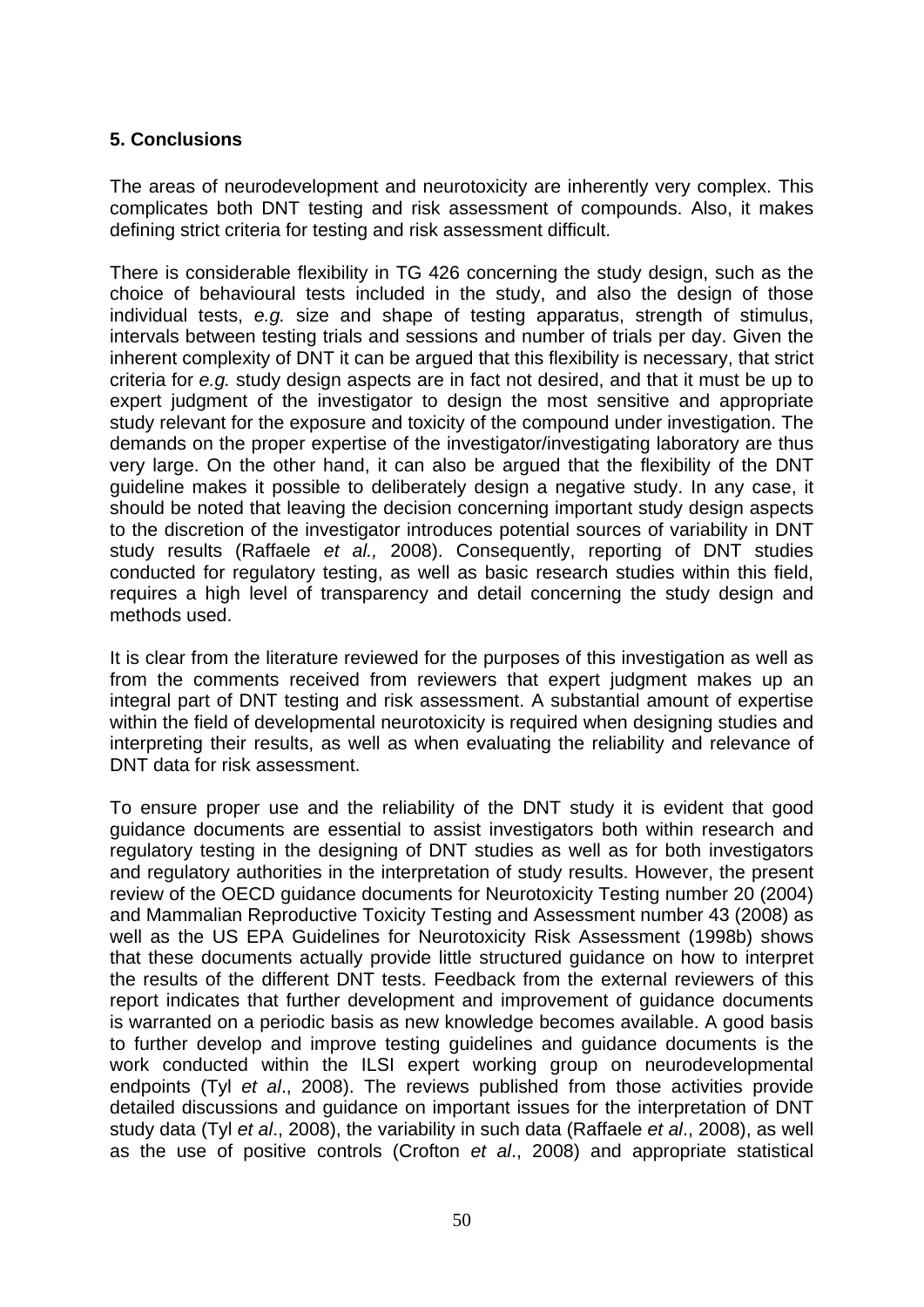techniques (Holson *et al*., 2008) in DNT-testing. These publications provide concrete guidance on several aspects from designing the study to interpretation of results.

# **6. Recommendations for the future**

It is clear from the compound evaluation work and the reviewer survey of this investigation that the areas of neurodevelopment and neurotoxicology are inherently very complex, and, in particular, there are massive gaps in knowledge about normal brain development on the functional, structural and molecular levels, which complicates both neurotoxicity testing and data interpretation. Consequently, safety and health risk assessment of neuromodulatory compounds also becomes complicated.

Decreasing the flexibility of TG 426 in order to make testing more standardized or to facilitate the evaluation of study results is not considered the right way forward. Instead, efforts to further develop and improve guidance documents provided for testing laboratories and authorities to ensure reliable and relevant testing and assessment of DNT are urgently needed in order to ensure that the health protection aims of chemicals legislation are fulfilled. It is also important to make testing and guidance documents well known among scientists in general in the fields of neurodevelopment and neurotoxicity.

Research to decrease knowledge gaps, training to assure access to the right expertise in technical as well as scientific matters, including evaluation, interpretation and judgement abilities, as well as procedural efforts to allow for knowledge exchange and periodic revision of regulatory guidelines and guidance documents as new knowledge becomes available and adopted, are all important contributors to such efforts. It is important that efforts along these lines, which will benefit from comprehensive and open-minded data-sharing, will take place on a periodic basis as new knowledge becomes available. It is also important that such efforts will involve all relevant stake-holders, as well as experts in the fields of neurodevelopment, neurotoxicity, and health risk assessment sciences. The ILSI expert working group on neurodevelopmental endpoints is one good example of such a working model in the DNT field, which could be acting on a periodic basis.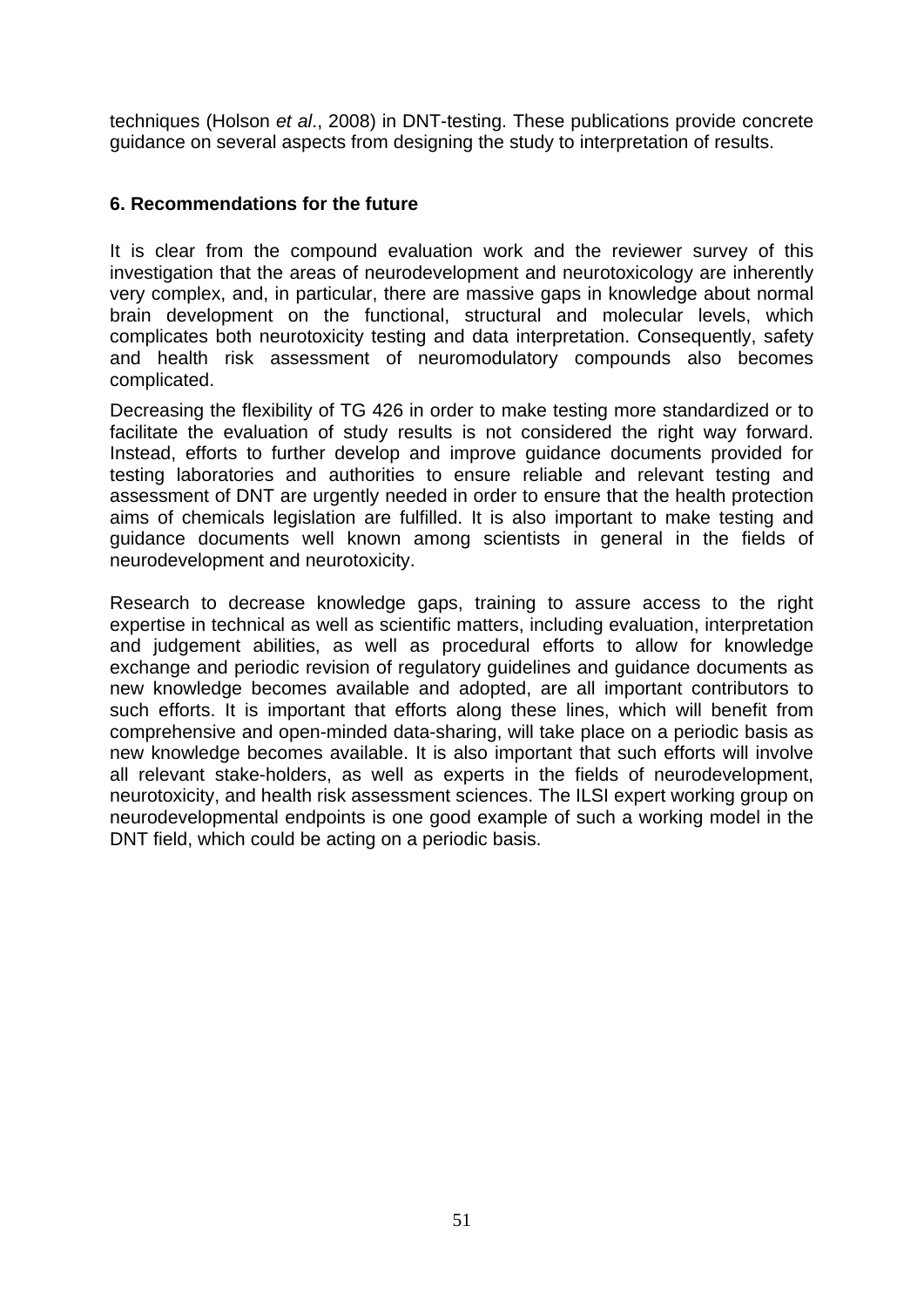# **8. References**

Beck MJ (2009) An oral (gavage) developmental neurotoxicity study of decabromodiphenyl oxide in rats. WIL Research Laboratories, LLC.

Biesemeier JA, Beck MJ, Silberberg H, Myers NR, Ariano JM, Radovsky A, Freshwater L,, Sved DW, Jacob SJ, Stump DG, Hardy ML, Stedeford T (2011) An oral developmental neurotoxicity study of decabromodiphenyl ether (DecaBDE) in rats. Birth Defects Res (Part B) 92:17-35.

Butenhoff JL, Ehresman DJ, Chang S-C, parker GA, Stump DG (2009) Gestational and lactational exposure to potassium perfluorooctanesulfonate (K<sup>+</sup> PFOS) in rats; Developmental neurotoxicity. Reprod Toxicol 27: 319-330.

Crofton K, Foss JA, Hass U, Jensen KF, Levin ED, Parker SP (2008) Undertaking positive control studies as part of delvelopmental neurotoxicity testing. A report from the ILSI Research Foundation/Risk Science Institute expert working group on neurodevelopmental endpoints. Neurotoxicol Teratol 30:266-287.

Crofton KM, Mundy WR, Lein PJ, Bal-Price A, Coecke S, Seiler AE, Knaut H, Buzanska L, Goldberg A (2011) Developmental neurotoxicity testing: recommendations for developing alternative methods for the screening and prioritization of chemicals. ALTEX 28:9-15.

Ema M, Fujii S, Furukawa M, Kiguchi M, Ikka T, Harazono A (2001) Rat twogeneration reproductive toxicity study of bisphenol A. Reprod Toxicol 15:505-523.

Eriksson P, Fredriksson A (1991) Neurotoxic effects of two different pyrethroids, bioallethrin and deltamethrin, on immature and adult mice: changes in behavioral and muscarinic receptor variables. Toxicol Appl Pharmacol 108:78-85.

Fischer C, Fredriksson A, Eriksson P (2008) Neonatal co-exposure to low doses of an ortho-PCB (PCB 153) and methyl mercury exacerbate defective developmental neurobehavior in mice. Toxicology, 244:157-65.

Fitzpatrick J, Mendez E, Walls I (2008) Introduction to the ILSI Research Foundation/Risk Science Institute reports from the expert working group on neurodevelopmental endpoints. Neurotoxicol Teratol 30:263-265.

Gilmore RG *et al.* (2006) A developmental neurotoxicity screening study with technical grade deltamethrin in Wistar rats. Study summary, Document III-A, Bayer CropScience AG.

Grandjean P and Landrigan PJ (2006) Developmental neurotoxicity of industrial chemicals. Lancet 368:2167-2178.

Holson RR, Freshwater L, Maurissen JPJ, Moser VC, Phang W (2008) Statistical issues and techniques appropriate for developmental neurotoxicity testing. A report from the ILSI Research Foundation/Risk Science Institute expert working group on neurodevelopmental endpoints. Neurotoxicol Teratol 30:326-348.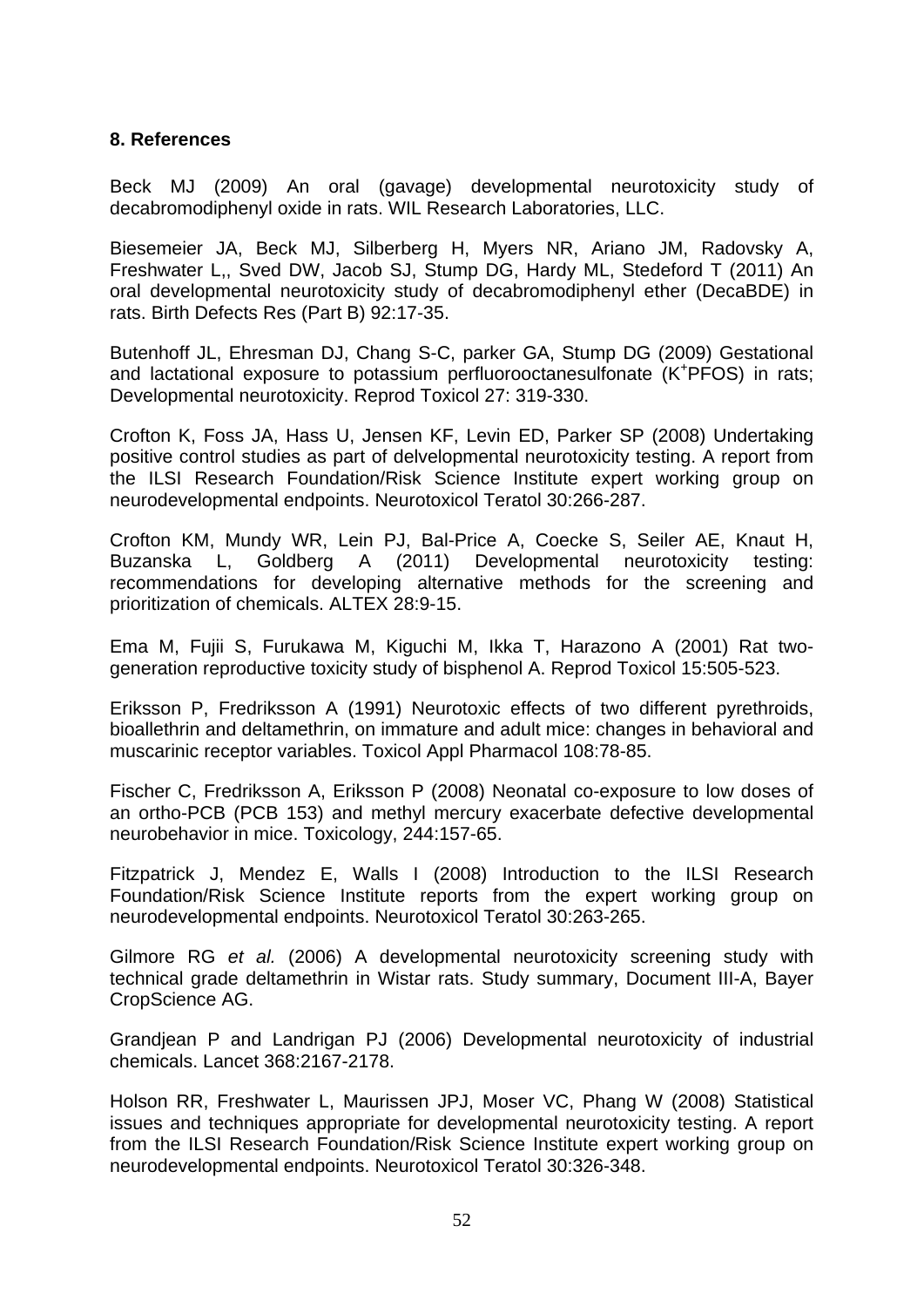Johansson N, Viberg H, Fredriksson A, Eriksson P (2008a) Neonatal exposure to deca-brominated diphenyl ether (PBDE 209) causes dose-response changes in spontaneous behaviour and cholinergic susceptibility in adult mice. NeuroToxicology 29:911-919.

Johansson N, Fredriksson A, Eriksson P (2008b) Neonatal exposure to perfluorooctane sulfonate (PFOS) and perfluorooctanoic acid (PFOA) causes neurobehavioral defects in adult mice. Neurotoxicol 29:160-169.

Jones BA, Shimell JJ, Watson NV (2011) Pre- and postnatal Bisphenol A treatment results in persistent deficits in the sexual behavior of male rats, but not female rats, in adulthood. Horm Behav 59:246-51.

Makris SL, Raffaele K, Allen K, Bowers WJ, Hass U, Alleva E, Calamandrei G, Sheets L, Amcoff P, Delrue N, Crofton KM (2009) A retrospective performance assessment of the developmental neurotoxicity study in support of OECD test guideline 426. Environ Health Perspect 117:17-25.

Negishi T, Kawasaki K, Takatori A, Ishii Y, Kyuwa S, Kuroda Y, Yoshikawa Y (2003). Effects of perinatal exposure to bisphenol A on the behavior of offspring in F344 rats. Environ Toxicol Pharmacol 14:99-108.

OECD Guideline for the testing of chemicals (1997) Neurotoxicity study in rodents, TG 424.

OECD Guideline for the testing of chemicals (2007) Developmental Neurotoxicity study, TG 426.

OECD Series on testing and assessment, Number 20 (2004) Guidance document for neurotoxicity testing (ENV/JM/MONO(2004)25).

OECD Series on testing and assessment, Number 43 (2008) Guidance document on mammalian reproductive toxicity testing and assessment (ENV/JM/MONO(2008)16).

Onishchenko N, Fischer C, Wan Ibrahim WN, Negri S, Spulber S, Cottica D, Ceccatelli S (2011) Prenatal exposure to PFOS or PFOA alters motor function in mice in a sex-related manner. Neurotox Res. 19:452-461.

Piedrafita B, Erceg S, Cauli O, Monfort P, Felipo V (2008) Developmental exposure to polychlorinated biphenyls PCB153 or PCB126 impairs learning ability in young but not in adult rats. Eur J Neurosci. 27:177-82.

Raffaele K, Fisher Jr JE, Hancock S, Hazelden K, Sobrian SK (2008) Determining normal variability in a developmental neurotoxicity test. A report from the ILSI Research Foundation/Risk Science Institute expert working group on neurodevelopmental endpoints. Neurotoxicol Teratol 30:288-325.

Raffaele K, Rowland J, May B, Makris S, Schumacher K, Scarano LJ (2010) The use of developmental neurotoxicity data in pesticide risk assessments. Neurotoxicol Teratol. 32:563-572.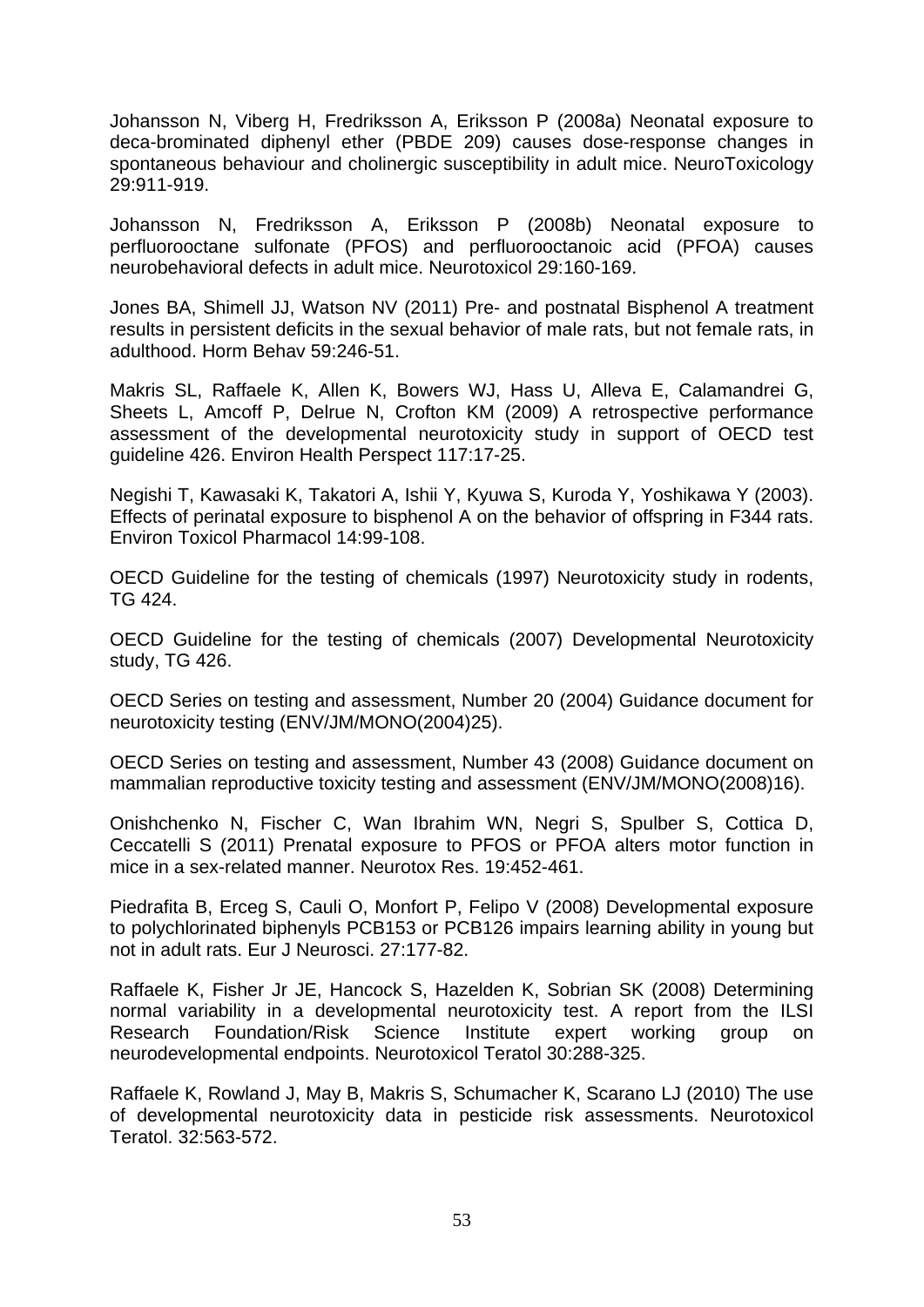Rice DC, Reeve EA, Herlihy A, Zoeller RT, Thompson WD, Markowski VP (2007) Developmental delays and locomotor activity in the C57BL6/J mouse following neonatal exposure to the fully-brominated PBDE, decabromodiphenyl ether. Neurotoxicol Teratol. 29:511-20.

Rice DC, Thompson WD, Reeve EA, Onos KD, Assadollahzadeh M, Markowski VP (2009) Behavioral changes in aging but not young mice after neonatal exposure to the polybrominated flame retardant decaBDE. Environ Health Perspect. 117:1903-11.

Schantz SL, Moshtaghian J, Ness DK. (1995) Spatial learning deficits in adult rats exposed to ortho-substituted PCB congeners during gestation and lactation. Fundam Appl Toxicol 26: 117-126.

Stump DG, Beck MJ, Radovsky A, Garman RH, Freshwater LL, Sheets LP, Marty MS, Waechter, Jr. JM, Dimond SS, Van Miller JP, Shiotsuka RN, Beyer D, Chappelle AH, Hentges SG (2010) Developmental neurotoxicity study of dietary bisphenol A in Sprague-Dawley rats. Toxicol Sci 115:167-182.

Tyl RW, Crofton K, Moretto A, Moser V, Sheets LP, Sobotka TJ (2008) Identification and interpretation of developmental neurotoxicity effects. A report from the ILSI Research Foundation/Risk Science Institute expert working group on neurodevelopmental endpoints. Neurotoxicol Teratol 30:349-381.

US EPA (1998a) US Environmental Protection Agency Health Effects Test Guidelines. OPPTS 870.6300. Developmental Neurotoxicity Study.

US EPA (1998b) Guidelines for Neurotoxicity Risk Assessment (EPA/630/R-95/001F).

Viberg H, Fredriksson A, Jakobsson E, Örn U, Eriksson P (2003) Neurobehavioral derangements in adult mice receiving decabrominated diphenyl ether (PBDE 209) during a defined period of neonatal brain development. Toxicol Sci 76:112-120.

Viberg H, Fredriksson A, Eriksson P (2004) Investigations of strain and/or gender differences in developmental neurotoxic effects of polybrominated diphenyl ethers in mice. Toxicol Sci 81:344-353.

Viberg H, Fredriksson A, Eriksson P (2007) Changes in spontaneous behaviour and altered response to nicotine in the adult rat after neonatal exposure to the brominated flame retardant, decabrominated diphenyl ether (PBDE 209). NeuroToxicology 28:136-142.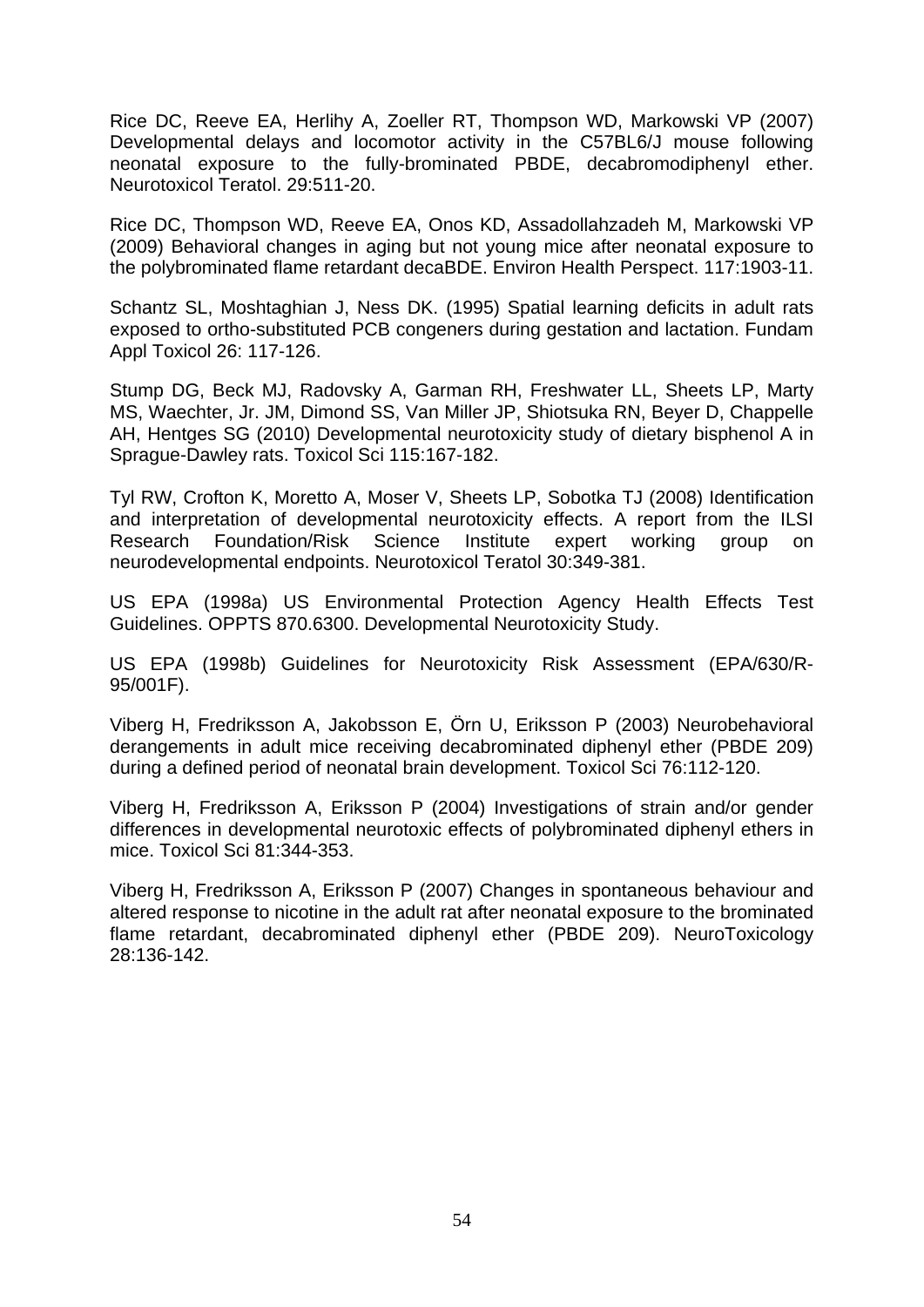## **9. Tables**

Table 1. A summary of the requirements and recommendations stated in OECD TG 426 compared to the functional observations generally included in other OECD test guidelines.

|                                                                                                                                                                                                | <b>OECD 426</b>                                                                                                                                                                                  | <b>General functional observations</b>                 |
|------------------------------------------------------------------------------------------------------------------------------------------------------------------------------------------------|--------------------------------------------------------------------------------------------------------------------------------------------------------------------------------------------------|--------------------------------------------------------|
| <b>AIM</b>                                                                                                                                                                                     | Designed to analyse the potential functional and morphological<br>effects on the developing nervous system of the offspring that<br>arise from exposure during gestation and lactation           | included to detect any indications of<br>neurotoxicity |
| <b>Recommendations for use</b>                                                                                                                                                                 | This guideline can be used as a separate study or incorporated<br>into a reproductive toxicity and or adult neurotoxicity study, but it<br>is critical to preserve integrity of both study types |                                                        |
| <b>Experimental design</b>                                                                                                                                                                     |                                                                                                                                                                                                  |                                                        |
| A. Test animals                                                                                                                                                                                |                                                                                                                                                                                                  |                                                        |
|                                                                                                                                                                                                | Rat (commonly used strains)                                                                                                                                                                      |                                                        |
|                                                                                                                                                                                                | Other rodents can be used; justification required, comparable<br>days for exposure required if a different species or unusual strain                                                             |                                                        |
| Supplier of test animals to be provided                                                                                                                                                        |                                                                                                                                                                                                  |                                                        |
|                                                                                                                                                                                                | Number, age at start and sex of animals                                                                                                                                                          |                                                        |
|                                                                                                                                                                                                | Housing conditions, acclimatization etc.                                                                                                                                                         |                                                        |
|                                                                                                                                                                                                | Unique identification for each animal and litters                                                                                                                                                |                                                        |
| Ensure that a sufficient number of pregnant females are exposed<br>to test substance to ensure an adequate number of offspring are<br>produced (20 litters are recommended at each dose level) |                                                                                                                                                                                                  |                                                        |
|                                                                                                                                                                                                | Live pups to be counted and sexed                                                                                                                                                                |                                                        |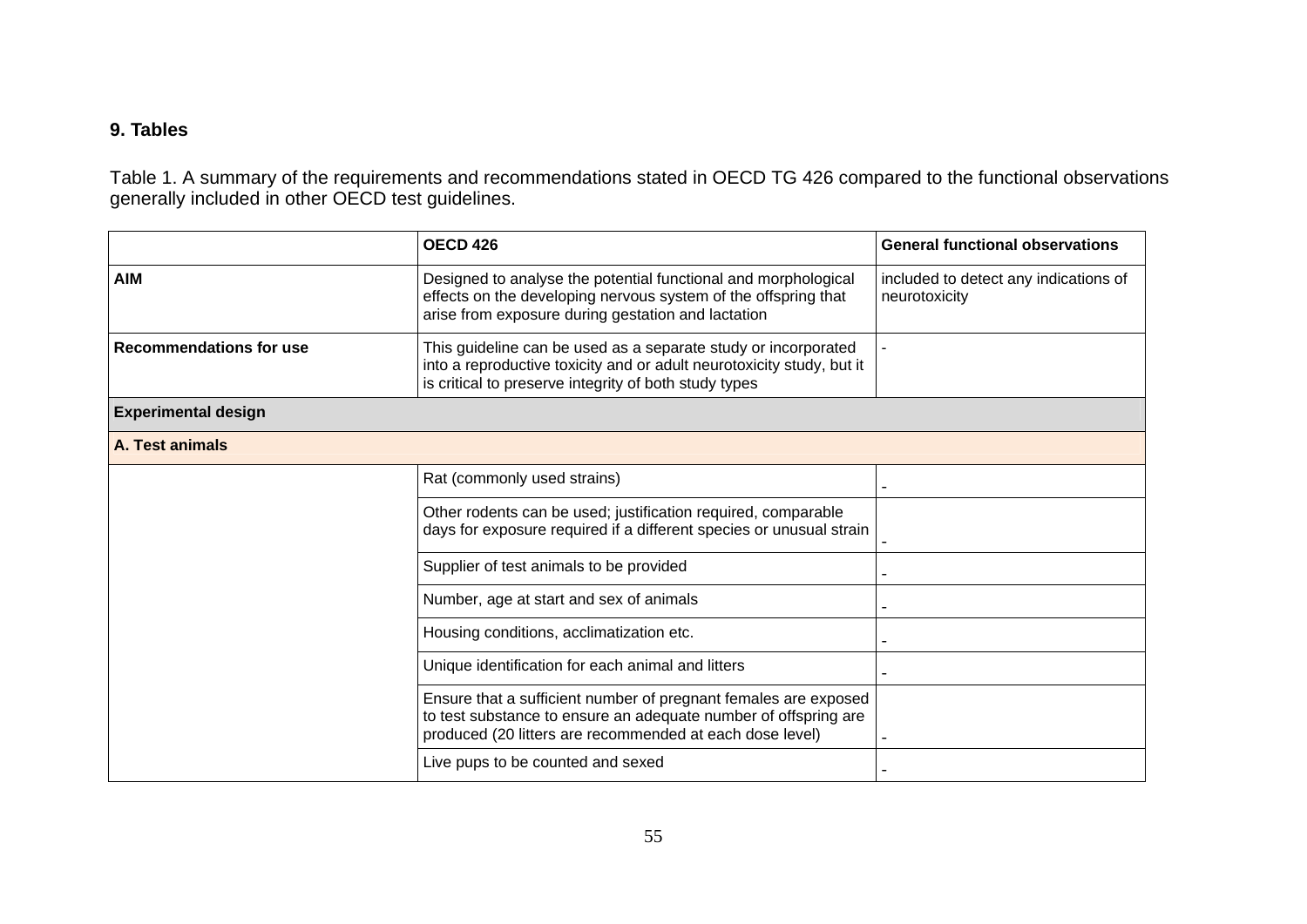|                                                                                                                   | Litter size adjusted on or before PND 4 by random selection to<br>yield a uniform litter size for all litters with equal males and<br>females.                                                |  |
|-------------------------------------------------------------------------------------------------------------------|-----------------------------------------------------------------------------------------------------------------------------------------------------------------------------------------------|--|
|                                                                                                                   | Pup identification is required                                                                                                                                                                |  |
|                                                                                                                   | Assignment of animals to tests: Pups should be assigned to<br>endpoint assessment on or after PND 4. Both sexes from each<br>litter in each dose group should be equally represented          |  |
| <b>B. Test conditions</b>                                                                                         |                                                                                                                                                                                               |  |
| 1. Administration of chemical/dosing                                                                              | Most relevant to potential human exposure                                                                                                                                                     |  |
|                                                                                                                   | Oral by gavage, in diet, drinking water or capsules                                                                                                                                           |  |
|                                                                                                                   | Other forms of admin (inhalation or dermal) requires modification<br>of procedures                                                                                                            |  |
|                                                                                                                   | At least 3 dose groups and a concurrent control                                                                                                                                               |  |
|                                                                                                                   | Repeated exposure                                                                                                                                                                             |  |
|                                                                                                                   | Mated females, starting on GD 6                                                                                                                                                               |  |
|                                                                                                                   | Dose levels selected on any previous observed toxicity and<br>kinetic data available for test compound or related materials                                                                   |  |
|                                                                                                                   | High dose level should induce some maternal toxicity (e.g.<br>weight loss). The lowest dose should not produce any evidence<br>of maternal or developmental toxicity including neurotoxicity. |  |
|                                                                                                                   | Dose levels should be selected to allow for illustration of dose-<br>response                                                                                                                 |  |
|                                                                                                                   | Positive controls not mentioned                                                                                                                                                               |  |
| 2. Duration of exposure<br>(Add<br>information if any comment has been made                                       | GD6 to PND21                                                                                                                                                                                  |  |
| in the study concerning direct dosing of<br>pups (e.g. via feed) and/or kinetic support<br>for exposure via milk) | Direct dosing of pups can be considered if there is lack of<br>evidence of continued exposure to offspring during lactation                                                                   |  |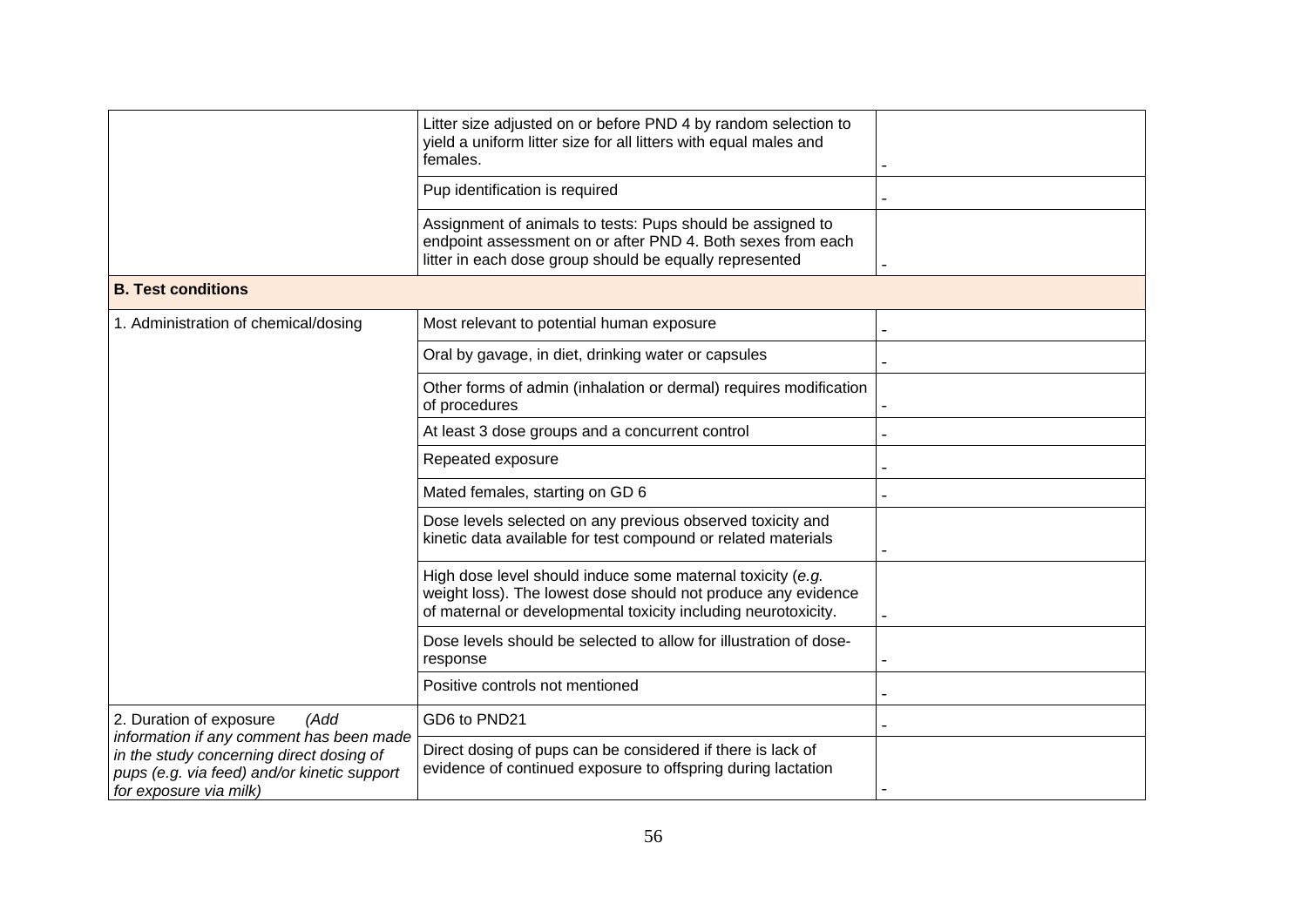| 3. If other routes of administration than oral                             | Use OECD Guidance Document on Mammalian Reproductive<br>Toxicity Testing and Assessment #43 to assist in the design of<br>the studies                                                                                                           |  |
|----------------------------------------------------------------------------|-------------------------------------------------------------------------------------------------------------------------------------------------------------------------------------------------------------------------------------------------|--|
| 4. Duration of study; time for<br>sacrifice/necropsy of dams and offspring | Maternal animals can be euthanized after weaning. Offspring to<br>be humanely killed at PND 22 or at an earlier time point between<br>PND 11 and 22, as well as at study termination.                                                           |  |
| 5. Food and water consumption                                              | Food consumption should be measured weekly at a minimum<br>during gestation and lactation. Water consumption should be<br>measured at least weekly if exposure is via the water supply.                                                         |  |
| 6. Control for estrous cyclicity in females                                | Not specified if required                                                                                                                                                                                                                       |  |
| <b>C. Endpoints:</b>                                                       |                                                                                                                                                                                                                                                 |  |
| 1. Physical and developmental landmarks                                    |                                                                                                                                                                                                                                                 |  |
| a. Body weight and clinical observations                                   | Required                                                                                                                                                                                                                                        |  |
|                                                                            | Weekly during pre-weaning and at least every two weeks at<br>adolescence and adulthood. Detailed clinical observations to be<br>performed for dams and pups, by trained observers unaware of<br>the actual treatment.                           |  |
|                                                                            | Where possible, observations to be made by the same<br>technician                                                                                                                                                                               |  |
|                                                                            | Observations to be performed outside of home cage                                                                                                                                                                                               |  |
|                                                                            | "Normal" range needs to be documented and a well-defined<br>clinical observation criteria should be followed (some examples<br>are given).                                                                                                      |  |
|                                                                            | "Unusual" responses with respect to e.g. activity level, need to<br>be documented                                                                                                                                                               |  |
|                                                                            | Both dams and pups need to be evaluated. Body weight best<br>indicator for dam toxicity and pup physical development. Body<br>weight should be measured weekly during pre-weaning and at<br>least every two weeks at adolescence and adulthood. |  |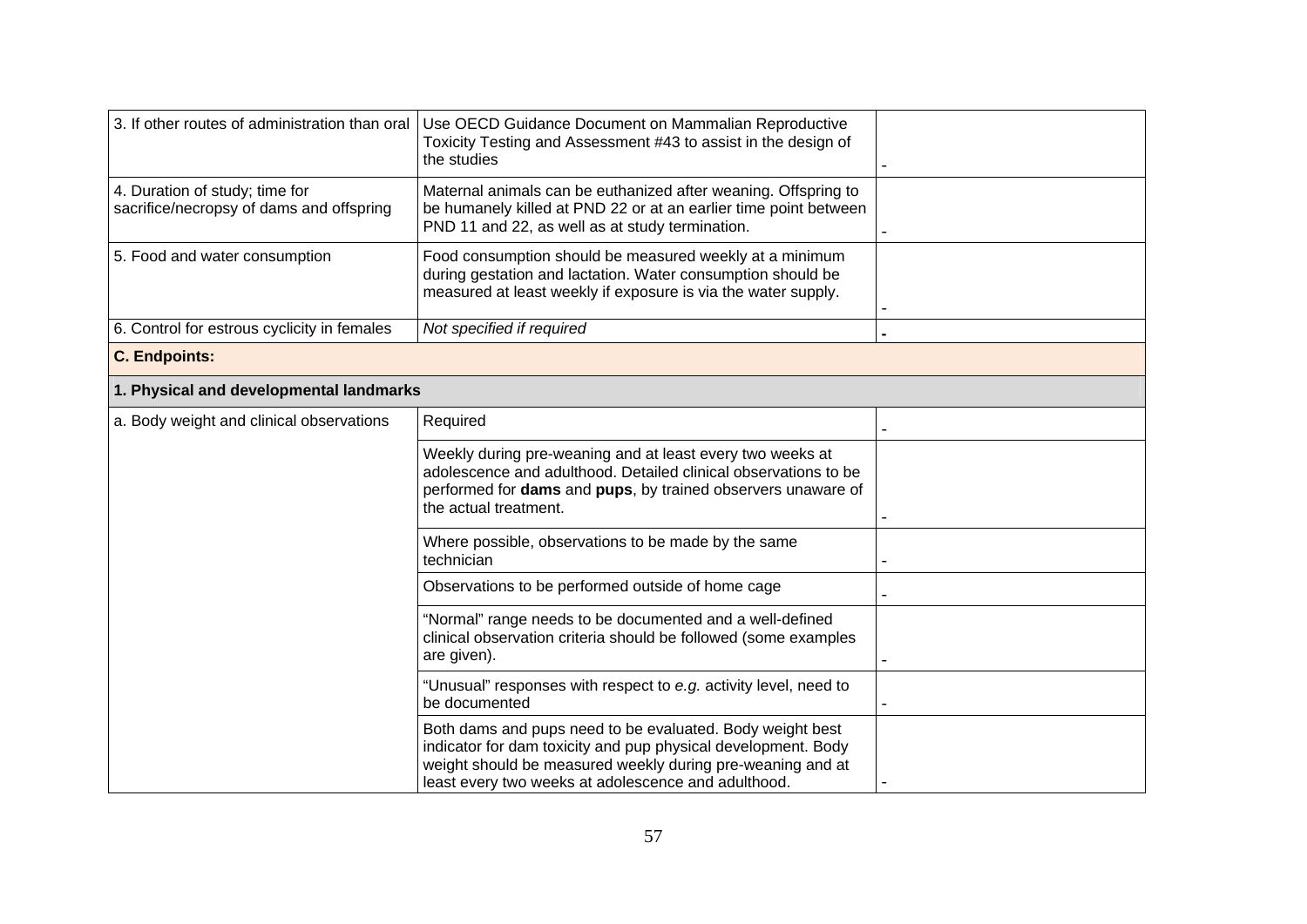| b. Brain weight and Neuropathology                                  | Required, on PND 22 (or earlier between PND 11 and 22) and<br>at termination                                                                                                                         |          |
|---------------------------------------------------------------------|------------------------------------------------------------------------------------------------------------------------------------------------------------------------------------------------------|----------|
|                                                                     | Gross changes and lesions identified and scored                                                                                                                                                      |          |
|                                                                     | Fixation; Immersion <pnd21, perfusion="">PND21, Preparation is<br/>critical. Require representative sections of the central and<br/>peripheral nervous system. Areas to be examined listed.</pnd21,> |          |
|                                                                     | Tissue selection need both CNS and PNS                                                                                                                                                               |          |
|                                                                     | General staining (H&E) should be carried out for animals at PND<br>22 or earlier, otherwise myelin and silver stains are<br>recommended for CNS and PNS sections                                     |          |
|                                                                     | Evaluation to be conducted by trained pathologist. Stepwise<br>procedure is recommended for qualitative and quantitative<br>neuropathological analyses.                                              |          |
|                                                                     | Morphometric evaluation of tissue collected on PND 21 and at<br>end of study                                                                                                                         |          |
|                                                                     | Any neuropathological changes should be graded (grading scale<br>should be defined) to allow for analysis of dose-response rel.                                                                      |          |
| c. Sexual maturation                                                | At adolescence (as appropriate)                                                                                                                                                                      |          |
| d. Other physical landmarks for pup<br>development (eg eye opening) | only required if these will provide additional information                                                                                                                                           |          |
| 2. Functional/behavioural endpoints                                 |                                                                                                                                                                                                      |          |
| a. Behavioural ontogeny                                             | Required, at least two measures pre-weaning using the same<br>pup (1 pup/sex/litter), e.g. righting reflex, negative geotaxis,<br>motor activity (strongly recommended)                              |          |
| b. Motor activity                                                   | Required, including habituation, at pre-weaning (e.g. PND 13,<br>17, 21) and at adulthood (e.g. PND 60-70)                                                                                           | Included |
|                                                                     | Motor activity should be measured with an automated device that<br>can measure both decreases and increases in activity                                                                              |          |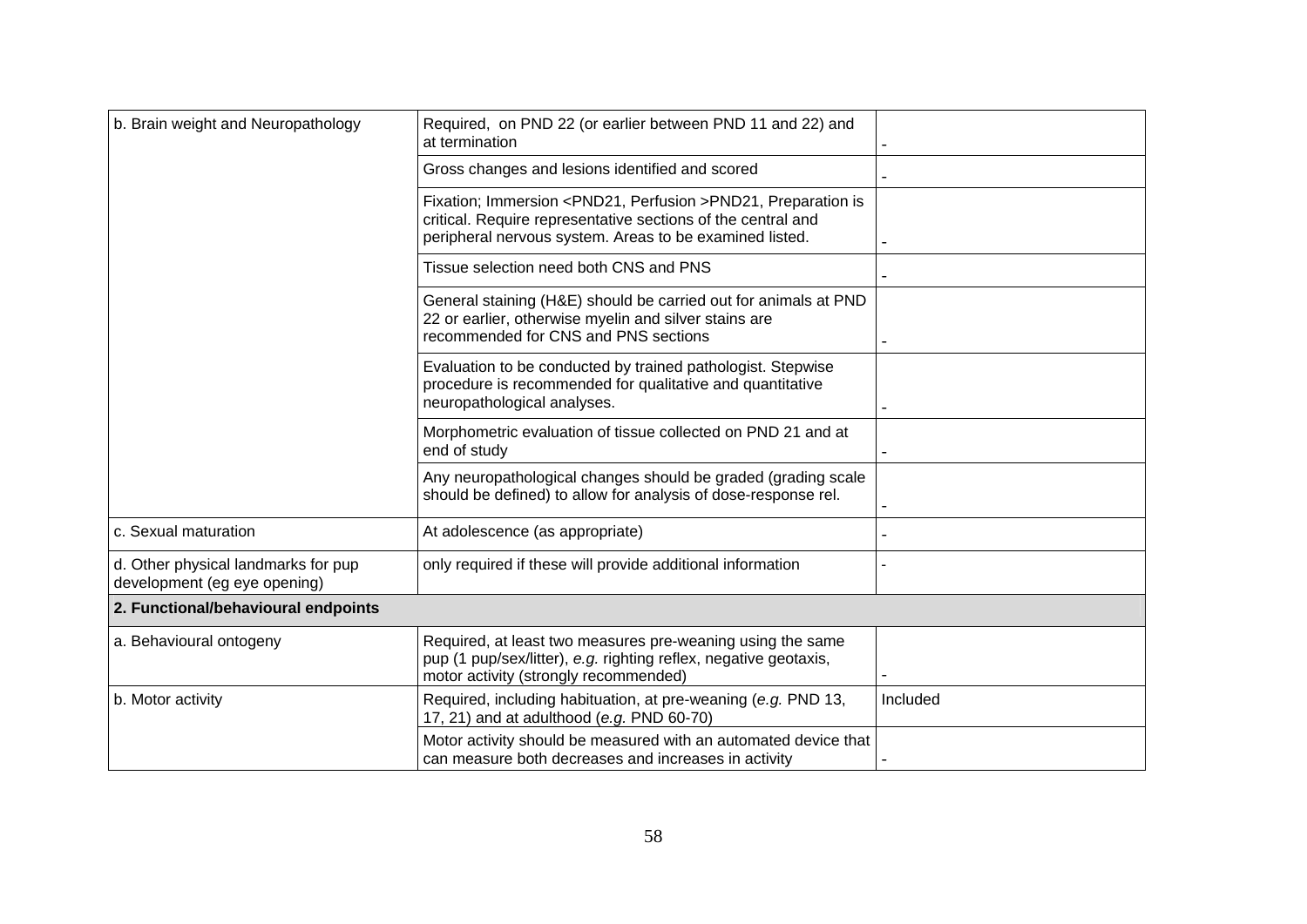| c. Motor and sensory function                                                                                                  | Required, at adolescence (recommended PND 25±2) and at<br>adulthood (e.g. PND 60-70). Some tests to consider: Grip<br>Strength, rotating rod, hind limb foot splay, nociception, sensory<br>irritation, somatosensory operant discrimination task, acoustic<br>startle, auditory discrimination, visual discrimination                                                                                      | Included, e.g. auditory, visual and<br>proprioceptive stimuli |
|--------------------------------------------------------------------------------------------------------------------------------|-------------------------------------------------------------------------------------------------------------------------------------------------------------------------------------------------------------------------------------------------------------------------------------------------------------------------------------------------------------------------------------------------------------|---------------------------------------------------------------|
| d. Grip strength                                                                                                               | Not specifically required other than as a potential test for motor<br>function                                                                                                                                                                                                                                                                                                                              | Included                                                      |
| e. Learning and memory post-weaning<br>(recommended PND 25±2) and at<br>adulthood (e.g. PND 60-70). Some tests to<br>consider: | Required, post-weaning (recommended PND 25±2) and at<br>adulthood (e.g. PND 60-70). Some tests to consider:<br>Conditioned taste aversion, active or passive avoidance, spatial<br>mazes, conditional discrimination, delayed discrimination, eye-<br>blink conditioning, schedule-controlled operant behaviour                                                                                             |                                                               |
|                                                                                                                                | Two criteria need to be fulfilled in learning and memory tests: 1)<br>original learning (acquisition) need to be assessed as change<br>across several repeated learning trials or (if single trial) with<br>reference to a condition that controls for non-associative effects<br>of the training experience, and 2) tests should include some<br>measure of <b>memory</b> in addition to original learning |                                                               |
| 3. Other endpoints                                                                                                             |                                                                                                                                                                                                                                                                                                                                                                                                             |                                                               |
| a. Ethology based anxiety tests, e.g.<br>elevated plus maze test, black and white<br>box test, social interaction test         | Not required                                                                                                                                                                                                                                                                                                                                                                                                |                                                               |
| b. Neurochemical                                                                                                               | Optional                                                                                                                                                                                                                                                                                                                                                                                                    |                                                               |
| c. Electrophysiological                                                                                                        | Optional                                                                                                                                                                                                                                                                                                                                                                                                    |                                                               |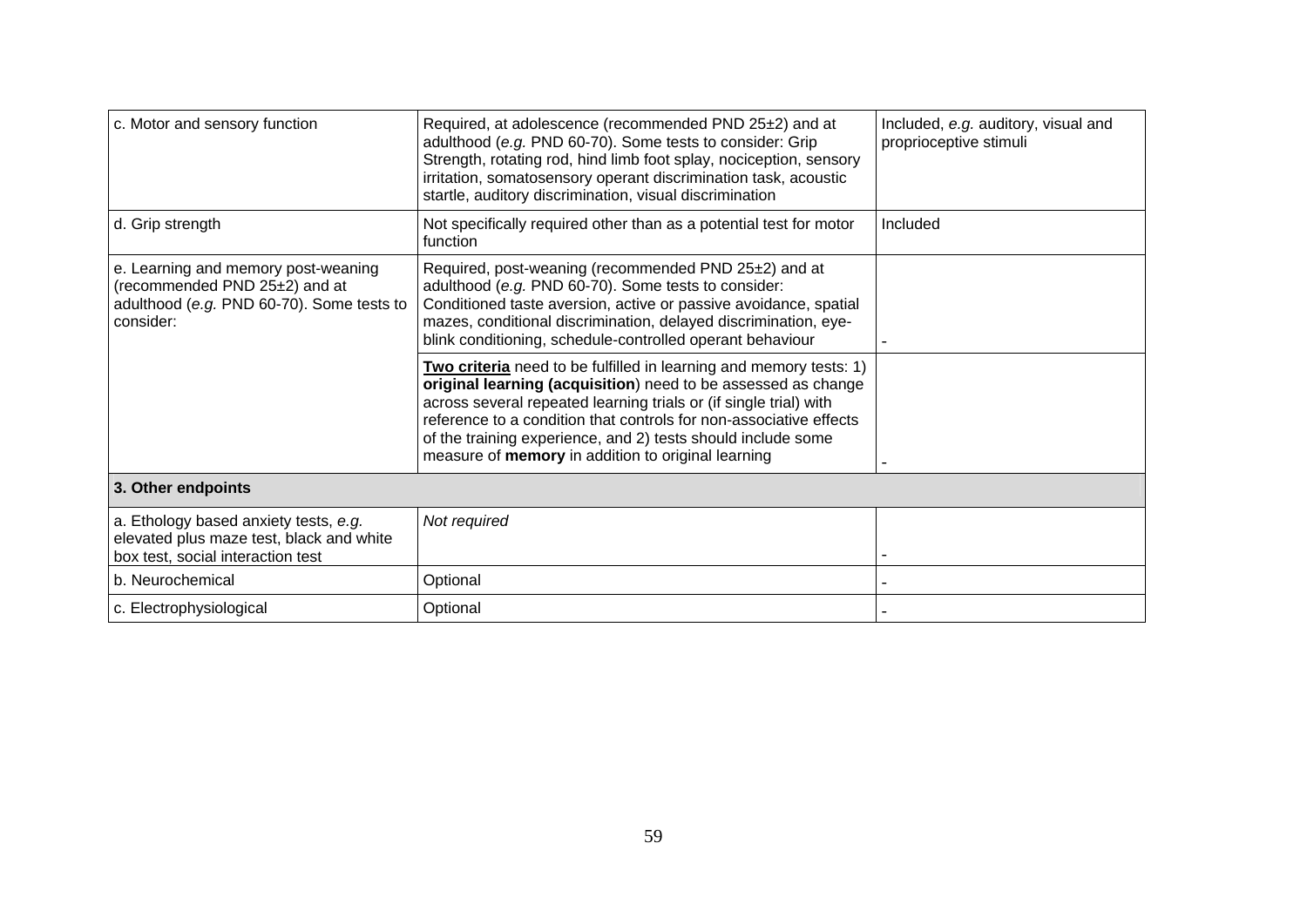|  | Table 2. Summary of US EPA guidance on animal neurotoxicological studies, their endpoints and interpretation (US 1998b) |  |
|--|-------------------------------------------------------------------------------------------------------------------------|--|
|  |                                                                                                                         |  |

| <b>Endpoint category</b>         | Type of effect                                                       | <b>Tests/Methods</b>                                                                    | <b>Guidance for interpreting data</b>                                                                                                                                                                                                                                                                                                                                                                                                                                                                                                                                                                                                                                                                                                                                                                                                                                                                                                                                                                                                                                                                                         |
|----------------------------------|----------------------------------------------------------------------|-----------------------------------------------------------------------------------------|-------------------------------------------------------------------------------------------------------------------------------------------------------------------------------------------------------------------------------------------------------------------------------------------------------------------------------------------------------------------------------------------------------------------------------------------------------------------------------------------------------------------------------------------------------------------------------------------------------------------------------------------------------------------------------------------------------------------------------------------------------------------------------------------------------------------------------------------------------------------------------------------------------------------------------------------------------------------------------------------------------------------------------------------------------------------------------------------------------------------------------|
| Structural/<br>neuropathological | Gross changes in<br>morphology, e.g. lesions<br>and changes in brain | Gross observations and<br>light microscopy.                                             | Changes in brain weight are a more reliable indicator of alteration in brain<br>structure than are measurements of length or width in fresh brain. It is<br>inappropriate to express brain weight changes as a ratio to body weight.                                                                                                                                                                                                                                                                                                                                                                                                                                                                                                                                                                                                                                                                                                                                                                                                                                                                                          |
|                                  | weight<br>Histologic changes in                                      |                                                                                         | Alterations in the structure of the nervous system are regarded as evidence of<br>a neurotoxic effect.                                                                                                                                                                                                                                                                                                                                                                                                                                                                                                                                                                                                                                                                                                                                                                                                                                                                                                                                                                                                                        |
|                                  | neurons or glia                                                      |                                                                                         | In many cases, pathological changes require time for the perturbation to<br>become observable, especially with evaluation at the light microscopic level.                                                                                                                                                                                                                                                                                                                                                                                                                                                                                                                                                                                                                                                                                                                                                                                                                                                                                                                                                                     |
|                                  |                                                                      |                                                                                         | Neuropathological studies should control for potential differences in the<br>area(s) and section(s) of the nervous system sampled; in the age, sex, and<br>body weight of the subject; and in fixation artifacts.                                                                                                                                                                                                                                                                                                                                                                                                                                                                                                                                                                                                                                                                                                                                                                                                                                                                                                             |
|                                  |                                                                      |                                                                                         | Various histological changes can result after exposure to neurotoxicants.<br>Specific changes in nerve cell bodies include chromatolysis, vacuolization,<br>and cell death. Axons can undergo swelling, degeneration, and atrophy, while<br>myelin sheath changes include folding, edematous splitting, and<br>demyelination.                                                                                                                                                                                                                                                                                                                                                                                                                                                                                                                                                                                                                                                                                                                                                                                                 |
| Behavioural/<br>neurological     | Increases or decreases<br>in motor activity                          | Frequency of movement<br>over a period of time.                                         | Changes expressed as absolute activity counts or as percent of control<br>values. The frequency of motor activity within a session usually decreases<br>and is reported as the average number of counts occurring in each<br>successive block of time. The EPA's Office of Prevention, Pesticides and<br>Toxic Substances guidelines (U.S. EPA, 1991), for example, call for test<br>sessions of sufficient duration to allow motor activity to approach steady-state<br>levels during the last 20 percent of the session for control animals. Both<br>increases and decreases in activity are possible. Motor activity may also be<br>altered by experimental factors other than chemical exposure (no examples<br>given). Both transient and persistent increases in motor activity are possible.<br>Changes in motor activity associated with other overt signs of toxicity or<br>occurring in non-dose-related fashion are of less concern than changes that<br>are dose dependent, are related to structural or other functional changes in<br>the nervous system, or occur in the absence of life-threatening toxicity. |
|                                  | Changes in touch, sight,<br>sound, taste, or smell                   | Tests for sensory function,<br>e.g. hot plate test, tail flick<br>test, auditory reflex | "Gross perturbations of sensory function can be observed in simple<br>neurological assessments such as the hot plate or tail flick test. However,<br>these tests may not be sufficiently sensitive to detect subtle sensory changes.                                                                                                                                                                                                                                                                                                                                                                                                                                                                                                                                                                                                                                                                                                                                                                                                                                                                                          |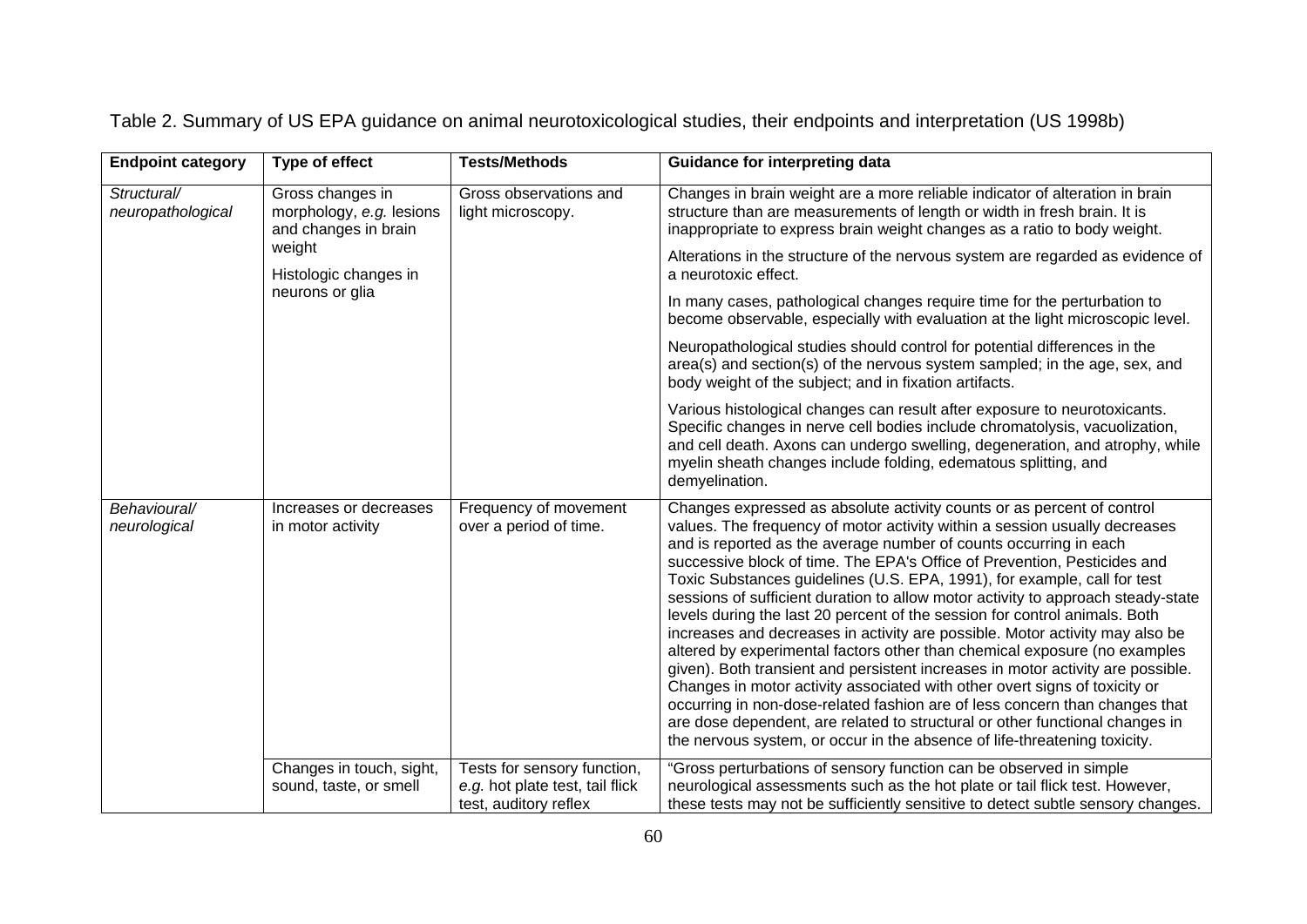| sensations<br>Absence or decreased<br>occurrence, magnitude,<br>or latency of<br>sensorimotor reflex                                                                                                                                | modification or auditory,<br>visual, somatosensory, pain<br>sensitivity and olfactory<br>discrimination conditioning.                                                                                                                                                                          | Psychophysical procedures that study the relationship between a physical<br>dimension (e.g., intensity, frequency) of a stimulus and behavior may be<br>necessary to quantify agent-induced alterations in sensory function.<br>Examples of psychophysical procedures include discriminated conditioning<br>and startle reflex modification."                                                                                                                                                                                                                                                                                                                                                                                                                                                                                                    |
|-------------------------------------------------------------------------------------------------------------------------------------------------------------------------------------------------------------------------------------|------------------------------------------------------------------------------------------------------------------------------------------------------------------------------------------------------------------------------------------------------------------------------------------------|--------------------------------------------------------------------------------------------------------------------------------------------------------------------------------------------------------------------------------------------------------------------------------------------------------------------------------------------------------------------------------------------------------------------------------------------------------------------------------------------------------------------------------------------------------------------------------------------------------------------------------------------------------------------------------------------------------------------------------------------------------------------------------------------------------------------------------------------------|
| Changes in motor<br>coordination, weakness,<br>paralysis, abnormal<br>movement or posture,<br>tremor, ongoing<br>performance<br>Altered magnitude of<br>neurological<br>measurement, including<br>grip strength, hind limb<br>splay | Tests for motor function,<br>e.g.<br>Weakness: grip strength,<br>swimming endurance,<br>suspension rod,<br>discriminative motor<br>function<br>Incoordination: rotorod, gait<br>assessment, righting reflex<br>Tremor: rating scale,<br>spectral analysis<br>Myoclonic spasms: rating<br>scale | No guidance on the interpretation of test results provided.                                                                                                                                                                                                                                                                                                                                                                                                                                                                                                                                                                                                                                                                                                                                                                                      |
| <b>Seizures</b>                                                                                                                                                                                                                     | Observations                                                                                                                                                                                                                                                                                   | "Observable convulsions in animals are indicative of an adverse effect. These<br>events can reflect central nervous system activity comparable to that of<br>epilepsy in humans and could be defined as neurotoxicity. Occasionally, other<br>toxic actions of compounds, such as direct effects on muscle, might mimic<br>some convulsionlike behaviors. In some cases, convulsions or convulsionlike<br>behaviors may be observed in animals that are otherwise severely<br>compromised, moribund, or near death. In such cases, convulsions might<br>reflect an indirect effect of systemic toxicity and are less clearly indicative of<br>neurotoxicity. As discussed in the section on neurophysiological measures,<br>electrical recordings of brain activity could be used to determine specificity of<br>effects on the nervous system." |
| Changes in rate or<br>temporal patterning of<br>schedule-controlled<br>operant behaviour<br>(SCOB)                                                                                                                                  | Lever-press or key-peck<br>response                                                                                                                                                                                                                                                            | SCOB provides a measure of performance of a learned behaviour and<br>involves training and motivational variables that should be considered in<br>evaluating the data. The primary SCOB endpoints for evaluation are<br>response rate and the temporal pattern of responding. Changes in SCOB<br>may be due to effects on sensory processing, motor output, motivational,<br>training history, and baseline characteristics. Substantial qualitative changes                                                                                                                                                                                                                                                                                                                                                                                     |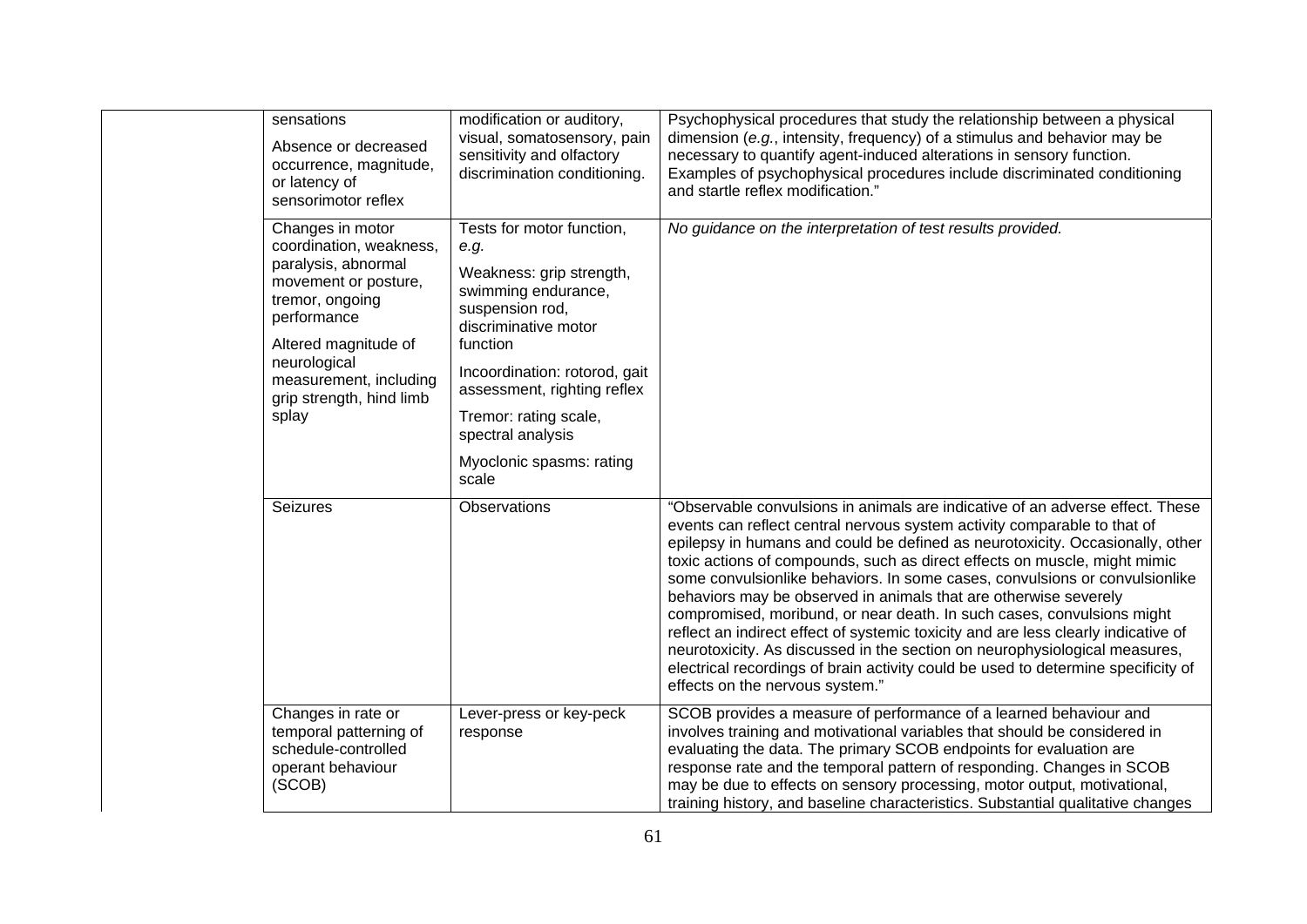|                                |                                                                                                                                                                                                       |                                                                                                                                                                                                                                                                                                                                                                                                                            | in operant performance, such as elimination of characteristic response<br>patterns, can be evidence of an adverse effect. Small quantitative changes<br>are not adverse. Assessing the toxicological importance of these effects<br>requires considerable professional judgment and evaluation of converging<br>evidence from other types of toxicological endpoints. Some agents may<br>increase response efficiency on schedules requiring high response rates<br>because of a stimulant effect or an increase in central nervous system<br>excitability. Agent-induced changes in response rate or temporal patterning<br>associated with other overt signs of toxicity are of less concern than changes<br>that are dose dependent, related to structural or other functional changes in<br>the nervous system, or occur in the absence of life-threatening toxicity.                                                                                                                                    |
|--------------------------------|-------------------------------------------------------------------------------------------------------------------------------------------------------------------------------------------------------|----------------------------------------------------------------------------------------------------------------------------------------------------------------------------------------------------------------------------------------------------------------------------------------------------------------------------------------------------------------------------------------------------------------------------|--------------------------------------------------------------------------------------------------------------------------------------------------------------------------------------------------------------------------------------------------------------------------------------------------------------------------------------------------------------------------------------------------------------------------------------------------------------------------------------------------------------------------------------------------------------------------------------------------------------------------------------------------------------------------------------------------------------------------------------------------------------------------------------------------------------------------------------------------------------------------------------------------------------------------------------------------------------------------------------------------------------|
|                                | Changes in learning,<br>memory, and attention                                                                                                                                                         | Tests for cognitive function,<br>e.g.<br>Habituation: startle reflex<br>Classical conditioning:<br>nictitating membrane,<br>conditioned flavor aversion,<br>passive avoidance,<br>olfactory conditioning<br>Instrumental conditioning:<br>one-way avoidance, two-<br>way avoidance, Y-maze<br>avoidance, Biel water<br>maze, Morris water maze,<br>radial arm maze, delayed<br>matching to sample,<br>repeated acquisition | Alterations in learning and memory should be compared with that seen prior<br>to exposure or with a non-exposed control group. Learning is defined as a<br>relatively lasting change in behaviour due to experience, and memory is<br>defined as the persistence of a learned behaviour over time. Measurement of<br>changes in learning and memory should be separated from other changes in<br>behaviour that do not involve cognitive or associative processes. Any<br>apparent toxicant-induced change in learning or memory should ideally be<br>demonstrated over a range of stimulus and response conditions and testing<br>conditions. Older animals frequently perform poorly on some types of tests,<br>and it should be demonstrated that control animals in this population are<br>capable of performing the procedure. Apparent improvement in performance<br>is not either adverse or beneficial until demonstrated to be so by converging<br>evidence with a variety of experimental methods. |
| Developmental<br>neurotoxicity | Chemically induced<br>changes in the time of<br>appearance of<br>behaviours during<br>development<br>Chemically induced<br>changes in the growth or<br>organization of structural<br>or neurochemical | The various tests<br>mentioned for the other<br>endpoint categories apply                                                                                                                                                                                                                                                                                                                                                  | There are particular issues of importance in the evaluation of developmental<br>neurotoxicity studies:<br>Many known developmental neurotoxicants cause functional deficits at dose<br>levels below those that are toxic in adults. Such effects may be transient, but<br>generally are considered adverse. Developmental exposure to a chemical<br>could result in transient or reversible effects observed during early<br>development that could reemerge as the individual ages.<br>Important study design issues include having enough litters for adequate                                                                                                                                                                                                                                                                                                                                                                                                                                             |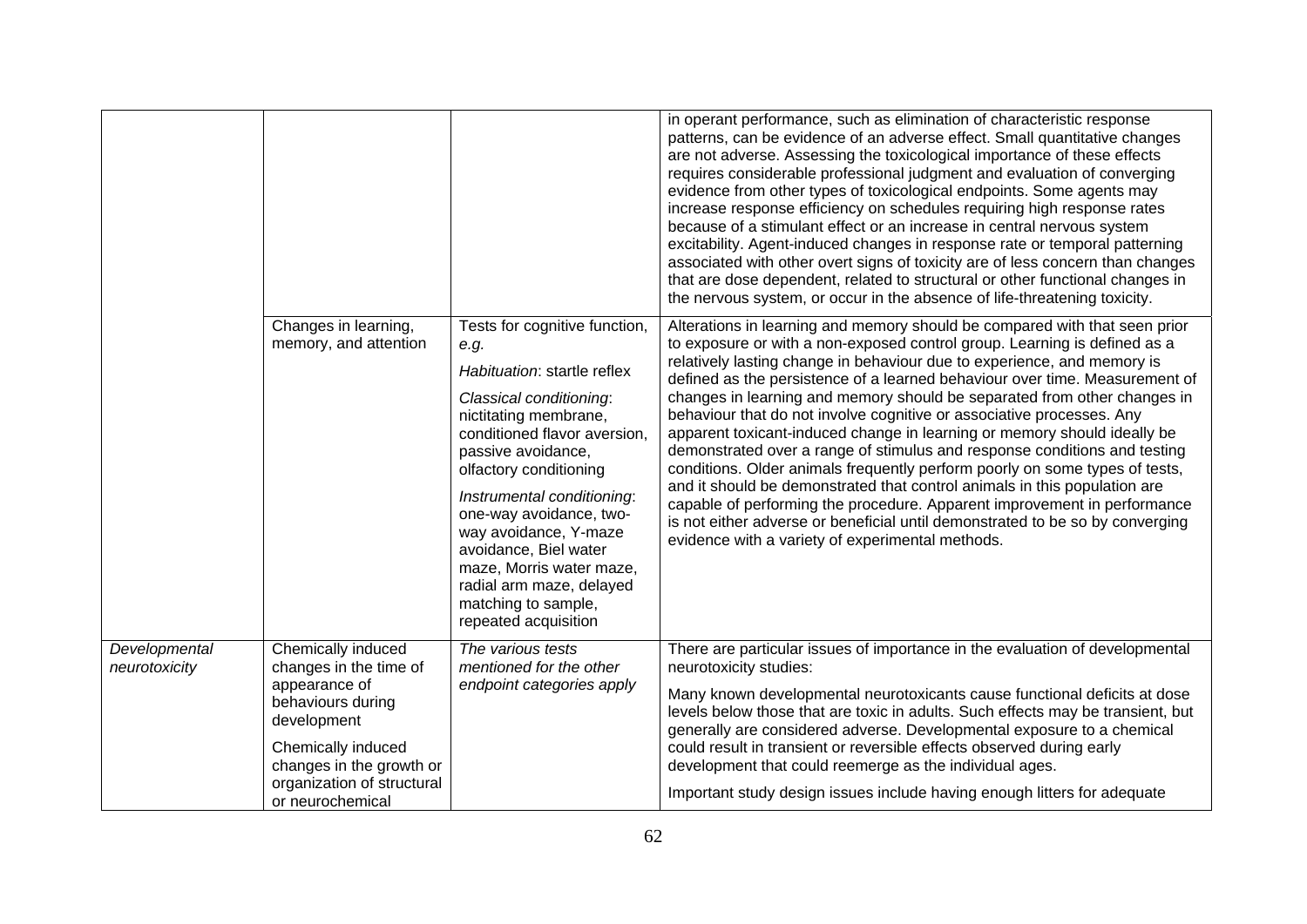| elements | statistical power, randomization of animals to dose groups and test groups<br>and using the litter as the statistical unit.                                                                                                                                                                                                                                                                                                                                                                           |
|----------|-------------------------------------------------------------------------------------------------------------------------------------------------------------------------------------------------------------------------------------------------------------------------------------------------------------------------------------------------------------------------------------------------------------------------------------------------------------------------------------------------------|
|          | A pharmacological or physiological challenge may be valuable in evaluating<br>neurological function and "unmasking" effects not otherwise detectable.                                                                                                                                                                                                                                                                                                                                                 |
|          | A battery of functional tests, in contrast to a single test, is usually needed to<br>evaluate the full complement of nervous system functions in an animal.                                                                                                                                                                                                                                                                                                                                           |
|          | There are critical developmental periods for the disruption of functional<br>competence and the effect of a toxicant is likely to vary depending on the time<br>and degree of exposure. It is also important to consider the data from studies<br>in which postnatal exposure is included, as there may be an interaction of the<br>agent with maternal behaviour, milk composition, or pup suckling behaviour,<br>as well as possible direct exposure of pups via dosed food or water.               |
|          | Agents that produce developmental neurotoxicity at a dose that is not toxic to<br>the maternal animal are of special concern. At doses causing moderate<br>maternal toxicity (i.e., 20% or more reduction in weight gain during gestation<br>and lactation), interpretation of developmental effects may be confounded.<br>Whether developmental effects are secondary to maternal toxicity or not, the<br>maternal effects may be reversible while the effects on the offspring may be<br>permanent. |
|          | Functional effects should be evaluated in light of other toxicity data, including<br>other forms of developmental toxicity.                                                                                                                                                                                                                                                                                                                                                                           |
|          | In the case of developmental neurotoxicity both monotonic and biphasic<br>dose-response curves are likely, depending on the function being tested.                                                                                                                                                                                                                                                                                                                                                    |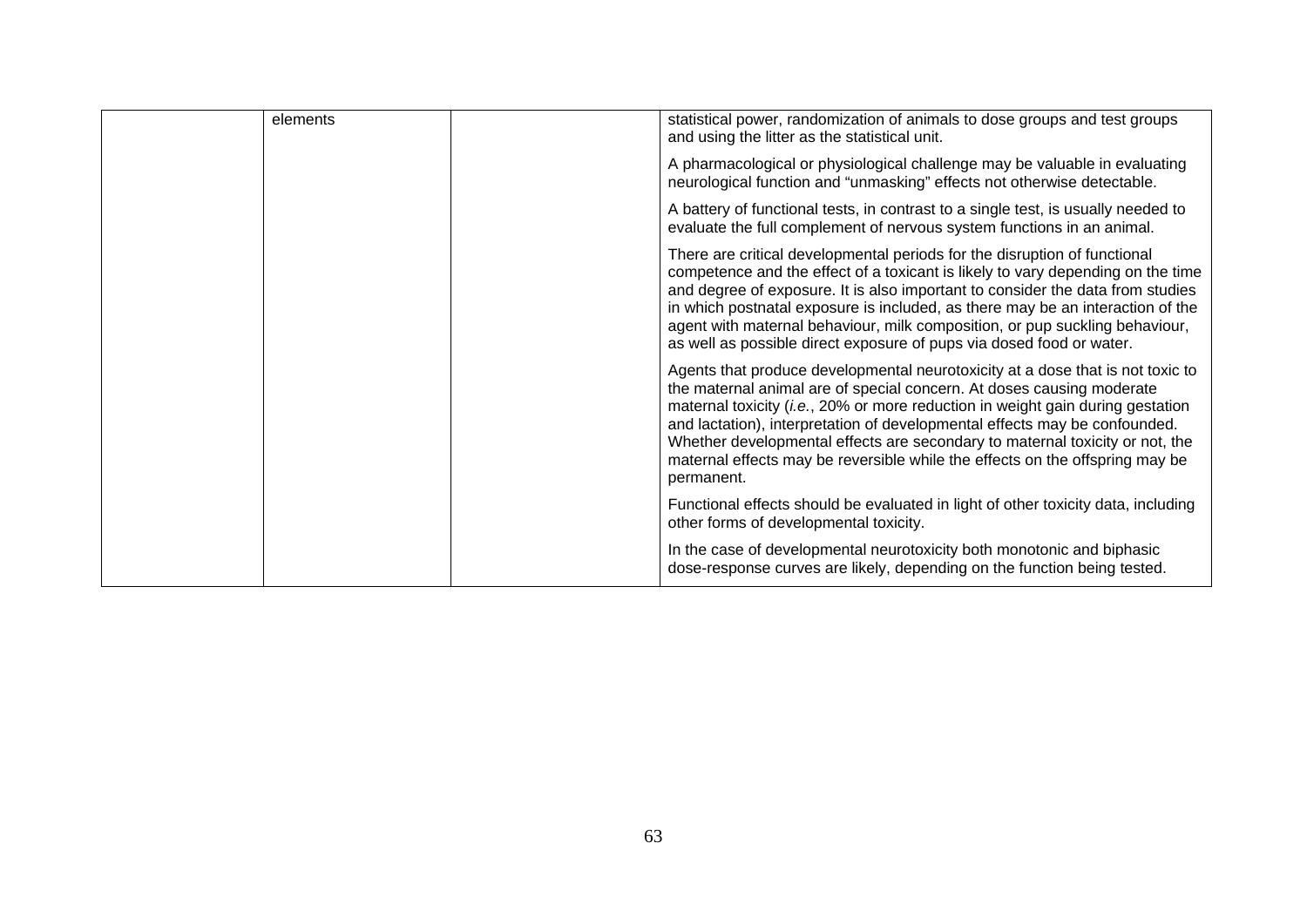Table 3. Summary of the aims and designs of the selected developmental neurotoxicity studies of BPA.

| <b>Study</b>                   | Stump et al., 2010                                                                                                                                                                                                                                                            | Jones et al., 2011                                                                                                                                                                                                                                         | Negishi et al., 2003                                                                                                                                                                                                      | Ema et al., 2001                                                                                                                                                            |
|--------------------------------|-------------------------------------------------------------------------------------------------------------------------------------------------------------------------------------------------------------------------------------------------------------------------------|------------------------------------------------------------------------------------------------------------------------------------------------------------------------------------------------------------------------------------------------------------|---------------------------------------------------------------------------------------------------------------------------------------------------------------------------------------------------------------------------|-----------------------------------------------------------------------------------------------------------------------------------------------------------------------------|
| <b>Full reference</b>          | Stump DG, Beck MJ, Radovsky A,<br>Garman RH, Freshwater LL, Sheets<br>LP, et al. (2010) Developmental<br>neurotoxicity study of dietary<br>bisphenol A in Sprague-Dawley rats.<br>Toxicol Sci 115(1): 167-182.                                                                | Jones BA, Shimell JJ, Watson NV.<br>(2011) Pre- and postnatal Bisphenol<br>A treatment results in persistent<br>deficits in the sexual behavior of<br>male rats, but not female rats, in<br>adulthood. Horm Behav 59: 246-<br>251.                         | Negishi T, Kawasaki K, Takatori A,<br>Ishii Y, Kyuwa S, Kuroda Y, et al.<br>(2003) Effects of perinatal exposure<br>to bisphenol A on the behavior of<br>offspring in F344 rats. Environ<br>Toxicol Pharmacol 14: 99-108. | Ema M, Fujii S, Furukawa M, Kiguchi<br>M, Ikka T, Harazono A. (2001) Rat<br>two-generation reproductive toxicity<br>study of bisphenol A. Reprod Toxicol<br>15(5): 505-523. |
| Aim                            | To determine the potential of<br>BPA, administered in feed to<br>Sprague-Dawley rats, to<br>induce functional and/or<br>morphological effects in the<br>nervous system that may<br>arise in the offspring from<br>exposure to the mother<br>during pregnancy and<br>lactation | To address three questions:<br>Does chronic BPA treatment<br>during the perinatal period<br>alter sexual behaviour in<br>adulthood? Is this effect<br>dose-dependent? Does<br>sexual experience mitigate<br>any initial deficits in sexual<br>performance? | To determine whether<br>perinatal maternal exposure<br>to BPA affects the behaviour<br>of offspring                                                                                                                       | To determine the low-dose<br>effects of bisphenol A in a rat<br>two-generation reproduction<br>study.                                                                       |
| <b>Conducted in accordance</b> | Yes                                                                                                                                                                                                                                                                           | <b>No</b>                                                                                                                                                                                                                                                  | <b>No</b>                                                                                                                                                                                                                 | Yes                                                                                                                                                                         |
| with guidelines?               | OECD TG 426                                                                                                                                                                                                                                                                   |                                                                                                                                                                                                                                                            |                                                                                                                                                                                                                           | OECD TG 416                                                                                                                                                                 |
|                                | <b>US EPA OPPTS 870.6300</b>                                                                                                                                                                                                                                                  |                                                                                                                                                                                                                                                            |                                                                                                                                                                                                                           | Ministry of Agriculture,<br>Forestry and Fisheries of<br>Japan Guidance for<br>Application of Agriculture<br><b>Chemical Registration</b>                                   |
|                                |                                                                                                                                                                                                                                                                               |                                                                                                                                                                                                                                                            |                                                                                                                                                                                                                           | ICH Guideline for Detection<br>of Toxicity to Reproduction<br>for Medicinal Products                                                                                        |
| <b>Animals</b>                 | Rat (Sprague Dawley)                                                                                                                                                                                                                                                          | Rat (Long-Evans)                                                                                                                                                                                                                                           | Rat (F344)                                                                                                                                                                                                                | Rat (Crj: CD (SD) IGS)                                                                                                                                                      |
| <b>Exposure route</b>          | In diet to mated females                                                                                                                                                                                                                                                      | In corn oil to mated females,<br>allowed to drink<br>spontaneously                                                                                                                                                                                         | In olive oil to mated females,<br>not stated if by gavage (but<br>assumed)                                                                                                                                                | In distilled water by gastric<br>intubation to males and<br>females starting before<br>mating and continued                                                                 |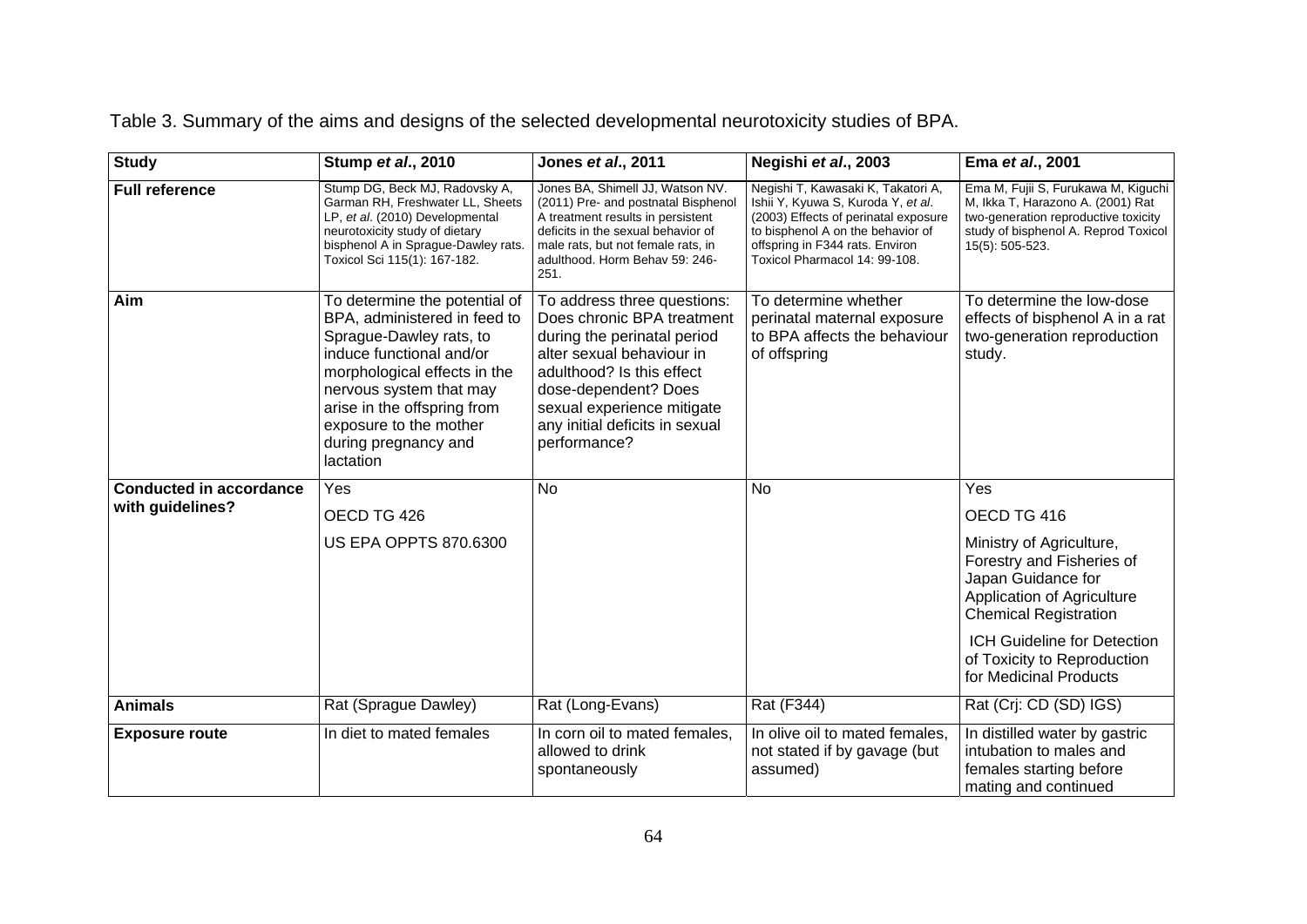|                                                |                                                     |                        |                          | through gestation and<br>lactation                                                                                 |
|------------------------------------------------|-----------------------------------------------------|------------------------|--------------------------|--------------------------------------------------------------------------------------------------------------------|
| Doses (mg/kg bw/day)                           | During gestation: 0, 0.01,<br>0.12, 5.85, 56.4, 164 | 0, 0.005, 0.05, 0.5, 5 | 0, 4, 40, 400            | 0, 0.0002, 0.002, 0.02, 0.2                                                                                        |
|                                                | During lactation: 0, 0.03,<br>0.25, 13.1, 129, 410  |                        |                          |                                                                                                                    |
| <b>Exposure duration</b>                       | GD 0 to PND 21                                      | GD 7 to PND 14         | GD 10 to PND 20          | F0 from before mating<br>through gestation and<br>lactation. Offspring via<br>gastric intubation after<br>weaning. |
| <b>Functional/behavioural</b><br>endpoints     |                                                     |                        |                          |                                                                                                                    |
| <b>Behavioural ontogeny</b>                    | $\boldsymbol{\mathsf{X}}$                           | --                     | $\overline{\phantom{a}}$ | X                                                                                                                  |
| <b>Motor activity</b>                          | $\boldsymbol{\mathsf{X}}$                           | --                     | X                        | χ                                                                                                                  |
| <b>Motor and Sensory</b><br>function           | $\overline{\mathbf{X}}$                             | --                     | --                       | --                                                                                                                 |
| <b>Learning and memory</b>                     | $\boldsymbol{\mathsf{X}}$                           | $- -$                  | X                        | X                                                                                                                  |
| Other neurobehavioural  --                     |                                                     | X (sexual behaviour)   | <b>X</b> (anxiety)       | X (anxiety)                                                                                                        |
| Evidence of<br>developmental<br>neurotoxicity? | <b>No</b>                                           | Yes                    | Yes                      | $\overline{N}$                                                                                                     |

**X** endpoint evaluated

-- endpoint not included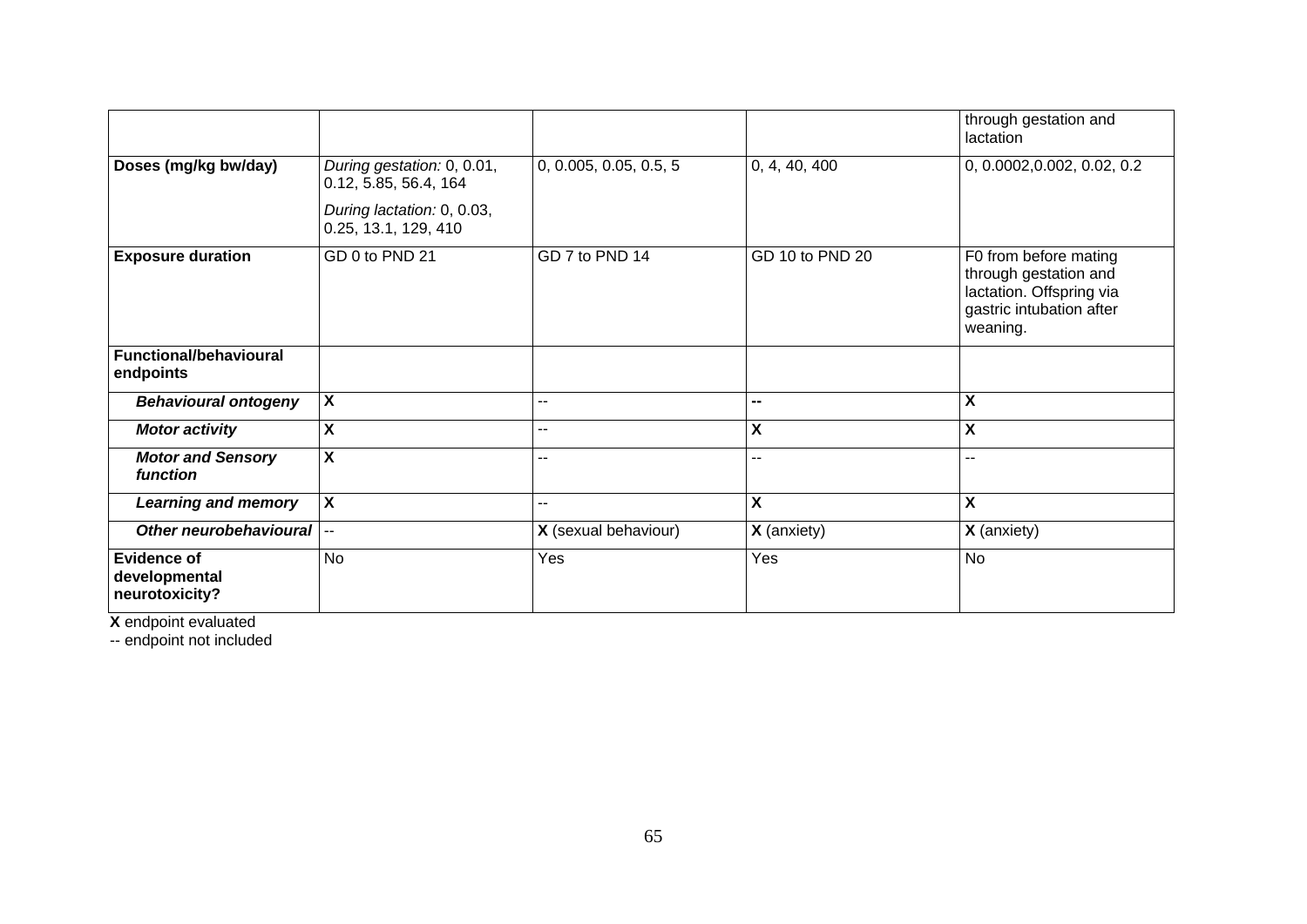Table 4. Comparison of experimental design and endpoints in the OECD TG 426, the BPA study according to TG 426 (Stump *et al.,*  2010) with some selected "low-dose" developmental neurotoxicity studies of BPA.

| <b>Reference</b>                                                                              | <b>OECD 426</b>                                                                                                                                                                                              | Stump et al., 2010                                                                                                                                                                                                                                                               | Jones et al., 2011                                                                                                                                                                                                                                         | Negishi et al., 2003                                                                                                                                                                                                         | Ema et al., 2001                                                                                                                                                               |
|-----------------------------------------------------------------------------------------------|--------------------------------------------------------------------------------------------------------------------------------------------------------------------------------------------------------------|----------------------------------------------------------------------------------------------------------------------------------------------------------------------------------------------------------------------------------------------------------------------------------|------------------------------------------------------------------------------------------------------------------------------------------------------------------------------------------------------------------------------------------------------------|------------------------------------------------------------------------------------------------------------------------------------------------------------------------------------------------------------------------------|--------------------------------------------------------------------------------------------------------------------------------------------------------------------------------|
|                                                                                               |                                                                                                                                                                                                              | Stump DG, Beck MJ,<br>Radovsky A, Garman RH,<br>Freshwater LL, Sheets LP, et<br>al. (2010) Developmental<br>neurotoxicity study of dietary<br>bisphenol A in Sprague-<br>Dawley rats. Toxicol Sci<br>115(1): 167-182.                                                            | Jones BA, Shimell JJ, Watson<br>NV. (2011) Pre- and postnatal<br>Bisphenol A treatment results in<br>persistent deficits in the sexual<br>behavior of male rats, but not<br>female rats, in adulthood. Horm<br>Behav 59: 246-251.                          | Negishi T, Kawasaki K, Takatori<br>A, Ishii Y, Kyuwa S, Kuroda Y,<br>et al. (2003) Effects of perinatal<br>exposure to bisphenol A on the<br>behavior of offspring in F344<br>rats. Environ Toxicol Pharmacol<br>14: 99-108. | Ema M, Fujii S, Furukawa M,<br>Kiguchi M, Ikka T, Harazono<br>A. (2001) Rat two-generation<br>reproductive toxicity study of<br>bisphenol A. Reprod Toxicol<br>15(5): 505-523. |
| <b>AIM</b>                                                                                    | Designed to analyze the<br>potential functional and<br>morphological effects on the<br>developing nervous system<br>of the offspring that arise<br>from exposure during<br>gestation and lactation           | To determine the potential<br>of BPA, administered in<br>feed to Sprague-Dawley<br>rats, to induce functional<br>and/or morphological<br>effects in the nervous<br>system that may arise in<br>the offspring from<br>exposure to the mother<br>during pregnancy and<br>lactation | To address three questions:<br>Does chronic BPA treatment<br>during the perinatal period<br>alter sexual behaviour in<br>adulthood? Is this effect<br>dose-dependent? Does<br>sexual experience mitigate<br>any initial deficits in sexual<br>performance? | To determine whether<br>perinatal maternal exposure<br>to BPA effects the behaviour<br>of offspring using F344 rats.                                                                                                         | To determine the low-dose<br>effects of bisphenol A in a<br>rat two-generation<br>reproduction study.                                                                          |
|                                                                                               | This guideline can be used<br>as a separate study or<br>incorporated into a<br>reproductive toxicity and or<br>adult neurotoxicity study, but<br>it is critical to preserve<br>integrity of both study types | Performed as a separate<br>study                                                                                                                                                                                                                                                 | Performed as a separate<br>study                                                                                                                                                                                                                           | Also evaluates offspring<br>development and organ<br>weights                                                                                                                                                                 | <b>Behavioural tests</b><br>incorporated in this repro<br>study                                                                                                                |
| <b>Stated that performed</b><br>according to OECD TG<br>426 or other guidelines<br>(specify)? |                                                                                                                                                                                                              | Yes<br>OECD TG 426                                                                                                                                                                                                                                                               | <b>No</b>                                                                                                                                                                                                                                                  | <b>No</b>                                                                                                                                                                                                                    | OECD 416; MAFF No 4200<br>(Japan, for agricultural<br>chemicals); ICH (guideline<br>for reprotox)                                                                              |
| <b>Experimental design</b>                                                                    |                                                                                                                                                                                                              |                                                                                                                                                                                                                                                                                  |                                                                                                                                                                                                                                                            |                                                                                                                                                                                                                              |                                                                                                                                                                                |
| A. Test animals                                                                               |                                                                                                                                                                                                              |                                                                                                                                                                                                                                                                                  |                                                                                                                                                                                                                                                            |                                                                                                                                                                                                                              |                                                                                                                                                                                |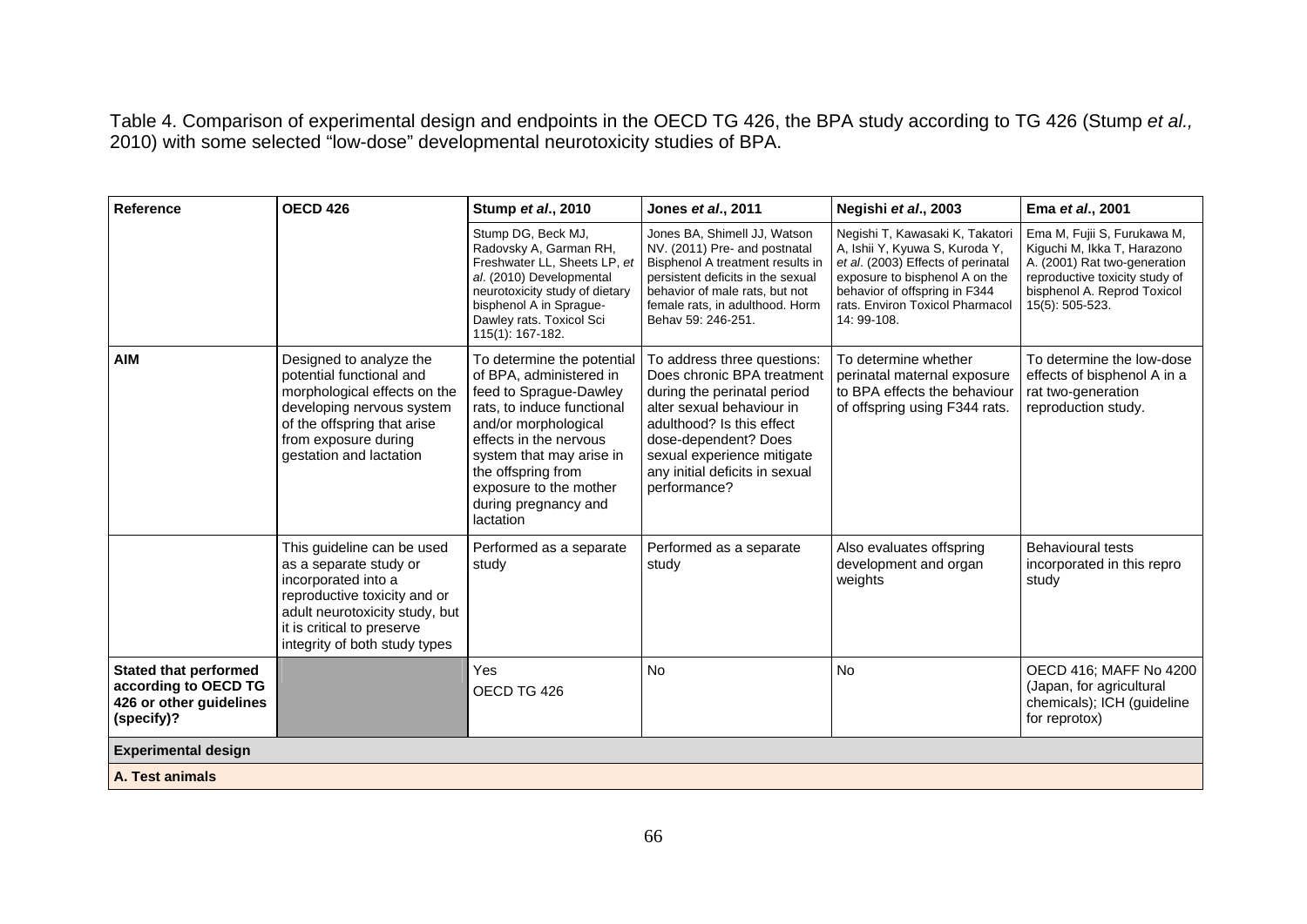|  | Rat (commonly used strains)                                                                                                                                                                                   | Rat (Sprague Dawley)                                                                                                                                                             | Rat (Long-Evans)                                                                                                                                                                                  | Rat (F344)                                                                                            | Rat (Crj: CD (SD) IGS)                                |
|--|---------------------------------------------------------------------------------------------------------------------------------------------------------------------------------------------------------------|----------------------------------------------------------------------------------------------------------------------------------------------------------------------------------|---------------------------------------------------------------------------------------------------------------------------------------------------------------------------------------------------|-------------------------------------------------------------------------------------------------------|-------------------------------------------------------|
|  | Other rodents can be used:<br>justification required,<br>comparable days for<br>exposure required if a<br>different species or unusual<br>strain                                                              | N/A                                                                                                                                                                              | N/A                                                                                                                                                                                               | N/A                                                                                                   | N/A                                                   |
|  | Supplier of test animals to<br>be provided                                                                                                                                                                    | <b>Charles River</b><br>Laboratories, Inc                                                                                                                                        | Charles River Laboratories,<br>Inc                                                                                                                                                                | SLC, Shizuoka, Japan                                                                                  | Charles River Japan                                   |
|  | Number, age at start and<br>sex of animals                                                                                                                                                                    | Clearly stated                                                                                                                                                                   | Clearly stated                                                                                                                                                                                    | age not stated                                                                                        | clearly stated                                        |
|  | Housing conditions,<br>acclimatization etc                                                                                                                                                                    | Clearly stated, apart from<br>acclimatization, as per<br>OECD 426                                                                                                                | Not stated                                                                                                                                                                                        | clearly stated                                                                                        | clearly stated, comparable<br>to TG 426               |
|  | Unique identification for<br>each animal and litters                                                                                                                                                          | Clearly stated, metal ear<br>tags                                                                                                                                                | Not stated                                                                                                                                                                                        | Not stated                                                                                            | Not stated                                            |
|  | Ensure that a sufficient<br>number of pregnant females<br>are exposed to test<br>substance to ensure an<br>adequate number of<br>offspring are produced (20<br>litters are recommended at<br>each dose level) | Clearly stated, 24 mated<br>females per dose group<br>(no report on final # of<br>litters)                                                                                       | 3 dams per group (only 2 in<br>the next to highest dose<br>group)                                                                                                                                 | 8-9 dams in each group (not<br>stated more specifically)                                              | 25 dams per dose group                                |
|  | Live pups to be counted and<br>sexed                                                                                                                                                                          | Done                                                                                                                                                                             | done (not stated when)                                                                                                                                                                            | done on PND 0                                                                                         | done on PND 0                                         |
|  | Litter size adjusted on or<br>before PND 4 by random<br>selection to yield a uniform<br>litter size for all litters with<br>equal males and females.                                                          | Clearly stated, litters<br>adjusted to 8 pups of<br>equal sex distribution on<br>PND 4 (litters where 4<br>pups/sex could not be<br>achieved were not<br>included in statistics) | Litters culled to 4 males and<br>4 females (not stated when)<br>except for next to highest<br>dose group, which was<br>culled to 6 males and 6<br>females because only 2<br>litters instead of 3. | Clearly stated, litters<br>adjusted to 8 pups on PND<br>0, of equal sex distribution<br>when possible | litters adjusted to 4 males<br>and 4 females on PND 4 |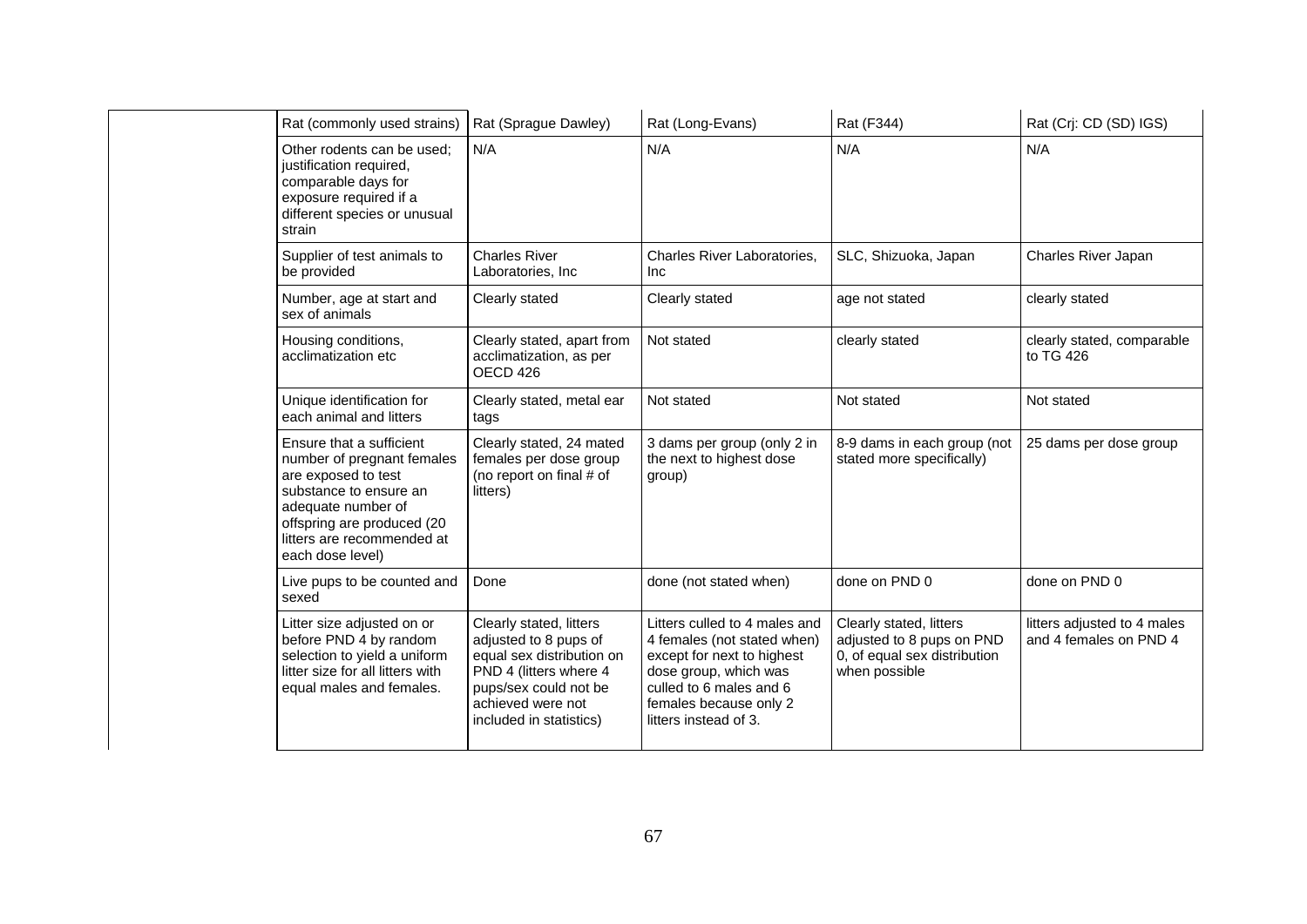|                                                                     | Pup identification is required                                                                                                                                                                      | Pups selected to continue<br>on study identified by foot<br>markings. Metal ear tags<br>after weaning. | not stated                                                          | "Pups identified individually<br>on PND 7" not stated how | Not stated                                                                                                                                                                                   |
|---------------------------------------------------------------------|-----------------------------------------------------------------------------------------------------------------------------------------------------------------------------------------------------|--------------------------------------------------------------------------------------------------------|---------------------------------------------------------------------|-----------------------------------------------------------|----------------------------------------------------------------------------------------------------------------------------------------------------------------------------------------------|
|                                                                     | Assignment of animals to<br>tests: Pups should be<br>assigned to endpoint<br>assessment on or after PND<br>4. Both sexes from each<br>litter in each dose group<br>should be equally<br>represented | Clearly stated, as per TG<br>426                                                                       | Not stated. All pups<br>subjected to testing?                       | Not stated                                                | 25 pups/sex/group<br>selected at weaning to<br>continue as parental<br>animals. Not clearly stated<br>if siblings but assumed<br>1/sex/litter. Only F1<br>subjected to behavioural<br>tests. |
| <b>Statistical unit</b>                                             | The statistical unit of<br>measure should be the litter<br>(or dam) and not the pup.                                                                                                                | litter                                                                                                 | pup                                                                 | pup (assumed)                                             | litter                                                                                                                                                                                       |
| <b>B. Test conditions</b>                                           |                                                                                                                                                                                                     |                                                                                                        |                                                                     |                                                           |                                                                                                                                                                                              |
| 1. Administration of<br>chemical/dosing                             | Most relevant to potential<br>human exposure                                                                                                                                                        | Yes, oral                                                                                              | Yes, oral                                                           | Yes, oral                                                 | Yes, oral                                                                                                                                                                                    |
| (Include information on<br>vehicle as well as route<br>of exposure) | Oral by gavage, in diet,<br>drinking water or capsules                                                                                                                                              | In diet to mated females                                                                               | In corn oil, allowed to drink<br>spontaneously                      | In olive oil, not stated if by<br>gavage (but assumed)    | in distilled water by gastric<br>intubation                                                                                                                                                  |
|                                                                     | Other forms of admin<br>(inhalation or dermal)<br>requires modification of<br>procedures                                                                                                            | N/A                                                                                                    | N/A                                                                 | N/A                                                       | N/A                                                                                                                                                                                          |
|                                                                     | At least 3 dose groups and a<br>concurrent control                                                                                                                                                  | 5 dose groups + neg<br>control; 0, 0.15, 1.5, 75,<br>750, 2250 ppm                                     | 4 dose groups + neg control;<br>0, 5, 50, 500, 5000 µg/kg<br>bw/day | 3 doses + neg ctrl; 0, 4, 40,<br>400 mg/kg bw/day         | 4 doses + neg control; 0,<br>0.2, 2, 20, 200 µg/kg<br>bw/day                                                                                                                                 |
|                                                                     | Repeated exposure                                                                                                                                                                                   | Continuous in feed, from<br>GD 0 to lactation day 21                                                   | Repeated                                                            | Repeated                                                  | repeated                                                                                                                                                                                     |
|                                                                     | Mated females, starting on<br>GD <sub>6</sub>                                                                                                                                                       | Mated females from GD 0                                                                                | Mated females from GD 7                                             | Mated females from GD 10                                  | to males and females<br>starting before mating and<br>continued through<br>gestation and lactation                                                                                           |
|                                                                     | Motivation if starting<br>exposure earlier                                                                                                                                                          | None given                                                                                             | N/A                                                                 | N/A                                                       | done according to reprotox<br><b>TGs</b>                                                                                                                                                     |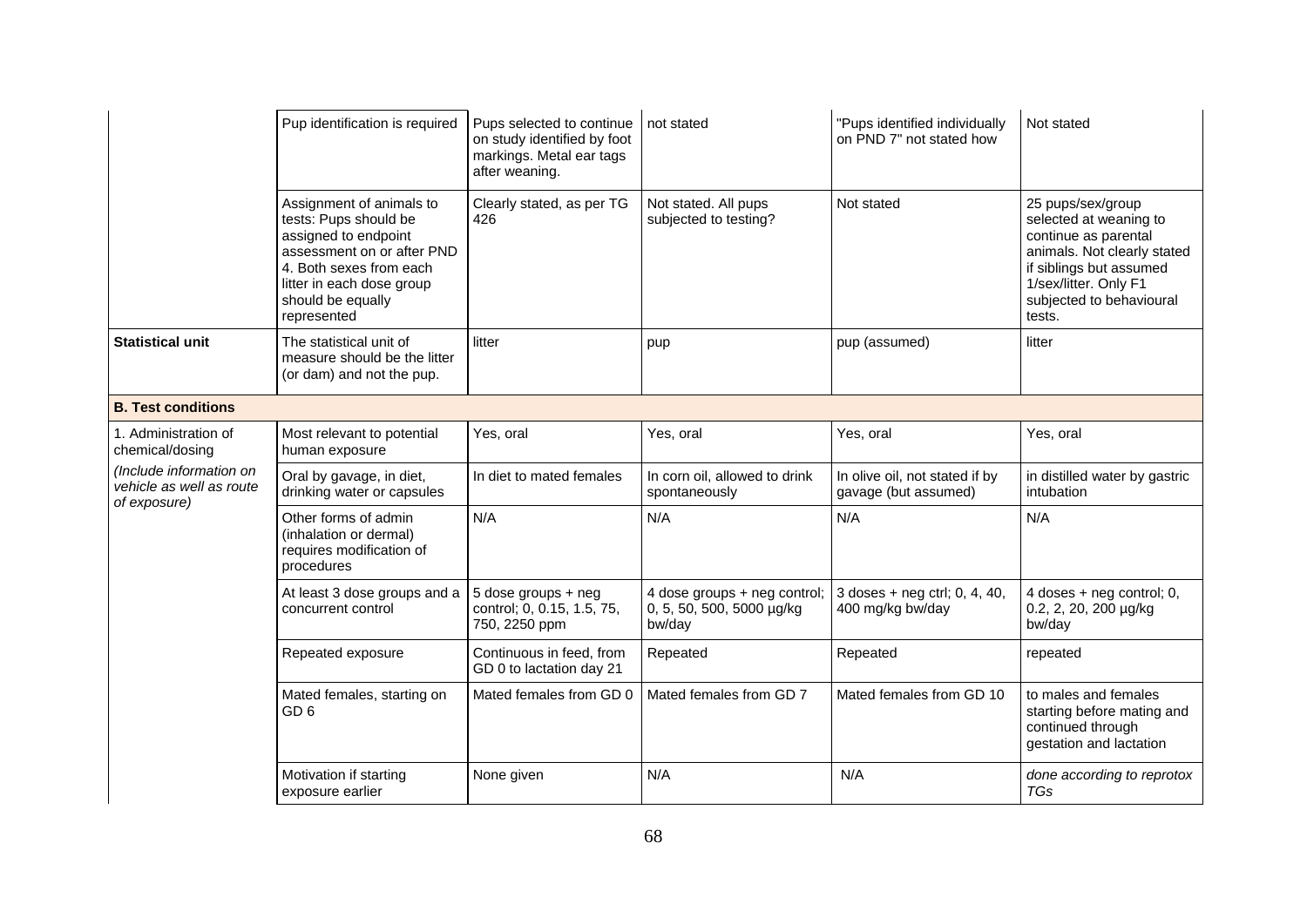|                                                                                                                                                                                                        | Dose levels selected on any<br>previous observed toxicity<br>and kinetic data available for<br>test compound or related<br>materials                                                                       | Dose selection based on<br>published studies and<br>previous testing of BPA                                                                                                                                                                       | Rationale for dose selection<br>not stated                              | not stated, stated that the<br>lowest dose is well below<br>the LOAEL | dose levels determined<br>based on previous<br>published studies in which<br>effects on repro were seen<br>at the 2 and 20 µg/kg<br>bw/day                                                                                                                                      |
|--------------------------------------------------------------------------------------------------------------------------------------------------------------------------------------------------------|------------------------------------------------------------------------------------------------------------------------------------------------------------------------------------------------------------|---------------------------------------------------------------------------------------------------------------------------------------------------------------------------------------------------------------------------------------------------|-------------------------------------------------------------------------|-----------------------------------------------------------------------|---------------------------------------------------------------------------------------------------------------------------------------------------------------------------------------------------------------------------------------------------------------------------------|
|                                                                                                                                                                                                        | High dose level should<br>induce some maternal<br>toxicity (eg weight loss). The<br>lowest dose should not<br>produce any evidence of<br>maternal or developmental<br>toxicity including<br>neurotoxicity. | Doses selected to include<br>high dose expected to<br>result in systemic toxicity<br>in F0 dams and to cover<br>low doses reported in<br>some published studies to<br>cause dev neurotox. Low<br>dose not clearly stated to<br>be without effect. | Not discussed                                                           | Not discussed                                                         | not stated                                                                                                                                                                                                                                                                      |
|                                                                                                                                                                                                        | Dose levels should be<br>selected to allow for<br>illustration of dose-response                                                                                                                            | includes high and low<br>doses with appropriately<br>spaced dose groups                                                                                                                                                                           | includes high and low doses<br>with appropriately spaced<br>dose groups | done                                                                  | done                                                                                                                                                                                                                                                                            |
|                                                                                                                                                                                                        | Positive controls not<br>mentioned                                                                                                                                                                         | No pos control included<br>as the reliability and<br>sensitivity of the neurotox<br>methods in SD rats have<br>been established using<br>other chemicals                                                                                          | not included                                                            | Not included                                                          | Not included                                                                                                                                                                                                                                                                    |
| 2. Duration of exposure<br>(Add information if any<br>comment has been<br>made in the study<br>concerning direct dosing<br>of pups (e.g. via feed)<br>and/or kinetic support for<br>exposure via milk) | GD6 to PND21                                                                                                                                                                                               | GD 0 to PND 21                                                                                                                                                                                                                                    | GD 7 to PND 14                                                          | GD 10 - PND 20                                                        | F0 from before mating<br>through gestation and<br>lactation. F1 exposure via<br>gastric intubation from<br>PND 23 through mating,<br>gestation and lactation. F2<br>males and females<br>exposure via gastric<br>intubation from PND 22 for<br>4 and 11 weeks.<br>respectively. |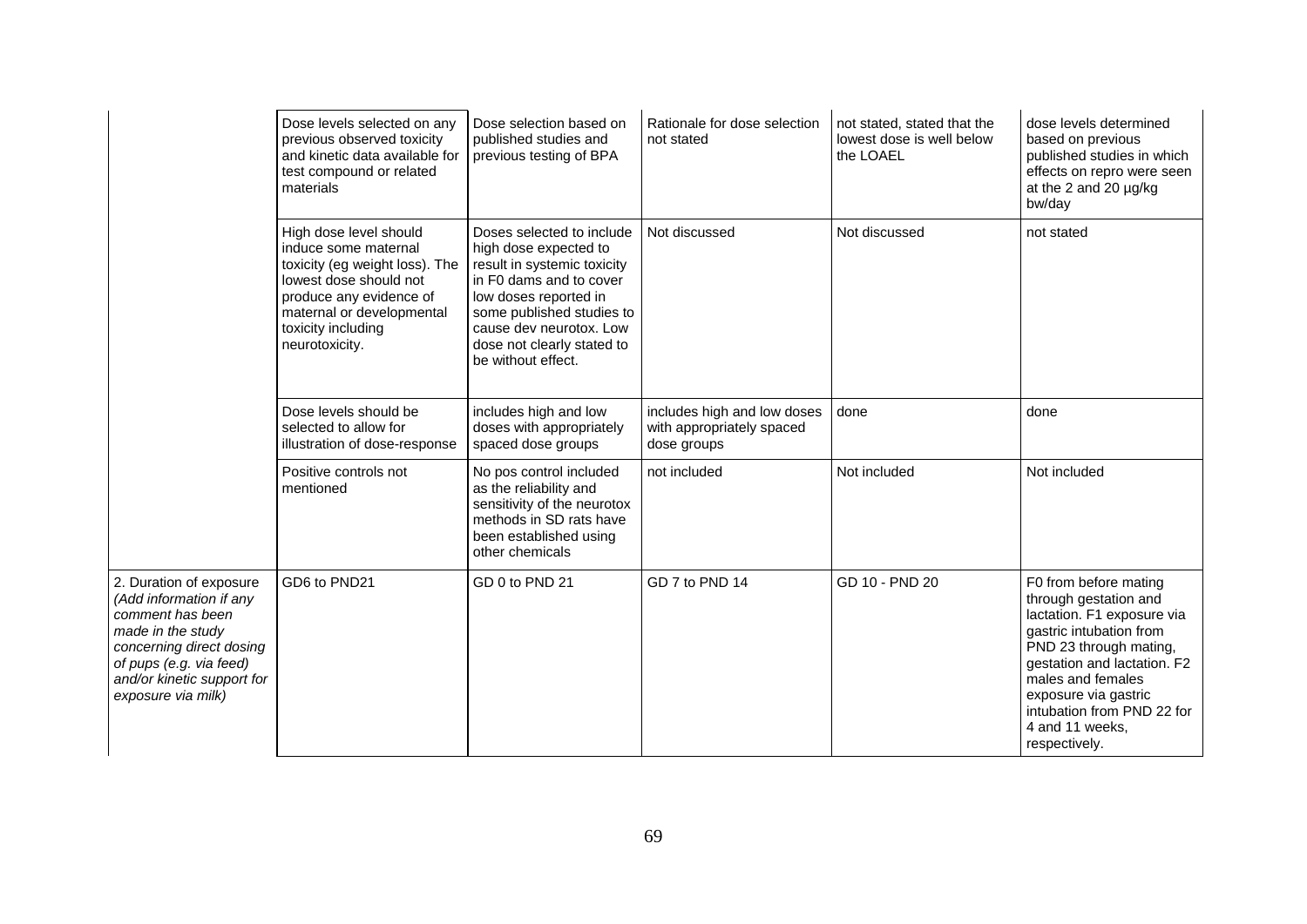|                                                                               | Motivation for using other<br>exposure duration if not GD<br>6 to PND 21                                                                                                                                                   | None given                                                                                               | None given                                                                             | None given                                                                                                       | done according to reprotox<br>TGs                                                                                                                                                                                        |
|-------------------------------------------------------------------------------|----------------------------------------------------------------------------------------------------------------------------------------------------------------------------------------------------------------------------|----------------------------------------------------------------------------------------------------------|----------------------------------------------------------------------------------------|------------------------------------------------------------------------------------------------------------------|--------------------------------------------------------------------------------------------------------------------------------------------------------------------------------------------------------------------------|
|                                                                               | Exposure via lactation<br>generally assumed but<br>evidence of continuous<br>exposure [during lactation]<br>can be retrieved from e.g.,<br>pharmacokinetic information,<br>offspring toxicity or changes<br>in bio-markers | not included, refers to<br>literature                                                                    | not included, exposure via<br>lactation assumed without<br>reference to the literature | not included                                                                                                     | not included                                                                                                                                                                                                             |
|                                                                               | Direct dosing of pups can be<br>considered if there is lack of<br>evidence of continued<br>exposure to offspring during<br>lactation                                                                                       | Pups were exposed via<br>direct consumption of<br>feed during the third week<br>of the lactation period. | No direct dosing of pups<br>other than from mother's<br>milk                           | No direct dosing of pups<br>other than from mother's<br>milk                                                     | pups exposed via gastric<br>intubation from PND 23<br>(F1) or 22 (F2)                                                                                                                                                    |
| 3. If other routes of<br>administration than oral                             | Use OECD Guidance<br>Document on Neurotoxicity<br><b>Testing Strategies and</b><br>Methods #43 to assist in the<br>design of the studies                                                                                   | N/A                                                                                                      | N/A                                                                                    | N/A                                                                                                              | N/A                                                                                                                                                                                                                      |
| 4. Duration of study; time<br>for sacrifice/necropsy of<br>dams and offspring | Maternal animals can be<br>euthanized after weaning.<br>Offspring to be humanely<br>killed at PND 22 or at an<br>earlier time point between<br>PND 11 and 22, as well as<br>at study termination.                          | Pups sacrificed on PNDs<br>21 and 72, not stated for<br>dams                                             | not stated                                                                             | dams sacrificed at weaning,<br>8 randomly selected<br>offspring per sex and<br>treatment sacrificed on PND<br>62 | dams sacrificed after<br>weaning, offspring not<br>selected to become<br>parents terminated after<br>weaning, parental males<br>terminated after mating,<br>parental females<br>terminated after weaning of<br>offspring |
| 5. Control for estrous<br>cyclicity of female<br>offspring                    | Not specified if required                                                                                                                                                                                                  | not reported                                                                                             | yes                                                                                    | not reported                                                                                                     | cyclicity included as<br>separate endpoint but<br>seems not to have been<br>controlled for in<br>behavioural tests                                                                                                       |
| C. Endpoints*:                                                                |                                                                                                                                                                                                                            |                                                                                                          |                                                                                        |                                                                                                                  |                                                                                                                                                                                                                          |
| 1. Physical and developmental landmarks                                       |                                                                                                                                                                                                                            |                                                                                                          |                                                                                        |                                                                                                                  |                                                                                                                                                                                                                          |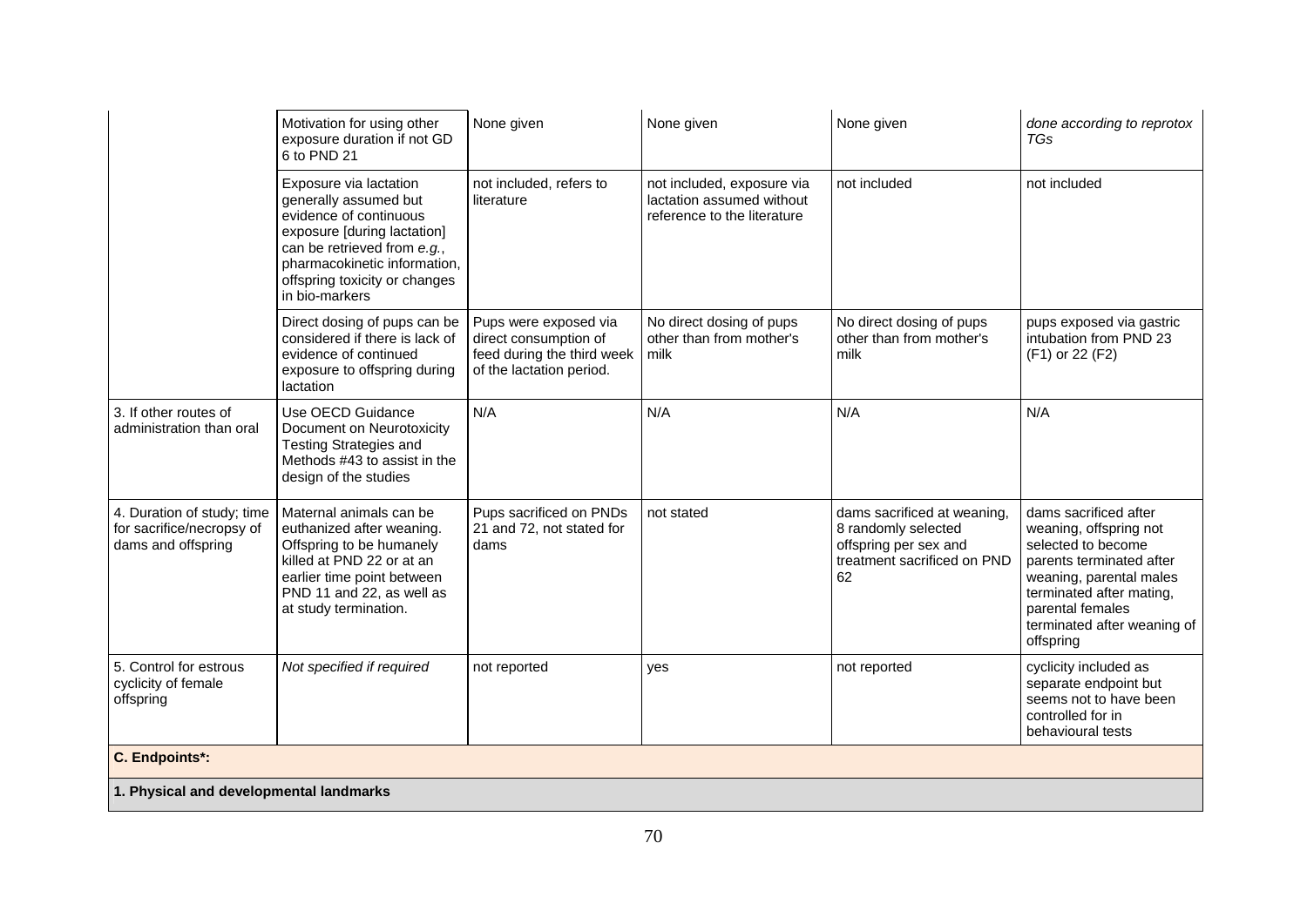| a. Body weight and<br>clinical observations,<br>weekly during pre-<br>weaning and at least<br>every two weeks at<br>adolescence and<br>adulthood | Required                                                                                                                                                                           | Provided                                                                                                                                                                                                   | not provided   | Provided. "Dams were<br>examined for clinical signs of<br>toxicity and weighed daily<br>before dosing" | Provided (daily) for adult<br>animals.                                                |
|--------------------------------------------------------------------------------------------------------------------------------------------------|------------------------------------------------------------------------------------------------------------------------------------------------------------------------------------|------------------------------------------------------------------------------------------------------------------------------------------------------------------------------------------------------------|----------------|--------------------------------------------------------------------------------------------------------|---------------------------------------------------------------------------------------|
|                                                                                                                                                  | During treatment and<br>observation period, detailed<br>clinical observations to be<br>performed for dams and<br>pups, by trained observers<br>unaware of the actual<br>treatment. | DCO performed on all<br>females on GD 10 and 15<br>and LD 10 and 21, and on<br>1 pup/sex/litter on PND 4,<br>11, 21, 35, 45, 60.<br>Performed by trained<br>observers w/o knowledge<br>of group assignment |                | not stated                                                                                             | Not stated                                                                            |
|                                                                                                                                                  | Where possible,<br>observations to be made by<br>the same technician                                                                                                               | Not specified                                                                                                                                                                                              | $\overline{a}$ | not stated                                                                                             | Not stated                                                                            |
|                                                                                                                                                  | Observations to be<br>performed outside of home<br>cage                                                                                                                            | Outside of home cage in<br>open field for 2 min                                                                                                                                                            |                | not stated                                                                                             | Not stated                                                                            |
|                                                                                                                                                  | "Unusual" responses with<br>respect to eg activity level,<br>need to be documented                                                                                                 | Provided (No treatment-<br>related clinical findings<br>were noted in the dams or<br>pups.)                                                                                                                |                | not provided                                                                                           | not provided                                                                          |
|                                                                                                                                                  | Both dams and pups need to<br>be evaluated. Body weight<br>best indicator for dam<br>toxicity and pup physical<br>development                                                      | Dams and pups weighed<br>every 3 or 4 days until<br>PND 21. Pups weighed<br>every week thereafter<br>until euthanasia                                                                                      | Not stated     | dams weighed daily during<br>dosing. Pups weighed on<br>PNDs 0, 7, 14, 28, 56 and<br>84                | dams weighed on GDs 0,<br>7, 14 and 20. Pups<br>weighed on PNDs 0, 4, 7,<br>14 and 21 |
| b. Brain weight and<br>Neuropathology, on PND<br>22 (or earlier between<br>PND 11 and 22) and at<br>termination                                  | Fixation; Immersion<br><pnd21, perfusion="">PND21</pnd21,>                                                                                                                         | PND 21 and 72 pups<br>perfused in situ, brains<br>processed. On PND 72<br>also additional CNS and<br><b>PNS</b>                                                                                            |                | brains collected from<br>randomly selected pups on<br>PND 62 but not stated how                        |                                                                                       |
|                                                                                                                                                  | Tissue selection need both<br>CNS and PNS                                                                                                                                          | Brains from pups on PND<br>21 and 72. On PND 72<br>also additional CNS and<br>PNS.                                                                                                                         |                | brains only (and other<br>organs but not PNS)                                                          |                                                                                       |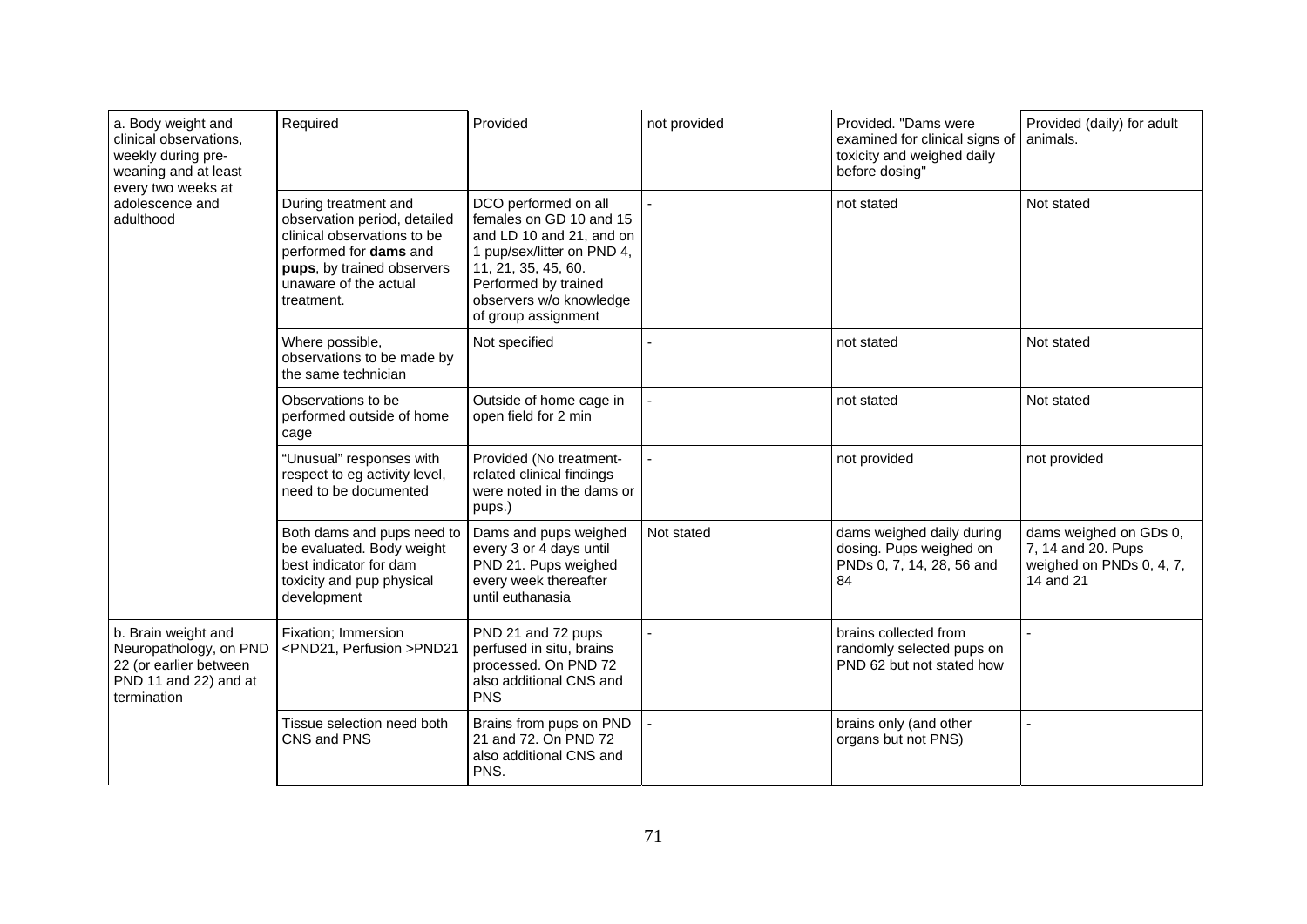|                                                                                                                                  | Morphometric evaluation of<br>tissue collected on PND 21<br>and at end of study                                                          | Done (PND 21 and 72)                                                                                                                | brains only on PND 62 but<br>methods or results not<br>provided                                                                          |                                                                                                     |
|----------------------------------------------------------------------------------------------------------------------------------|------------------------------------------------------------------------------------------------------------------------------------------|-------------------------------------------------------------------------------------------------------------------------------------|------------------------------------------------------------------------------------------------------------------------------------------|-----------------------------------------------------------------------------------------------------|
|                                                                                                                                  | Any neuropathological<br>changes should be graded<br>(grading scale should be<br>defined) to allow for analysis<br>of dose-response rel. | Not provided (no<br>treatment related lesions<br>noted)                                                                             | not provided                                                                                                                             |                                                                                                     |
| c. Sexual maturation                                                                                                             | At adolescence (as<br>appropriate)                                                                                                       | Females (1/litter): daily for<br>vaginal patency from PND<br>25. Males (1/litter): daily<br>for preputial separation<br>from PND 35 |                                                                                                                                          | testes descent, preputial<br>separation, vaginal<br>opening                                         |
| d. Other physical<br>landmaks for pup<br>development (e.g. eye<br>opening)                                                       | only required if these will<br>provide additional<br>information                                                                         |                                                                                                                                     |                                                                                                                                          | AGD, pinna detachment,<br>incisor eruption, eye<br>opening                                          |
| 2. Functional/behavioural endpoints                                                                                              |                                                                                                                                          |                                                                                                                                     |                                                                                                                                          |                                                                                                     |
| a. Behavioural ontogeny,<br>at least two measures<br>pre-weaning using the<br>same pup (1                                        | righting reflex                                                                                                                          | all pups, daily beginning<br>on PND 2 until attainment.                                                                             |                                                                                                                                          | surface righting reflex daily<br>from PND 6, mid-air<br>righting reflex daily from<br><b>PND 13</b> |
| pup/sex/litter). Some<br>tests to consider:                                                                                      | negative geotaxis                                                                                                                        |                                                                                                                                     |                                                                                                                                          | daily from PND 7                                                                                    |
|                                                                                                                                  | motor activity (strongly<br>recommended!)                                                                                                | Motor activity on PND 13,<br>17, 21 by Kinder Scientific<br>Motor Monitor System (1<br>pup/sex/litter)                              |                                                                                                                                          |                                                                                                     |
| b. Motor activity<br>(including habituation) at<br>pre-weaning (e.g. PND<br>13, 17, 21) and at<br>adulthood (e.g. PND 60-<br>70) | Motor activity should be<br>monitored using an<br>automated activity recording<br>apparatus                                              | Motor activity on PND 13,<br>17, 21, 61 by Kinder<br><b>Scientific Motor Monitor</b><br>System                                      | Spontaneous motor activity<br>using Supermex at 4 weeks<br>of age (PND 28-34),<br>locomotion in the open field<br>at 8 weeks (PND 56-62) | Open field test on F1 rats<br>at 5-6 weeks of age                                                   |
|                                                                                                                                  | Habituation                                                                                                                              | done                                                                                                                                | not reported                                                                                                                             | not reported                                                                                        |
| c. Motor and sensory                                                                                                             | <b>Grip Strength</b>                                                                                                                     |                                                                                                                                     |                                                                                                                                          |                                                                                                     |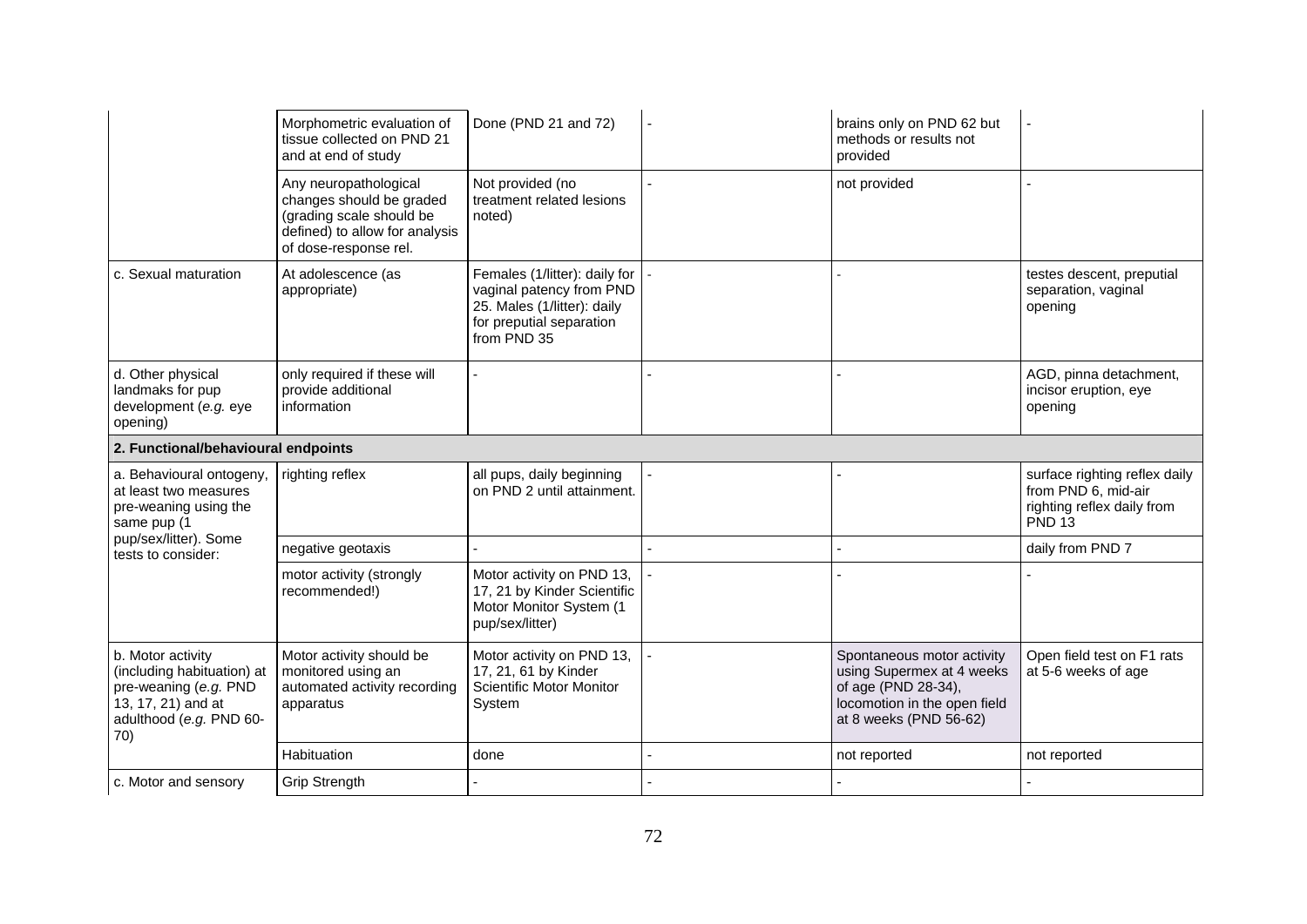| function at at adolesence<br>(recommended PND                                       | <b>Rotating Rod</b>                                                                                           |                                                                                            |                                                                             |                                                                                          |
|-------------------------------------------------------------------------------------|---------------------------------------------------------------------------------------------------------------|--------------------------------------------------------------------------------------------|-----------------------------------------------------------------------------|------------------------------------------------------------------------------------------|
| 25±2) and at adulthood<br>(e.g. PND 60-70). Some                                    | Hind limb foot splay, landing<br>foot spread                                                                  |                                                                                            |                                                                             |                                                                                          |
| tests to consider:                                                                  | Nociception (hotplate, tail<br>flick)                                                                         |                                                                                            |                                                                             |                                                                                          |
|                                                                                     | Sensory irritation                                                                                            |                                                                                            |                                                                             |                                                                                          |
|                                                                                     | Somatosensory operant<br>discrimination task                                                                  |                                                                                            |                                                                             |                                                                                          |
|                                                                                     | Acoustic startle response<br>and prepulse inhibition                                                          | On PND 20 and 60 by<br>Kinder Scientific Startle<br>Monitor System                         |                                                                             |                                                                                          |
|                                                                                     | Auditory discrimination<br>procedure                                                                          |                                                                                            |                                                                             |                                                                                          |
|                                                                                     | Visual discrimination task                                                                                    |                                                                                            |                                                                             |                                                                                          |
| d. Learning and memory                                                              | Conditioned taste aversion                                                                                    |                                                                                            |                                                                             |                                                                                          |
| post-weaning<br>(recommended PND<br>25±2) and at adulthood<br>(e.g. PND 60-70), for | Active avoidance                                                                                              |                                                                                            | In a two-way shuttle-box at 4<br>or 8 weeks of age (PND 28-<br>34 or 56-62) |                                                                                          |
| example:                                                                            | Passive avoidance                                                                                             |                                                                                            |                                                                             |                                                                                          |
|                                                                                     | Spatial Mazes, e.g. Morris<br>water maze, Biel water<br>maze, T-maze                                          | Biel water maze on PND<br>22 and 62, 1 pup/sex/litter<br>(different pups at both<br>times) |                                                                             | T-maze on F1 rats (only<br>6/sex/group, selection<br>process not stated) at 6-7<br>weeks |
|                                                                                     | Conditional discrimination,<br>e.g. simple discrimination,<br>matching to sample                              |                                                                                            |                                                                             |                                                                                          |
|                                                                                     | Delayed discrimination, e.g.<br>delayed matching to sample,<br>delayed alternation or<br>repeated acquisition |                                                                                            |                                                                             |                                                                                          |
|                                                                                     | Eye-blink conditioning                                                                                        |                                                                                            |                                                                             |                                                                                          |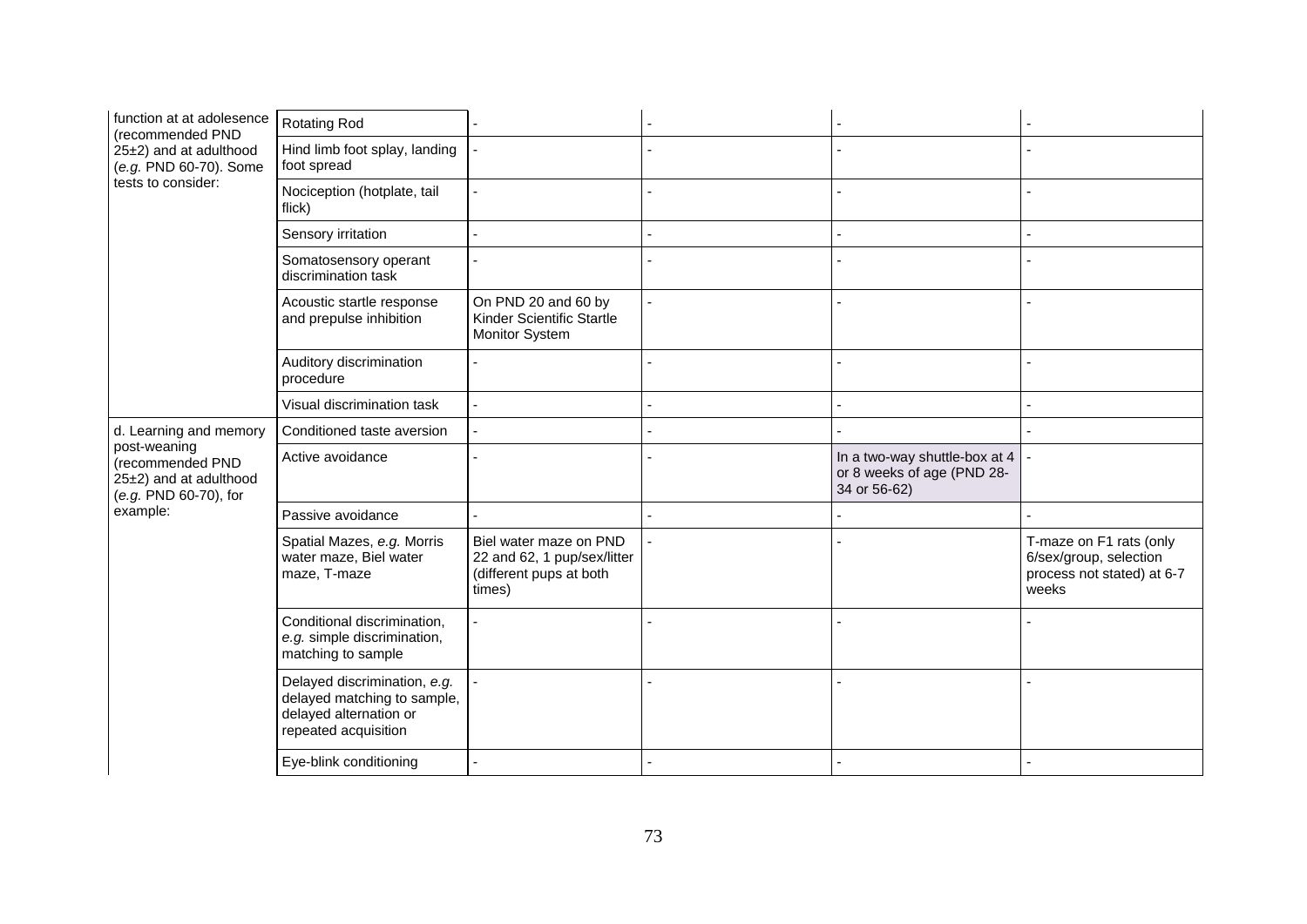|                                                                                                                              | Schedule-controlled operant<br>behaviour                                                                                                                                                                                                                                                                                                                                                                                     |           |                                     |                                                                                                                               |                                                                                                   |
|------------------------------------------------------------------------------------------------------------------------------|------------------------------------------------------------------------------------------------------------------------------------------------------------------------------------------------------------------------------------------------------------------------------------------------------------------------------------------------------------------------------------------------------------------------------|-----------|-------------------------------------|-------------------------------------------------------------------------------------------------------------------------------|---------------------------------------------------------------------------------------------------|
|                                                                                                                              | Two criteria need to be<br>fulfilled in learning and<br>memory tests: 1) original<br>learning (acquisition) need<br>to be assessed as change<br>across several repeated<br>learning trials or (if single<br>trial) with reference to a<br>condition that controls for<br>non-associative effects of<br>the training experience, and<br>2) tests should include some<br>measure of memory in<br>addition to original learning | fulfilled |                                     | not fulfilled (Shuttlebox test),<br>acquisition tests in 50 trials<br>per day for 3 days but no<br>tests for retention/memory | not clear - not stated how<br>many trials were allowed<br>for each subject                        |
| e. Ethology based<br>anxiety tests, e.g.<br>elevated plus maze test,<br>black and white box test,<br>social interaction test | Not specified if required                                                                                                                                                                                                                                                                                                                                                                                                    |           |                                     | Open field test at 8 weeks of<br>age (PND 56-62)                                                                              | Open field test on F1 rats<br>("all") at 5-6 weeks of age                                         |
| f. Other<br>neurobehavioural tests<br>included                                                                               | Not required                                                                                                                                                                                                                                                                                                                                                                                                                 |           | Male and female sexual<br>behaviour |                                                                                                                               |                                                                                                   |
| 3. Other endpoints included                                                                                                  |                                                                                                                                                                                                                                                                                                                                                                                                                              |           |                                     |                                                                                                                               |                                                                                                   |
|                                                                                                                              | Not required                                                                                                                                                                                                                                                                                                                                                                                                                 |           |                                     | pup organ weights: liver,<br>kidney, spleen, thymus,<br>brain, testis)                                                        | repro tox parameters,<br>hormone levels (as per<br>guidelines for reproductive<br>toxicity tests) |
| <b>D. Authors' conclusions</b>                                                                                               |                                                                                                                                                                                                                                                                                                                                                                                                                              |           |                                     |                                                                                                                               |                                                                                                   |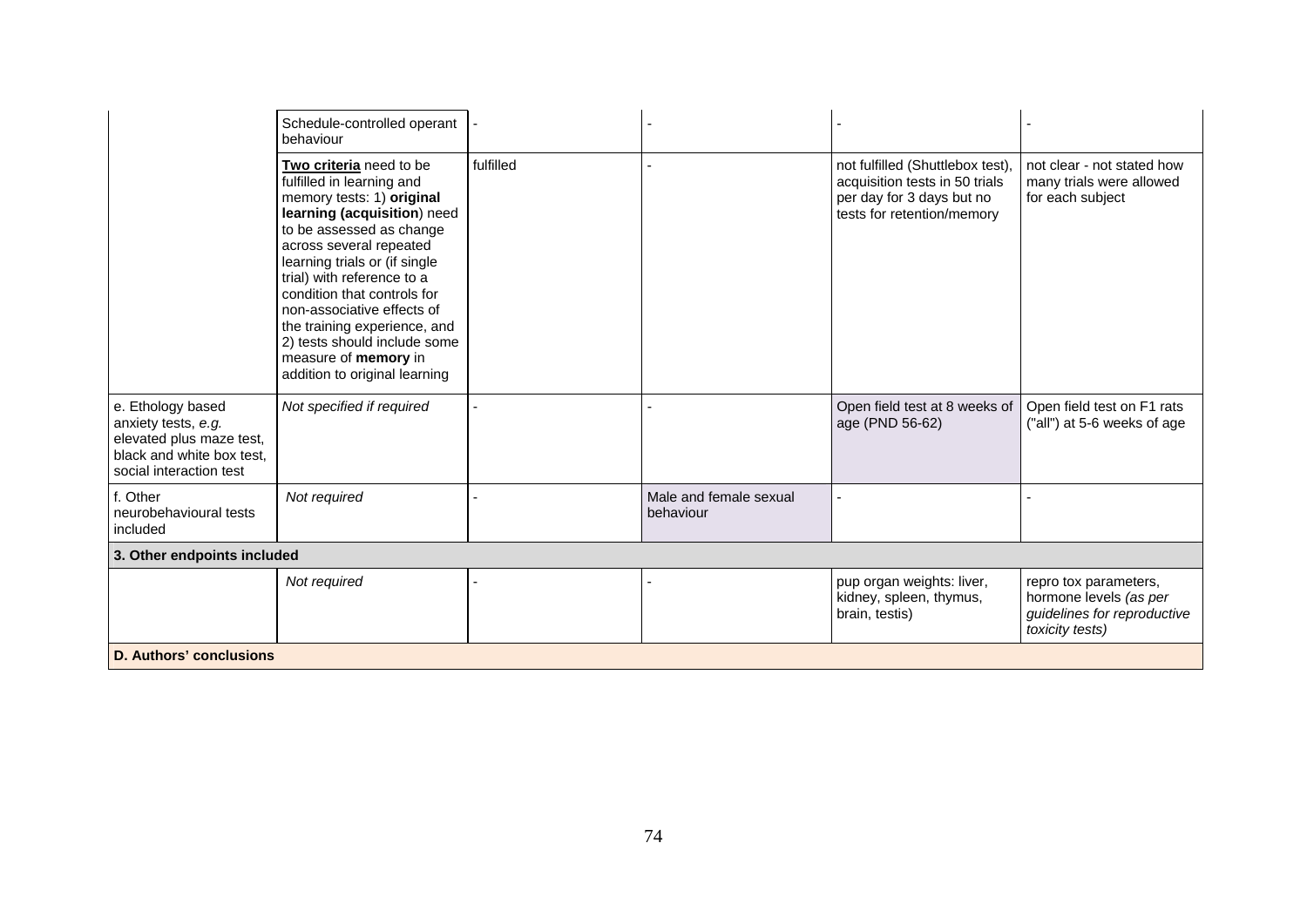| <b>Evidence of</b><br>developmental<br>neurotoxicity | -- | There is no evidence that<br>BPA is a developmental<br>neurotoxicant in rats.<br>Some statistically<br>significant differences<br>were observed in the Biel<br>maze but were not<br>considered treatment<br>related" because they did<br>not occur consistently<br>between or within testing<br>periods, did not<br>demonstrate any<br>evidence of a dose-<br>related trend, and/or were<br>associated with atypical<br>control responses". | "prenatal administration of<br>low levels of BPA (50 µg/kg<br>bw/day) impairs adult sexual<br>performance in experienced<br>male LE rats." High doses<br>did not result in adverse<br>effects. "Significant non-<br>monotonic dose response<br>curve". Female offspring<br>were not affected at any<br>dose. | "the present study<br>demonstrated the adverse<br>effects of perinatal exposure<br>of BPA on the behaviour of<br>offspring." | no effects on behaviour<br>observed. Acknowledges<br>that effects have been<br>seen in other studies and<br>discusses possible<br>differences in study design. |
|------------------------------------------------------|----|---------------------------------------------------------------------------------------------------------------------------------------------------------------------------------------------------------------------------------------------------------------------------------------------------------------------------------------------------------------------------------------------------------------------------------------------|--------------------------------------------------------------------------------------------------------------------------------------------------------------------------------------------------------------------------------------------------------------------------------------------------------------|------------------------------------------------------------------------------------------------------------------------------|----------------------------------------------------------------------------------------------------------------------------------------------------------------|
|------------------------------------------------------|----|---------------------------------------------------------------------------------------------------------------------------------------------------------------------------------------------------------------------------------------------------------------------------------------------------------------------------------------------------------------------------------------------------------------------------------------------|--------------------------------------------------------------------------------------------------------------------------------------------------------------------------------------------------------------------------------------------------------------------------------------------------------------|------------------------------------------------------------------------------------------------------------------------------|----------------------------------------------------------------------------------------------------------------------------------------------------------------|

\* Shaded cells denote tests where a significant effect was observed in treated animals compared to controls (based on author's conclusions).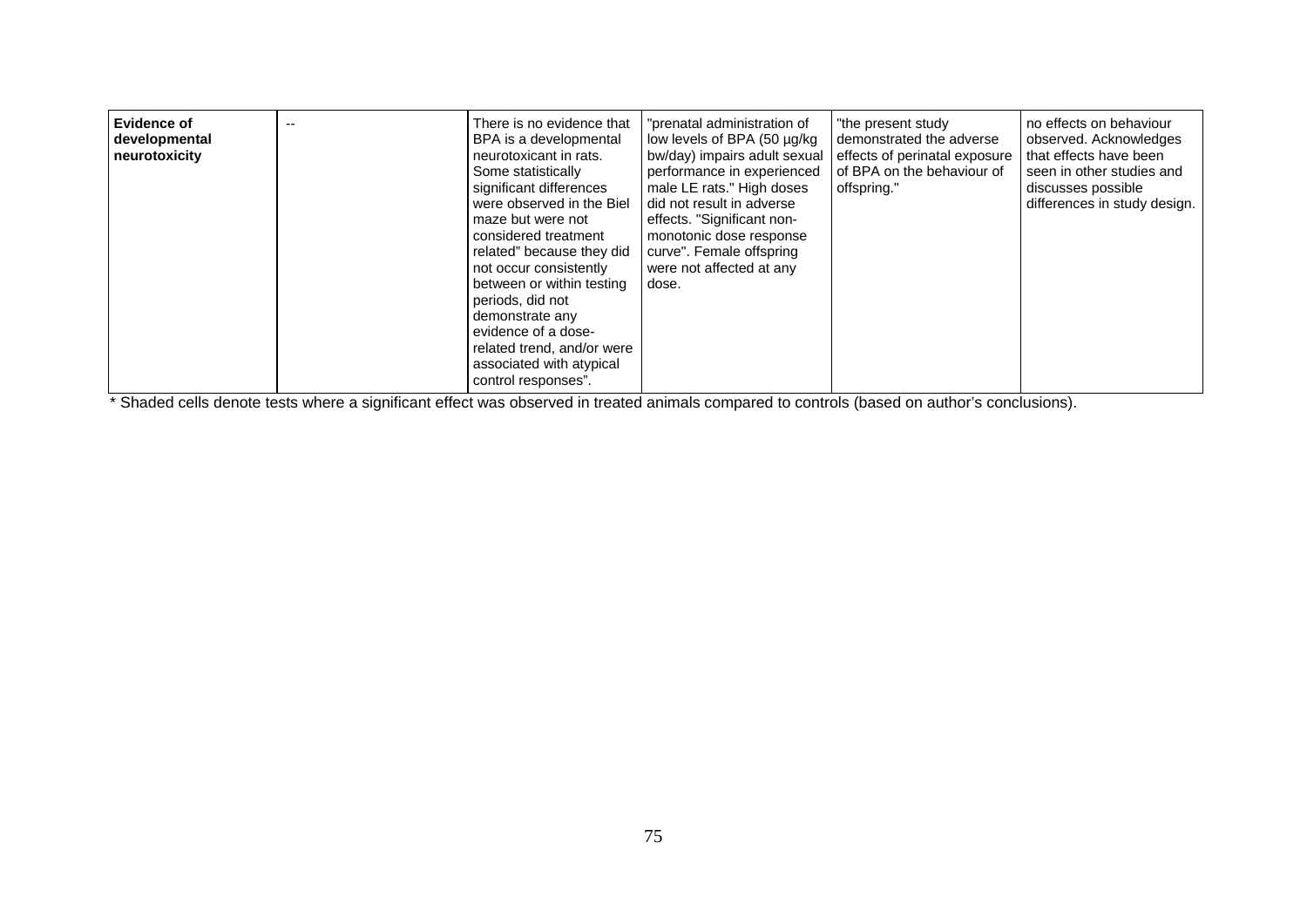Table 5. Comparison of experimental design and endpoints in the OECD TG 426, the available guideline and non-guideline studies of developmental neurotoxicity for PBDE 209.

| Reference  | <b>OECD 426</b>                                                                                                                                                                                       | <b>Beck 2009</b>                                                                                                                                                                                                                                                                                                                                                                                                                   | Viberg et al. 2007                                                                                                                                                                                                                                                                    | Viberg et al. 2003                                                                                                                                                                                                                                                       | Rice et al. 2007, 2009                                                                                                                                                                                                                                                                       |
|------------|-------------------------------------------------------------------------------------------------------------------------------------------------------------------------------------------------------|------------------------------------------------------------------------------------------------------------------------------------------------------------------------------------------------------------------------------------------------------------------------------------------------------------------------------------------------------------------------------------------------------------------------------------|---------------------------------------------------------------------------------------------------------------------------------------------------------------------------------------------------------------------------------------------------------------------------------------|--------------------------------------------------------------------------------------------------------------------------------------------------------------------------------------------------------------------------------------------------------------------------|----------------------------------------------------------------------------------------------------------------------------------------------------------------------------------------------------------------------------------------------------------------------------------------------|
|            |                                                                                                                                                                                                       | (Biesemeier et al. 2011)                                                                                                                                                                                                                                                                                                                                                                                                           |                                                                                                                                                                                                                                                                                       |                                                                                                                                                                                                                                                                          |                                                                                                                                                                                                                                                                                              |
|            |                                                                                                                                                                                                       | Biesemeier JA, Beck MJ,<br>Silberberg H, Myers NR, Ariano<br>JM, Radovsky A, et al. (2011)<br>An oral developmental<br>neurotoxicity study of<br>decabromodiphenyl ether<br>(DecaBDE) in rats. Birth Defects<br>Res B Dev Reprod Toxicol<br>92(1): 17-35.                                                                                                                                                                          | Viberg H, Fredriksson A,<br>Eriksson P (2007) Changes in<br>spontaneous behaviour and<br>altered response to nicotine in<br>the adult rat after neonatal<br>exposure to the brominated<br>flame retardant, decabrominated<br>diphenyl ether (PBDE 209).<br>NeuroToxicology 28:136-142 | Viberg H, Fredriksson A,<br>Jakobsson E, Orn U, Eriksson<br>P. (2003) Neurobehavioral<br>derangements in adult mice<br>receiving decabrominated<br>diphenyl ether (PBDE 209)<br>during a defined period of<br>neonatal brain development.<br>Toxicol Sci 76(1): 112-120. | Rice DC, Reeve EA, Herlihy A,<br>Zoeller RT, Thompson WD,<br>Markowski VP (2007)<br>Developmental delays and<br>locomotor activity in the<br>C57BL6/J mouse following<br>neonatal exposure to the fully-<br>brominated PBDE.<br>decabromodiphenyl ether.<br>Neurotoxicol Teratol, 29:511-20. |
|            |                                                                                                                                                                                                       |                                                                                                                                                                                                                                                                                                                                                                                                                                    |                                                                                                                                                                                                                                                                                       |                                                                                                                                                                                                                                                                          | Rice DC, Thompson WD, Reeve<br>EA, Onos KD, Assadollahzadeh<br>M, Markowski VP (2009)<br>Behavioral changes in aging but<br>not young mice after neonatal<br>exposure to the polybrominated<br>flame retardant decaBDE.<br>Environ Health Perspect.<br>117:1903-11.                          |
| <b>AIM</b> | Designed to analyze the<br>potential functional and<br>morphological effects on<br>the developing nervous<br>system of the offspring<br>that arise from exposure<br>during gestation and<br>lactation | To determine the potential of<br>the test substance to induce<br>functional and/or<br>morphological insult to the<br>nervous system in the<br>offspring of dams that were<br>administered during<br>pregnancy and lactation via<br>oral gavage dosage levels of<br>1, 10, 100 or 1000 mg/kg/d.<br>Also to determine the<br>concentration of the test<br>substance in maternal and<br>neonatal plasma and<br>maternal milk samples. | Undertaken to elucidate<br>whether neonatal PBDE 209<br>exposure can induce<br>changes in spontaneous<br>behaviour and cholinergic<br>system in another species,<br>namely the rat                                                                                                    | Undertaken to ascertain<br>whether PBDE 209 could be<br>absorbed during the<br>neonatal brain development<br>and induce persistent<br>neurotoxic effects on the<br>spontaneous motor<br>behaviour of the adult.                                                          | To examine the effects of<br>postnatal exposure to<br>decaBDE on basic<br>parameters of growth and<br>development, ontogeny of<br>neurological function, motor<br>activity and behaviour at two<br>ages in male and female<br>mice.                                                          |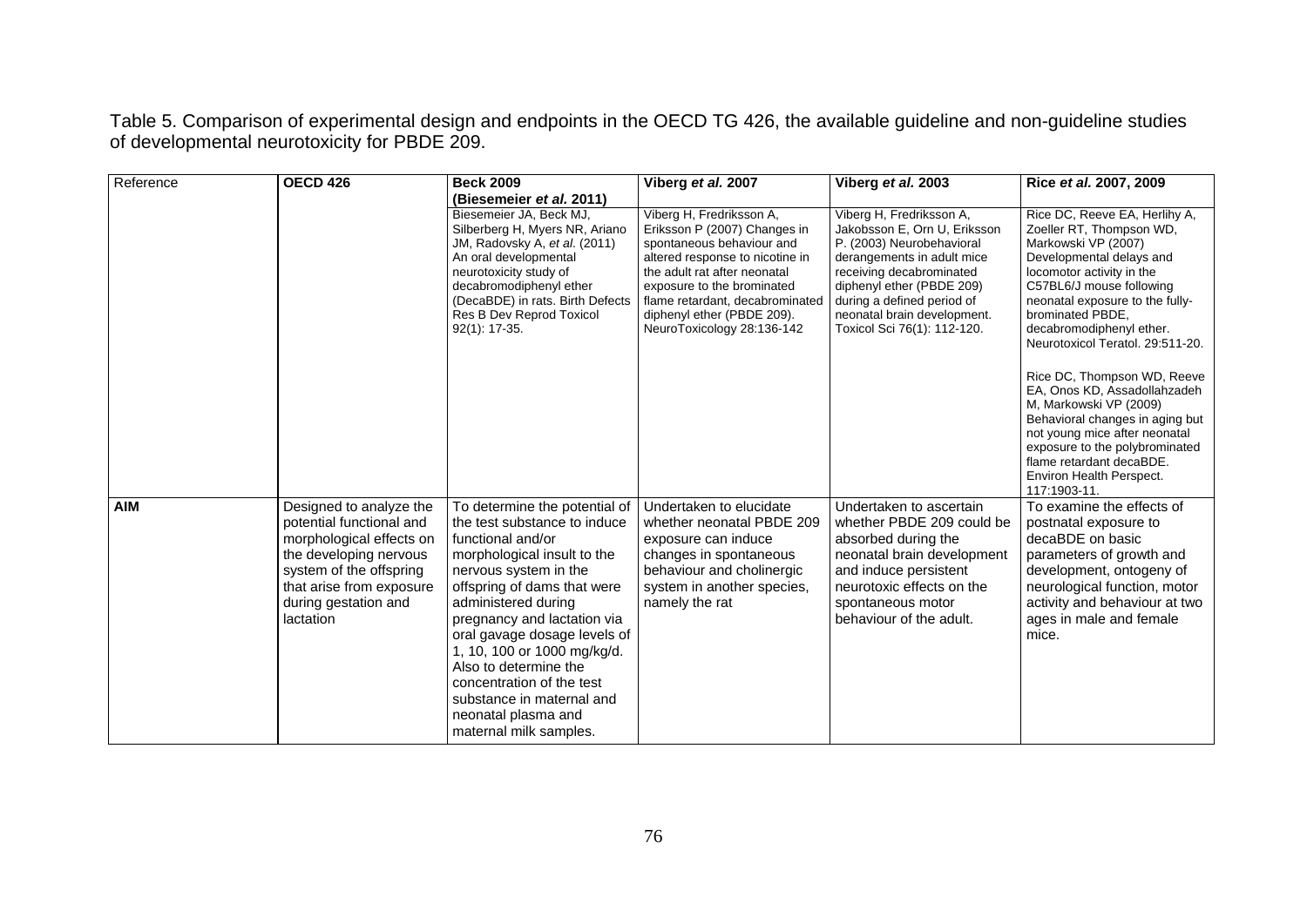|                                                                                               | This guideline can be<br>used as a separate study<br>or incorporated into a<br>reproductive toxicity and<br>or adult neurotoxicity<br>study, but it is critical to<br>preserve integrity of both<br>study types | Performed as a separate<br>study          | Performed as a separate<br>study | Performed as a separate<br>study                                                                                                              | Performed as a separate<br>study                                                                                      |
|-----------------------------------------------------------------------------------------------|-----------------------------------------------------------------------------------------------------------------------------------------------------------------------------------------------------------------|-------------------------------------------|----------------------------------|-----------------------------------------------------------------------------------------------------------------------------------------------|-----------------------------------------------------------------------------------------------------------------------|
| <b>Stated that performed</b><br>according to OECD TG<br>426 or other guidelines<br>(specify)? |                                                                                                                                                                                                                 | Yes (and GLP and US EPA<br>guideline)     | <b>No</b>                        | <b>No</b>                                                                                                                                     | No. "Whenever possible<br>endpoints in the USEPA<br>Guidelines for neurotoxicity<br>risk assessment were<br>included" |
| <b>Experimental design</b>                                                                    |                                                                                                                                                                                                                 |                                           |                                  |                                                                                                                                               |                                                                                                                       |
| A. Test animals                                                                               |                                                                                                                                                                                                                 |                                           |                                  |                                                                                                                                               |                                                                                                                       |
|                                                                                               | Rat (commonly used<br>strains)                                                                                                                                                                                  | Rat (Sprague Dawley<br>Crl:CD)            | Rat (Sprague-Dawley)             | Mouse (NMRI)                                                                                                                                  | Mouse (C57BL/6J)                                                                                                      |
|                                                                                               | Other rodents can be<br>used; justification<br>required, comparable<br>days for exposure<br>required if a different<br>species or unusual strain                                                                | N/A                                       | N/A                              | Not justified. A later<br>publication (Viberg et al.<br>2007) showed that other<br>mouse strain, as well as rats,<br>are similarly sensitive. | Not justified.                                                                                                        |
|                                                                                               | Supplier of test animals<br>to be provided                                                                                                                                                                      | Charles River Lab., Raleigh,<br><b>NC</b> | B&K, Sollentuna, Sweden          | B&K, Sollentuna, Sweden                                                                                                                       | Jackson Lab, Bar Harbor,<br>Maine                                                                                     |
|                                                                                               | Number, age at start and<br>sex of animals                                                                                                                                                                      | Clearly stated                            | Stated                           | Stated                                                                                                                                        | Stated                                                                                                                |
|                                                                                               | Housing conditions,<br>acclimatization etc                                                                                                                                                                      | Clearly stated                            | Clearly stated                   | Clearly stated                                                                                                                                | Clearly stated                                                                                                        |
|                                                                                               | Unique identification for<br>each animal and litters                                                                                                                                                            | Clearly stated, metal ear tag             | Not stated                       | Not stated                                                                                                                                    | Not stated                                                                                                            |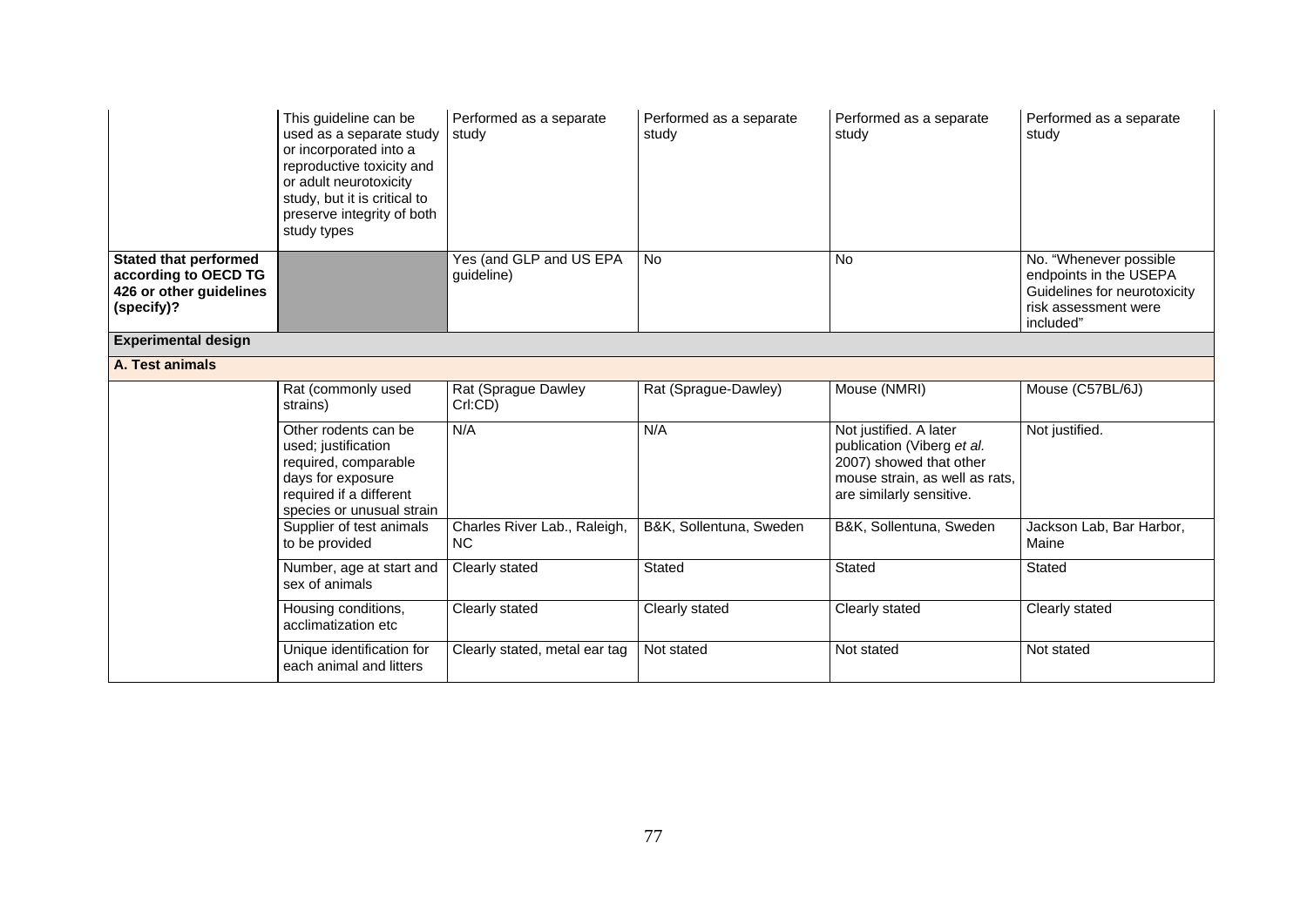|                                                                    | Ensure that a sufficient<br>number of pregnant<br>females are exposed to<br>test substance to ensure<br>an adequate number of<br>offspring are produced<br>(20 litters are<br>recommended at each<br>dose level) | Clearly stated, 35 mated<br>females per dose group                                                   | Exposed postnatally.<br>Offspring from 3-5<br>litters/group | Exposed postnatally.<br>Offspring from 3-5<br>litters/group | Exposed postnatally.<br>Offspring from 11-13<br>litters/group                               |
|--------------------------------------------------------------------|------------------------------------------------------------------------------------------------------------------------------------------------------------------------------------------------------------------|------------------------------------------------------------------------------------------------------|-------------------------------------------------------------|-------------------------------------------------------------|---------------------------------------------------------------------------------------------|
|                                                                    | Live pups to be counted<br>and sexed                                                                                                                                                                             | Done                                                                                                 | N/A                                                         | N/A                                                         | N/A                                                                                         |
|                                                                    | Litter size adjusted on or<br>before PND 4 by random<br>selection to yield a<br>uniform litter size for all<br>litters with equal males<br>and females.                                                          | Clearly stated, litters<br>adjusted to 8 pups of equal<br>sex distribution (if possible)<br>on PND 4 | Adjusted to 8-12 mice/litter<br>within the first 48 hours.  | Adjusted to 10-12 mice/litter<br>within the first 48 hours. | Clearly stated, litters<br>adjusted to 6 pups of equal<br>sex distribution on PND 2         |
|                                                                    | Pup identification is<br>required                                                                                                                                                                                | Done, toe-tattoo and ear tag                                                                         | Not stated                                                  | Not stated                                                  | Not stated                                                                                  |
|                                                                    | Assignment of animals to<br>tests: Pups should be<br>assigned to endpoint<br>assessment on or after<br>PND 4. Both sexes from<br>each litter in each dose<br>group should be equally<br>represented              | Clearly stated                                                                                       | N/A. Only males studied                                     | N/A. Only males studied                                     | Stated                                                                                      |
| <b>Statistical Unit</b>                                            | The statistical unit of<br>measure should be the<br>litter (or dam) and not the<br>pup.                                                                                                                          | litter                                                                                               | pup                                                         | pup                                                         | litter                                                                                      |
| <b>B. Test conditions</b>                                          |                                                                                                                                                                                                                  |                                                                                                      |                                                             |                                                             |                                                                                             |
| 1. Administration of<br>chemical/dosing<br>(Include information on | Most relevant to potential<br>human exposure                                                                                                                                                                     | Yes, oral (maternal<br>exposure)                                                                     | Yes, oral (directly to pups)                                | Yes, oral (directly to pups)                                | Yes, oral (directly to pups)                                                                |
| vehicle as well as route<br>of exposure)                           | Oral by gavage, in diet,<br>drinking water or<br>capsules                                                                                                                                                        | Gavage, vehicle corn oil                                                                             | Gavage, vehicle 20% fat<br>emulsion                         | Gavage, vehicle 20% fat<br>emulsion                         | In the mouth using a<br>micropipette, vehicle 20%<br>emultion (egg lecithin: peanut<br>oil) |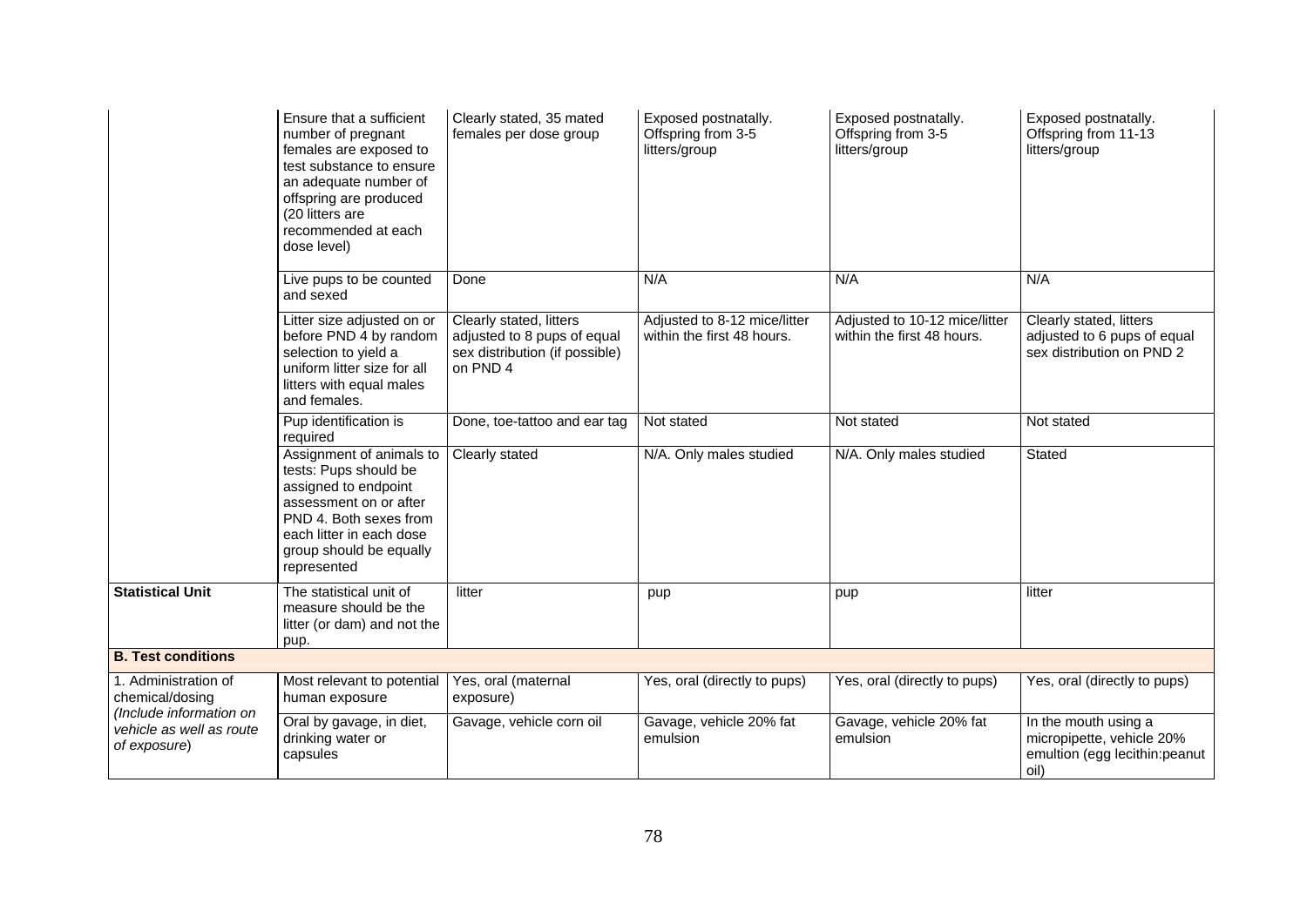|                                                    | Other forms of admin<br>(inhalation or demal)<br>requires modification of<br>procedures                                                                                                                    | N/A                                                                  | N/A                                                                               | N/A                                                                                                                                     | N/A                                                   |
|----------------------------------------------------|------------------------------------------------------------------------------------------------------------------------------------------------------------------------------------------------------------|----------------------------------------------------------------------|-----------------------------------------------------------------------------------|-----------------------------------------------------------------------------------------------------------------------------------------|-------------------------------------------------------|
|                                                    | At least 3 dose groups<br>and a concurrent control                                                                                                                                                         | 4 dose groups + negative<br>control; 0, 1, 10, 100, 1000<br>mg/kg/d  | 2 dose levels (6.7 and 20.1<br>mg/kg) + negative control,<br>single dose on PND3. | 2 dose levels (2.22 and 20.1<br>mg/kg) + negative control,<br>single dose on PND3. Other<br>groups received the dose on<br>PND10 or 19. | 2 dose groups + negative<br>control; 0, 6, 20 mg/kg/d |
|                                                    | Repeated exposure                                                                                                                                                                                          | Once daily (GD 6 to PND21)                                           | Single dose (persistent<br>compound)                                              | Single dose (persistent<br>compound)                                                                                                    | Once daily (PND 2-15)                                 |
|                                                    | Mated females, starting<br>on GD 6                                                                                                                                                                         | Yes                                                                  | N/A                                                                               | N/A                                                                                                                                     | N/A                                                   |
|                                                    | Motivation if starting<br>exposure earlier                                                                                                                                                                 | N/A                                                                  | N/A                                                                               | N/A                                                                                                                                     | N/A                                                   |
|                                                    | Dose levels selected on<br>any previous observed<br>toxicity and kinetic data<br>available for test<br>compound or related<br>materials                                                                    | Dose-range dinding<br>developmental neurotoxicity<br>study performed | Similar to previous study in<br>mice.                                             | Similar to previous studies of<br>other PBDEs.                                                                                          | Not stated                                            |
|                                                    | High dose level should<br>induce some maternal<br>toxicity (eg weight loss).<br>The lowest dose should<br>not produce any<br>evidence of maternal or<br>developmental toxicity<br>including neurotoxicity. | Highest dose 1000 mg/kg/d<br>is the limit level in TG 426            | N/A                                                                               | N/A                                                                                                                                     | N/A                                                   |
|                                                    | Dose levels should be<br>selected to allow for<br>illustration of dose-<br>response                                                                                                                        | Done                                                                 | Only 2 dose levels                                                                | Only 2 dose levels                                                                                                                      | Only 2 dose levels                                    |
|                                                    | Positive controls not<br>mentioned                                                                                                                                                                         | Not included.                                                        | Not included                                                                      | Not included                                                                                                                            | Not included.                                         |
| 2. Duration of exposure<br>(Add information if any | GD6 to PND21                                                                                                                                                                                               | GD6 to PND21                                                         | PND 3 (and longer due to<br>long half-life)                                       | PND 3 (and longer due to<br>long half-life)                                                                                             | <b>PND 2-15</b>                                       |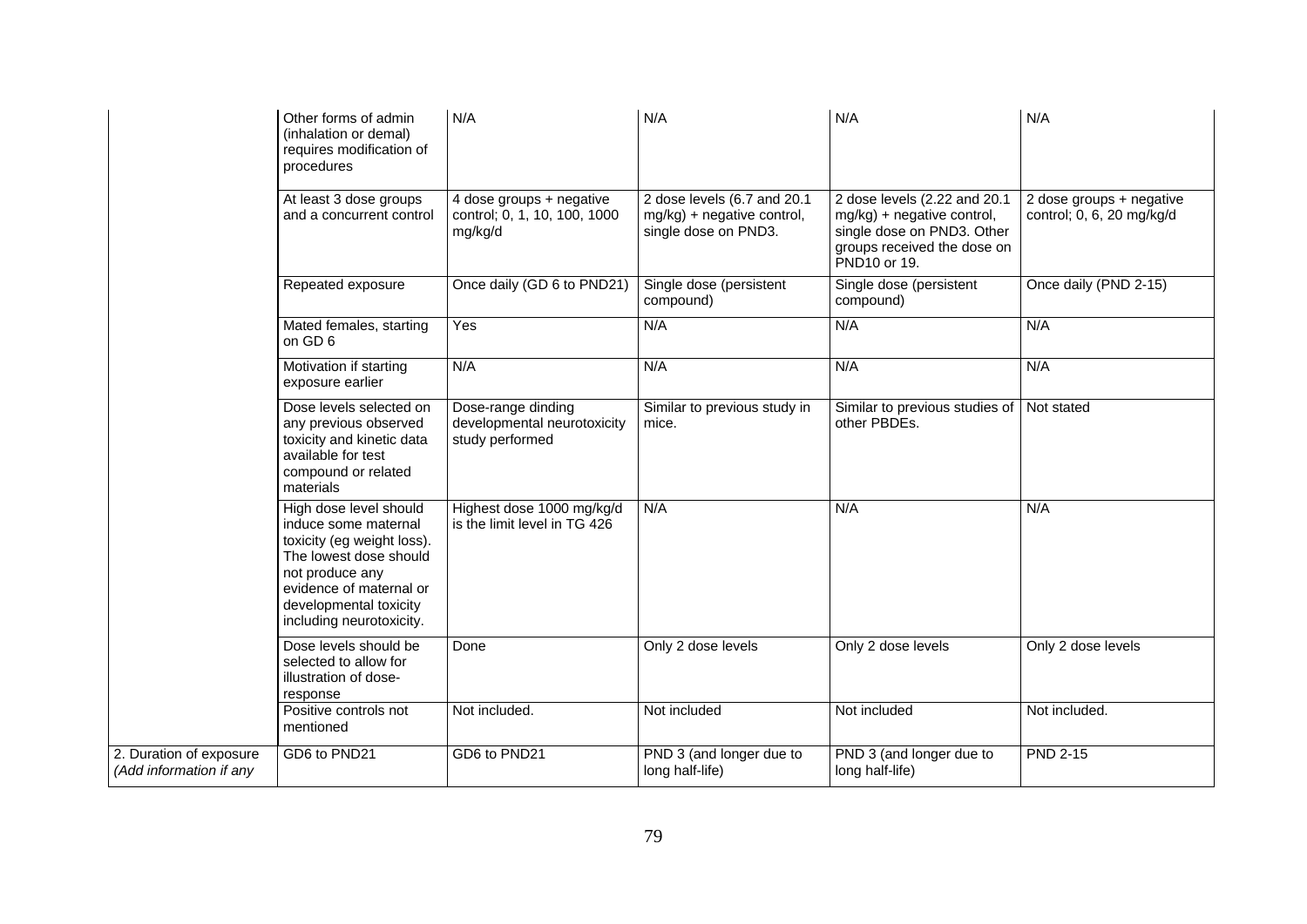| comment has been made<br>in the study concerning<br>direct dosing of pups<br>(e.g. via feed) and/or<br>kinetic support for<br>exposure via milk) | Motivation for using other   N/A<br>exposure duration if not<br>GD 6 to PND 21                                                                                                                                                    |                                                                                                    | Refer to "brain growth spurt"<br>during this period. | Refer to "brain growth spurt"<br>during this period. Also<br>studied dosing on PND10<br>and 19 (no effects). | No                     |
|--------------------------------------------------------------------------------------------------------------------------------------------------|-----------------------------------------------------------------------------------------------------------------------------------------------------------------------------------------------------------------------------------|----------------------------------------------------------------------------------------------------|------------------------------------------------------|--------------------------------------------------------------------------------------------------------------|------------------------|
|                                                                                                                                                  | Exposure via lactation<br>generally assumed but<br>evidence of continuous<br>exposure [during<br>lactation] can be<br>retrieved from e.g.,<br>pharmacokinetic<br>information, offspring<br>toxicity or changes in bio-<br>markers | Levels of PBDE 209 studied<br>in maternal and offspring<br>plasma and maternal milk                | N/A                                                  | N/A                                                                                                          | N/A                    |
|                                                                                                                                                  | Direct dosing of pups can   No direct dosing of pups<br>be considered if there is<br>lack of evidence of<br>continued exposure to<br>offspring during lactation                                                                   |                                                                                                    | Direct dosing of pups.                               | Direct dosing of pups.                                                                                       | Direct dosing of pups. |
| 3. If other routes of<br>administration than oral                                                                                                | Use OECD Guidance<br>Document on<br><b>Neurotoxicity Testing</b><br><b>Strategies and Methods</b><br>#43 to assist in the<br>design of the studies                                                                                | N/A                                                                                                | N/A                                                  | N/A                                                                                                          | N/A                    |
| 4. Duration of study; time<br>for sacrifice/necropsy of<br>dams and offspring                                                                    | Maternal animals can be<br>euthanized after<br>weaning. Offspring to be<br>humanely killed at PND<br>22 or at an earlier time<br>point between PND 11<br>and 22, as well as at<br>study termination.                              | As soon as they were no<br>longer needed, i.e. on PND<br>21, 22, 72, 120 and 180,<br>respectively. | Not stated                                           | Not stated                                                                                                   | Not stated             |
| 5. Control for estrous<br>cyclicity of female<br>offspring                                                                                       | Not specified if required                                                                                                                                                                                                         | Not reported                                                                                       | N/A                                                  | N/A                                                                                                          | Not reported           |
| C. Endpoints*:                                                                                                                                   |                                                                                                                                                                                                                                   |                                                                                                    |                                                      |                                                                                                              |                        |
| 1. Physical and developmental landmarks                                                                                                          |                                                                                                                                                                                                                                   |                                                                                                    |                                                      |                                                                                                              |                        |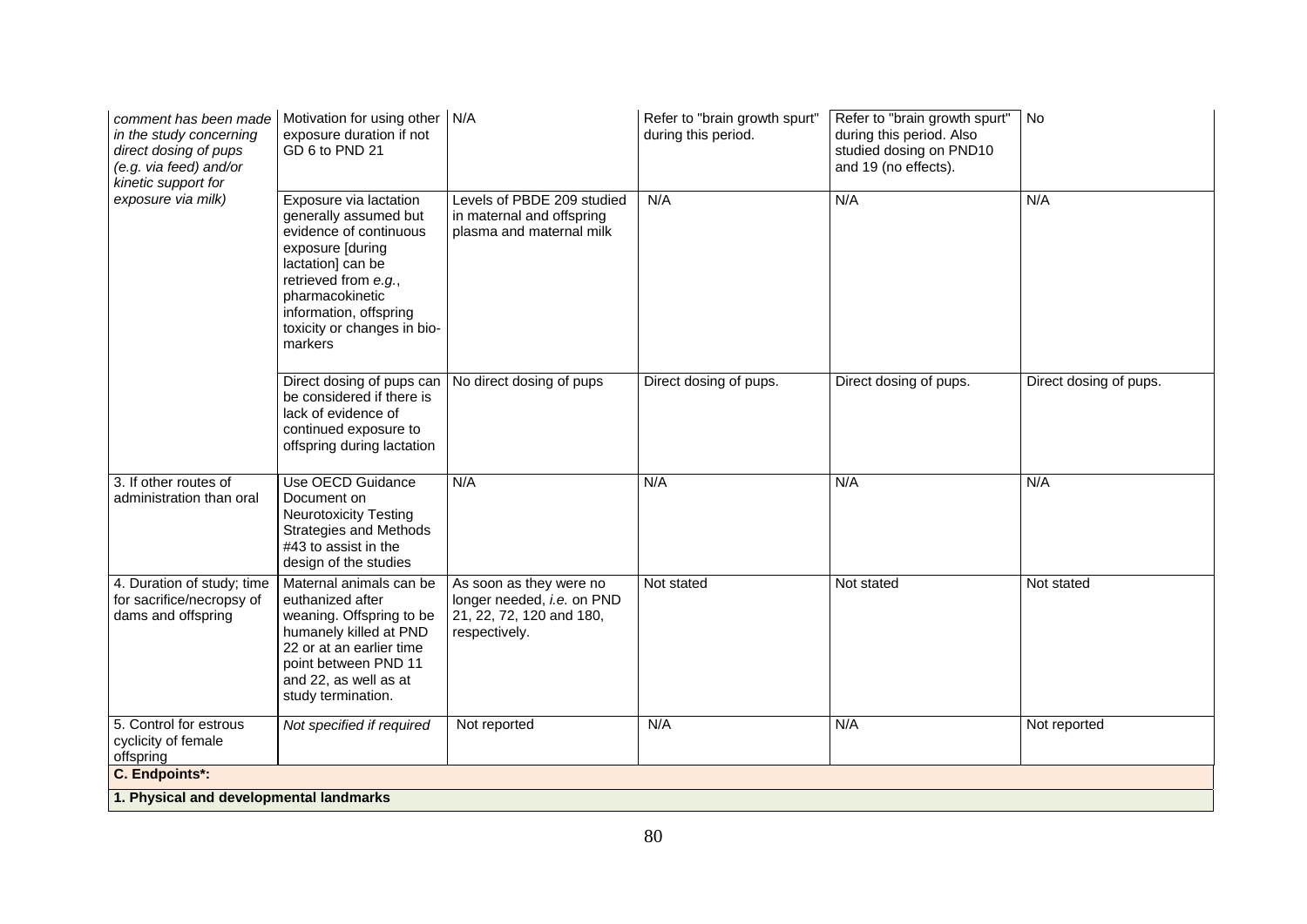| a. Body weight and<br>clinical observations,<br>weekly during pre-<br>weaning and at least<br>every two weeks at<br>adolescence and<br>adulthood | Required                                                                                                                                                                              | Provided                                                                                                                                            | "No clinical signs of<br>toxicity nor any significant<br>difference in body weight<br>gain or adult weight" | "No clinical signs of<br>toxicity nor any significant<br>difference in body weight<br>gain or adult weight" | Not reported                                                                        |
|--------------------------------------------------------------------------------------------------------------------------------------------------|---------------------------------------------------------------------------------------------------------------------------------------------------------------------------------------|-----------------------------------------------------------------------------------------------------------------------------------------------------|-------------------------------------------------------------------------------------------------------------|-------------------------------------------------------------------------------------------------------------|-------------------------------------------------------------------------------------|
|                                                                                                                                                  | During treatment and<br>observation period,<br>detailed clinical<br>observations to be<br>performed for dams and<br>pups, by trained<br>observers unaware of the<br>actual treatment. | DCO performed on all<br>females on GD 10 and 15<br>and LD 10 and 21, and on<br>30 pups/sex/group (1 per<br>litter) on PND 4, 11, 21, 35,<br>45, 60. | Not stated                                                                                                  | Not stated                                                                                                  | FOB performed every day<br>from PND 2-20 on 11-13<br>pups/sex/group (1 per litter). |
|                                                                                                                                                  | Where possible,<br>observations to be made<br>by the same technician                                                                                                                  | Not stated, but technicians<br>blind to treatment                                                                                                   | Not stated                                                                                                  | Not stated                                                                                                  | "Two trained observers, blind<br>to the exposure"                                   |
|                                                                                                                                                  | Observations to be<br>performed outside of<br>home cage                                                                                                                               | Out of the home cage                                                                                                                                | Not stated                                                                                                  | Not stated                                                                                                  | Both in and out of the home<br>cage                                                 |
|                                                                                                                                                  | "Unusual" responses with<br>respect to eg activity<br>level, need to be<br>documented                                                                                                 | Provided                                                                                                                                            | Not stated                                                                                                  | Not stated                                                                                                  | Not stated                                                                          |
|                                                                                                                                                  | Both dams and pups<br>need to be evaluated.<br>Body weight best<br>indicator for dam toxicity<br>and pup physical<br>development                                                      | Recorded at "appropriate<br>intervals"                                                                                                              | Performed (no details given)                                                                                | Performed (no details given)                                                                                | Recorded every day during<br><b>PND2-21</b>                                         |
| b. Brain weight and<br>Neuropathology, on PND<br>22 (or earlier between<br>PND 11 and 22) and at<br>termination                                  | Fixation; Immersion<br><pnd21, perfusion<br="">&gt;PND21</pnd21,>                                                                                                                     | Neuropathology at PND 21,<br>72                                                                                                                     |                                                                                                             |                                                                                                             |                                                                                     |
|                                                                                                                                                  | Tissue selection need<br>both CNS and PNS                                                                                                                                             | Brain weight at PND 21, 72                                                                                                                          |                                                                                                             | $\overline{\phantom{a}}$                                                                                    |                                                                                     |
|                                                                                                                                                  | Morphometric evaluation<br>of tissue collected on<br>PND 21 and at end of<br>study                                                                                                    | Morphometry at PND21, 72                                                                                                                            | $\blacksquare$                                                                                              | $\sim$                                                                                                      |                                                                                     |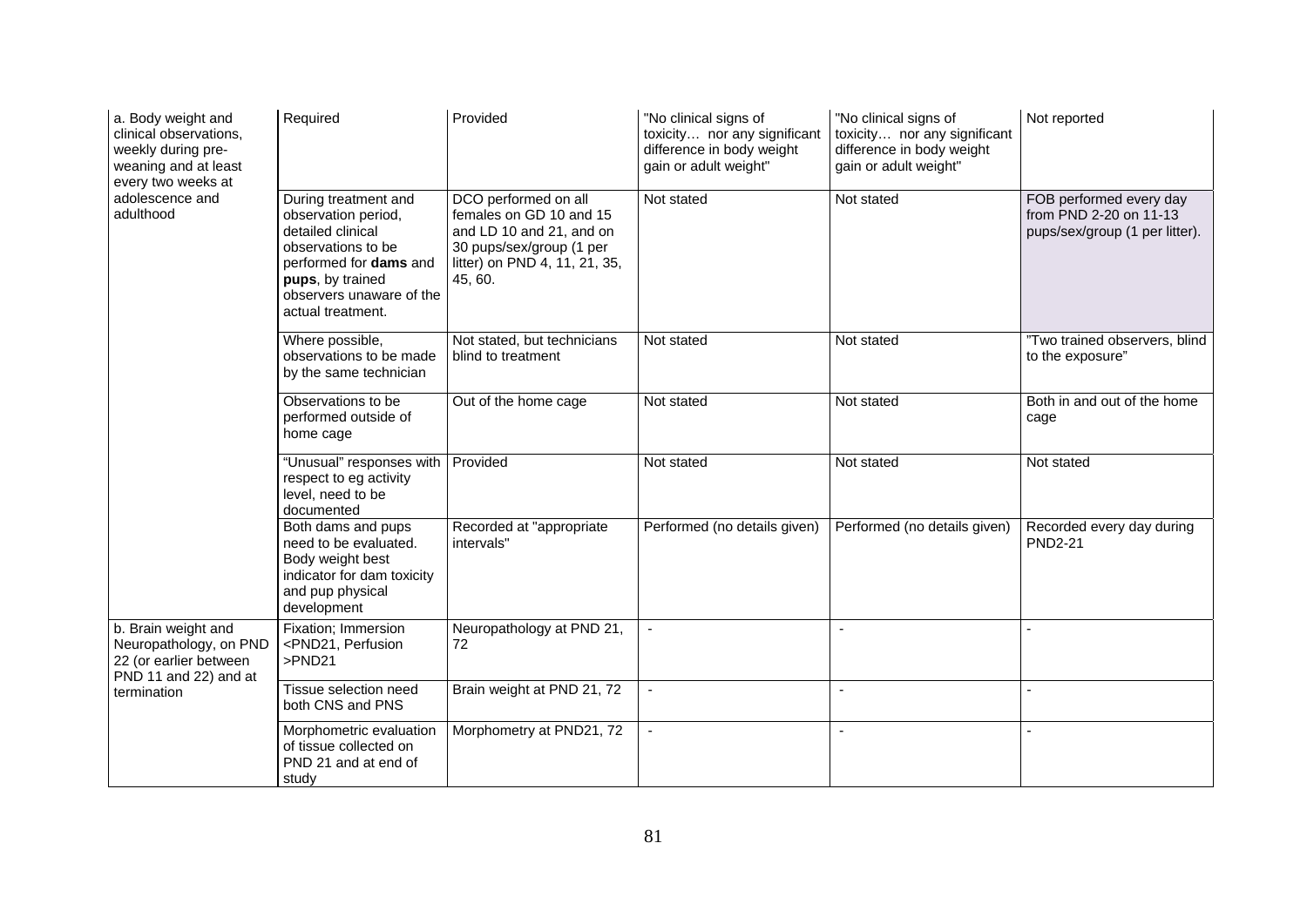|                                                                                                                                  | Any neuropathological<br>changes should be<br>graded (grading scale<br>should be defined) to<br>allow for analysis of<br>dose-response rel. | Not stated                                                                                                                                                                                  |                                                                                                                                   |                                                                                                                                             |                                                                                                                         |
|----------------------------------------------------------------------------------------------------------------------------------|---------------------------------------------------------------------------------------------------------------------------------------------|---------------------------------------------------------------------------------------------------------------------------------------------------------------------------------------------|-----------------------------------------------------------------------------------------------------------------------------------|---------------------------------------------------------------------------------------------------------------------------------------------|-------------------------------------------------------------------------------------------------------------------------|
| c. Sexual maturation                                                                                                             | At adolescence (as<br>appropriate)                                                                                                          | Balanopreputial separation<br>and vaginal patency (50<br>pups/sex/dose)                                                                                                                     | $\sim$                                                                                                                            | $\blacksquare$                                                                                                                              | Vaginal opening and descent<br>of the testes                                                                            |
| d. Other physical<br>landmaks for pup<br>development (eg eye<br>opening)                                                         | only required if these will<br>provide additional<br>information                                                                            |                                                                                                                                                                                             |                                                                                                                                   |                                                                                                                                             | Age at pinnae detach,<br>incisors erupt and eyes open                                                                   |
| 2. Functional/behavioural endpoints                                                                                              |                                                                                                                                             |                                                                                                                                                                                             |                                                                                                                                   |                                                                                                                                             |                                                                                                                         |
| a. Behavioural ontogeny,<br>at least two measures                                                                                | righting reflex                                                                                                                             |                                                                                                                                                                                             |                                                                                                                                   |                                                                                                                                             | Palpebral reflex                                                                                                        |
| pre-weaning using the<br>same pup (1                                                                                             | negative geotaxis                                                                                                                           |                                                                                                                                                                                             | $\sim$                                                                                                                            | $\sim$                                                                                                                                      |                                                                                                                         |
| pup/sex/litter). Some<br>tests to consider:                                                                                      | motor activity (strongly<br>recommended!)                                                                                                   | Locomotor activity on PND<br>13, 17, 21 and 61 (30<br>pups/sex/group, 1/litter)                                                                                                             | $\sim$                                                                                                                            | $\overline{a}$                                                                                                                              | Locomotor activity on PND<br>2-20 (11-13 pups/sex/group,<br>1/litter)                                                   |
| b. Motor activity<br>(including habituation) at<br>pre-weaning (e.g. PND<br>13, 17, 21) and at<br>adulthood (e.g. PND 60-<br>70) | Motor activity should be<br>monitored using an<br>automated activity<br>recording apparatus                                                 | Locomotor activity on PND<br>13, 17, 21 and 61 (30<br>pups/sex/group, 1/litter) and<br>120 and 180. Nicotine<br>challenge was conducted<br>during/after PND 61, 120<br>and 180 assessments. | Motor activity (locomotion,<br>rearing and total activity) on<br>PNM 2 by Rat-O-Matic,<br>ADEA Elektronik AB,<br>Uppsala, Sweden. | Motor activity (locomotion,<br>rearing and total activity) on<br>PNM 2, 4 and 6 by Rat-O-<br>Matic, ADEA Elektronik AB,<br>Uppsala, Sweden. | Locomotor activity on PND 2-<br>20 and 70 (11-13<br>pups/sex/group, 1/litter), and<br>one year (9-12<br>pups/sex/group) |
|                                                                                                                                  | Habituation                                                                                                                                 | done                                                                                                                                                                                        | done                                                                                                                              | done                                                                                                                                        | done                                                                                                                    |
| c. Motor and sensory<br>function at at adolesence<br>(recommended PND                                                            | Grip Strength                                                                                                                               | Performed at PND 21, 35, 45<br>and 60 (30 pups/sex/group,<br>1/litter)                                                                                                                      |                                                                                                                                   |                                                                                                                                             | Performed at PND 2-20                                                                                                   |
| 25±2) and at adulthood<br>(e.g. PND 60-70). Some<br>tests to consider:                                                           | <b>Rotating Rod</b>                                                                                                                         |                                                                                                                                                                                             | $\overline{a}$                                                                                                                    |                                                                                                                                             |                                                                                                                         |
|                                                                                                                                  | Hindlimb foot splay,<br>landing foot spread                                                                                                 |                                                                                                                                                                                             |                                                                                                                                   |                                                                                                                                             |                                                                                                                         |
|                                                                                                                                  | Noiciception (hotplate,<br>tail flick)                                                                                                      |                                                                                                                                                                                             |                                                                                                                                   |                                                                                                                                             |                                                                                                                         |
|                                                                                                                                  | Sensory irritation                                                                                                                          |                                                                                                                                                                                             |                                                                                                                                   |                                                                                                                                             |                                                                                                                         |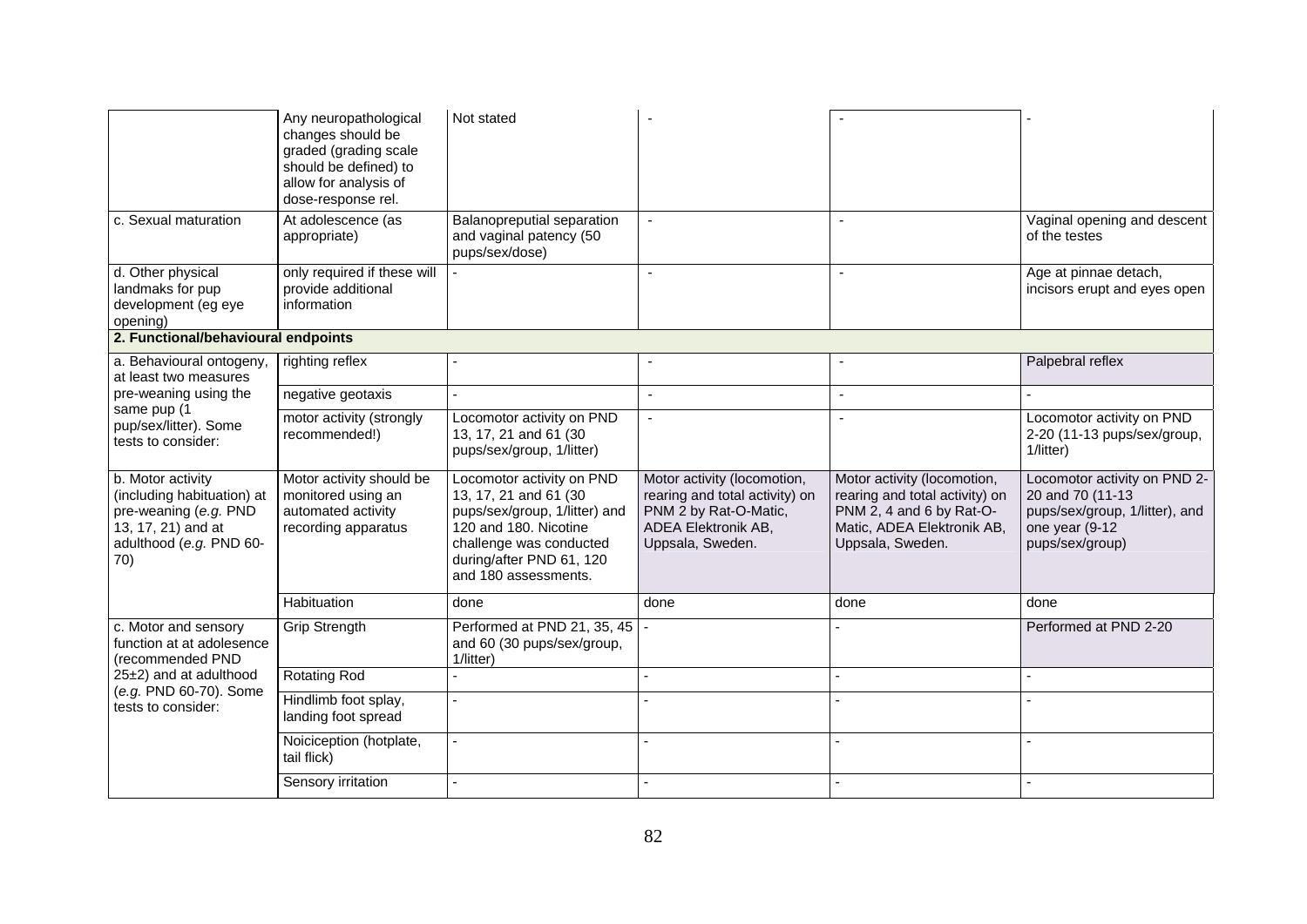|                                                  | Somatosensory operant<br>discrimination task                                                                     |                                                                                                                                                                 |  |                                                                                                                                                                                                                                                      |
|--------------------------------------------------|------------------------------------------------------------------------------------------------------------------|-----------------------------------------------------------------------------------------------------------------------------------------------------------------|--|------------------------------------------------------------------------------------------------------------------------------------------------------------------------------------------------------------------------------------------------------|
|                                                  | Acoustic startle response<br>and prepulse inhibition                                                             | Auditory startle response on<br>PND 20 and 60 (30<br>pups/sex/group, 1/litter)                                                                                  |  | On PND 2-20 (11-13<br>pups/sex/group, 1/litter)                                                                                                                                                                                                      |
|                                                  | Auditory discrimination<br>procedure                                                                             |                                                                                                                                                                 |  |                                                                                                                                                                                                                                                      |
|                                                  | Visual discrimination task                                                                                       |                                                                                                                                                                 |  |                                                                                                                                                                                                                                                      |
| d. Learning and memory<br>post-weaning           | Conditioned taste<br>aversion                                                                                    |                                                                                                                                                                 |  |                                                                                                                                                                                                                                                      |
| (recommended PND                                 | Active avoidance                                                                                                 |                                                                                                                                                                 |  |                                                                                                                                                                                                                                                      |
| 25±2) and at adulthood<br>(e.g. PND 60-70). Some | Passive avoidance                                                                                                |                                                                                                                                                                 |  |                                                                                                                                                                                                                                                      |
| tests to consider:                               | Spatial Mazes, e.g.<br>Morris water maze, Biel<br>water maze, T-maze                                             | Learning and memory (Biel<br>Maze swimming trial)<br>performed at PND 22 and 62<br>(20 and 30 pups/sex/group,<br>respectively, different pups<br>at both times) |  |                                                                                                                                                                                                                                                      |
|                                                  | Conditional<br>discrimination, e.g.<br>simple discrimination,<br>matching to sample                              |                                                                                                                                                                 |  |                                                                                                                                                                                                                                                      |
|                                                  | Delayed discrimination,<br>e.g. delayed matching to<br>sample, delayed<br>alternation or repeated<br>acquisition |                                                                                                                                                                 |  |                                                                                                                                                                                                                                                      |
|                                                  | Eye-blink conditioning                                                                                           |                                                                                                                                                                 |  |                                                                                                                                                                                                                                                      |
|                                                  | Schedule-controlled<br>operant behaviour                                                                         |                                                                                                                                                                 |  | <b>Tested for operant</b><br>procedures including a fixed-<br>ratio schedule of<br>reinforcement, fixed-interval<br>schedule and light-dark<br>visual discrimination at 3 and<br>16 months of age (11-13 and<br>9-12 mice/sex/dose,<br>respectively) |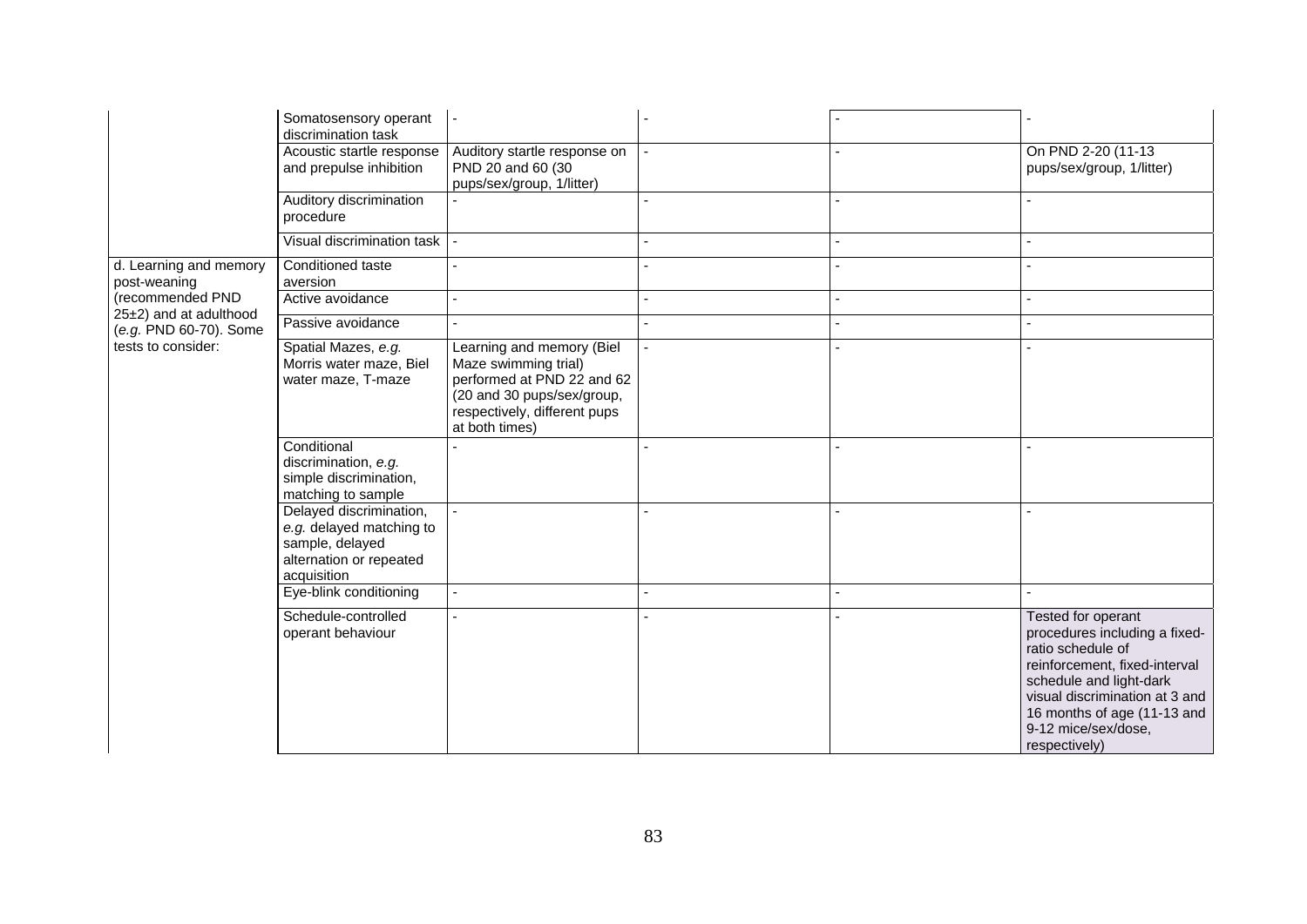|                                                                                                                              | Two criteria need to be<br>fulfilled in learning and<br>memory tests: 1) original<br>learning (acquisition)<br>need to be assessed as<br>change across several<br>repeated learning trials or<br>(if single trial) with<br>reference to a condition<br>that controls for non-<br>associative effects of the<br>training experience, and<br>2) tests should include<br>some measure of<br>memory in addition to<br>original learning | fulfilled                                      |                                                                                              |                                                                                                                     | Not fulfilled                                                                                                  |
|------------------------------------------------------------------------------------------------------------------------------|-------------------------------------------------------------------------------------------------------------------------------------------------------------------------------------------------------------------------------------------------------------------------------------------------------------------------------------------------------------------------------------------------------------------------------------|------------------------------------------------|----------------------------------------------------------------------------------------------|---------------------------------------------------------------------------------------------------------------------|----------------------------------------------------------------------------------------------------------------|
| e. Ethology based<br>anxiety tests, e.g.<br>elevated plus maze test,<br>black and white box test,<br>social interaction test | Not specified if required                                                                                                                                                                                                                                                                                                                                                                                                           |                                                |                                                                                              | Done in a similar study<br>(Johansson et al. 2008)                                                                  |                                                                                                                |
| f. Other neurobehavioural<br>tests included                                                                                  | Not required                                                                                                                                                                                                                                                                                                                                                                                                                        | $\blacksquare$                                 |                                                                                              |                                                                                                                     |                                                                                                                |
| 5. Other endpoints included                                                                                                  |                                                                                                                                                                                                                                                                                                                                                                                                                                     |                                                |                                                                                              |                                                                                                                     |                                                                                                                |
|                                                                                                                              | Not required                                                                                                                                                                                                                                                                                                                                                                                                                        | $\overline{\phantom{a}}$                       | $\blacksquare$                                                                               |                                                                                                                     | $\overline{\phantom{a}}$                                                                                       |
| <b>Author's conclusions</b>                                                                                                  |                                                                                                                                                                                                                                                                                                                                                                                                                                     |                                                |                                                                                              |                                                                                                                     |                                                                                                                |
| Evidence of<br>developmental<br>neurotoxicity                                                                                |                                                                                                                                                                                                                                                                                                                                                                                                                                     | No evidence of<br>developmental neurotoxicity. | Effects on spontaneous<br>behaviour after exposure at<br>PND3 observed at 2 months<br>of age | Effects on spontaneous<br>behaviour after exposure at<br>PND3 persists and worsen<br>with age $(2, 4$ and 6 months) | Suggests that decaBDE is a<br>developmental neurotoxicant<br>that can produce long-term<br>behavioural changes |

 $\frac{1}{1}$ <br>\* Shaded cells denote tests where a significant effect was observed in treated animals compared to controls (based on author's conclusions).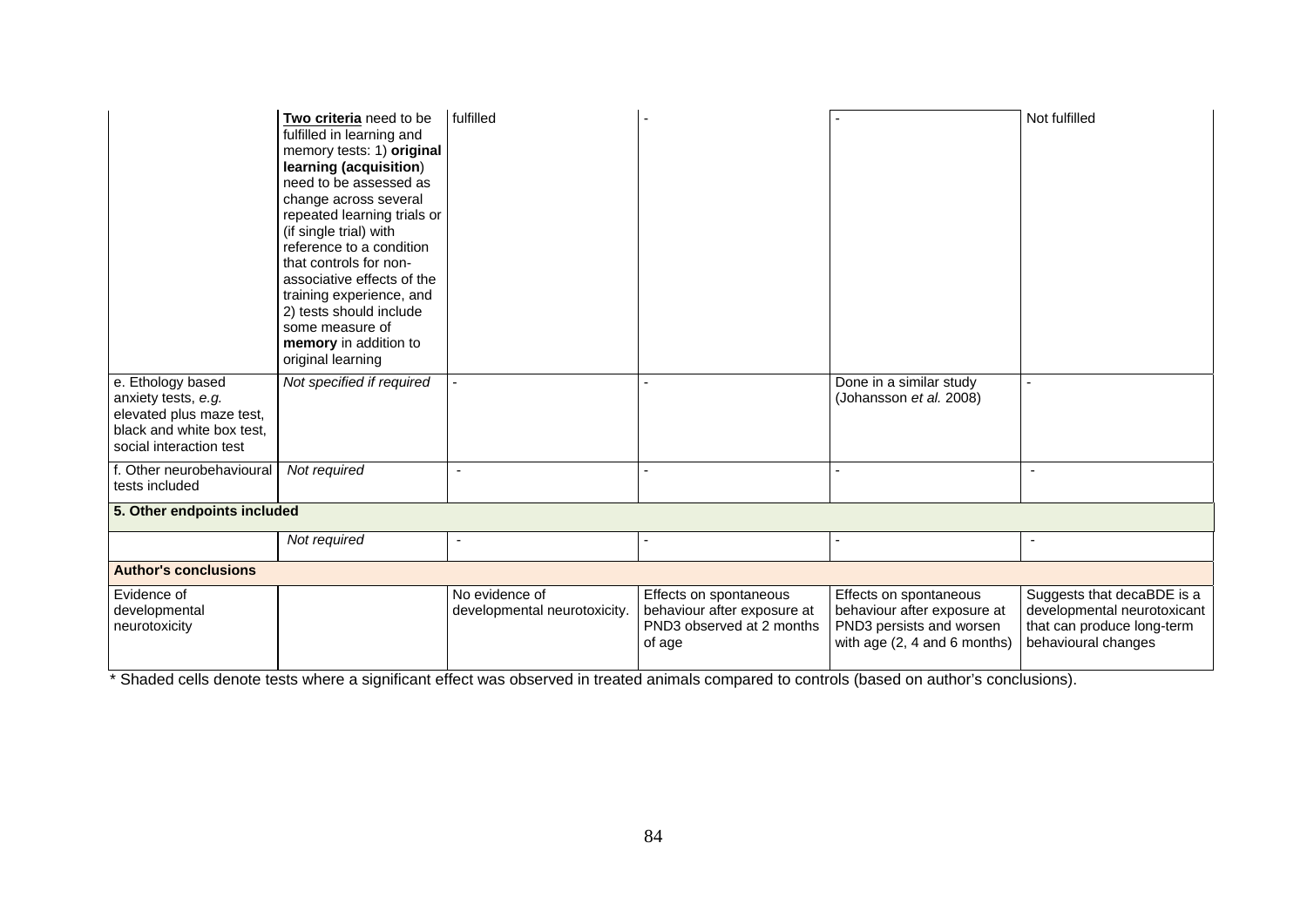Table 6. Comparison of experimental design and endpoints in the OECD TG 426, the available guideline and non-guideline studies of developmental neurotoxicity for deltamethrin.

| Reference                                                                           | <b>OECD 426</b>                                                                                                                                                                                        | Gilmore et al. 2006 (the summary<br>only was evaluated)                                                                                                                                                          | <b>Eriksson and Fredriksson 1991</b>                                                                                                                                                                                                                                            |
|-------------------------------------------------------------------------------------|--------------------------------------------------------------------------------------------------------------------------------------------------------------------------------------------------------|------------------------------------------------------------------------------------------------------------------------------------------------------------------------------------------------------------------|---------------------------------------------------------------------------------------------------------------------------------------------------------------------------------------------------------------------------------------------------------------------------------|
|                                                                                     |                                                                                                                                                                                                        | Gilmore RG et al. (2006) A developmental<br>neurotoxicity screening study with technical<br>grade deltamethrin in Wistar rats. Study<br>summary, Document III-A, Bayer CropScience<br>AG. (full report at Keml). | Eriksson P, Fredriksson A (1991) Neurotoxic<br>effects of two different pyrethroids, bioallethrin<br>and deltamethrin, on immature and adult mice:<br>changes in behavioral and muscarinic receptor<br>variables. Toxicol Appl Pharmacol 108:78-85.                             |
| <b>AIM</b>                                                                          | Designed to analyze the potential<br>functional and morphological effects<br>on the developing nervous system of<br>the offspring that arise from exposure<br>during gestation and lactation           | Not stated in summary.                                                                                                                                                                                           | To investigate whether two<br>pyrethroids, bioallethrin (type I) and<br>deltamethrin (Type II), will affect the<br>MAChR in the adult mouse brain and<br>modify the behaviour of the young<br>and adult animal when given to<br>neonatal mice during the brain growth<br>spurt. |
|                                                                                     | This guideline can be used as a<br>separate study or incorporated into a<br>reproductive toxicity and or adult<br>neurotoxicity study, but it is critical to<br>preserve integrity of both study types |                                                                                                                                                                                                                  | Separate study                                                                                                                                                                                                                                                                  |
| Stated that performed according<br>to OECD TG 426 or other<br>guidelines (specify)? |                                                                                                                                                                                                        | Yes. TG 426 draft (Sept 2003).<br>Deviations stated.                                                                                                                                                             | <b>No</b>                                                                                                                                                                                                                                                                       |
| <b>Experimental design</b>                                                          |                                                                                                                                                                                                        |                                                                                                                                                                                                                  |                                                                                                                                                                                                                                                                                 |
| A. Test animals                                                                     |                                                                                                                                                                                                        |                                                                                                                                                                                                                  |                                                                                                                                                                                                                                                                                 |
|                                                                                     | Rat (commonly used strains)                                                                                                                                                                            | Rat (Wistar)                                                                                                                                                                                                     | Mouse (NMRI)                                                                                                                                                                                                                                                                    |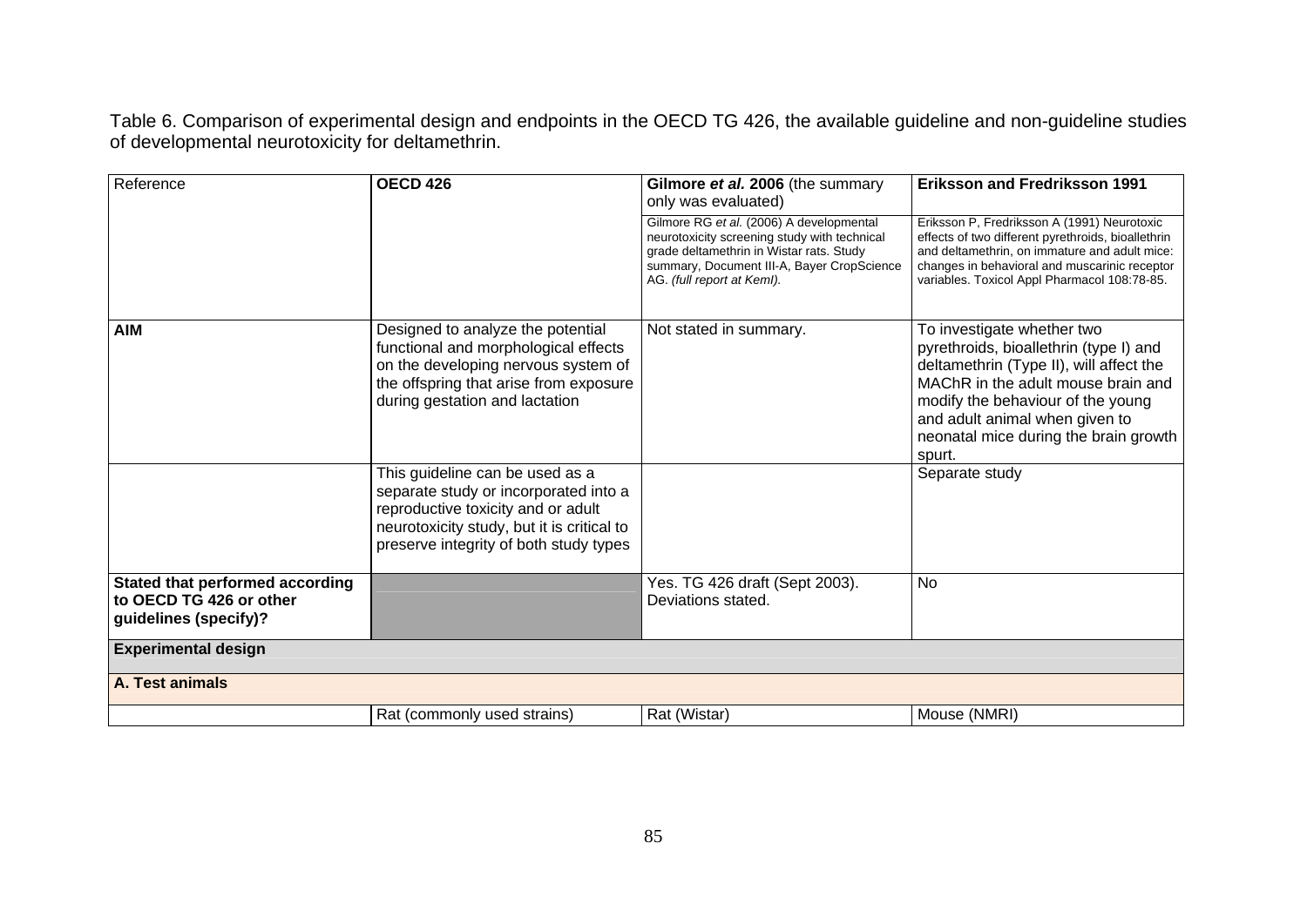|                           | Other rodents can be used:<br>justification required, comparable<br>days for exposure required if a<br>different species or unusual strain                                                              | N/A                                                                                                      | Not justified                                                |
|---------------------------|---------------------------------------------------------------------------------------------------------------------------------------------------------------------------------------------------------|----------------------------------------------------------------------------------------------------------|--------------------------------------------------------------|
|                           | Supplier of test animals to be<br>provided                                                                                                                                                              | <b>Charles River Lab Inc</b>                                                                             | ALAB, Sweden                                                 |
|                           | Number, age at start and sex of<br>animals                                                                                                                                                              | Clearly stated                                                                                           | <b>Stated</b>                                                |
|                           | Housing conditions, acclimatization<br>etc                                                                                                                                                              | Not stated in summary (but according<br>to $426$ draft).                                                 | Clearly stated                                               |
|                           | Unique identification for each animal<br>and litters                                                                                                                                                    | Stated, tattooed                                                                                         | Not stated                                                   |
|                           | Ensure that a sufficient number of<br>pregnant females are exposed to test<br>substance to ensure an adequate<br>number of offspring are produced (20<br>litters are recommended at each<br>dose level) | 30 mated females. 23 litters per dose<br>group                                                           | Exposed postnatally. Offspring from 3<br>litters/dose group. |
|                           | Live pups to be counted and sexed                                                                                                                                                                       | Done                                                                                                     | N/A                                                          |
|                           | Litter size adjusted on or before PND<br>4 by random selection to yield a<br>uniform litter size for all litters with<br>equal males and females.                                                       | PND 4, litters with minimum 7 pups,<br>at least 3/sex, culled to yield<br>4/sex/litter                   | Adjusted to 8-10 pups per litter during<br>first 24 hours.   |
|                           | Pup identification is required                                                                                                                                                                          | Tattooed on PND0                                                                                         | Not stated                                                   |
|                           | Assignment of animals to tests: Pups<br>should be assigned to endpoint<br>assessment on or after PND 4. Both<br>sexes from each litter in each dose<br>group should be equally represented              | Clearly stated. At least one male and<br>one female from each litter (approx.<br>16 offspring/sex/group) | 12 males from 3 litters were tested for<br>behaviour         |
| <b>Statistical Unit</b>   | The statistical unit of measure should<br>be the litter (or dam) and not the pup.                                                                                                                       | litter                                                                                                   | pup                                                          |
| <b>B. Test conditions</b> |                                                                                                                                                                                                         |                                                                                                          |                                                              |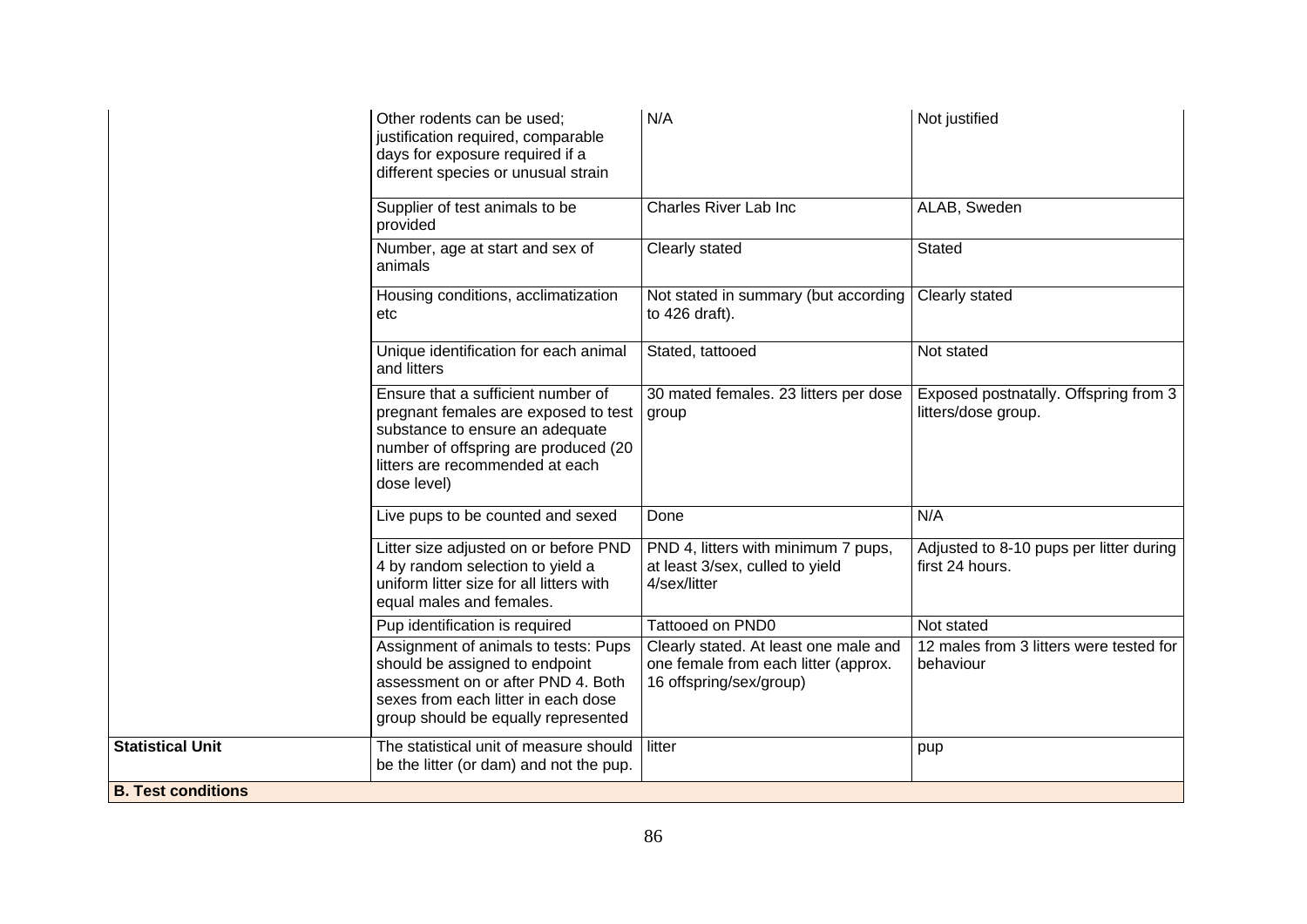| 1. Administration of chemical/dosing<br>(Include information on vehicle as                                                                          | Most relevant to potential human<br>exposure                                                                                                                                                         | Yes, oral                                                                                                                             | Yes, oral                                                                                   |
|-----------------------------------------------------------------------------------------------------------------------------------------------------|------------------------------------------------------------------------------------------------------------------------------------------------------------------------------------------------------|---------------------------------------------------------------------------------------------------------------------------------------|---------------------------------------------------------------------------------------------|
| well as route of exposure)                                                                                                                          | Oral by gavage, in diet, drinking<br>water or capsules                                                                                                                                               | In diet to mated females                                                                                                              | Via PVC tube, vehicle 20% fat/water<br>emulsion (egg lecithin and peanut oil)               |
|                                                                                                                                                     | Other forms of admin (inhalation or<br>demal) requires modification of<br>procedures                                                                                                                 | N/A                                                                                                                                   | N/A                                                                                         |
|                                                                                                                                                     | At least 3 dose groups and a<br>concurrent control                                                                                                                                                   | 3 dose groups + neg control, 0, 20,<br>80, 200 ppm, corresponding to 0,<br>1.64, 6.78, 16.1 mg/kg/d<br>(adjustments during lactation) | 1 dose group (0.7 mg/kg/d) +<br>negative control                                            |
|                                                                                                                                                     | Repeated exposure                                                                                                                                                                                    | In feed, from GD6 to LD21                                                                                                             | PND 10-16, once daily                                                                       |
|                                                                                                                                                     | Mated females, starting on GD 6                                                                                                                                                                      | Mated females, starting on GD6                                                                                                        | N/A                                                                                         |
|                                                                                                                                                     | Motivation if starting exposure earlier                                                                                                                                                              | N/A                                                                                                                                   | N/A                                                                                         |
|                                                                                                                                                     | Dose levels selected on any previous<br>observed toxicity and kinetic data<br>available for test compound or<br>related materials                                                                    | Not justified in summary                                                                                                              | The lower dose from previous study<br>was chosen (did not cause any<br>neurotoxic symptoms) |
|                                                                                                                                                     | High dose level should induce some<br>maternal toxicity (eg weight loss).<br>The lowest dose should not produce<br>any evidence of maternal or<br>developmental toxicity including<br>neurotoxicity. | High dose showed reduced body<br>weights in both dams and pups.                                                                       | N/A                                                                                         |
|                                                                                                                                                     | Dose levels should be selected to<br>allow for illustration of dose-response                                                                                                                         | Fulfilled                                                                                                                             | Only one dose level                                                                         |
|                                                                                                                                                     | Positive controls not mentioned                                                                                                                                                                      | A later study on chlorpyrifos showed<br>the ability of the test laboratory to<br>detect effect on behaviour etc.                      | Not included                                                                                |
| 2. Duration of exposure<br>(Add                                                                                                                     | GD6 to PND21                                                                                                                                                                                         | GD6 to PND21                                                                                                                          | <b>PND 10-16</b>                                                                            |
| information if any comment has<br>been made in the study concerning<br>direct dosing of pups (e.g. via feed)<br>and/or kinetic support for exposure | Motivation for using other exposure<br>duration if not GD 6 to PND 21                                                                                                                                | N/A                                                                                                                                   | Refer to "brain growth spurt" during<br>this period.                                        |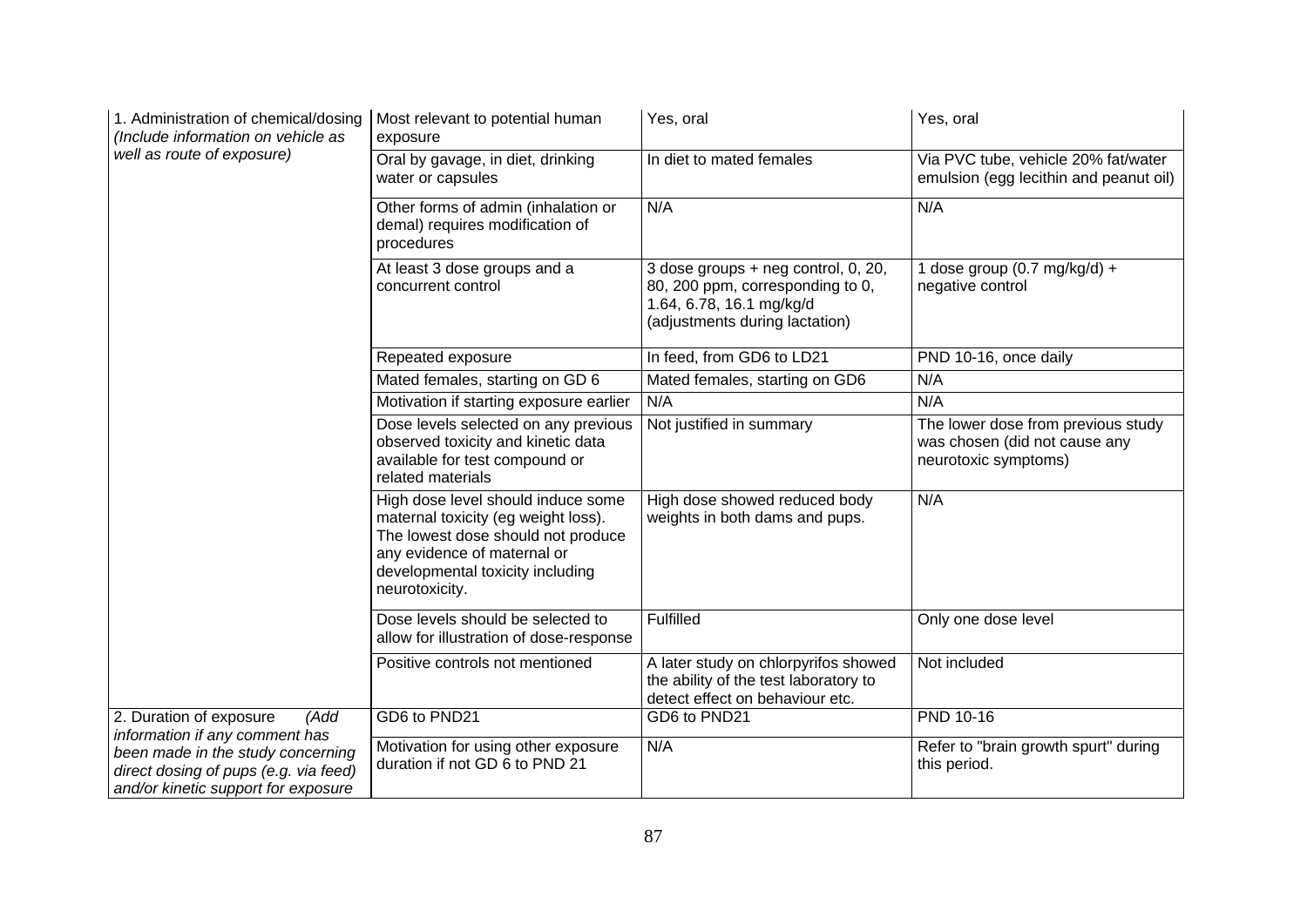| via milk)                                                                     | Exposure via lactation generally<br>assumed but evidence of continuous<br>exposure [during lactation] can be<br>retrieved from e.g., pharmacokinetic<br>information, offspring toxicity or<br>changes in bio-markers | Separate study on pup brain levels of<br>deltamethrin showing evidence of<br>lactational exposure.                              | N/A                        |  |
|-------------------------------------------------------------------------------|----------------------------------------------------------------------------------------------------------------------------------------------------------------------------------------------------------------------|---------------------------------------------------------------------------------------------------------------------------------|----------------------------|--|
|                                                                               | Direct dosing of pups can be<br>considered if there is lack of evidence<br>of continued exposure to offspring<br>during lactation                                                                                    | Measures of food consumption may<br>have included consumption by the<br>pups, especially during the third week<br>of lactation. | Only direct dosing of pups |  |
| 3. If other routes of administration<br>than oral                             | Use OECD Guidance Document on<br>Neurotoxicity Testing Strategies and<br>Methods #43 to assist in the design<br>of the studies                                                                                       | N/A                                                                                                                             | N/A                        |  |
| 4. Duration of study; time for<br>sacrifice/necropsy of dams and<br>offspring | Maternal animals can be euthanized<br>after weaning. Offspring to be<br>humanely killed at PND 22 or at an<br>earlier time point between PND 11<br>and 22, as well as at study<br>termination.                       | Dams were sacrificed on day 21 of<br>lactation. Offspring were sacrificed on<br>PND 21 or 75.                                   | Not stated                 |  |
| 5. Control for estrous cyclicity of<br>female offspring                       | Not specified if required                                                                                                                                                                                            | Not mentioned in summary                                                                                                        | N/A                        |  |
| C. Endpoints*:                                                                |                                                                                                                                                                                                                      |                                                                                                                                 |                            |  |
| 1. Physical and developmental landmarks                                       |                                                                                                                                                                                                                      |                                                                                                                                 |                            |  |
| a. Body weight and clinical                                                   | Required                                                                                                                                                                                                             | Provided                                                                                                                        | Not reported               |  |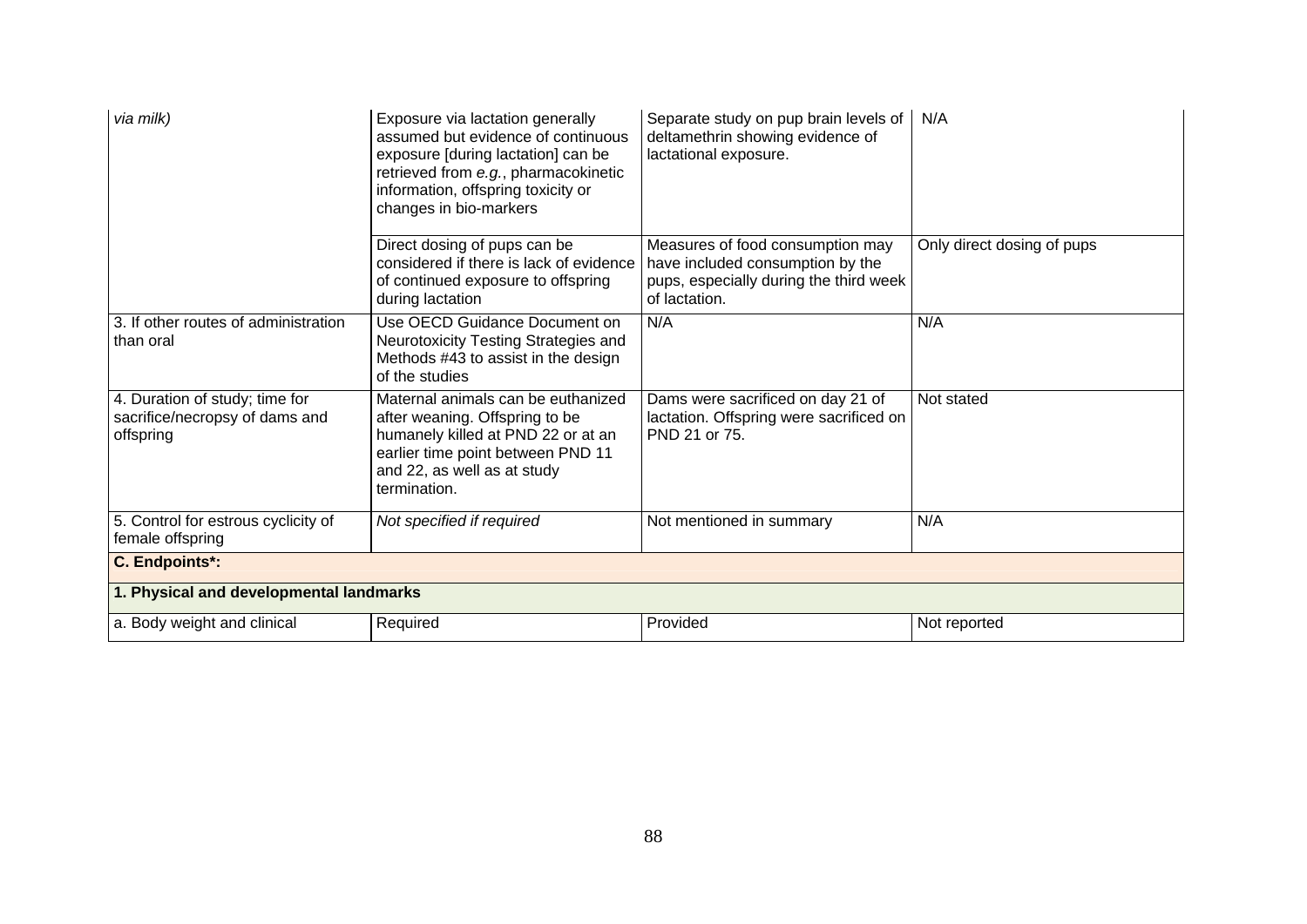| observations, weekly during pre-<br>weaning and at least every two<br>weeks at adolescence and<br>adulthood | During treatment and observation<br>period, detailed clinical observations<br>to be performed for dams and pups,<br>by trained observers unaware of the<br>actual treatment. | DCO and FOB performed on all<br>females on GD13 and GD20 and on<br>at least 10 dams/dose on LD11 and<br>LD21. All pups DCO once daily<br>before weaning and once weekly<br>thereafter. FOB on PND4, 11, 21, 35,<br>45, 60. Trained observers and/or<br>blind assessment not mentioned in<br>summary. | Spontaneous behaviour tested on<br>PND 17 and at 4 months of age. |
|-------------------------------------------------------------------------------------------------------------|------------------------------------------------------------------------------------------------------------------------------------------------------------------------------|------------------------------------------------------------------------------------------------------------------------------------------------------------------------------------------------------------------------------------------------------------------------------------------------------|-------------------------------------------------------------------|
|                                                                                                             | Where possible, observations to be<br>made by the same technician                                                                                                            | Not specified in summary                                                                                                                                                                                                                                                                             | Not stated                                                        |
|                                                                                                             | Observations to be performed<br>outside of home cage                                                                                                                         | Yes                                                                                                                                                                                                                                                                                                  | Not stated                                                        |
|                                                                                                             | "Unusual" responses with respect to<br>eg activity level, need to be<br>documented                                                                                           | Not stated in summary                                                                                                                                                                                                                                                                                | Not stated                                                        |
|                                                                                                             | Both dams and pups need to be<br>evaluated. Body weight best indicator<br>for dam toxicity and pup physical<br>development                                                   | Dams weighed once weekly. Pups<br>weighed on PND 0, 4, 11, 17, 21,<br>thereafter once weekly.                                                                                                                                                                                                        | Final bw at 4 months                                              |
| b. Brain weight and Neuropathology,<br>on PND 22 (or earlier between PND<br>11 and 22) and at termination   | Fixation; Immersion <pnd21,<br>Perfusion &gt;PND21</pnd21,<br>                                                                                                               | PND21 and 75 pups perfused in situ,<br>brains processed. On PND75 also<br>additional CNS and PNS.                                                                                                                                                                                                    |                                                                   |
|                                                                                                             | Tissue selection need both CNS and<br><b>PNS</b>                                                                                                                             | PND21 and 75 pups perfused in situ,<br>brains processed. On PND75 also<br>additional CNS and PNS.                                                                                                                                                                                                    |                                                                   |
|                                                                                                             | Morphometric evaluation of tissue<br>collected on PND 21 and at end of<br>study                                                                                              | AP length of cerebrum and<br>cerebellum at PND21 and 75                                                                                                                                                                                                                                              | $\blacksquare$                                                    |
|                                                                                                             | Any neuropathological changes<br>should be graded (grading scale<br>should be defined) to allow for<br>analysis of dose-response rel.                                        | Not provided in summary (no<br>treatment related lesions noted)                                                                                                                                                                                                                                      | $\sim$                                                            |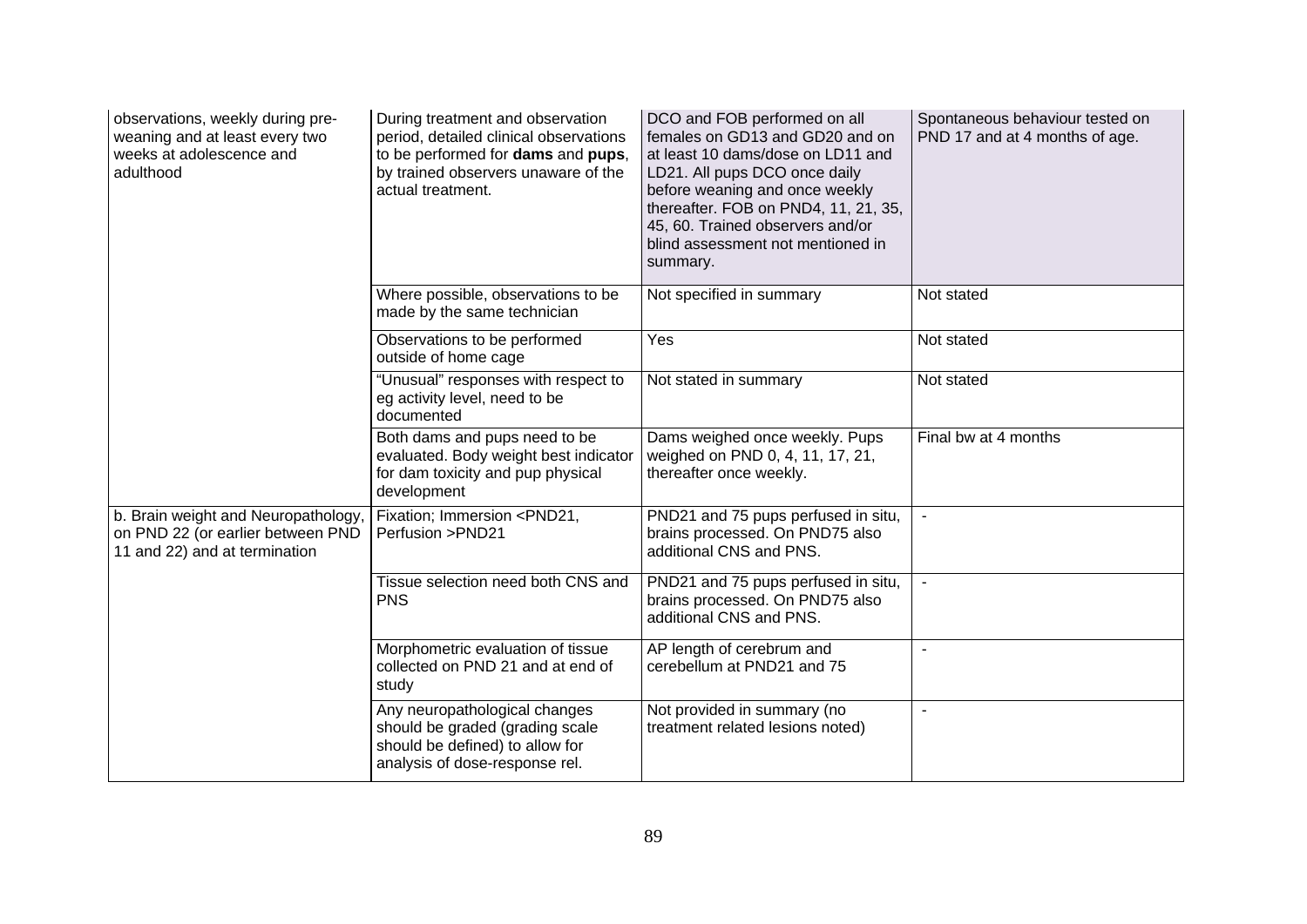| c. Sexual maturation<br>At adolescence (as appropriate)                                                                     |                                                                                          | All female pups examined for vaginal<br>patency daily from PND29. All male<br>pups examined for balanopreputial<br>separation daily from PND 38. |                                                                                                                            |  |
|-----------------------------------------------------------------------------------------------------------------------------|------------------------------------------------------------------------------------------|--------------------------------------------------------------------------------------------------------------------------------------------------|----------------------------------------------------------------------------------------------------------------------------|--|
| d. Other physical landmaks for pup<br>development (eg eye opening)                                                          | only required if these will provide<br>additional information                            | All pups examined on PND21 for<br>pupil constriction.                                                                                            | Not stated                                                                                                                 |  |
| 2. Functional/behavioural endpoints                                                                                         |                                                                                          |                                                                                                                                                  |                                                                                                                            |  |
| a. Behavioural ontogeny, at least<br>two measures pre-weaning using                                                         | righting reflex                                                                          |                                                                                                                                                  |                                                                                                                            |  |
| the same pup (1 pup/sex/litter).<br>Some tests to consider:                                                                 | negative geotaxis                                                                        |                                                                                                                                                  |                                                                                                                            |  |
|                                                                                                                             | motor activity (strongly<br>recommended!)                                                | Motor activity on PND13, 17, 21<br>(approx 16/sex/dose)                                                                                          | measured at PND 17 only                                                                                                    |  |
| b. Motor activity (including<br>habituation) at pre-weaning (e.g.<br>PND 13, 17, 21) and at adulthood<br>$(e.g. PND 60-70)$ | Motor activity should be monitored<br>using an automated activity recording<br>apparatus | Motor activity on PND13, 17, 21, 60,<br>120 (approx 16/sex/dose) using<br>Figure 8 maze.                                                         | Horizontal and vertical motor activity<br>tested on PND17 and at 4 months<br>(Rat-O-Matic, ADEA Elektronik AB,<br>Uppsala) |  |
|                                                                                                                             | Habituation                                                                              | done                                                                                                                                             | done                                                                                                                       |  |
| c. Motor and sensory function at at<br>adolesence (recommended PND                                                          | <b>Grip Strength</b>                                                                     |                                                                                                                                                  | $\overline{a}$                                                                                                             |  |
| 25±2) and at adulthood (e.g. PND<br>60-70). Some tests to consider:                                                         | <b>Rotating Rod</b>                                                                      |                                                                                                                                                  |                                                                                                                            |  |
|                                                                                                                             | Hindlimb foot splay, landing foot<br>spread                                              |                                                                                                                                                  |                                                                                                                            |  |
|                                                                                                                             | Noiciception (hotplate, tail flick)                                                      |                                                                                                                                                  | $\blacksquare$                                                                                                             |  |
|                                                                                                                             | Sensory irritation                                                                       |                                                                                                                                                  |                                                                                                                            |  |
|                                                                                                                             | Somatosensory operant<br>discrimination task                                             |                                                                                                                                                  | ÷.                                                                                                                         |  |
|                                                                                                                             | Acoustic startle response and<br>prepulse inhibition                                     | Auditory startle reflex habituation in<br>approx 16/sex/dose on PND 22 and<br>60 (automated system)                                              | $\sim$                                                                                                                     |  |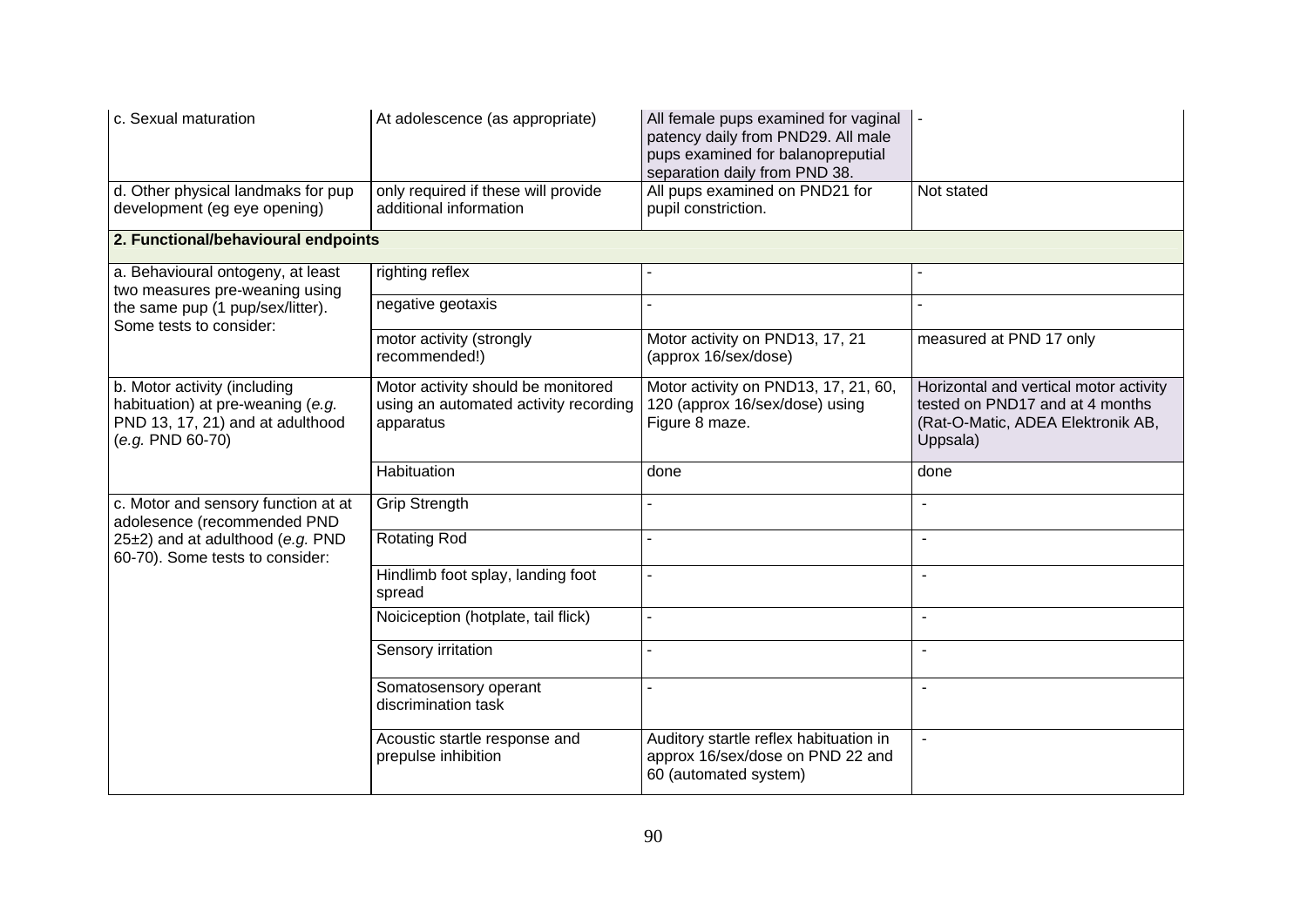|                                                                                                                        | Auditory discrimination procedure                                                                                                                                                                                                                                                                                                                                                                                    |                                                                                              |                          |
|------------------------------------------------------------------------------------------------------------------------|----------------------------------------------------------------------------------------------------------------------------------------------------------------------------------------------------------------------------------------------------------------------------------------------------------------------------------------------------------------------------------------------------------------------|----------------------------------------------------------------------------------------------|--------------------------|
|                                                                                                                        | Visual discrimination task                                                                                                                                                                                                                                                                                                                                                                                           |                                                                                              |                          |
| d. Learning and memory post-                                                                                           | Conditioned taste aversion                                                                                                                                                                                                                                                                                                                                                                                           |                                                                                              | $\sim$                   |
| weaning (recommended PND 25±2)<br>and at adulthood (e.g. PND 60-70).                                                   | Active avoidance                                                                                                                                                                                                                                                                                                                                                                                                     |                                                                                              |                          |
| Some tests to consider:                                                                                                | Passive avoidance                                                                                                                                                                                                                                                                                                                                                                                                    | Tested for acquisition on PND22 and<br>29.                                                   | $\sim$                   |
|                                                                                                                        | Spatial Mazes, e.g. Morris water<br>maze, Biel water maze, T-maze                                                                                                                                                                                                                                                                                                                                                    | Water maze on PND60. Animals<br>demonstrating acquisistion tested for<br>retention on PND 67 |                          |
|                                                                                                                        | Conditional discrimination, e.g.<br>simple discrimination, matching to<br>sample                                                                                                                                                                                                                                                                                                                                     |                                                                                              |                          |
|                                                                                                                        | Delayed discrimination, e.g. delayed<br>matching to sample, delayed<br>alternation or repeated acquisition                                                                                                                                                                                                                                                                                                           |                                                                                              | $\sim$                   |
|                                                                                                                        | Eye-blink conditioning                                                                                                                                                                                                                                                                                                                                                                                               |                                                                                              | $\overline{\phantom{a}}$ |
|                                                                                                                        | Schedule-controlled operant<br>behaviour                                                                                                                                                                                                                                                                                                                                                                             |                                                                                              | $\blacksquare$           |
|                                                                                                                        | Two criteria need to be fulfilled in<br>learning and memory tests: 1)<br>original learning (acquisition) need<br>to be assessed as change across<br>several repeated learning trials or (if<br>single trial) with reference to a<br>condition that controls for non-<br>associative effects of the training<br>experience, and 2) tests should<br>include some measure of memory in<br>addition to original learning | Fulfilled                                                                                    | N/A                      |
| e. Ethology based anxiety tests, e.g.<br>elevated plus maze test, black and<br>white box test, social interaction test | Not specified if required                                                                                                                                                                                                                                                                                                                                                                                            |                                                                                              |                          |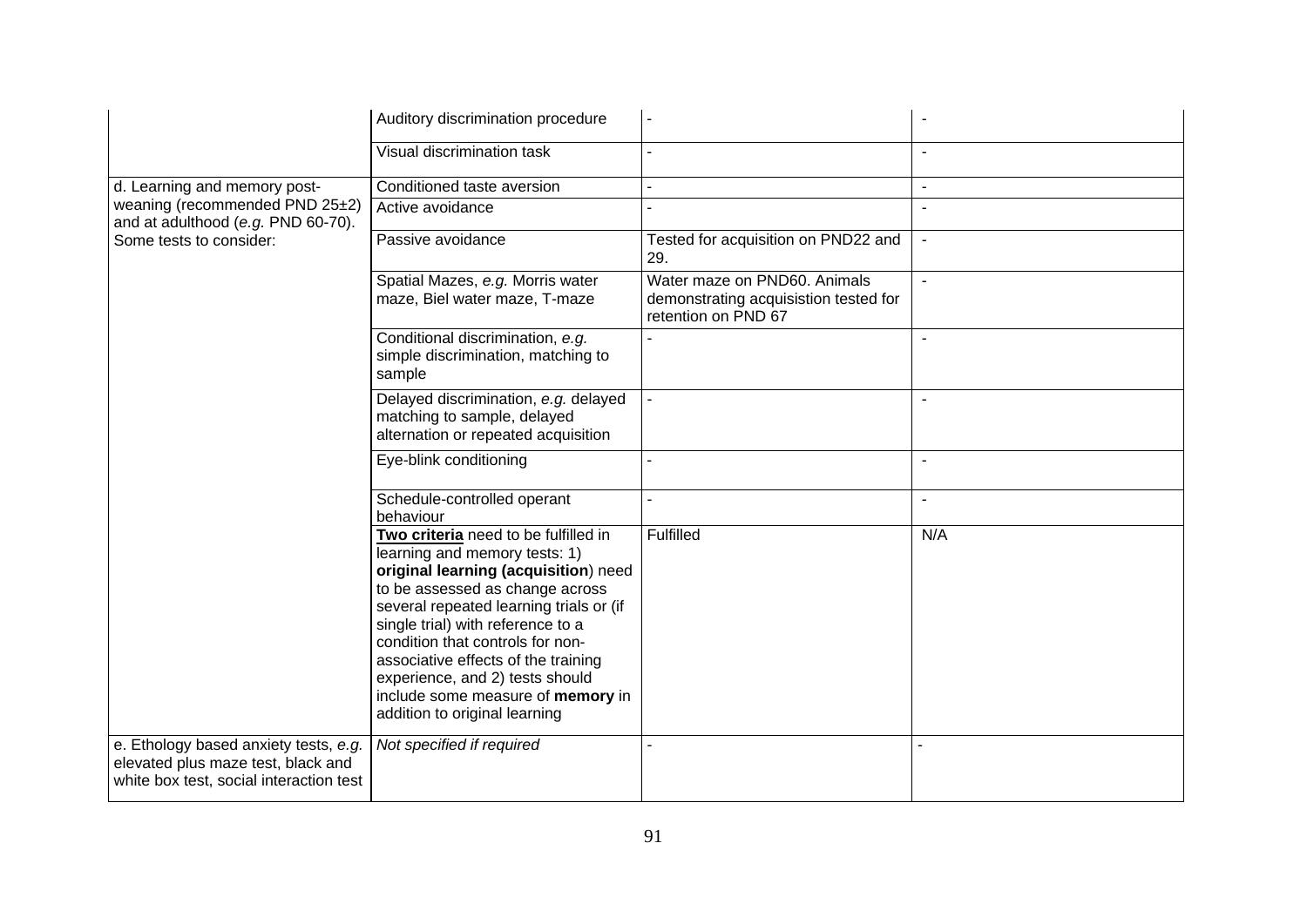| f. Other neurobehavioural tests<br>included | Not required |                                                                                                            |                                                                                                                                                   |
|---------------------------------------------|--------------|------------------------------------------------------------------------------------------------------------|---------------------------------------------------------------------------------------------------------------------------------------------------|
| 3. Other endpoints included                 |              |                                                                                                            |                                                                                                                                                   |
|                                             | Not required | Pups examined on PND21 for pupil<br>constriction. Ophthalmic examination<br>on PND50-60 on min 10/sex/dose | High- and low-affinity muscarinic<br>receptor density in synaptosomal<br>fraction of cerebral cortex,<br>hippocampus and striatum at 4<br>months. |
| <b>Author's conclusions</b>                 |              |                                                                                                            |                                                                                                                                                   |
| Evidence of developmental<br>neurotoxicity  |              | No. Increased incidence of<br>vocalizations with handling in high<br>dose males at PND4                    | "No clinical signs of pyrethroid<br>poisoning". Locomotion and total<br>activity (habituation) affected at 4<br>months (not 17 days).             |

\* Shaded cells denote tests where a significant effect was observed in treated animals compared to controls (based on author's conclusions).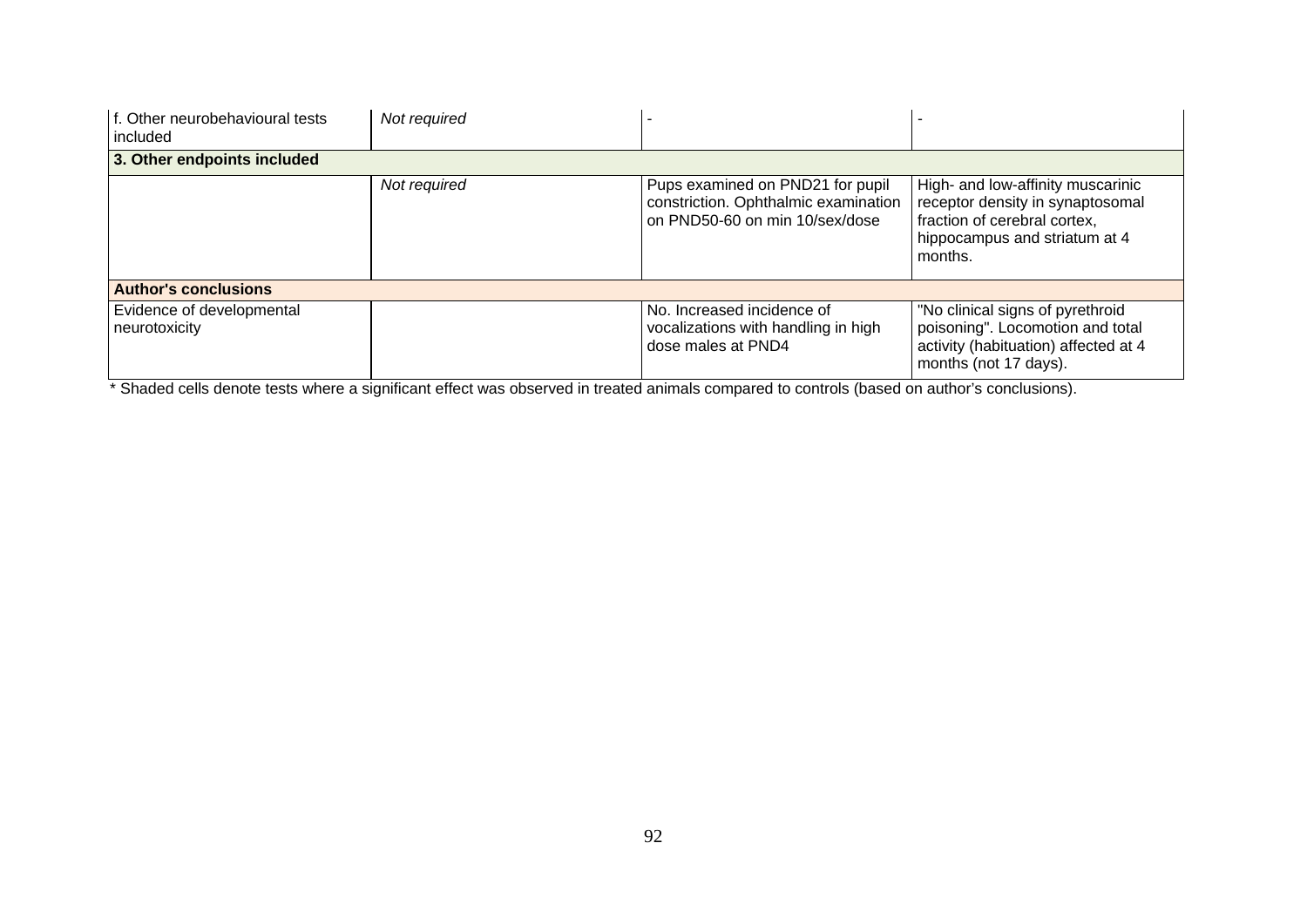Table 7. Comparison of experimental design and endpoints in the OECD TG 426, the available non-guideline studies of developmental neurotoxicity for PCB 153.

.

| Reference                                                                                     | <b>OECD 426</b>                                                                                                                                                                                              | Piedrafita et al., (2008)                                                                                                                                                                                                             | Fischer et al., (2008)                                                                                                                                                                                                         | <b>Schantz et al. (1995)</b>                                                                                                                                                                                     |
|-----------------------------------------------------------------------------------------------|--------------------------------------------------------------------------------------------------------------------------------------------------------------------------------------------------------------|---------------------------------------------------------------------------------------------------------------------------------------------------------------------------------------------------------------------------------------|--------------------------------------------------------------------------------------------------------------------------------------------------------------------------------------------------------------------------------|------------------------------------------------------------------------------------------------------------------------------------------------------------------------------------------------------------------|
|                                                                                               |                                                                                                                                                                                                              | Piedrafita B, Erceg S, Cauli O,<br>Monfort P, Felipo V (2008)<br>Developmental exposure to<br>polychlorinated biphenyls PCB153 or<br>PCB126 impairs learning ability in<br>young but not in adult rats. Eur J<br>Neurosci. 27:177-82. | Fischer C, Fredriksson A, Eriksson<br>P (2008) Neonatal co-exposure to<br>low doses of an ortho-PCB (PCB<br>153) and methyl mercury<br>exacerbate defective<br>developmental neurobehavior in<br>mice. Toxicology, 244:157-65. | Schantz SL, Moshtaghian J, Ness<br>DK. 1995. Spatial learning deficits<br>in adult rats exposed to ortho-<br>substituted PCB congeners during<br>gestation and lactation. Fundam<br>Appl Toxicol 26(1): 117-126. |
| <b>AIM</b>                                                                                    | Designed to analyse the<br>potential functional and<br>morphological effects on the<br>developing nervous system of<br>the offspring that arise from<br>exposure during gestation and<br>lactation           | To assess whether exposure<br>of rats to PCB 126 (dioxin<br>like) or PCB 153 (non-dioxin<br>like) during pregnancy and<br>lactation affects the ability to<br>learn                                                                   | Investigate if PCB153 can<br>interact with MeHG to<br>enhance developmental<br>neurotoxic effects on<br>spontaneous behaviour and<br>habituation                                                                               | To assess spatial learning<br>and memory in adult rats<br>following combined<br>gestational and lactational<br>exposure to specific ortho-<br>substituted PCB congeners                                          |
|                                                                                               | This guideline can be used as<br>a separate study or<br>incorporated into a<br>reproductive toxicity and or<br>adult neurotoxicity study, but it<br>is critical to preserve integrity<br>of both study types | Performed as a separate<br>study                                                                                                                                                                                                      | Performed as a separate<br>study                                                                                                                                                                                               | Performed as a separate<br>study                                                                                                                                                                                 |
| <b>Stated that performed</b><br>according to OECD TG<br>426 or other guidelines<br>(specify)? |                                                                                                                                                                                                              | no                                                                                                                                                                                                                                    | no                                                                                                                                                                                                                             | no                                                                                                                                                                                                               |
| <b>Experimental design</b>                                                                    |                                                                                                                                                                                                              |                                                                                                                                                                                                                                       |                                                                                                                                                                                                                                |                                                                                                                                                                                                                  |
| A. Test animals                                                                               |                                                                                                                                                                                                              |                                                                                                                                                                                                                                       |                                                                                                                                                                                                                                |                                                                                                                                                                                                                  |
|                                                                                               | Rat (commonly used strains)                                                                                                                                                                                  | Rat (Wistar)                                                                                                                                                                                                                          | Mouse (NMRI; Naval Medical<br>Research Institute)                                                                                                                                                                              | Rat (Sprague-Dawley)                                                                                                                                                                                             |
|                                                                                               | Other rodents can be used;<br>justification required,<br>comparable days for exposure<br>required if a different species<br>or unusual strain                                                                | N/A                                                                                                                                                                                                                                   | Justification for mouse<br>model is provided with<br>comparison to brain<br>development and growth to<br>that in humans                                                                                                        | N/A                                                                                                                                                                                                              |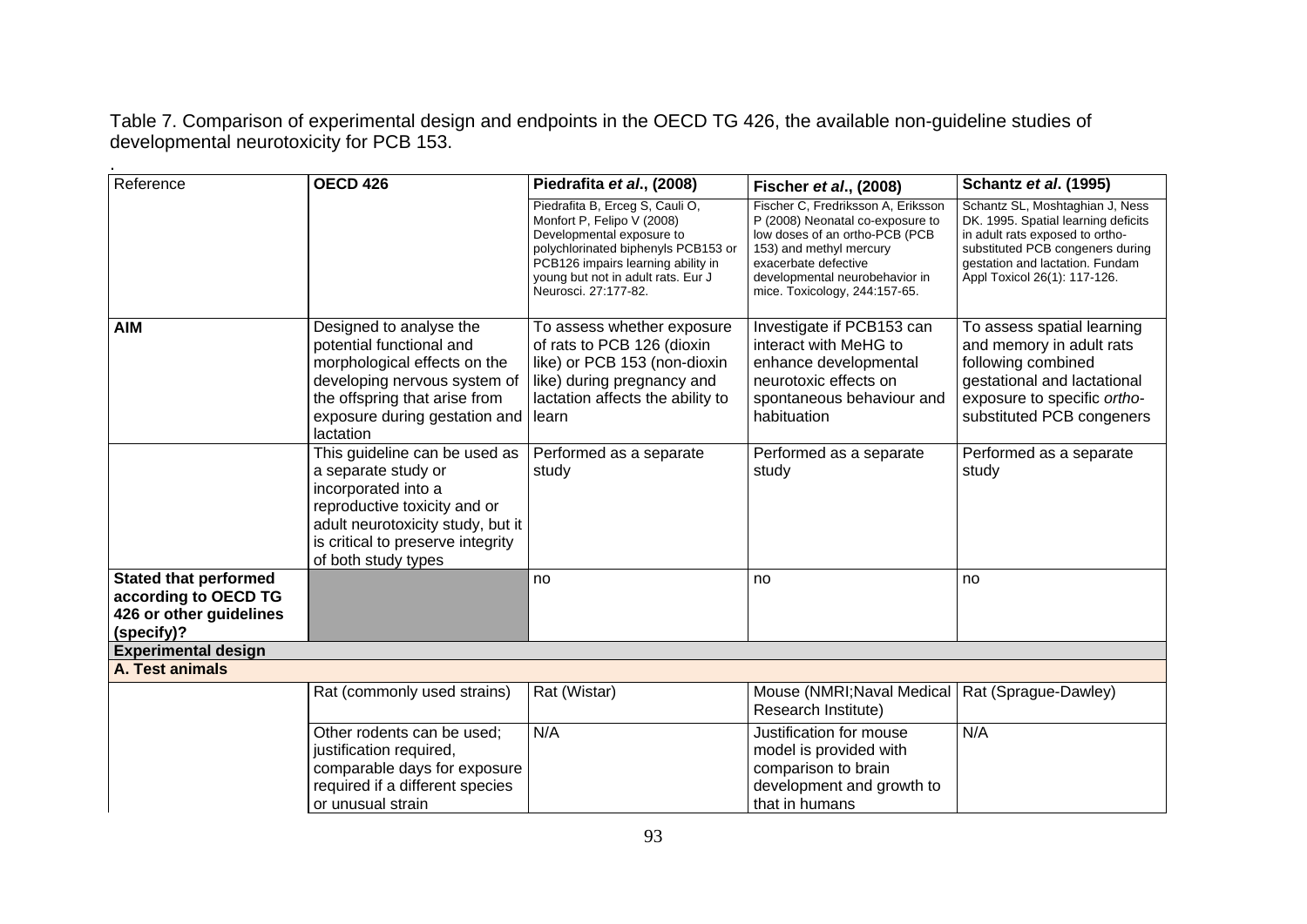| Supplier of test animals to be<br>provided                                                                                                                                                                    | Charles River Laboratories,<br><b>Inc</b>                                                                              | B&K, Sollentuna, Sweden                                                                                                                                                                                           | Harlan Sprague-Dawley                                                                         |
|---------------------------------------------------------------------------------------------------------------------------------------------------------------------------------------------------------------|------------------------------------------------------------------------------------------------------------------------|-------------------------------------------------------------------------------------------------------------------------------------------------------------------------------------------------------------------|-----------------------------------------------------------------------------------------------|
| Number, age at start and sex<br>of animals                                                                                                                                                                    | Not stated                                                                                                             | Not stated                                                                                                                                                                                                        | Age not stated                                                                                |
| Housing conditions,<br>acclimatization etc.                                                                                                                                                                   | Stated, apart from<br>acclimatization                                                                                  | Stated, apart from<br>acclimatization                                                                                                                                                                             | Stated, apart from<br>acclimatization                                                         |
| Unique identification for each<br>animal and litters                                                                                                                                                          | not stated                                                                                                             | not stated                                                                                                                                                                                                        | not stated                                                                                    |
| Ensure that a sufficient<br>number of pregnant females<br>are exposed to test substance<br>to ensure an adequate<br>number of offspring are<br>produced (20 litters are<br>recommended at each dose<br>level) | Number of mated females not<br>stated.                                                                                 | Number of mated females<br>not stated.                                                                                                                                                                            | Number of mated females<br>not stated.                                                        |
| Live pups to be counted and<br>sexed                                                                                                                                                                          | $\blacksquare$                                                                                                         |                                                                                                                                                                                                                   | Done on PND 0                                                                                 |
| Litter size adjusted on or<br>before PND 4 by random<br>selection to yield a uniform<br>litter size for all litters with<br>equal males and females.                                                          | Not stated                                                                                                             | Litters adjusted to 8-12<br>pups/sex/group on PND 2.<br>Excess pups culled. Litters<br>contained pups of both<br>sexes                                                                                            | Litters adjusted to 8 with<br>equal sex distribution to the<br>extent possible on PND 2.      |
| Pup identification is required                                                                                                                                                                                | Not stated                                                                                                             | not stated                                                                                                                                                                                                        | Not stated                                                                                    |
| Assignment of animals to<br>tests: Pups should be<br>assigned to endpoint<br>assessment on or after PND<br>4. Both sexes from each litter<br>in each dose group should be<br>equally represented              | Not clearly stated. At PND 21,<br>two or three pups housed in<br>cage until experiments.<br>Unclear of gender balance. | At PND 21, male mice<br>weaned and raised in<br>groups of 4-7 in a room for<br>males only, "eight mice were<br>randomly selected from 3-4<br>different litters and only<br>tested<br>once for each test occasion" | One male and one female<br>from each litter selected for<br>behavioural testing on PND<br>21. |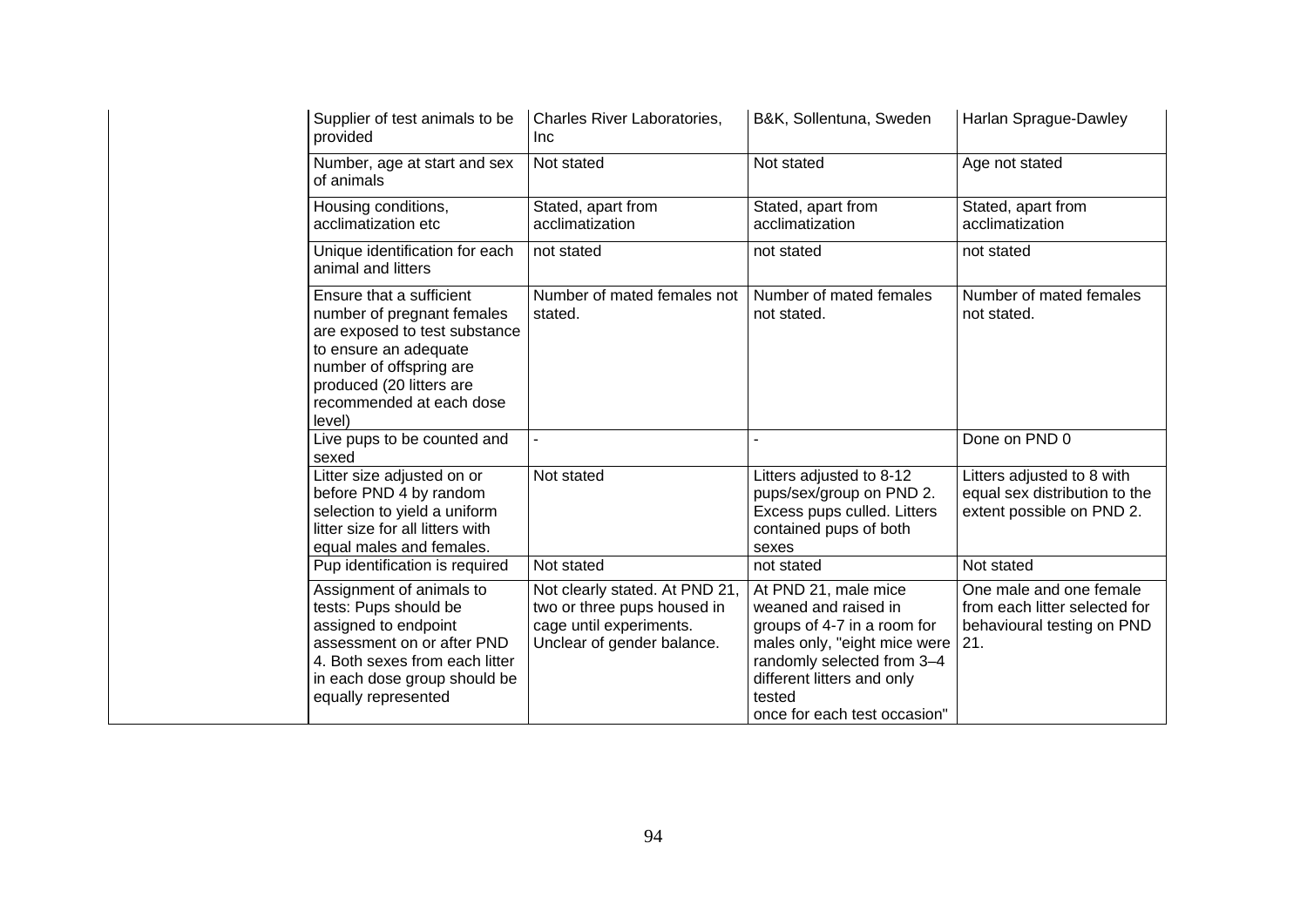| <b>Statistical Unit</b>                                | The statistical unit of measure<br>should be the litter (or dam)<br>and not the pup.                                                                                                                    | Pup                                                | pup, stated that "We have<br>established that studies<br>using mice randomly<br>selected from<br>at least 3 different litters<br>yield the same statistical<br>effect and<br>power as using litter-based<br>studies" | Litter                                                                                                                                                                     |
|--------------------------------------------------------|---------------------------------------------------------------------------------------------------------------------------------------------------------------------------------------------------------|----------------------------------------------------|----------------------------------------------------------------------------------------------------------------------------------------------------------------------------------------------------------------------|----------------------------------------------------------------------------------------------------------------------------------------------------------------------------|
| <b>B. Test conditions</b>                              |                                                                                                                                                                                                         |                                                    |                                                                                                                                                                                                                      |                                                                                                                                                                            |
| 1. Administration of<br>chemical/dosing                | Most relevant to potential<br>human exposure                                                                                                                                                            | Yes, oral                                          | Yes, oral                                                                                                                                                                                                            | Yes, oral                                                                                                                                                                  |
| (Include information on<br>vehicle as well as route of | Oral by gavage, in diet,<br>drinking water or capsules                                                                                                                                                  | Mixed in sweet jelly bit<br>(Transgel)             | Oral by via gavage on PND<br>10                                                                                                                                                                                      | Oral by via gavage on GD10<br>- 16                                                                                                                                         |
| exposure)                                              | Other forms of admin<br>(inhalation or dermal) requires<br>modification of procedures                                                                                                                   | N/A                                                | N/A                                                                                                                                                                                                                  | N/A                                                                                                                                                                        |
|                                                        | At least 3 dose groups and a<br>concurrent control                                                                                                                                                      | One dose group + neg ctrl; 0<br>and 1mg/kg bw/day  | One dose group + neg ctrl; 0<br>and 0.51 mg/kg bw                                                                                                                                                                    | Two dose groups + neg ctrl;<br>0, 16, 64 mg/kg bw/day                                                                                                                      |
|                                                        | Repeated exposure                                                                                                                                                                                       | repeated                                           | single dose                                                                                                                                                                                                          | Repeated                                                                                                                                                                   |
|                                                        | Mated females, starting on<br>GD <sub>6</sub>                                                                                                                                                           | Mated females from GD 7                            | Male pups only PND 10                                                                                                                                                                                                | Mated females from GD 10                                                                                                                                                   |
|                                                        | Motivation if starting exposure<br>earlier                                                                                                                                                              | N/A                                                |                                                                                                                                                                                                                      |                                                                                                                                                                            |
|                                                        | Dose levels selected on any<br>previous observed toxicity and<br>kinetic data available for test<br>compound or related<br>materials                                                                    | Dose selection based on<br>previous published data | Not stated                                                                                                                                                                                                           | "The doses selected so that<br>the high dose would be at or<br>near the threshold for<br>developmental toxicityand<br>the low dose would be well<br>below that threshold." |
|                                                        | High dose level should induce<br>some maternal toxicity (eg<br>weight loss). The lowest dose<br>should not produce any<br>evidence of maternal or<br>developmental toxicity<br>including neurotoxicity. | No high dose included                              | No high dose included                                                                                                                                                                                                | "The doses selected so that<br>the high dose would be at or<br>near the threshold for<br>developmental toxicityand<br>the low dose would be well<br>below that threshold." |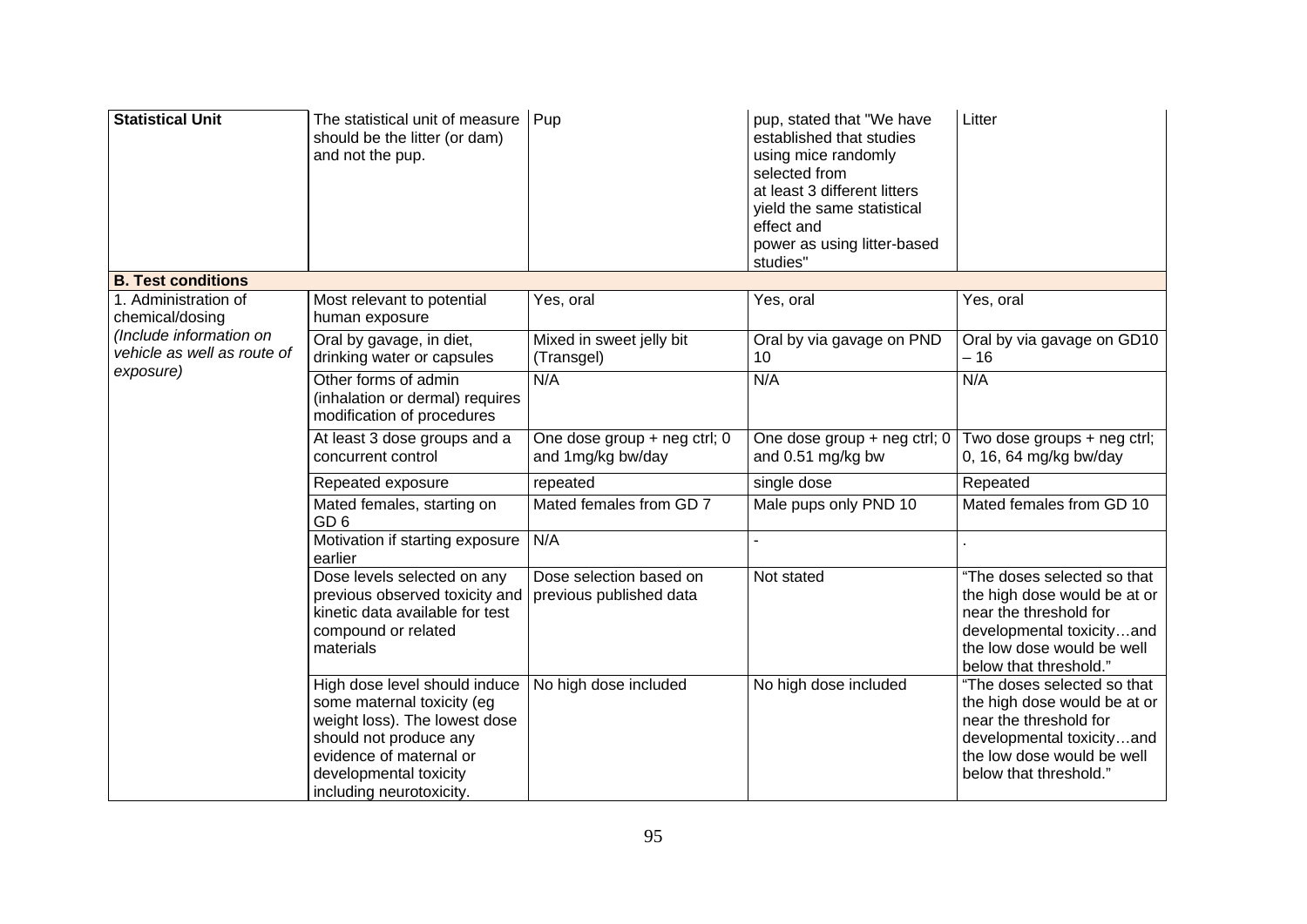|                                                                                                                                                                                | Dose levels should be<br>selected to allow for<br>illustration of dose-response                                                                                                                                            | not stated               | not stated                                                                                                                                                                                                                  | Not stated                                                                                                           |
|--------------------------------------------------------------------------------------------------------------------------------------------------------------------------------|----------------------------------------------------------------------------------------------------------------------------------------------------------------------------------------------------------------------------|--------------------------|-----------------------------------------------------------------------------------------------------------------------------------------------------------------------------------------------------------------------------|----------------------------------------------------------------------------------------------------------------------|
|                                                                                                                                                                                | Positive controls not<br>mentioned                                                                                                                                                                                         | Not included             | Not included                                                                                                                                                                                                                | Not included                                                                                                         |
| 2. Duration of exposure                                                                                                                                                        | GD6 to PND21                                                                                                                                                                                                               | GD 7 to PND 21           | <b>PND 10</b>                                                                                                                                                                                                               | $GD 10 - 16$                                                                                                         |
| (Add information if any<br>comment has been made<br>in the study concerning<br>direct dosing of pups (e.g.<br>via feed) and/or kinetic<br>support for exposure via<br>$m$ ilk) | Motivation for using other<br>exposure duration if not GD 6<br>to PND 21                                                                                                                                                   | N/A                      | Experiment design of<br>neonatal exposure as<br>laboratory has performed for<br>several years, thereby<br>generating historical controls   implied.<br>as well as reproducible<br>developmental<br>neurotoxicological data. | Not clearly stated that<br>exposure of dams to PCBs<br>during gestation also results<br>in lactational exposure, but |
|                                                                                                                                                                                | Exposure via lactation<br>generally assumed but<br>evidence of continuous<br>exposure [during lactation]<br>can be retrieved from e.g.,<br>pharmacokinetic information,<br>offspring toxicity or changes in<br>bio-markers | Not included             | pups only exposed<br>postnatally                                                                                                                                                                                            | Lactational transfer of PCBs<br>discussed.                                                                           |
|                                                                                                                                                                                | Direct dosing of pups can be<br>considered if there is lack of<br>evidence of continued<br>exposure to offspring during<br><b>lactation</b>                                                                                | No direct dosing of pups | Direct dosing of male pups                                                                                                                                                                                                  | No direct dosing of pups                                                                                             |
| 3. If other routes of<br>administration than oral                                                                                                                              | <b>Use OECD Guidance</b><br>Document on Neurotoxicity<br><b>Testing Strategies and</b><br>Methods #43 to assist in the<br>design of the studies                                                                            | N/A                      | N/A                                                                                                                                                                                                                         | N/A                                                                                                                  |
| 4. Duration of study; time<br>for sacrifice/necropsy of<br>dams and offspring                                                                                                  | Maternal animals can be<br>euthanized after weaning.<br>Offspring to be humanely<br>killed at PND 22 or at an<br>earlier time point between<br>PND 11 and 22, as well as at                                                | not stated               | not stated                                                                                                                                                                                                                  | Not stated for dams. Pups<br>not assigned to behavioural<br>testing terminated at<br>weaning.                        |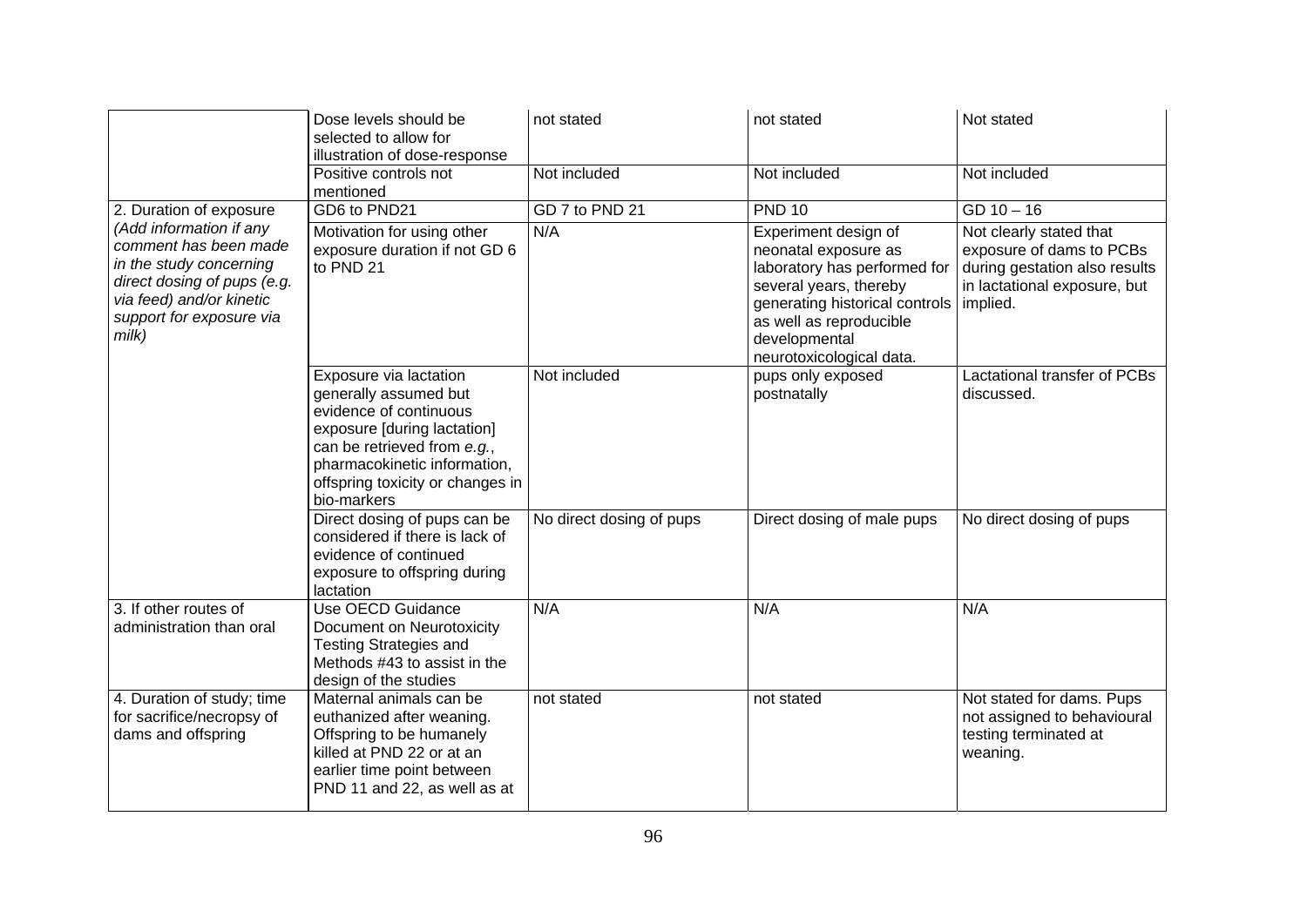|                                                                                  | study termination.                                                                                                                                                                 |              |                                                                                                                                                                         |                                                                                                                                                                                        |
|----------------------------------------------------------------------------------|------------------------------------------------------------------------------------------------------------------------------------------------------------------------------------|--------------|-------------------------------------------------------------------------------------------------------------------------------------------------------------------------|----------------------------------------------------------------------------------------------------------------------------------------------------------------------------------------|
| 5. Control for estrous<br>cyclicity of female offspring                          | Not specified if required                                                                                                                                                          | not stated   | only tested male pups                                                                                                                                                   | Not stated                                                                                                                                                                             |
| C. Endpoints*:                                                                   |                                                                                                                                                                                    |              |                                                                                                                                                                         |                                                                                                                                                                                        |
| 1. Physical and developmental landmarks                                          |                                                                                                                                                                                    |              |                                                                                                                                                                         |                                                                                                                                                                                        |
| a. Body weight and clinical<br>observations, weekly<br>during pre-weaning and at | Required                                                                                                                                                                           | Not provided | not provided                                                                                                                                                            | Body wt recorded on PND 0,<br>7, 14 and 21. Clinical obs<br>not stated.                                                                                                                |
| least every two weeks at<br>adolescence and<br>adulthood                         | During treatment and<br>observation period, detailed<br>clinical observations to be<br>performed for dams and<br>pups, by trained observers<br>unaware of the actual<br>treatment. | Not provided | <b>Brief statement in Results</b><br>that no overt signs of clinical<br>toxicity occurred during<br>experimental period, but<br>what was evaluated in not<br>indicated. | Not provided                                                                                                                                                                           |
|                                                                                  | Where possible, observations<br>to be made by the same<br>technician                                                                                                               |              | Not specified                                                                                                                                                           |                                                                                                                                                                                        |
|                                                                                  | Observations to be performed<br>outside of home cage                                                                                                                               |              | Not specified                                                                                                                                                           |                                                                                                                                                                                        |
|                                                                                  | "Unusual" responses with<br>respect to eg activity level,<br>need to be documented                                                                                                 |              | Not provided                                                                                                                                                            |                                                                                                                                                                                        |
|                                                                                  | Both dams and pups need to<br>be evaluated. Body weight<br>best indicator for dam toxicity<br>and pup physical<br>development                                                      |              | not provided                                                                                                                                                            | Dam body wt recorded daily<br>during gestation and on<br>PND 0, 7, 14 and 21. Pups<br>weighed on PND 0, 7, 14<br>and 21 then weekly and<br>daily during periods of food<br>restriction |
| b. Brain weight and<br>Neuropathology, on PND                                    | Fixation; Immersion <pnd21,<br>Perfusion &gt;PND21</pnd21,<br>                                                                                                                     |              |                                                                                                                                                                         |                                                                                                                                                                                        |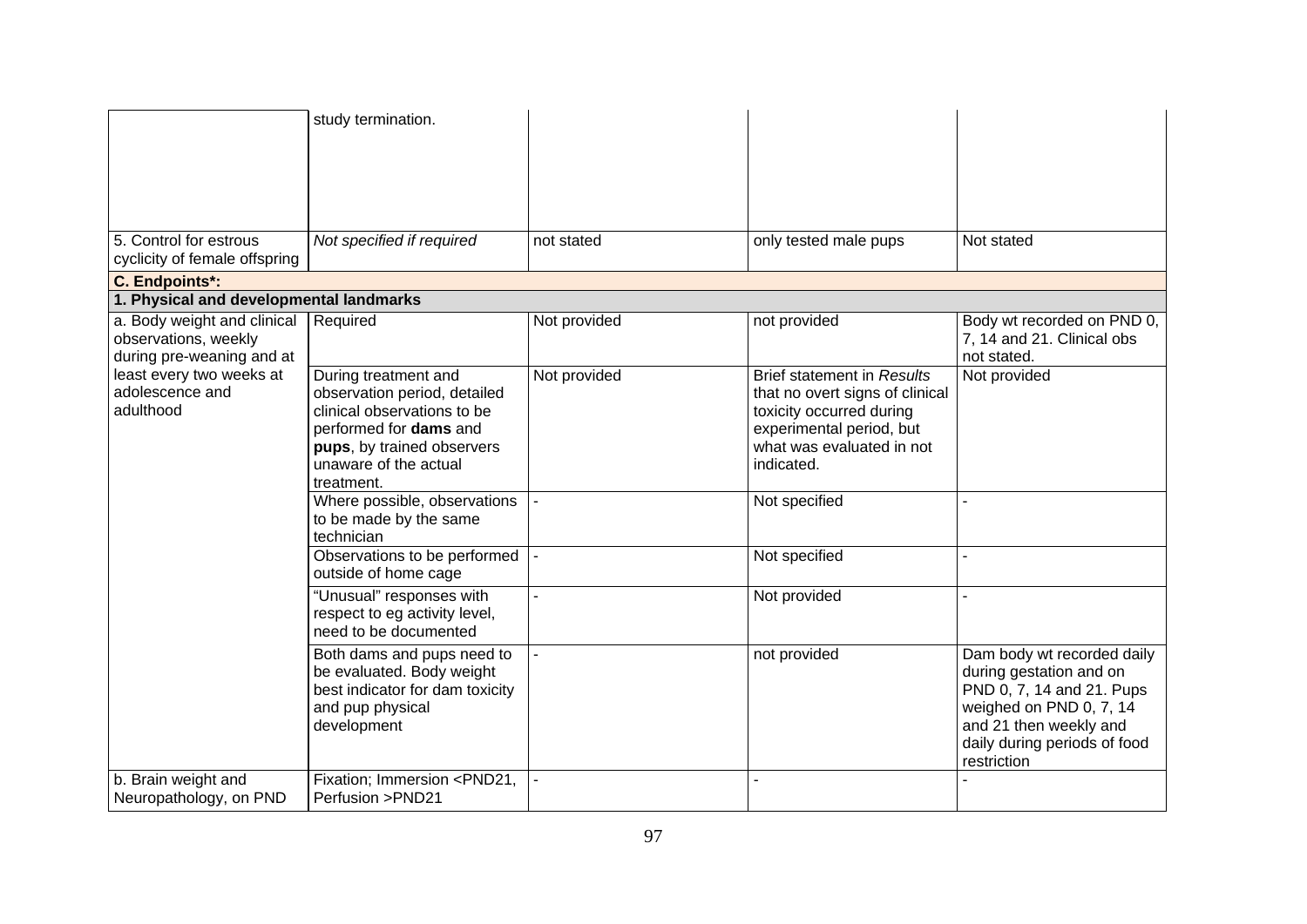| 22 (or earlier between PND<br>11 and 22) and at                                                                               | Tissue selection need both<br>CNS and PNS                                                                                                |                                                                                                                                                                                                                                                                                                                                                                                                                        |  |
|-------------------------------------------------------------------------------------------------------------------------------|------------------------------------------------------------------------------------------------------------------------------------------|------------------------------------------------------------------------------------------------------------------------------------------------------------------------------------------------------------------------------------------------------------------------------------------------------------------------------------------------------------------------------------------------------------------------|--|
| termination                                                                                                                   | Morphometric evaluation of<br>tissue collected on PND 21<br>and at end of study                                                          |                                                                                                                                                                                                                                                                                                                                                                                                                        |  |
|                                                                                                                               | Any neuropathological<br>changes should be graded<br>(grading scale should be<br>defined) to allow for analysis<br>of dose-response rel. |                                                                                                                                                                                                                                                                                                                                                                                                                        |  |
| c. Sexual maturation                                                                                                          | At adolescence (as<br>appropriate)                                                                                                       |                                                                                                                                                                                                                                                                                                                                                                                                                        |  |
| d. Other physical<br>landmarks for pup<br>development (eg eye<br>opening)                                                     | only required if these will<br>provide additional information                                                                            |                                                                                                                                                                                                                                                                                                                                                                                                                        |  |
| 2. Functional/behavioural endpoints                                                                                           |                                                                                                                                          |                                                                                                                                                                                                                                                                                                                                                                                                                        |  |
| a. Behavioural ontogeny,<br>at least two measures pre-                                                                        | righting reflex                                                                                                                          |                                                                                                                                                                                                                                                                                                                                                                                                                        |  |
| weaning using the same<br>pup (1 pup/sex/litter).                                                                             | negative geotaxis                                                                                                                        |                                                                                                                                                                                                                                                                                                                                                                                                                        |  |
| Some tests to consider:                                                                                                       | motor activity (strongly<br>recommended!)                                                                                                |                                                                                                                                                                                                                                                                                                                                                                                                                        |  |
| b. Motor activity (including<br>habituation) at pre-weaning<br>(e.g. PND 13, 17, 21) and<br>at adulthood (e.g. PND 60-<br>70) | Motor activity should be<br>monitored using an<br>automated activity recording<br>apparatus                                              | Motor activity measured in 2<br>and 4 month pups in<br>automated devise for<br>spontaneous behaviour.<br>Locomotion, rearing and<br>total activity were evaluated<br>in an automated device<br>consisting of two cages<br>placed within two series of<br>infrared beams (Rat-O-<br>Matic). Cages placed in<br>individual soundproofed<br>boxes with separate<br>ventilation. A pick up<br>registered vibrations within |  |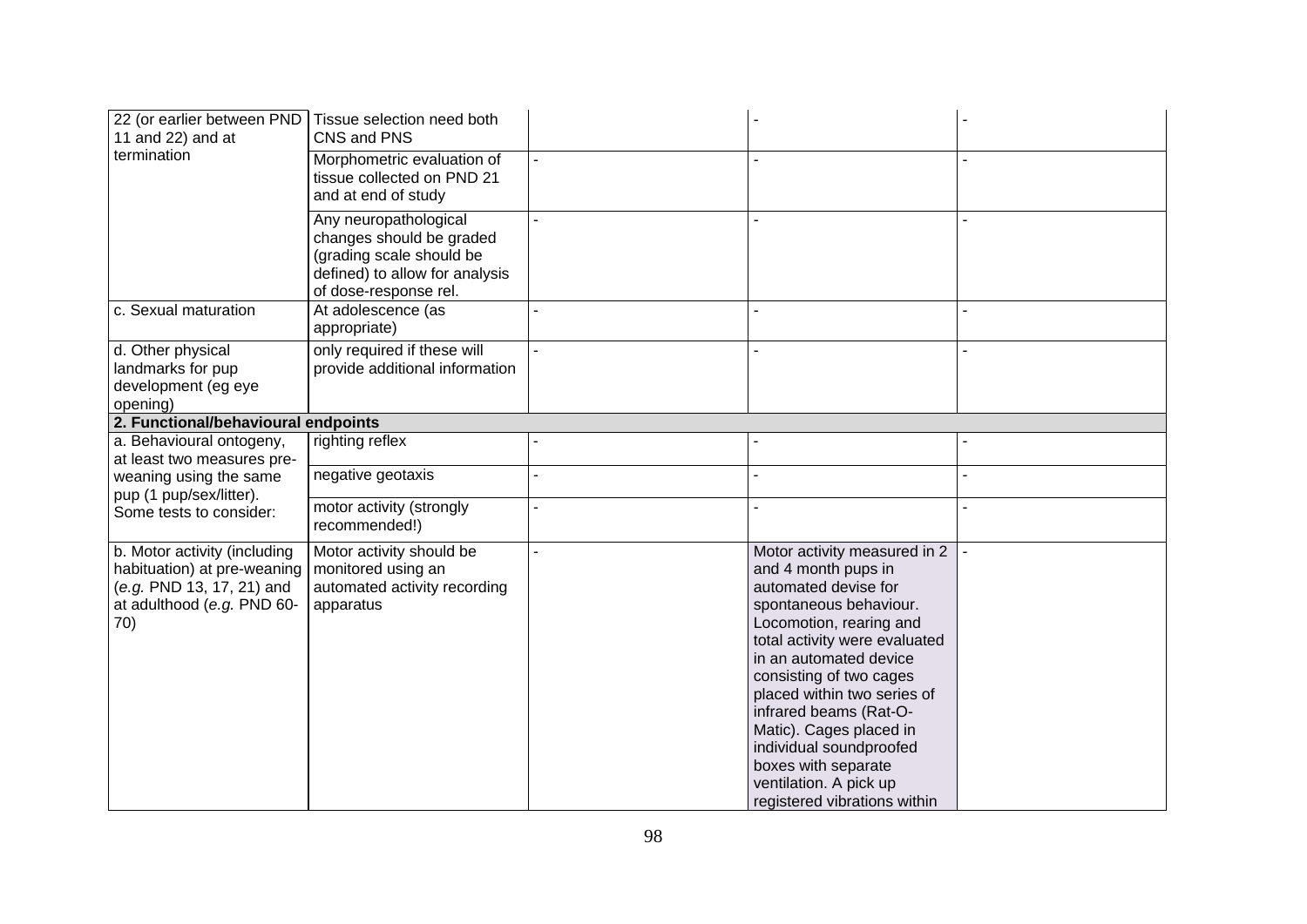|                                                                                                                                      |                                                                                  |                                               | the test cage                     |                                                                                                                                             |
|--------------------------------------------------------------------------------------------------------------------------------------|----------------------------------------------------------------------------------|-----------------------------------------------|-----------------------------------|---------------------------------------------------------------------------------------------------------------------------------------------|
|                                                                                                                                      | Habituation                                                                      |                                               | Not stated as to how<br>evaluated |                                                                                                                                             |
| c. Motor and sensory<br>function at at adolescence                                                                                   | <b>Grip Strength</b>                                                             |                                               |                                   |                                                                                                                                             |
| (recommended PND 25±2)<br>and at adulthood (e.g. PND                                                                                 | <b>Rotating Rod</b>                                                              |                                               |                                   |                                                                                                                                             |
| 60-70). Some tests to<br>consider:                                                                                                   | Hindlimb foot splay, landing<br>foot spread                                      |                                               |                                   |                                                                                                                                             |
|                                                                                                                                      | Noiciception (hotplate, tail<br>flick)                                           |                                               |                                   |                                                                                                                                             |
|                                                                                                                                      | <b>Sensory irritation</b>                                                        |                                               |                                   |                                                                                                                                             |
|                                                                                                                                      | Somatosensory operant<br>discrimination task                                     |                                               |                                   |                                                                                                                                             |
|                                                                                                                                      | Acoustic startle response and<br>prepulse inhibition                             |                                               |                                   |                                                                                                                                             |
|                                                                                                                                      | Auditory discrimination<br>procedure                                             |                                               |                                   |                                                                                                                                             |
|                                                                                                                                      | Visual discrimination task                                                       |                                               |                                   |                                                                                                                                             |
| d. Learning and memory<br>post-weaning<br>(recommended PND 25±2)<br>and at adulthood (e.g. PND<br>60-70). Some tests to<br>consider: | Conditioned taste aversion                                                       |                                               |                                   |                                                                                                                                             |
|                                                                                                                                      | Active avoidance                                                                 |                                               |                                   |                                                                                                                                             |
|                                                                                                                                      | Passive avoidance                                                                |                                               |                                   |                                                                                                                                             |
|                                                                                                                                      | Spatial Mazes, e.g. Morris<br>water maze, Biel water maze,<br>T-maze             | Wooden Y-shaped maze at 3<br>and 7 months old |                                   | Radial arm maze starting at<br>90 days and continued for 7<br>weeks, and T-maze starting<br>on approx. PND 165 and<br>continued for 3 weeks |
|                                                                                                                                      | Conditional discrimination,<br>e.g. simple discrimination,<br>matching to sample |                                               |                                   |                                                                                                                                             |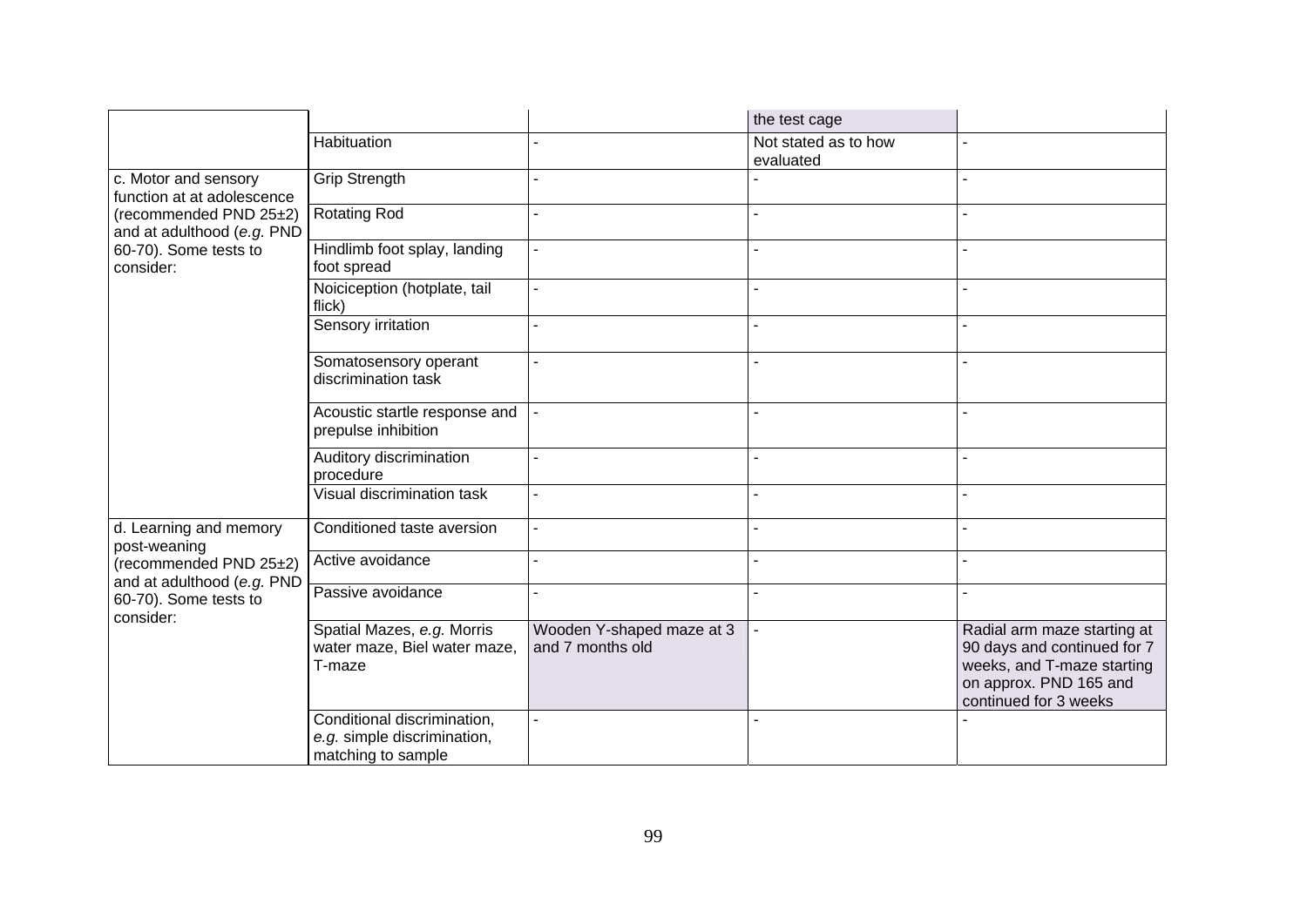|                                                                                                                              | Delayed discrimination, e.g.<br>delayed matching to sample,<br>delayed alternation or                                                                                                                                                                                                                                                                                                                                         |                                                                                                                                                                                                                                       |                                                                                                                          |                        |  |
|------------------------------------------------------------------------------------------------------------------------------|-------------------------------------------------------------------------------------------------------------------------------------------------------------------------------------------------------------------------------------------------------------------------------------------------------------------------------------------------------------------------------------------------------------------------------|---------------------------------------------------------------------------------------------------------------------------------------------------------------------------------------------------------------------------------------|--------------------------------------------------------------------------------------------------------------------------|------------------------|--|
|                                                                                                                              | repeated acquisition                                                                                                                                                                                                                                                                                                                                                                                                          |                                                                                                                                                                                                                                       |                                                                                                                          |                        |  |
|                                                                                                                              | Eye-blink conditioning                                                                                                                                                                                                                                                                                                                                                                                                        |                                                                                                                                                                                                                                       |                                                                                                                          |                        |  |
|                                                                                                                              | Schedule-controlled operant<br>behaviour                                                                                                                                                                                                                                                                                                                                                                                      |                                                                                                                                                                                                                                       |                                                                                                                          |                        |  |
|                                                                                                                              | Two criteria need to be<br>fulfilled in learning and<br>memory tests: 1) original<br>learning (acquisition) need<br>to be assessed as change<br>across several repeated<br>learning trials or (if single trial)<br>with reference to a condition<br>that controls for non-<br>associative effects of the<br>training experience, and 2)<br>tests should include some<br>measure of memory in<br>addition to original learning | does not seem to be fulfilled<br>for measure of memory<br>(animals allowed to repeat the<br>test until the completion of a<br>criterion of ten correct<br>responses in ten consecutive<br>trials or until a maximum of<br>250 trials) |                                                                                                                          | Seems to be fulfilled. |  |
| e. Ethology based anxiety<br>tests, e.g. elevated plus<br>maze test, black and white<br>box test, social interaction<br>test | Not specified if required                                                                                                                                                                                                                                                                                                                                                                                                     |                                                                                                                                                                                                                                       |                                                                                                                          |                        |  |
| f) Other neurobehavioural<br>tests included                                                                                  | Not required                                                                                                                                                                                                                                                                                                                                                                                                                  |                                                                                                                                                                                                                                       |                                                                                                                          |                        |  |
| 3. Other endpoints included                                                                                                  |                                                                                                                                                                                                                                                                                                                                                                                                                               |                                                                                                                                                                                                                                       |                                                                                                                          |                        |  |
|                                                                                                                              | Not required                                                                                                                                                                                                                                                                                                                                                                                                                  | Microdialysis: animals have<br>probe inserted into cerebellum<br>and are subsequently<br>evaluated in freely moving<br>environment of the<br>Bioanalytical System). cGMP<br>pathway evaluated                                         | Evaluated MeHg in<br>combination with PCB153.<br>MeHg content using<br>flameless atomic absorption<br>spectrophotometry. |                        |  |
| <b>Author's conclusions</b>                                                                                                  |                                                                                                                                                                                                                                                                                                                                                                                                                               |                                                                                                                                                                                                                                       |                                                                                                                          |                        |  |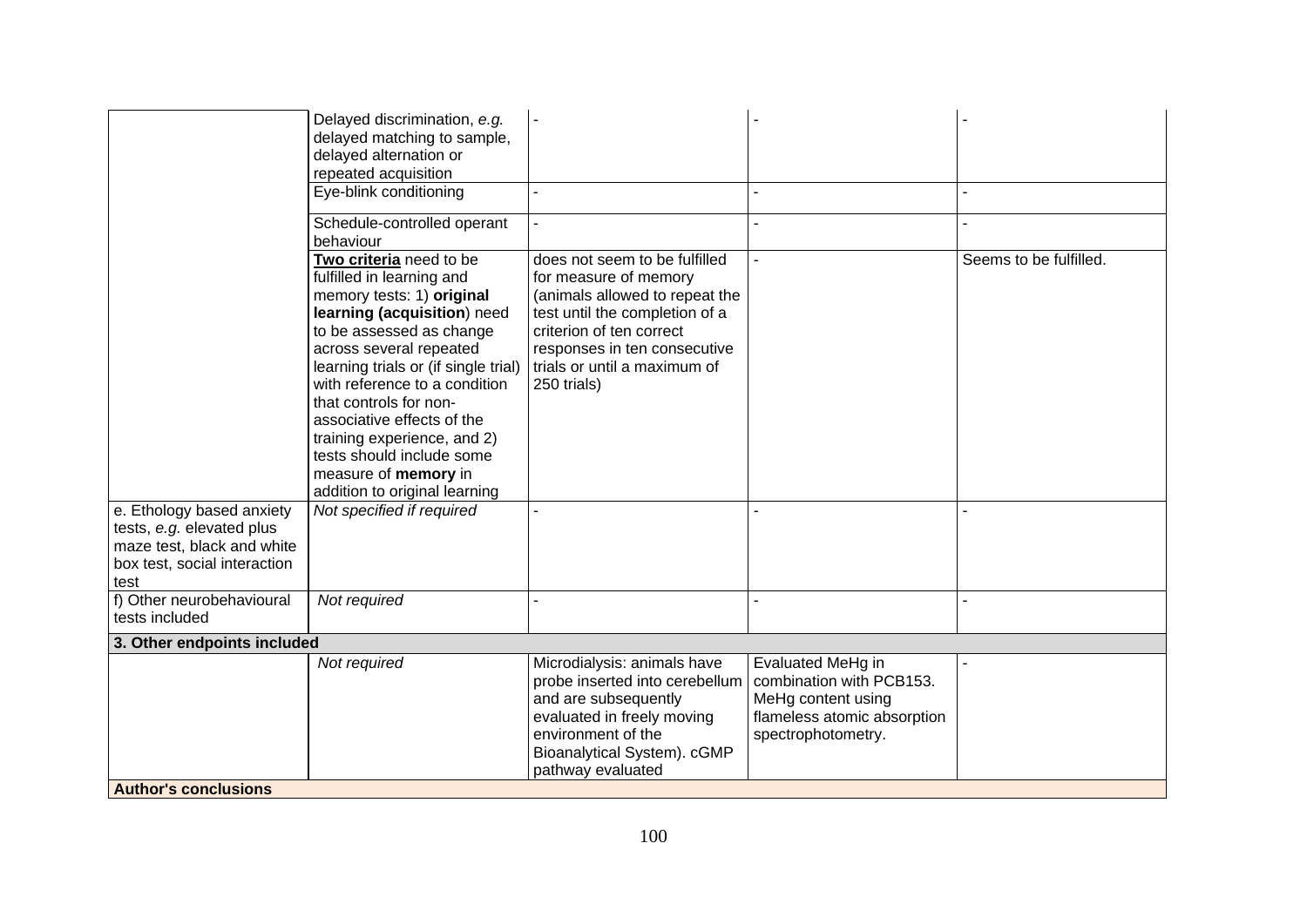| Evidence of developmental | PCBs 153 impair the ability to   PCB 153 induces neurotoxic   PCB 153 at the high dose |                            |                              |
|---------------------------|----------------------------------------------------------------------------------------|----------------------------|------------------------------|
| neurotoxicity             | learn the Y maze task and                                                              | effects on spontaneous     | impaired learning of T-maze  |
|                           | disrupts the function of the                                                           | behaviour, habituation and | DSA task in adult females    |
|                           | glutamate-NO-cGMP pathway   cognitive function. These                                  |                            | but not in males. No effects |
|                           | $\vert$ in the cerebellum of young (3 $\vert$ effects are enhanced when                |                            | observed on working or       |
|                           | months) but not old (7                                                                 | co-exposed with MeHg.      | reference memory in the      |
|                           | months) offspring.                                                                     |                            | radial arm maze.             |

\* Shaded cells denote tests where a significant effect was observed in treated animals compared to controls (based on author's conclusions).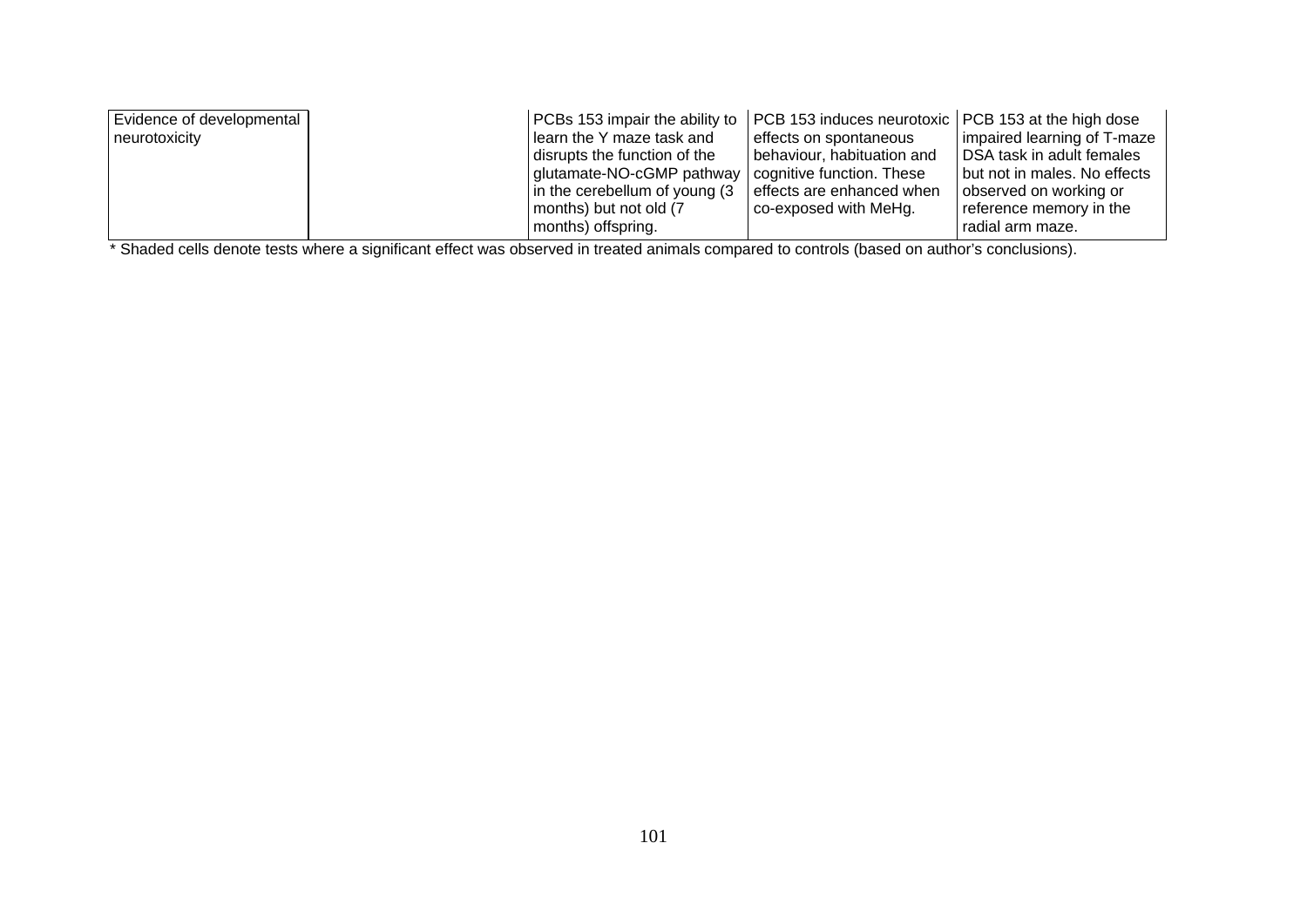Table 8. Comparison of experimental design and endpoints in the OECD TG 426, the available guideline and non-guideline studies of developmental neurotoxicity for PFOS.

| Reference                                                                                     | <b>OECD 426</b>                                                                                                                                                                                              | Butenhoff et al., (2009)                                                                                                                                                                                                                 | Johansson et al., (2008b)                                                                                                                                                                                                       | Onishchenko et al., 2011                                                                                                                                                                                                    |
|-----------------------------------------------------------------------------------------------|--------------------------------------------------------------------------------------------------------------------------------------------------------------------------------------------------------------|------------------------------------------------------------------------------------------------------------------------------------------------------------------------------------------------------------------------------------------|---------------------------------------------------------------------------------------------------------------------------------------------------------------------------------------------------------------------------------|-----------------------------------------------------------------------------------------------------------------------------------------------------------------------------------------------------------------------------|
|                                                                                               |                                                                                                                                                                                                              | Butenhoff JL, Ehresman DJ, Chang<br>S-C, parker GA, Stump DG (2009)<br>Gestational and lactational exposure<br>to potassium<br>perfluorooctanesulfonate (K+PFOS)<br>in rats; Developmental neurotoxicity.<br>Reprod Toxicol 27: 319-330. | Johansson N, Fredriksson A,<br>Eriksson P (2008b) Neonatal<br>exposure to perfluorooctane<br>sulfonate (PFOS) and<br>perfluorooctanoic acid (PFOA)<br>causes neurobehavioral defects in<br>adult mice. Neurotoxicol 29:160-169. | Onishchenko N, Fischer C, Wan<br>Ibrahim WN, Negri S, Spulber S,<br>Cottica D et al. (2011) Prenatal<br>exposure to PFOS or PFOA alters<br>motor function in mice in a sex-<br>related manner. Neurotox Res.<br>19:452-461. |
| <b>AIM</b>                                                                                    | Designed to analyze the<br>potential functional and<br>morphological effects on the<br>developing nervous system of<br>the offspring that arise from<br>exposure during gestation<br>and lactation           | Evaluate the functional and<br>morphological changes to the<br>nervous system in rats having<br>gestational and lactational<br>expisures to PFOS                                                                                         | Explore the developmental<br>neurotoxic effects in mice<br>neonatallyy exposed to<br>PFOS, PFOA and PFDA<br>during a critical period of<br>brain development                                                                    | To investigate whether<br>prenatal exposure to PFOS<br>and PFOA may have<br>developmental neurotoxic<br>effects at lower doses than<br>previously established BMDL                                                          |
|                                                                                               | This guideline can be used as<br>a separate study or<br>incorporated into a<br>reproductive toxicity and or<br>adult neurotoxicity study, but<br>it is critical to preserve<br>integrity of both study types | Performed as a separate<br>study                                                                                                                                                                                                         | Performed as a separate<br>study                                                                                                                                                                                                | Performed as a separate<br>study                                                                                                                                                                                            |
| <b>Stated that performed</b><br>according to OECD TG 426<br>or other guidelines<br>(specify)? |                                                                                                                                                                                                              | Yes, (EPA OPPTS 870.6300<br>and OECD TG 426)                                                                                                                                                                                             | no                                                                                                                                                                                                                              | <b>No</b>                                                                                                                                                                                                                   |
| <b>Experimental design</b>                                                                    |                                                                                                                                                                                                              |                                                                                                                                                                                                                                          |                                                                                                                                                                                                                                 |                                                                                                                                                                                                                             |
| A. Test animals                                                                               |                                                                                                                                                                                                              |                                                                                                                                                                                                                                          |                                                                                                                                                                                                                                 |                                                                                                                                                                                                                             |
|                                                                                               | Rat (commonly used strains)                                                                                                                                                                                  | Rat (Sprague Dawley)                                                                                                                                                                                                                     | Mouse (NMRI; Naval Medical<br>Research Institute)                                                                                                                                                                               | Mouse (C57BL/6/Bkl)                                                                                                                                                                                                         |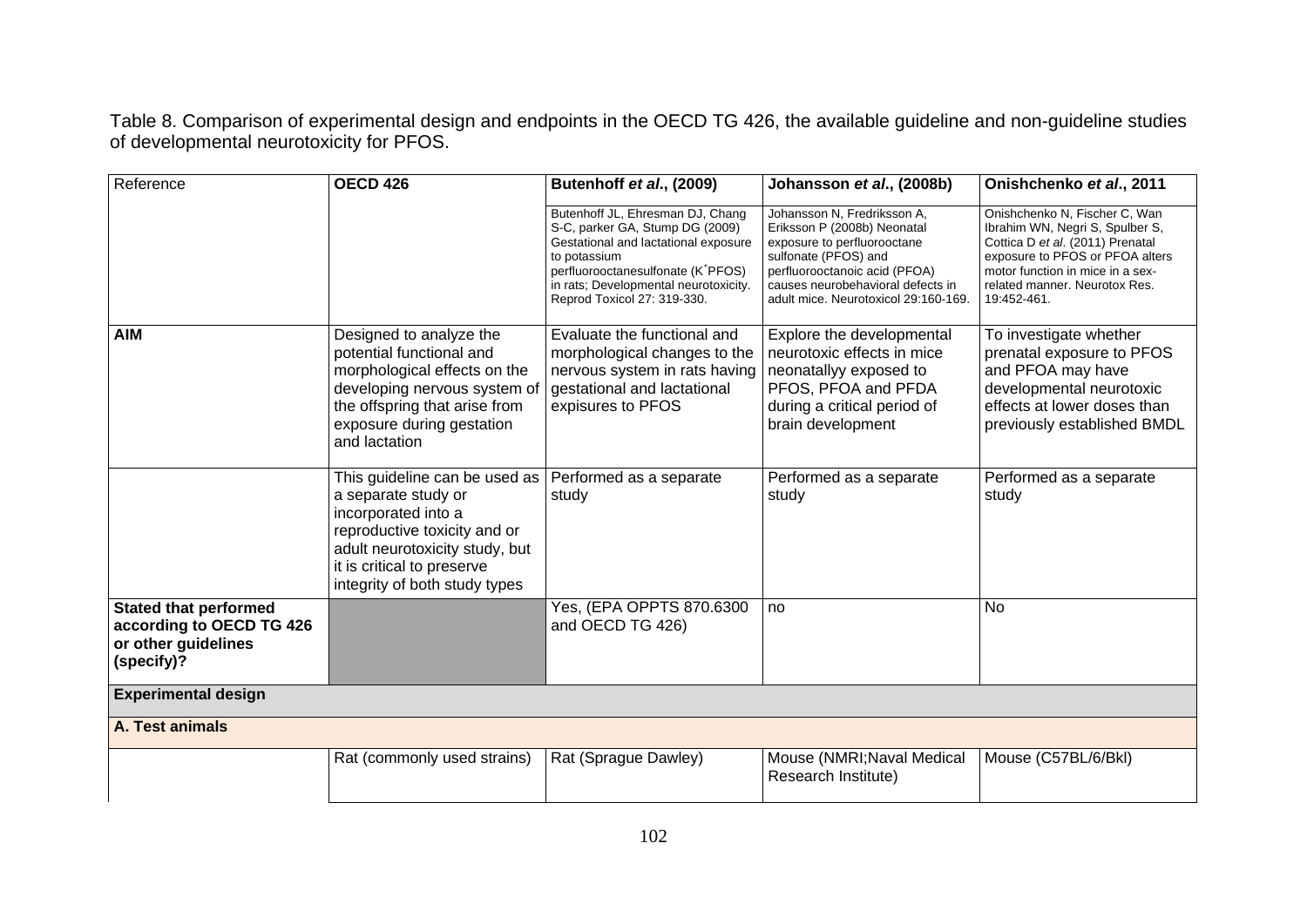| Other rodents can be used:<br>justification required,<br>comparable days for<br>exposure required if a<br>different species or unusual<br>strain                                                              | N/A                                                                                                                                                                                                                                                                         | Justification for mouse model<br>is provided with comparison<br>to brain development and<br>growth to that in humans | Justification for mouse model<br>is provided with reference to<br>the longer elimination half-life<br>for PFOA in female mice<br>compared to rats, making it<br>easier to attain stable serum<br>levels in this species |
|---------------------------------------------------------------------------------------------------------------------------------------------------------------------------------------------------------------|-----------------------------------------------------------------------------------------------------------------------------------------------------------------------------------------------------------------------------------------------------------------------------|----------------------------------------------------------------------------------------------------------------------|-------------------------------------------------------------------------------------------------------------------------------------------------------------------------------------------------------------------------|
| Supplier of test animals to be<br>provided                                                                                                                                                                    | Charles River Laboratories,<br>Inc                                                                                                                                                                                                                                          | B&K, Sollentuna, Sweden                                                                                              | Scanbur BK, Sweden                                                                                                                                                                                                      |
| Number, age at start and sex<br>of animals                                                                                                                                                                    | Clearly stated                                                                                                                                                                                                                                                              | Clearly stated                                                                                                       | Age not stated                                                                                                                                                                                                          |
| Housing conditions,<br>acclimatization etc                                                                                                                                                                    | Clearly stated, apart from<br>acclimatization                                                                                                                                                                                                                               | Not stated                                                                                                           | Clearly stated, apart from<br>acclimatization                                                                                                                                                                           |
| Unique identification for each<br>animal and litters                                                                                                                                                          | not stated                                                                                                                                                                                                                                                                  | not stated                                                                                                           | Not stated                                                                                                                                                                                                              |
| Ensure that a sufficient<br>number of pregnant females<br>are exposed to test<br>substance to ensure an<br>adequate number of offspring<br>are produced (20 litters are<br>recommended at each dose<br>level) | Clearly stated, 25 mated<br>females per dose group (no<br>report on final # of litters).<br>Additional 10 mated females<br>were assigned as satellite<br>phase rats to each of the four<br>groups (parameters to be in<br>companion article thyroid and<br>gene expression) | Mated females not stated.                                                                                            | 6 mated females exposed to<br>PFOS, 10 mated females in<br>the control                                                                                                                                                  |
| Live pups to be counted and<br>sexed                                                                                                                                                                          | Survival evaluated daily                                                                                                                                                                                                                                                    | not stated                                                                                                           | Not stated                                                                                                                                                                                                              |
| Litter size adjusted on or<br>before PND 4 by random<br>selection to yield a uniform<br>litter size for all litters with<br>equal males and females.                                                          | Clearly stated, litters adjusted<br>to subset group A and B.<br>Group A consisted of 20 pups<br>of equal sex distribution per<br>group on PND 4, while Group<br>B consisted of 15<br>pups/sex/group.                                                                        | Litters adjusted to 10-12 pups<br>within 48 hours. No sex-<br>based separation made.                                 | Not stated                                                                                                                                                                                                              |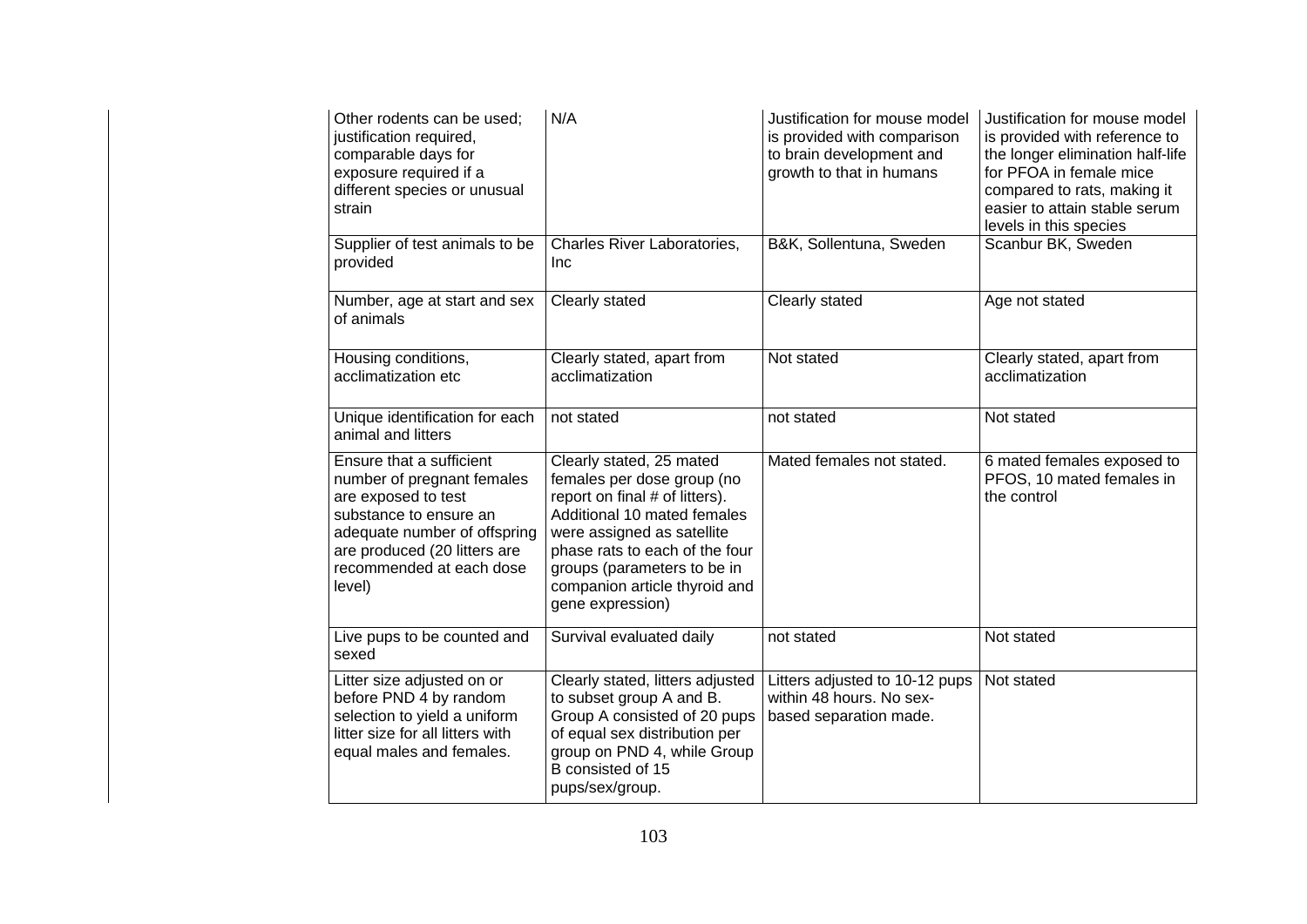|                                                                    | Pup identification is required                                                                                                                                                                   | not stated                                               | not stated                                                                                                                                                                                                                                                                                                                           | Offspring injected with<br>microtransponders on PND<br>21 used for identification                                                                                                                                                                                                        |
|--------------------------------------------------------------------|--------------------------------------------------------------------------------------------------------------------------------------------------------------------------------------------------|----------------------------------------------------------|--------------------------------------------------------------------------------------------------------------------------------------------------------------------------------------------------------------------------------------------------------------------------------------------------------------------------------------|------------------------------------------------------------------------------------------------------------------------------------------------------------------------------------------------------------------------------------------------------------------------------------------|
|                                                                    | Assignment of animals to<br>tests: Pups should be<br>assigned to endpoint<br>assessment on or after PND<br>4. Both sexes from each litter<br>in each dose group should be<br>equally represented | Clearly stated, as per TG 426                            | At 4-5 weeks all females<br>were killed and the male<br>siblings were kept in litters<br>(treatment groups) and raised<br>in groups of 4-7 in a room for<br>males only. "Ten mice were<br>picked randomly from three to<br>five different<br>litters in each treatment group<br>and were only tested once on<br>each test occasion." | One or two offspring<br>randomly selected from each<br>litter. Assumed on PND 21.<br>NOTE: Unclear if 1-2<br>offspring/sex/litter, this seems<br>plausible as PFOS and<br>control groups are stated to<br>include 8 animals/sex but<br>there were only 6 pregnant<br>dams in each group. |
| <b>Statistical Unit</b>                                            | The statistical unit of<br>measure should be the litter<br>(or dam) and not the pup.                                                                                                             | litter                                                   | pup, stated that "Randomly<br>selecting animals from at<br>least three different litters will<br>have the same statistical<br>effect and power compared to<br>the use of litter based studies<br>to evaluate developmental<br>neurotoxicity in neonatal<br>mice"                                                                     | Pup (as it seems more than 1<br>pup/litter was used)                                                                                                                                                                                                                                     |
| <b>B. Test conditions</b>                                          |                                                                                                                                                                                                  |                                                          |                                                                                                                                                                                                                                                                                                                                      |                                                                                                                                                                                                                                                                                          |
| 1. Administration of<br>chemical/dosing<br>(Include information on | Most relevant to potential<br>human exposure                                                                                                                                                     | Yes, oral                                                | Yes, oral                                                                                                                                                                                                                                                                                                                            | Yes, oral                                                                                                                                                                                                                                                                                |
| vehicle as well as route of<br>exposure)                           | Oral by gavage, in diet,<br>drinking water or capsules                                                                                                                                           | By gavage to mated females<br>at volume of 5ml/kg        | Oral by via gavage at PND 10   Dissolved in ethanol and                                                                                                                                                                                                                                                                              | applied onto food bits in a<br>volume adjusted according to<br>individual bw                                                                                                                                                                                                             |
|                                                                    | Other forms of admin<br>(inhalation or demal) requires<br>modification of procedures                                                                                                             | N/A                                                      | N/A                                                                                                                                                                                                                                                                                                                                  | N/A                                                                                                                                                                                                                                                                                      |
|                                                                    | At least 3 dose groups and a<br>concurrent control                                                                                                                                               | 4 dose groups + neg control;<br>0, 0.1, 0.3, 1.0 mg/kg/d | 2 doses + $neg \, ctr1; 0$ , 1.4 and<br>21 umol/kg bw (= $0.75$ or 11.3 bw (per day not stated but<br>mg/kg bw)                                                                                                                                                                                                                      | 1 dose + $neg$ ctr: 0, 0.3 mg/kg<br>assumed)                                                                                                                                                                                                                                             |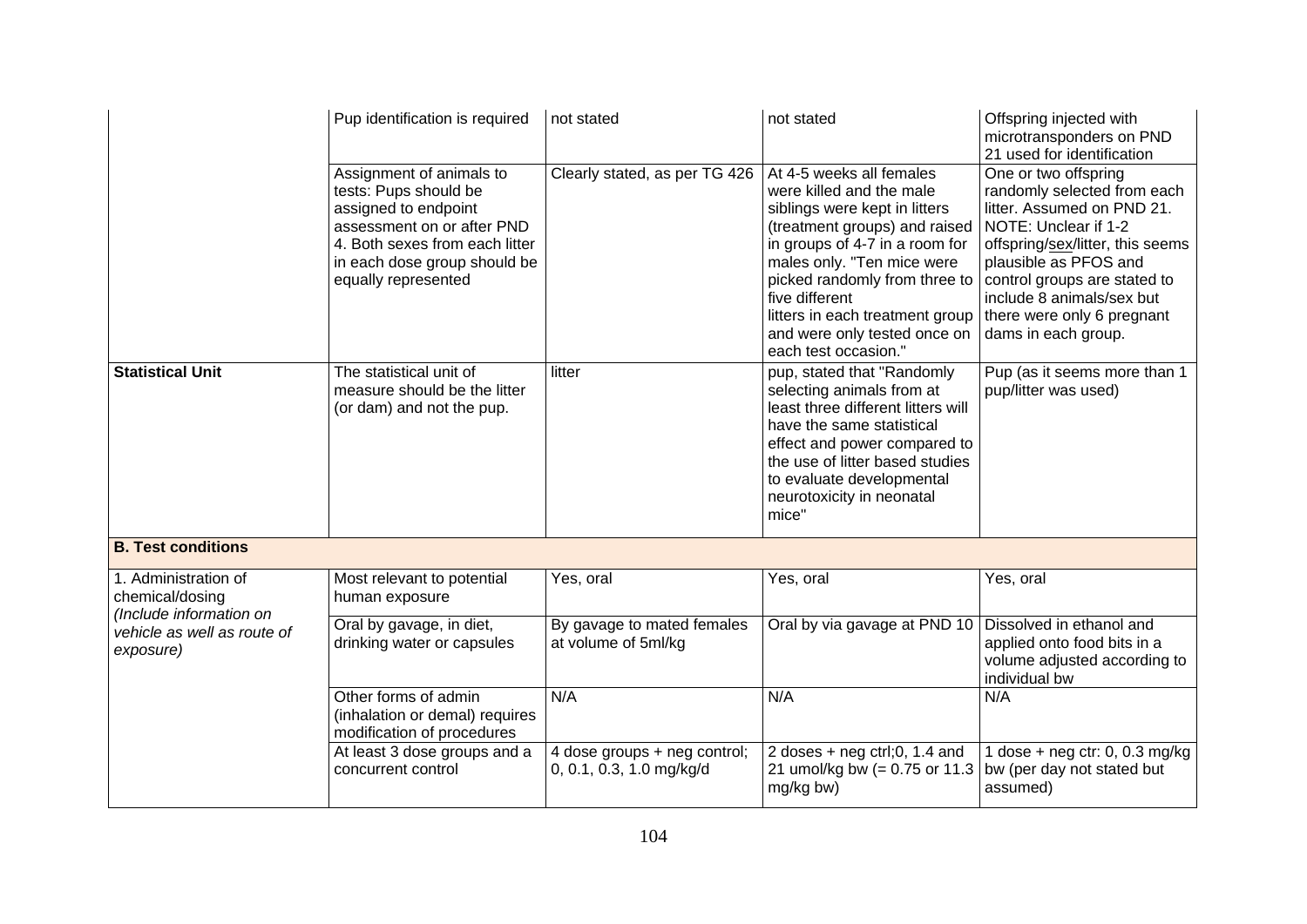|                                                                                                                                               | Repeated exposure                                                                                                                                                                                       | Repeated, daily                                                                                                                                 | single dose                                                                                                                                                                                                       | Repeated, daily                                                          |
|-----------------------------------------------------------------------------------------------------------------------------------------------|---------------------------------------------------------------------------------------------------------------------------------------------------------------------------------------------------------|-------------------------------------------------------------------------------------------------------------------------------------------------|-------------------------------------------------------------------------------------------------------------------------------------------------------------------------------------------------------------------|--------------------------------------------------------------------------|
|                                                                                                                                               | Mated females, starting on<br>GD <sub>6</sub>                                                                                                                                                           | Mated females from GD 0                                                                                                                         | Male pups only PND 10                                                                                                                                                                                             | Madet females from GD 1                                                  |
|                                                                                                                                               | Motivation if starting<br>exposure earlier                                                                                                                                                              | None given                                                                                                                                      | N/A                                                                                                                                                                                                               | None given                                                               |
|                                                                                                                                               | Dose levels selected on any<br>previous observed toxicity<br>and kinetic data available for<br>test compound or related<br>materials                                                                    | Dose selection based on<br>published studies and<br>previous testing of PFOS with<br>the objective of avoiding<br>significant neonatal toxicity | Dose levels selected on<br>investigator's earlier studies<br>on PCBs and PBDEs.                                                                                                                                   | Dose level selected as being<br>below previously reported<br><b>BMDL</b> |
|                                                                                                                                               | High dose level should<br>induce some maternal toxicity<br>(eg weight loss). The lowest<br>dose should not produce any<br>evidence of maternal or<br>developmental toxicity<br>including neurotoxicity. | not stated                                                                                                                                      | not stated                                                                                                                                                                                                        | No high dose included                                                    |
|                                                                                                                                               | Dose levels should be<br>selected to allow for<br>illustration of dose-response                                                                                                                         | not stated                                                                                                                                      | not stated                                                                                                                                                                                                        | N/A                                                                      |
|                                                                                                                                               | Positive controls not<br>mentioned                                                                                                                                                                      | Not included                                                                                                                                    | Not included                                                                                                                                                                                                      | Not included                                                             |
| 2. Duration of exposure<br>(Add information if any                                                                                            | GD6 to PND21                                                                                                                                                                                            | GD 0 to PND 20                                                                                                                                  | <b>PND 10</b>                                                                                                                                                                                                     | From GD1 throughout<br>pregnancy                                         |
| comment has been made in<br>the study concerning direct<br>dosing of pups (e.g. via feed)<br>and/or kinetic support for<br>exposure via milk) | Motivation for using other<br>exposure duration if not GD 6<br>to PND 21                                                                                                                                | None given                                                                                                                                      | Experiment design of<br>neonatal exposure as<br>laboratory has performed for<br>several years, thereby<br>generating historical controls<br>as well as reproducibile<br>developmental<br>neurotoxicological data. | None given                                                               |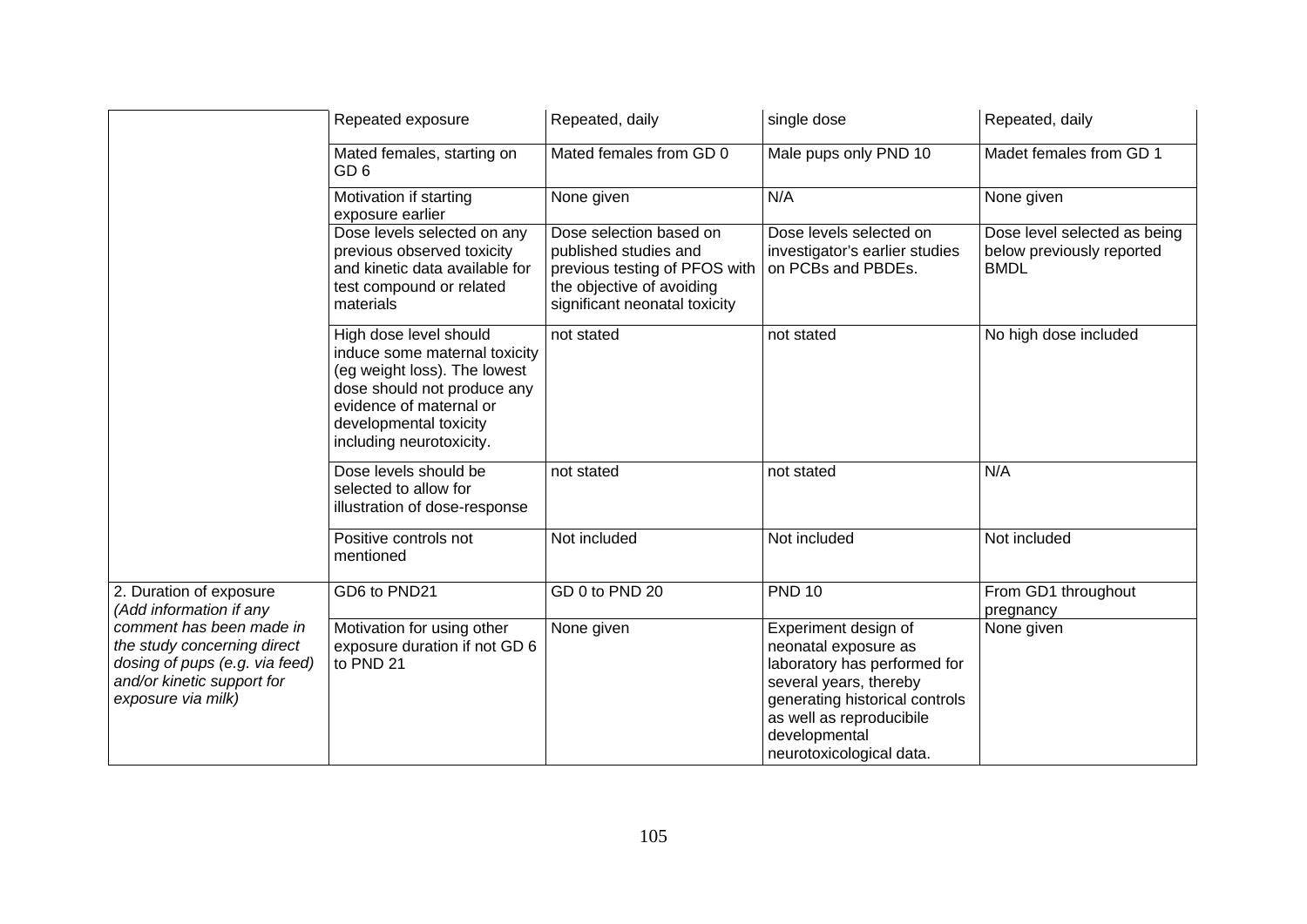|                                                                               | Exposure via lactation<br>generally assumed but<br>evidence of continuous<br>exposure [during lactation]<br>can be retrieved from e.g.,<br>pharmacokinetic information,<br>offspring toxicity or changes<br>in bio-markers | not included                                                                                                                                    | pups only exposed<br>postnatally | Not included but refers to<br>other literature stating that<br>PFOS (and PFOA) can be<br>excreted in milk but that<br>lactational exposure does not<br>seem to be as critical as in<br>utero exposure in regard to<br>developmental toxicity |
|-------------------------------------------------------------------------------|----------------------------------------------------------------------------------------------------------------------------------------------------------------------------------------------------------------------------|-------------------------------------------------------------------------------------------------------------------------------------------------|----------------------------------|----------------------------------------------------------------------------------------------------------------------------------------------------------------------------------------------------------------------------------------------|
|                                                                               | Direct dosing of pups can be<br>considered if there is lack of<br>evidence of continued<br>exposure to offspring during<br>lactation                                                                                       | No direct dosing of pups                                                                                                                        | Direct dosing of male pups       | No direct dosing of pups                                                                                                                                                                                                                     |
| 3. If other routes of<br>administration than oral                             | Use OECD Guidance<br>Document on Neurotoxicity<br><b>Testing Strategies and</b><br>Methods #43 to assist in the<br>design of the studies                                                                                   | N/A                                                                                                                                             | N/A                              | N/A                                                                                                                                                                                                                                          |
| 4. Duration of study; time for<br>sacrifice/necropsy of dams<br>and offspring | Maternal animals can be<br>euthanized after weaning.<br>Offspring to be humanely<br>killed at PND 22 or at an<br>earlier time point between<br>PND 11 and 22, as well as at<br>study termination.                          | dams were euthanized and<br>subjected to a gross<br>examination on PND 21,<br>pups terminated and<br>subjected to necropsy on<br><b>PND 72.</b> | not stated                       | not stated                                                                                                                                                                                                                                   |
| 5. Control for estrous cyclicity<br>of female offspring                       | Not specified if required                                                                                                                                                                                                  | not stated                                                                                                                                      | only tested male pups            | not stated                                                                                                                                                                                                                                   |
| <b>C. Endpoints*:</b>                                                         |                                                                                                                                                                                                                            |                                                                                                                                                 |                                  |                                                                                                                                                                                                                                              |
| 1. Physical and developmental landmarks                                       |                                                                                                                                                                                                                            |                                                                                                                                                 |                                  |                                                                                                                                                                                                                                              |
| a. Body weight and clinical                                                   | Required                                                                                                                                                                                                                   | Provided                                                                                                                                        | not provided                     | not provided                                                                                                                                                                                                                                 |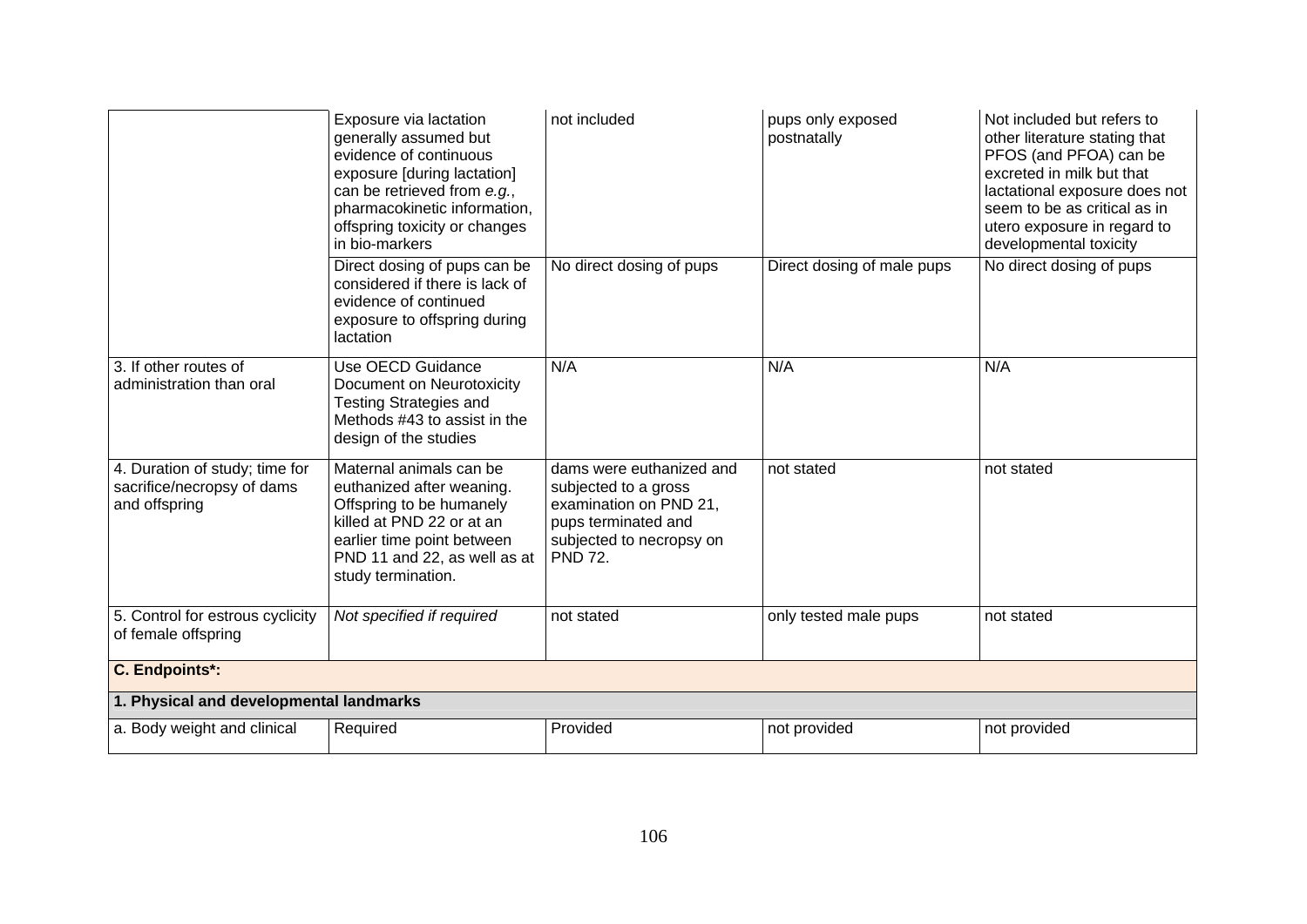| observations, weekly during<br>pre-weaning and at least<br>every two weeks at<br>adolescence and adulthood   | During treatment and<br>observation period, detailed<br>clinical observations to be<br>performed for dams and<br>pups, by trained observers<br>unaware of the actual<br>treatment. | Dams observed for signs of<br>toxicity approx 1 hr following<br>dose administration,<br>extensive FOB conducted in<br>offspring on PND 4, 11, 21,<br>35, 45 and 60 | <b>Brief statement in Results</b><br>that no overt signs of clinical<br>toxicity occurred during<br>experimental period, but what<br>was evaluated in not<br>indicated. | $\sim$ $\sim$                                                                                                                                         |
|--------------------------------------------------------------------------------------------------------------|------------------------------------------------------------------------------------------------------------------------------------------------------------------------------------|--------------------------------------------------------------------------------------------------------------------------------------------------------------------|-------------------------------------------------------------------------------------------------------------------------------------------------------------------------|-------------------------------------------------------------------------------------------------------------------------------------------------------|
|                                                                                                              | Where possible, observations<br>to be made by the same<br>technician                                                                                                               | Not specified                                                                                                                                                      | Not specified                                                                                                                                                           | --                                                                                                                                                    |
|                                                                                                              | Observations to be performed<br>outside of home cage                                                                                                                               | Not specified                                                                                                                                                      |                                                                                                                                                                         | --                                                                                                                                                    |
|                                                                                                              | "Unusual" responses with<br>respect to eg activity level,<br>need to be documented                                                                                                 |                                                                                                                                                                    |                                                                                                                                                                         | --                                                                                                                                                    |
|                                                                                                              | Both dams and pups need to<br>be evaluated. Body weight<br>best indicator for dam toxicity<br>and pup physical<br>development                                                      | Dams and pups weighed<br>every 3 or 4 days until PND<br>21. Pups weighed every<br>week thereafter until<br>euthanasia                                              | Not specified, pup weights<br>reported on PND10 and<br>PND <sub>28</sub>                                                                                                | Data not provided but stated<br>in Results that exposed dams<br>gained weight normally and<br>that no differences in pup bw<br>at birth were observed |
| b. Brain weight and<br>Neuropathology, on PND 22<br>(or earlier between PND 11<br>and 22) and at termination | Fixation; Immersion <pnd21,<br>Perfusion &gt;PND21</pnd21,<br>                                                                                                                     | PND 21 and 72 pups<br>perfused in situ with PFA,<br>brains processed. On PND<br>72 also additional CNS and<br><b>PNS</b>                                           |                                                                                                                                                                         | Brains collected from 4 pups<br>(1/litter) at birth. Not stated<br>how processed. Unclear if 4<br>pups in total of 4<br>pups/treatment group.         |
|                                                                                                              | Tissue selection need both<br>CNS and PNS                                                                                                                                          | Provided                                                                                                                                                           |                                                                                                                                                                         | Only brains                                                                                                                                           |
|                                                                                                              | Morphometric evaluation of<br>tissue collected on PND 21<br>and at end of study                                                                                                    | Done (PND 21 and 72)                                                                                                                                               |                                                                                                                                                                         | Not stated                                                                                                                                            |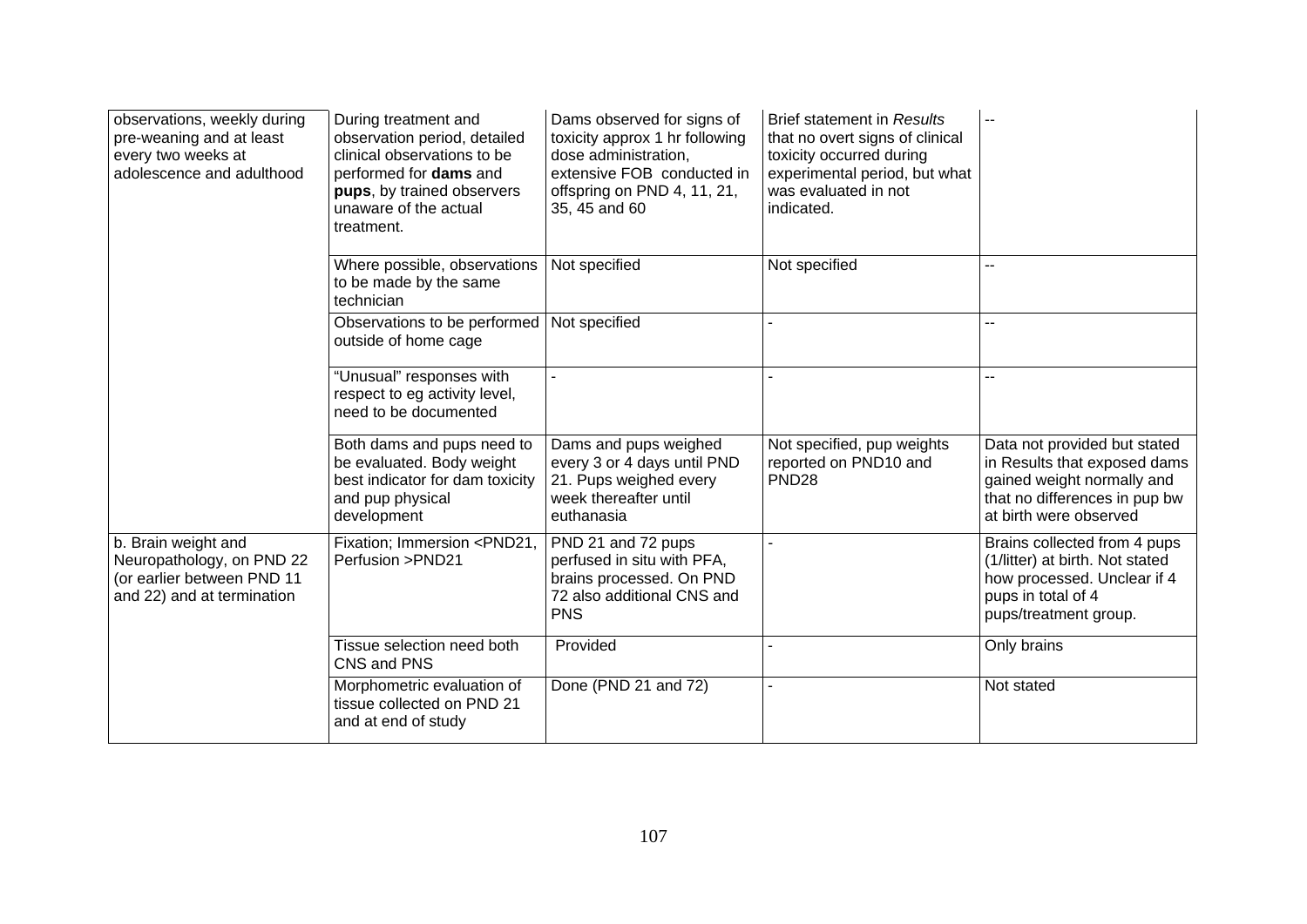|                                                                                                                           | Any neuropathological<br>changes should be graded<br>(grading scale should be<br>defined) to allow for analysis<br>of dose-response rel. | Not provided (no treatment<br>related lesions noted)                                                                                                             |                                                                                                                                                                                                                                                           | Not provided                                                                                                  |
|---------------------------------------------------------------------------------------------------------------------------|------------------------------------------------------------------------------------------------------------------------------------------|------------------------------------------------------------------------------------------------------------------------------------------------------------------|-----------------------------------------------------------------------------------------------------------------------------------------------------------------------------------------------------------------------------------------------------------|---------------------------------------------------------------------------------------------------------------|
| c. Sexual maturation                                                                                                      | At adolescence (as<br>appropriate)                                                                                                       | Each male and female pup<br>was observed for<br>balanopreputial separation<br>beginning on PND 35 or<br>vaginal perforation beginning<br>on PND 25, respectively | not provided                                                                                                                                                                                                                                              | Not provided                                                                                                  |
| d. Other physical landmaks<br>for pup development (eg eye<br>opening)                                                     | only required if these will<br>provide additional information                                                                            | All; FOB evaluated on PND 4,<br>11, 21, 35, 45 and 60                                                                                                            | Not provided                                                                                                                                                                                                                                              | Not provided                                                                                                  |
| 2. Functional/behavioural endpoints                                                                                       |                                                                                                                                          |                                                                                                                                                                  |                                                                                                                                                                                                                                                           |                                                                                                               |
| a. Behavioural ontogeny, at<br>least two measures pre-<br>weaning using the same pup<br>(1 pup/sex/litter). Some tests    | righting reflex                                                                                                                          | on PND 21 as part of FOB<br>(Stated tha NOT conducted<br>on PND 4 and 11 "due to<br>stage of development")                                                       |                                                                                                                                                                                                                                                           |                                                                                                               |
| to consider:                                                                                                              | negative geotaxis                                                                                                                        |                                                                                                                                                                  |                                                                                                                                                                                                                                                           |                                                                                                               |
|                                                                                                                           | motor activity (strongly<br>recommended!)                                                                                                | Locomotor activity on PND<br>13, 17, 21 using the SDI<br>Photobeam Activity System                                                                               | $\sim$                                                                                                                                                                                                                                                    |                                                                                                               |
| b. Motor activity (including<br>habituation) at pre-weaning<br>(e.g. PND 13, 17, 21) and at<br>adulthood (e.g. PND 60-70) | Motor activity should be<br>monitored using an<br>automated activity recording<br>apparatus                                              | Locomotor activity on PND<br>13, 17, 21 and 61 using the<br><b>SDI Photobeam Activity</b><br>System                                                              | Motor activity measured in 2<br>and 4 month pups in<br>automated devise for<br>spontaneous behaviour.<br>Locomotion, rearing and total<br>activity were evaluated with<br>beams to detect movement<br>and gramaphone-like pick up<br>to detect vibrations | Locomotor activity at between<br>5-8 weeks of age (PND 35-<br>56) using an automated video<br>tracking system |
|                                                                                                                           | Habituation                                                                                                                              | included                                                                                                                                                         | included                                                                                                                                                                                                                                                  | Not provided                                                                                                  |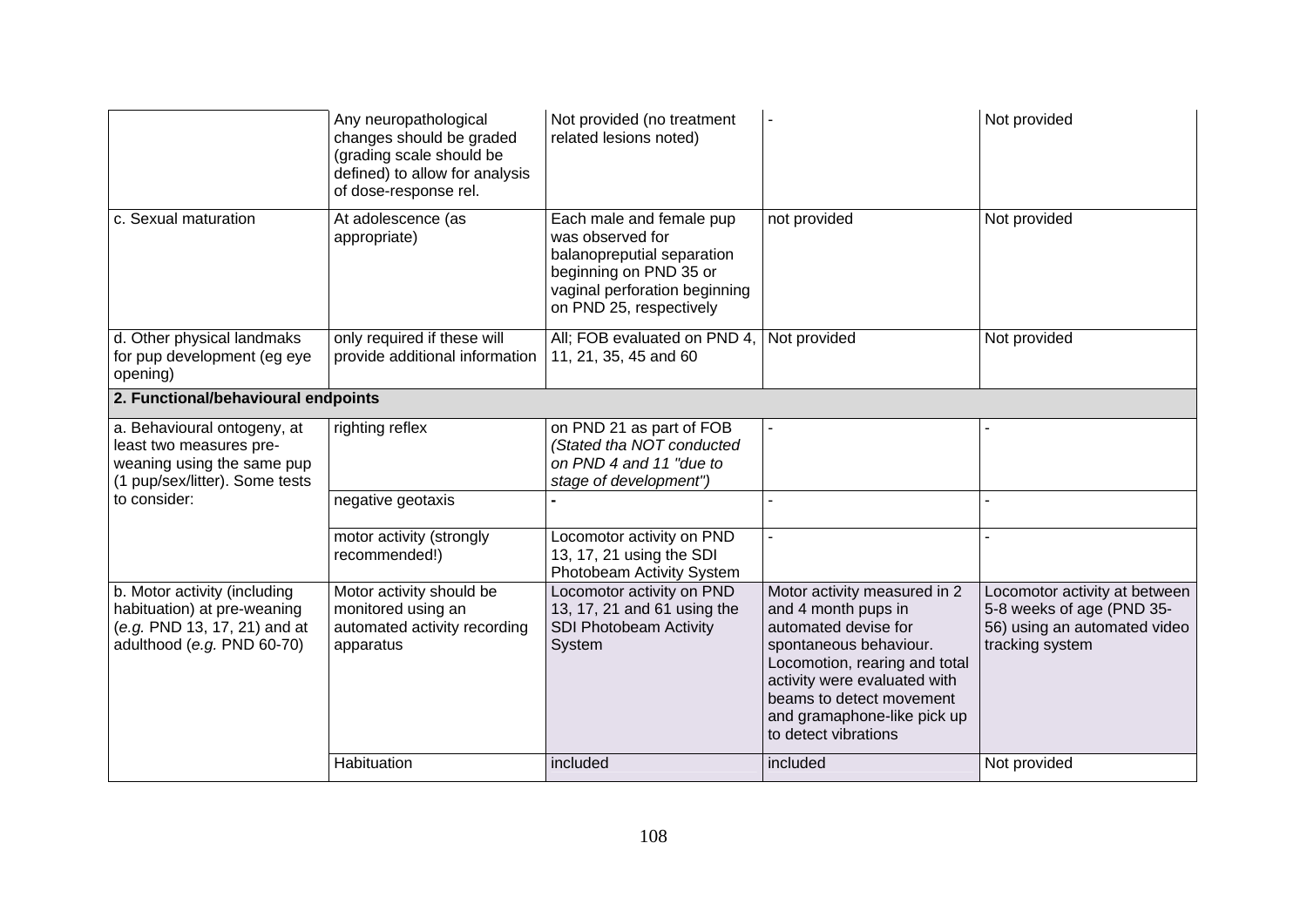| c. Motor and sensory function<br>at adolescence<br>(recommended PND 25±2)                                                          | <b>Grip Strength</b>                                                                                          |                                                                                    | Muscle strenght evaluated in<br>the "Hanging wire test" at 3-4<br>months of age |
|------------------------------------------------------------------------------------------------------------------------------------|---------------------------------------------------------------------------------------------------------------|------------------------------------------------------------------------------------|---------------------------------------------------------------------------------|
| and at adulthood (e.g. PND<br>60-70). Some tests to<br>consider:                                                                   | Rotating Rod                                                                                                  |                                                                                    | At 3-4 months of age                                                            |
|                                                                                                                                    | Hindlimb foot splay, landing<br>foot spread                                                                   |                                                                                    |                                                                                 |
|                                                                                                                                    | Noiciception (hotplate, tail<br>flick)                                                                        |                                                                                    |                                                                                 |
|                                                                                                                                    | Sensory irritation                                                                                            |                                                                                    |                                                                                 |
|                                                                                                                                    | Somatosensory operant<br>discrimination task                                                                  |                                                                                    |                                                                                 |
|                                                                                                                                    | Acoustic startle response and<br>prepulse inhibition                                                          | On PND 20 and 60 using the<br><b>SR-Lab Startle Response</b><br>System (same pups) |                                                                                 |
|                                                                                                                                    | Auditory discrimination<br>procedure                                                                          |                                                                                    |                                                                                 |
|                                                                                                                                    | Visual discrimination task                                                                                    |                                                                                    |                                                                                 |
| d. Learning and memory post-<br>weaning (recommended PND<br>25±2) and at adulthood (e.g.<br>PND 60-70). Some tests to<br>consider: | Conditioned taste aversion                                                                                    |                                                                                    |                                                                                 |
|                                                                                                                                    | Active avoidance                                                                                              |                                                                                    |                                                                                 |
|                                                                                                                                    | Passive avoidance                                                                                             |                                                                                    |                                                                                 |
|                                                                                                                                    | Spatial Mazes, e.g. Morris<br>water maze, Biel water maze,<br>T-maze                                          | Biel water maze on PND 22<br>for 7 consecutive days                                |                                                                                 |
|                                                                                                                                    | Conditional discrimination,<br>e.g. simple discrimination,<br>matching to sample                              |                                                                                    |                                                                                 |
|                                                                                                                                    | Delayed discrimination, e.g.<br>delayed matching to sample,<br>delayed alternation or<br>repeated acquisition |                                                                                    |                                                                                 |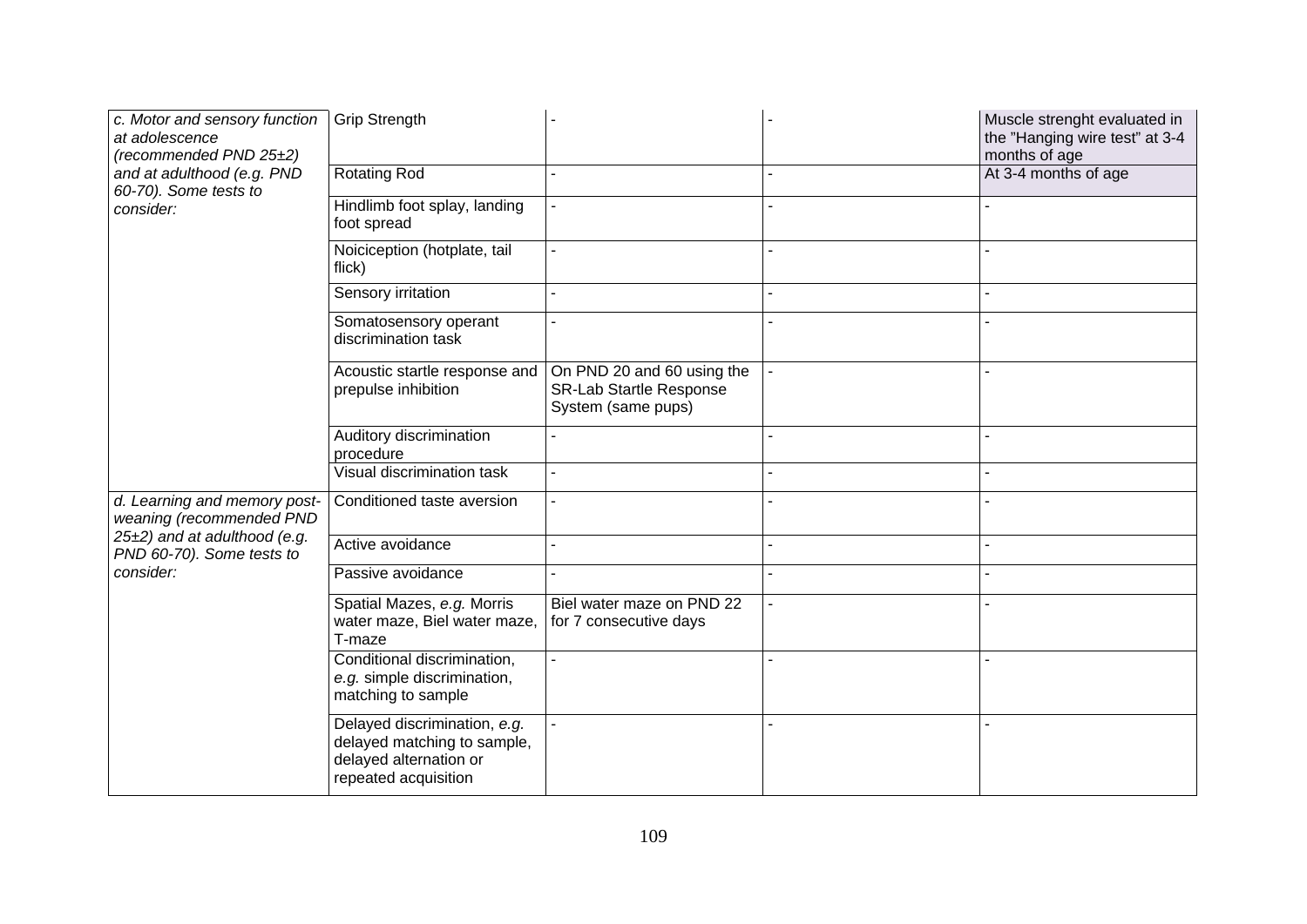|                                                                                                                           | Eye-blink conditioning                                                                                                                                                                                                                                                                                                                                                                                                       |                                                     |                                                                                     |                                                                                                    |
|---------------------------------------------------------------------------------------------------------------------------|------------------------------------------------------------------------------------------------------------------------------------------------------------------------------------------------------------------------------------------------------------------------------------------------------------------------------------------------------------------------------------------------------------------------------|-----------------------------------------------------|-------------------------------------------------------------------------------------|----------------------------------------------------------------------------------------------------|
|                                                                                                                           | Schedule-controlled operant<br>behaviour                                                                                                                                                                                                                                                                                                                                                                                     |                                                     |                                                                                     |                                                                                                    |
|                                                                                                                           | Two criteria need to be<br>fulfilled in learning and<br>memory tests: 1) original<br>learning (acquisition) need<br>to be assessed as change<br>across several repeated<br>learning trials or (if single<br>trial) with reference to a<br>condition that controls for<br>non-associative effects of the<br>training experience, and 2)<br>tests should include some<br>measure of memory in<br>addition to original learning | fulfilled                                           |                                                                                     |                                                                                                    |
| e. Ethology based anxiety<br>tests, e.g. elevated plus maze<br>test, black and white box test,<br>social interaction test | Not specified if required                                                                                                                                                                                                                                                                                                                                                                                                    |                                                     | Elevated plus maze test at 4<br>months, apparatus made of<br>plywood and videotaped | Elevated plus maze test at<br>between 5-8 weeks (PND 35-<br>56), apparatus made of grey<br>plastic |
| f) Other neurobehavioural<br>tests included                                                                               | Not required                                                                                                                                                                                                                                                                                                                                                                                                                 |                                                     | Nicotine-induced behaviour<br>test at 4 months                                      | Circadian activity in home<br>cage (TraffiCage) at between<br>5-8 weeks (PND 35-56).               |
|                                                                                                                           |                                                                                                                                                                                                                                                                                                                                                                                                                              |                                                     |                                                                                     | Forced swimming test (for<br>depression-like behaviour) at<br>between 5-8 weeks (PND 35-<br>56).   |
| 3. Other endpoints included                                                                                               |                                                                                                                                                                                                                                                                                                                                                                                                                              |                                                     |                                                                                     |                                                                                                    |
| E.g. Opthalmological, repro,<br>organ weights                                                                             | Not required                                                                                                                                                                                                                                                                                                                                                                                                                 | extensive FOB on PND 4, 11,  -<br>21, 35, 45 and 60 |                                                                                     | Liver weights at birth $(n=4)$                                                                     |
| <b>Author's conclusions</b>                                                                                               |                                                                                                                                                                                                                                                                                                                                                                                                                              |                                                     |                                                                                     |                                                                                                    |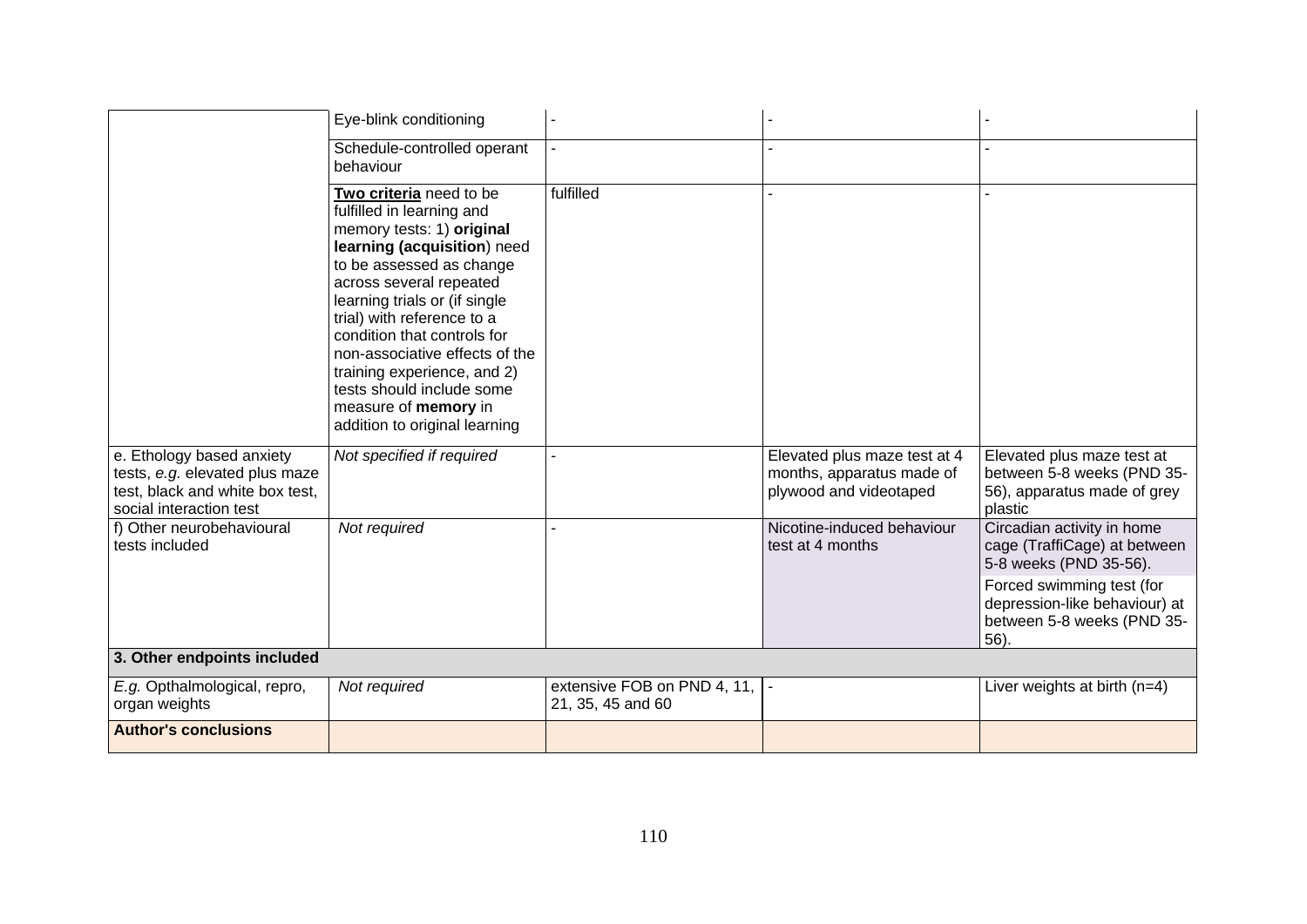| Evidence of developmental<br>neurotoxicity |  | The NOAEL for offspring<br>developmental neurotoxicity<br>was considered to be 0.3<br>mg/kg-d based on increased<br>motor activity and a failure to<br>habituate to the test<br>environment noted in the<br>1.0mg/kg-d maternal<br>dose-group males on PND<br>17. Serum concentrations<br>reported in companion paper<br>are several hundred times<br>higher than those reported for<br>females in the USA<br>population | Neonatal exposure to PFOS<br>on PND10 can cause<br>persistent disturbances in<br>spontaneous behaviour of<br>adult NMRI male mice and<br>modify the susceptibility of<br>the adult cholinergic system | Exposure to PFOS during<br>pregnancy caused alterations<br>in motor behaviour in adult<br>mice |
|--------------------------------------------|--|--------------------------------------------------------------------------------------------------------------------------------------------------------------------------------------------------------------------------------------------------------------------------------------------------------------------------------------------------------------------------------------------------------------------------|-------------------------------------------------------------------------------------------------------------------------------------------------------------------------------------------------------|------------------------------------------------------------------------------------------------|
|--------------------------------------------|--|--------------------------------------------------------------------------------------------------------------------------------------------------------------------------------------------------------------------------------------------------------------------------------------------------------------------------------------------------------------------------------------------------------------------------|-------------------------------------------------------------------------------------------------------------------------------------------------------------------------------------------------------|------------------------------------------------------------------------------------------------|

\* Shaded cells denote tests where a significant effect was observed in treated animals compared to controls (based on author's conclusions).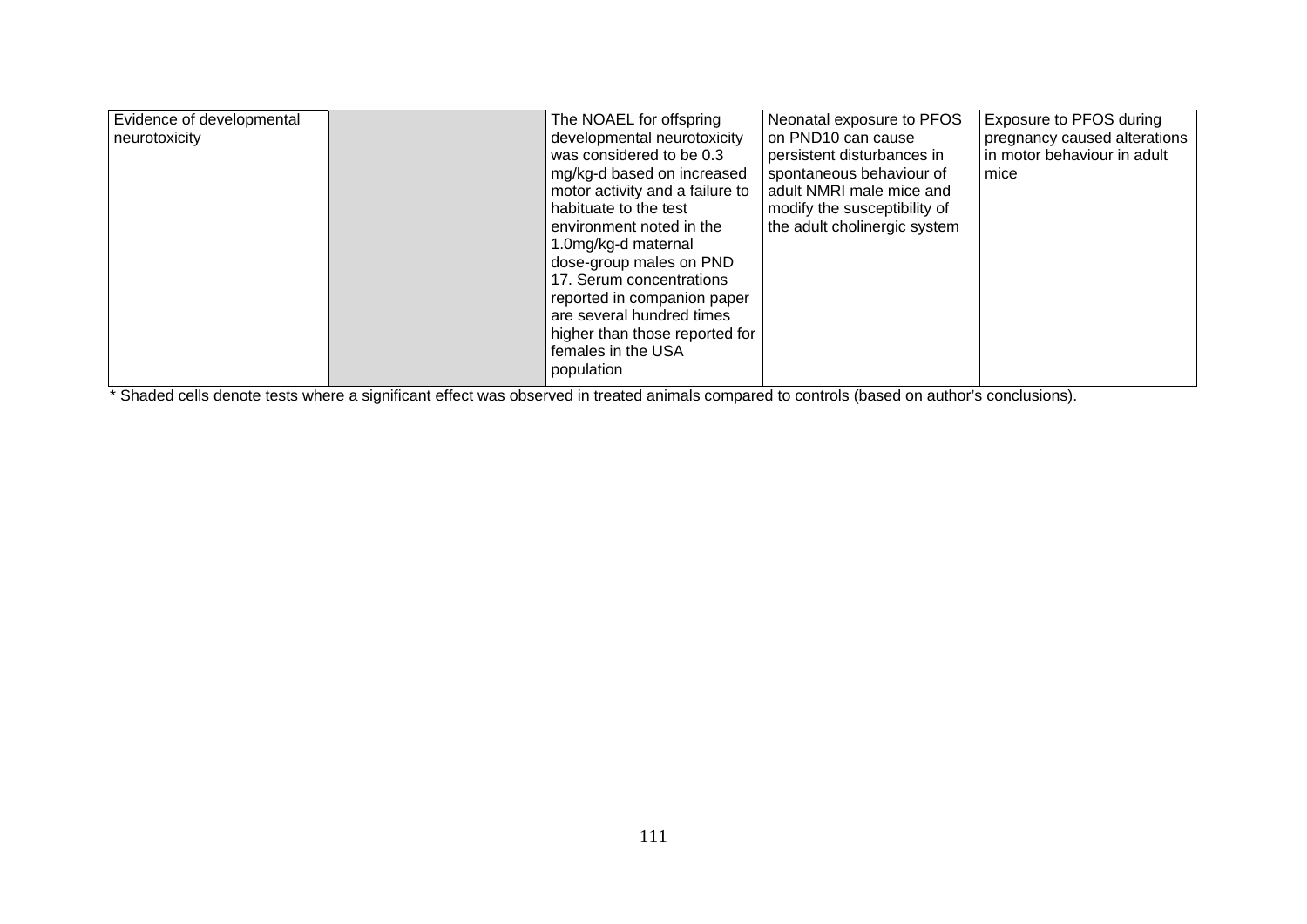Table 9. Summary table on experimental design and results of all sixteen studies evaluated. Shaded cells denote tests where effects of DNT were observed (study author's conclusions).

| <b>Study</b>                                | Compound        | <b>According</b><br>tο<br>guideline? | Species/strain                | Postnatal<br>exposure                                                      | <b>Motor activity</b><br>(apparatus)                                                   | Learning & memory<br>(method)                                            | Other<br>neurobehavioural<br>(method)  | <b>Positive</b><br>for DNT? |
|---------------------------------------------|-----------------|--------------------------------------|-------------------------------|----------------------------------------------------------------------------|----------------------------------------------------------------------------------------|--------------------------------------------------------------------------|----------------------------------------|-----------------------------|
| Stump et al.<br>(2010)                      | <b>BPA</b>      | Yes<br>(OECD 426)                    | Rat (Sprague<br>Dawley)       | Indirect until third<br>week of lactation,<br>then also direct<br>via feed | Kinder Scientific<br><b>Motor Monitor</b><br>System on PND 13,<br>17, 21, 61           | Biel water maze on<br>PND 22 and 62                                      |                                        | No                          |
| Jones et al.<br>(2011)                      | <b>BPA</b>      | <b>No</b>                            | Rat (Long-<br>Evans)          | Indirect                                                                   |                                                                                        |                                                                          | Sexual behaviour<br>between PND 90-120 | <b>Yes</b>                  |
| Negishi et al.<br>(2003)                    | <b>BPA</b>      | <b>No</b>                            | <b>Rat (F344)</b>             | Indirect                                                                   | Supermex at 4 weeks<br>of age (PND 28-34)<br>and in the open field<br>at 8 weeks       | Active avoidance in a<br>two-way shuttle-box<br>at 15 weeks of age       | Anxiety (open field) at<br>8 weeks     | Yes                         |
| Ema et al.<br>(2001)                        | <b>BPA</b>      | Yes<br>(for repro tox<br>study)      | Rat (Crj: CD<br>$(SD)$ $IGS)$ | Indirect until PND<br>23 then direct via<br>gavage                         | Open field at 5-6<br>weeks                                                             | T-maze at 6-7 weeks                                                      | Anxiety (open field) at<br>5-6 weeks   | <b>No</b>                   |
| Beck (2009)<br>(Biesemeier et<br>al., 2011) | <b>PBDE 209</b> | Yes<br>(OECD 426)                    | Rat (SD)                      | Indirect                                                                   | Kinder Scientific<br><b>Motor Monitor</b><br>System at PND 13,<br>17, 21, 61, 120, 180 | Biel maze swimming<br>trial at PND 22, 62                                | $\blacksquare$                         | No                          |
| Viberg et al.<br>(2003)                     | <b>PBDE 209</b> | <b>No</b>                            | Mouse (NMRI)                  | Direct PND 3                                                               | Rat-O-Matic at 2, 4, 6<br>months                                                       |                                                                          | Anxiety in similar<br>study            | Yes                         |
| Viberg et al.<br>(2007)                     | <b>PBDE 209</b> | <b>No</b>                            | Rat (SD)                      | Direct PND 3                                                               | Rat-O-Matic at 2<br>months                                                             |                                                                          |                                        | Yes                         |
| Rice et al.<br>(2007, 2009)                 | <b>PBDE 209</b> | <b>No</b>                            | Mouse<br>(C57BL/6)            | Direct PND 2-20                                                            | Standard mouse<br>operant test cage<br>(Coulbourn) at PND<br>70 and one year of<br>age | Schedule-controlled<br>operant behaviour at<br>3 and 16 months of<br>age | $\sim$                                 | <b>Yes</b>                  |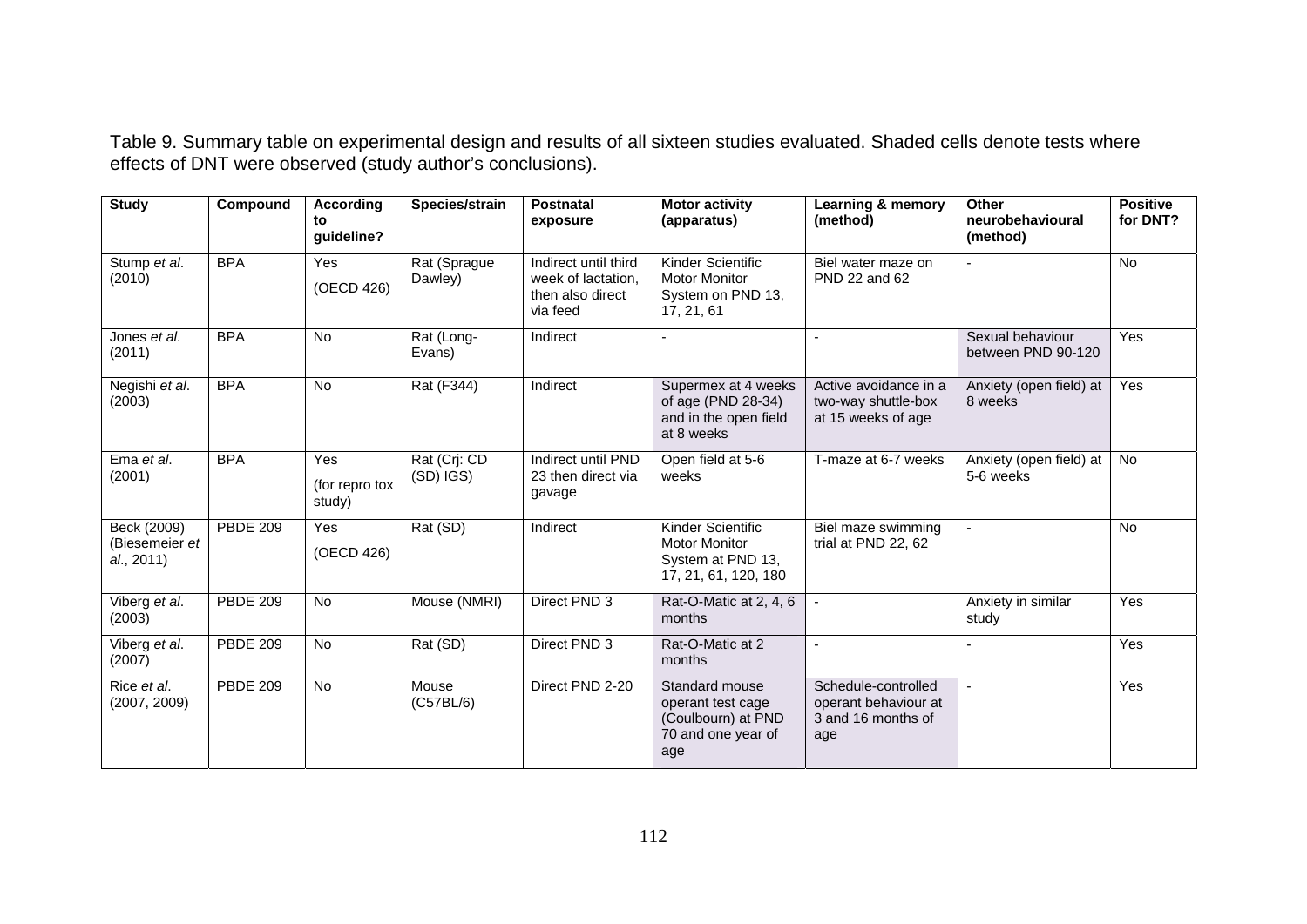| Gilmore et al.<br>(2006)              | Deltamethrin   | Yes<br>(draft OECD<br>426) | Rat (Wistar)            | Indirect                | Figure 8 maze at<br>PND 13, 17, 21, 60,<br>120                               | Water maze at PND<br>60, passive<br>avoidance at PND<br>22, 29                      | $\sim$                                                                             | No  |
|---------------------------------------|----------------|----------------------------|-------------------------|-------------------------|------------------------------------------------------------------------------|-------------------------------------------------------------------------------------|------------------------------------------------------------------------------------|-----|
| Eriksson and<br>Fredriksson<br>(1991) | Deltamethrin   | No                         | Mouse (NMRI)            | Direct PND 10-16        | Rat-O-Matic at PND<br>17, 4 months                                           |                                                                                     | $\overline{\phantom{a}}$                                                           | Yes |
| Piedrafita et<br>al. (2008)           | <b>PCB 153</b> | No                         | Rat (Wistar)            | Indirect                | ÷,                                                                           | Wooden Y-shaped<br>maze at 3 and 7<br>months old                                    | $\blacksquare$                                                                     | Yes |
| Fischer et al.<br>(2008)              | <b>PCB 153</b> | No                         | Mouse (NMRI)            | Direct PND 10           | Rat-O-Matic at 2 and<br>4 months                                             |                                                                                     | $\blacksquare$                                                                     | Yes |
| Schantz et al.<br>(1995)              | <b>PCB 153</b> | $\overline{N}$             | Rat (Sprague<br>Dawley) | Indirect                |                                                                              | Radial arm maze<br>starting at 90 days<br>and T-maze starting<br>on approx. PND 165 | $\blacksquare$                                                                     | Yes |
| Butenhoff et<br>al (2009)             | <b>PFOS</b>    | Yes<br>(OECD 426)          | Rat (Sprague<br>Dawley) | Indirect                | SDI Photobeam<br>Activity System on<br>PND 13, 17, 21 and<br>61              | Biel water maze on<br><b>PND 22</b>                                                 | $\overline{\phantom{a}}$                                                           | Yes |
| Johansson et<br>al (2008)             | <b>PFOS</b>    | <b>No</b>                  | Mouse (NMRI)            | Direct PND 10           | Rat-O-Matic at 2 and<br>4 months                                             |                                                                                     | <b>Elevated Plus Maze</b><br>and Nicotine-induced<br>behaviour test at 4<br>months | Yes |
| Onishchenko<br>et al. (2011)          | <b>PFOS</b>    | No                         | Mouse<br>(C57BL/6)      | Indirect<br>(gestation) | In novel cage using<br>an automated video<br>tracking system on<br>PND 35-56 |                                                                                     | Circadian activity in<br>home cage at 5-8<br>weeks                                 | Yes |
|                                       |                |                            |                         |                         |                                                                              |                                                                                     | <b>Elevated Plus Maze</b><br>and forced swimming<br>test at 5-8 weeks              |     |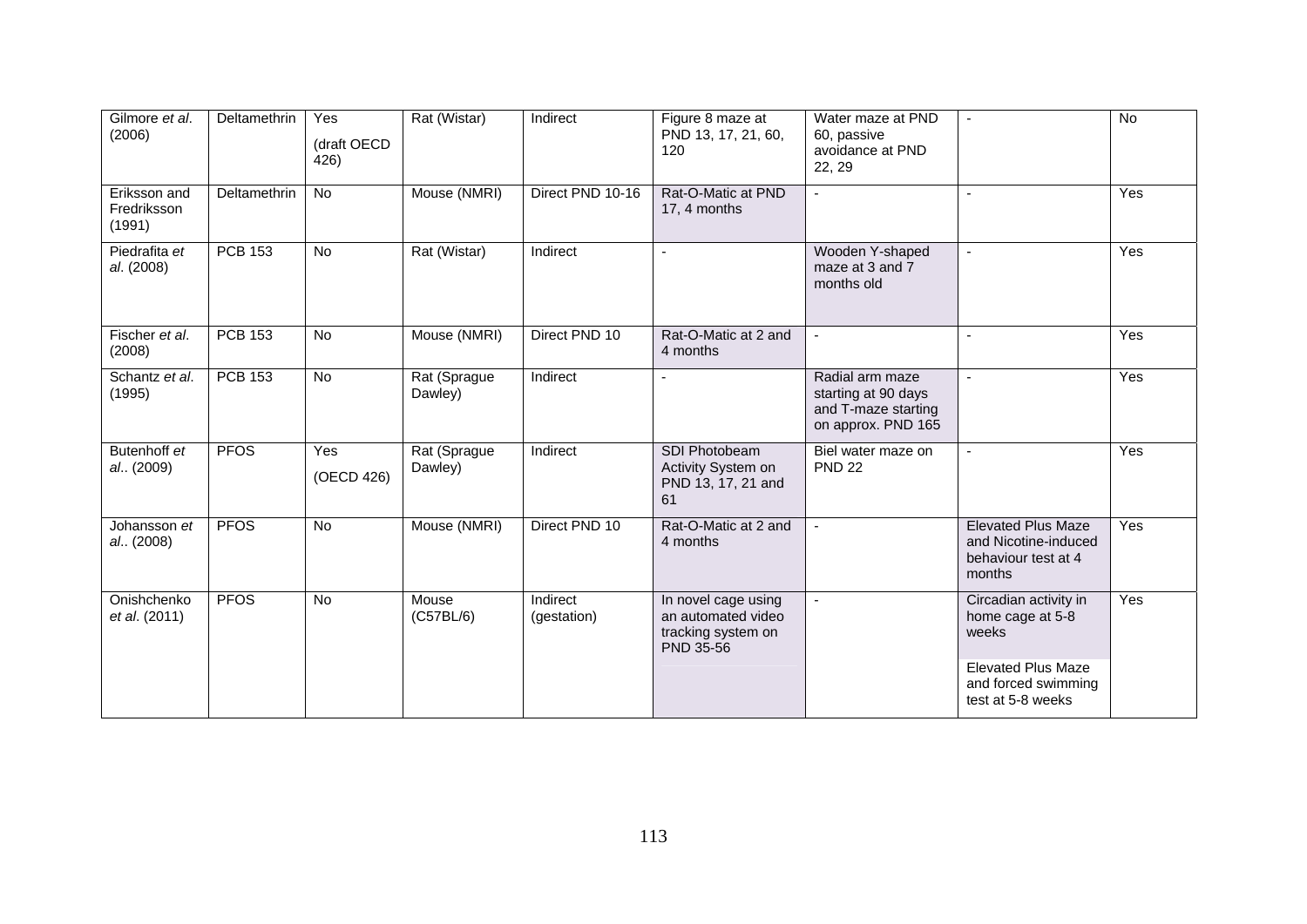## **Appendix**

External reviewers and their affiliations\*

| Name                       | Affiliation                                                               |
|----------------------------|---------------------------------------------------------------------------|
|                            |                                                                           |
| Melissa J. Beck            | WIL Research Laboratories, LLC, Ashland, USA                              |
| John A. Biesemeier         | Chemtura Corporation, West Lafayette, USA                                 |
| <b>Neil Carmichael</b>     | European Centre for Ecotoxicology and Toxicology of Chemicals<br>(ECETOC) |
| Sandra Ceccatelli          | Karolinska Institutet, Sweden                                             |
| <b>Kevin Crofton</b>       | US Environmental Protection Agency (USEPA), USA                           |
| Per Eriksson               | Uppsala University, Sweden                                                |
| Vicente Felipo             | Centro de Investigacion Principe Felipe, Spain                            |
| <b>Ulla Hass</b>           | Technical University of Denmark (DTU), Denmark                            |
| Sylvia Jacobi              | Albemarle Europe, Belgium                                                 |
| <b>Fraser Lewis</b>        | Syngenta, UK                                                              |
| <b>Hellmuth Lilienthal</b> | Ruhr University of Bochum, Germany                                        |
| Sue Marty                  | The Dow Chemical Company, Midland, USA                                    |
| Angelo Moretto             | University of Milan, Italy                                                |
| Hanna Silberberg           | ICL Industrial Products America Inc, USA                                  |
| <b>Roland Solecki</b>      | Federal Institute for Risk Assessment (BfR), Germany                      |
| <b>Todd Stedeford</b>      | Albemarle Corporation, Baton Rouge, USA                                   |
| Matti Viluksela            | National Institute for Health and Welfare, Finland                        |

\*The external reviewers provided written answers to the questions, which are outlined in the report. In no way did they influence the interpretation of the answers to the questions or to the conclusions of the report.